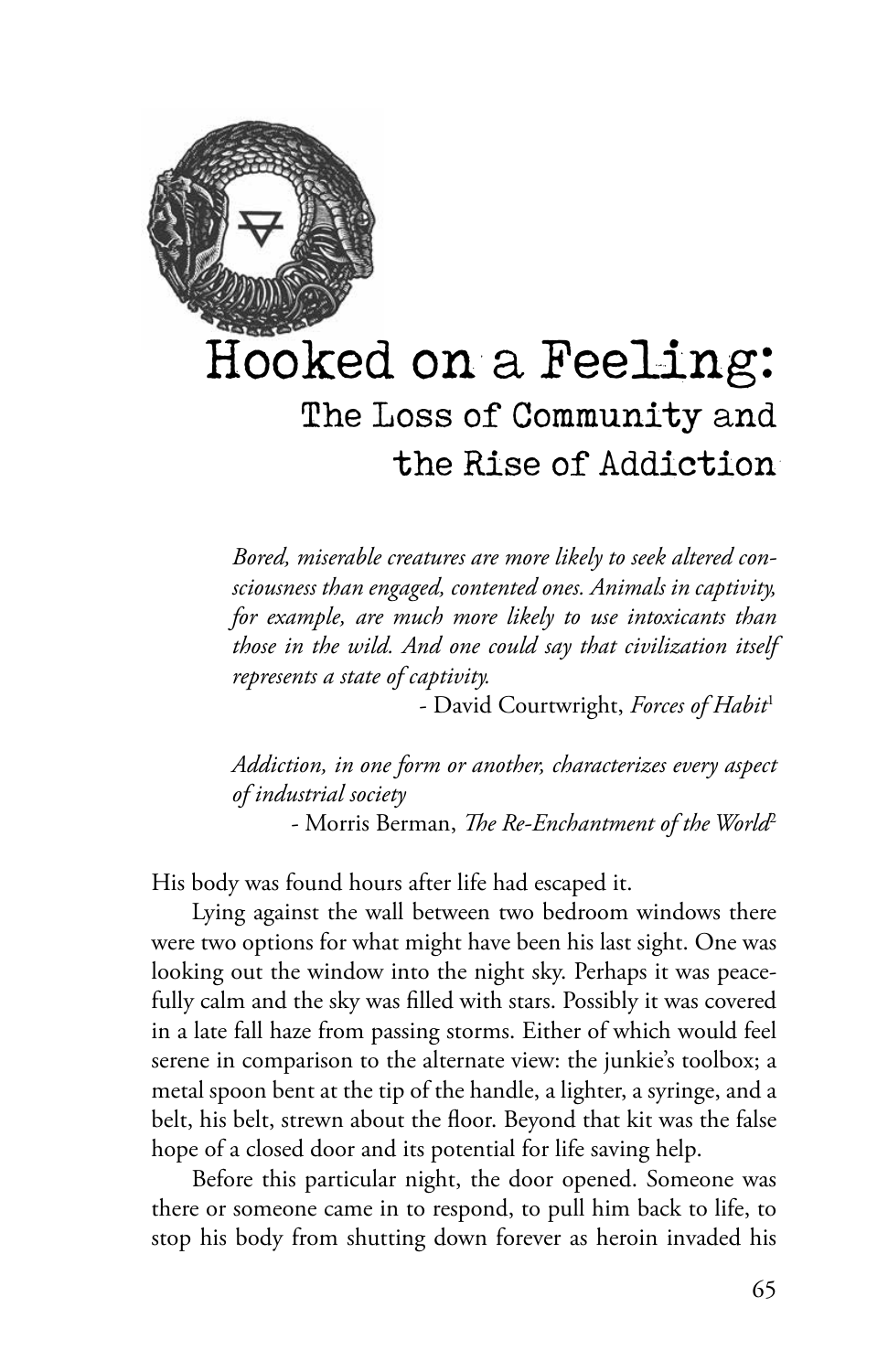blood stream, inhibiting endorphins and overwhelming the body with such a euphoric relaxation that the body can literally forget to breathe.

This time the door didn't open. No one was there to stop this well-rehearsed play from reaching its logical and biological conclusion.

As he slumped against the wall, a fatal dose of heroin overtook his body. His respiratory system shut down. Life loosened its grasp for the final time and Mike was gone.

He was my brother.

And I want to believe his last sight was looking out the window.

That he might have seen something, anything, other than the empty room where he died alone.

Some wounds never heal. Within civilization, some are never given the chance.

We have taken the unfortunate position within Modernity to treat addiction, a chemical or social dependency upon substances or activities, as a personal flaw. A stigma: a sign of failure. We point to the most extreme examples of addiction to feel superior, to take pride in our own polite complicity.

But it's not that simple.

Particular addictions might be more obvious than others, but the impulse for addiction in general is something that we all carry within us. As eco-psychologist Chellis Glendinning contextualizes it, "addiction is an attempt to avoid confronting the pain that lies at the heart of the traumatic experience."<sup>3</sup> That experience: the domestication process, the universal experience within every civilized society. The tie that binds us.

Domestication in terms of plants and animals is an external force. It is a tinkering on the genetic level to breed out "undesirable" traits and increase those that conform. It is something put upon them.

For humans, the process isn't as simple: human domestication is social in nature. Our captivity is a matter of circumstance, not breeding. The domestication process in every single society where it is present attacks the same elements of our nature: the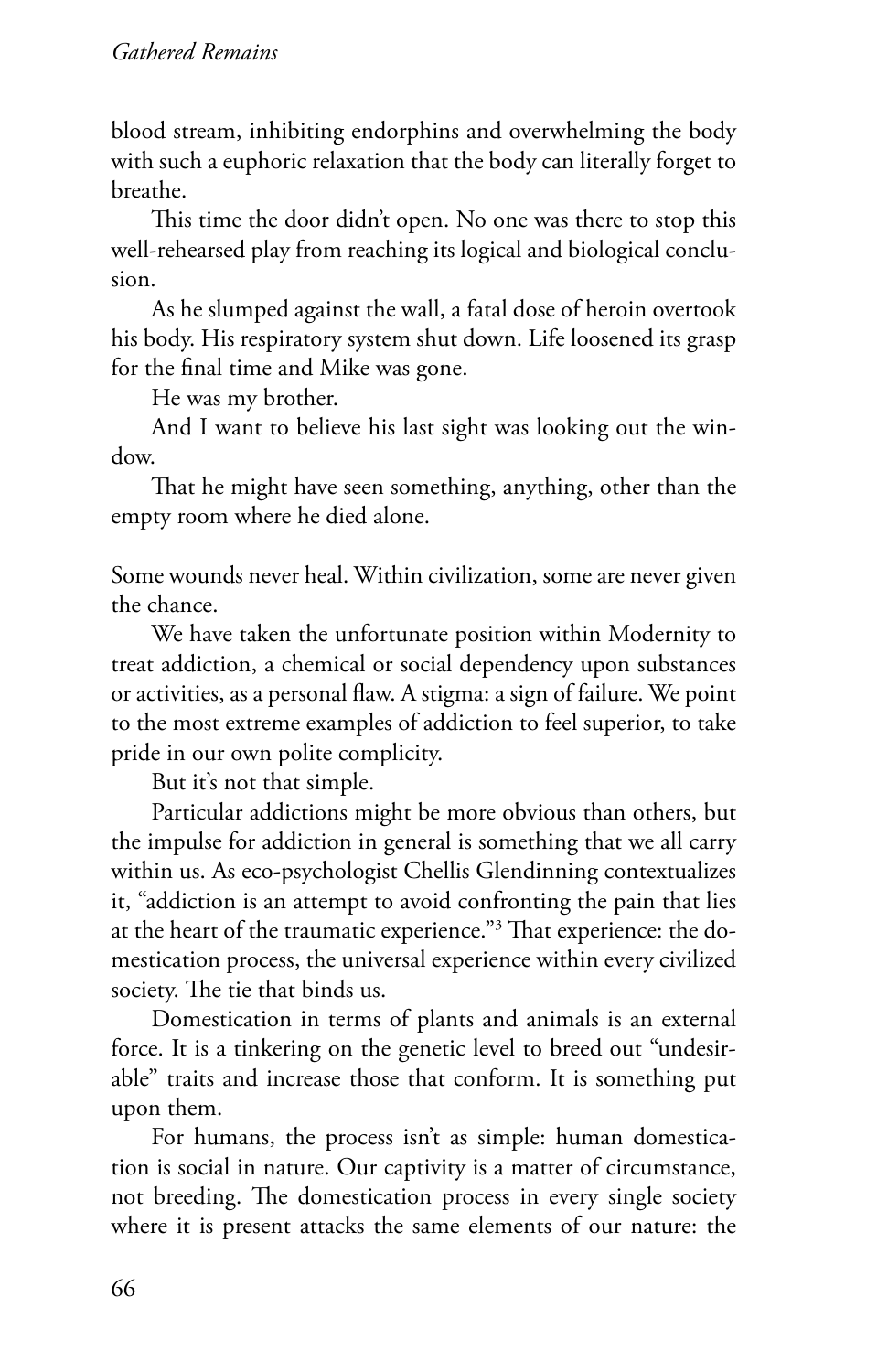need for community, the need for place, the need to feel like a part of something. All needs that move beyond the simple axiom of food, clothing and shelter. Domesticators, priests, politicians, and programmers all recognize that if they want our obedience they have to divert our bodies and our minds. If you look at the circumstances for humans outside of First World privileges, it becomes increasingly clear that force is the primary method. But even in the slums, shanties, and missionary camps, you catch the glimpse of the other side of the equation, the part those of us in the First and Second worlds are more familiar with: the illusion of choice. The dream of prosperity and wealth. Hopes for a better life ahead.

We look to the propagators of our misery for handouts. But the trauma that Chellis speaks of is the intuitive feeling, the deep-seated want for something more: for substance over subsistence. We may not be able to name it, but we seek it out.

And some of us are less able to keep that search under wraps. Looking back to Chellis again, the "hallmark" of addiction "is an *out-of-control, often aimless, compulsion* to fill the lost sense of belonging, integrity, and communion with substances like alcohol and food, through experiences like falling in love or gambling. The addicted person is trying desperately to satisfy real needs—but since either the external situation or the internal climate does not allow for satisfaction, she turns to secondary sources."4

We don't chastise the addicts because they are failures. We chastise them because their excesses are a reflection of our search, our escapes. Addicts are the dirty laundry of domesticated societies. We admire them when they hit bottom and wake up. When they overcome their addictions and fall in line like the rest of us. They become the subjects of movies, talk shows, and gossip columns about their success in attaining complicity.

Externalizing their situation, we continue in desperation to satisfy our own real needs. Alone together, we quietly find ways to fill our void.

And we continue to perpetuate the trauma of meaninglessness as we further internalize the domestication process.

Mike was neither the first nor the last relative or friend to die from an overdose, but the words "death by acute heroin overdose" on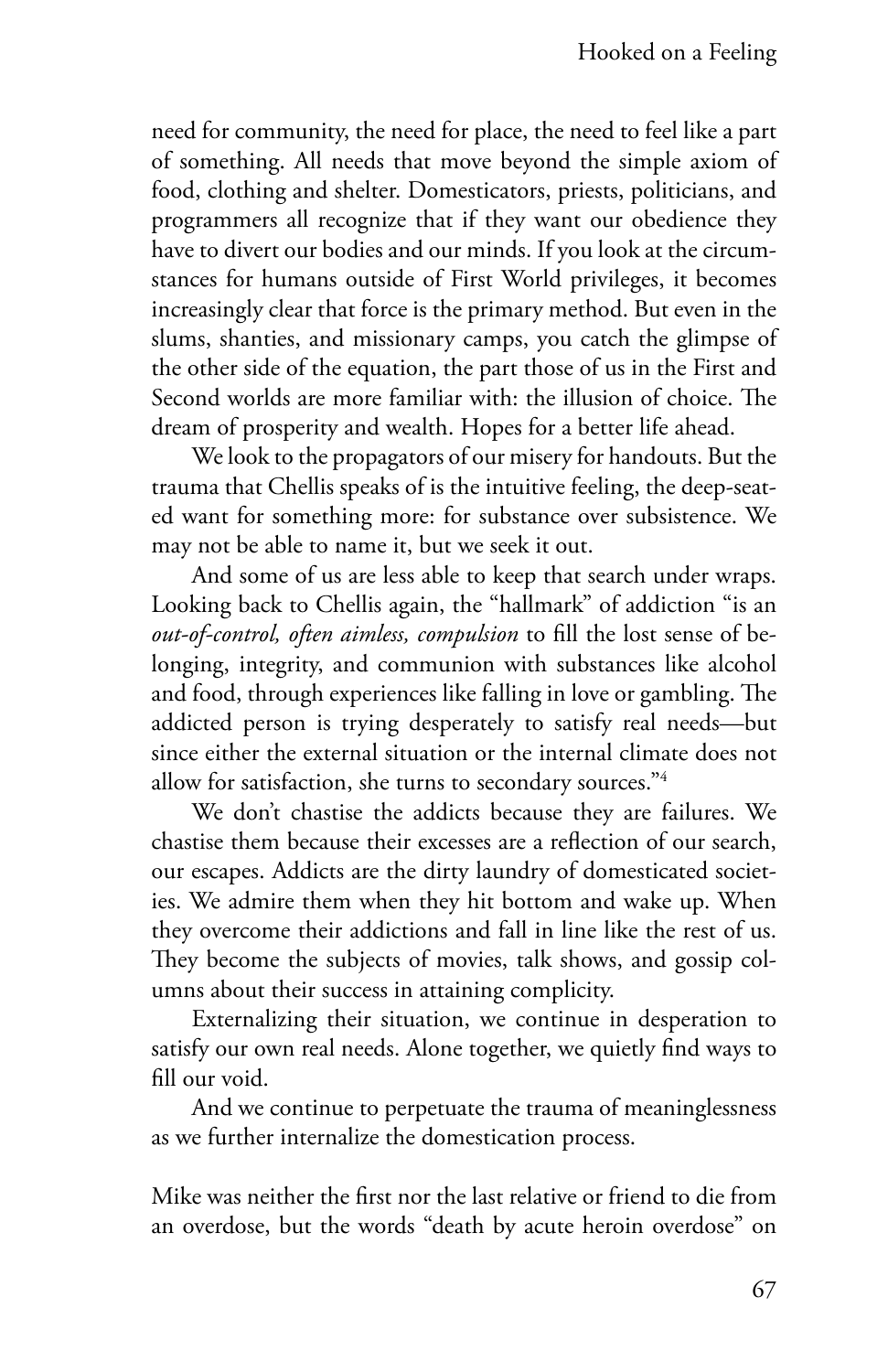the death certificate in my hands were absolute. He was the first person that I had lost to heroin just before the current national heroin epidemic would fully take root. Between 2002 and 2013, there was a 286% increase in deaths caused by heroin overdose. This came alongside a doubling of the number of actual heroin users in the same time period.<sup>5</sup>

According to the Center for Disease Control, heroin claimed 8,200 lives within the US in 2013. It quickly spread across all demographics.6 Ushered by a surge in Oxycodone, a pharmaceutical opiate widely sold as OxyContin, a highly addictive and fast acting pain reliever, opioids found a new audience amongst the dispossessed.

The seekers.

The lost.

The bored.

Those who can't tolerate the crushing despair and disappointment that modernity has left us with. That is a percentage of the population that is growing exponentially. Even with a quadrupling of heroin related deaths in just over a decade, heroin is just a fraction of the 2013 average of over 100 fatal opioid related deaths *per day* in the US in 2013.7

And that number continues to rise. Quickly.

In 2014, that number rose to 125 opioid related deaths in the US daily.<sup>8</sup>

Heroin may be the more dramatic of addictions, but it promises its users a quick escape. As our technologically infused lives speed up, increasingly drastic measures deliver the promise of immediate gratification. For most of us, our addictions may appear slower: addiction to sugar, to alcohol, to social media, to an unending stream of 24 hour news or gossip, to video games, to misery, to shopping, to legal or illegal substances; all of us are looking for that distraction. We can escape into the vices of domestication to ignore the empty feeling, that longing deep within.

We crave that moment where giving in doesn't have to feel like giving up.

We crave that moment where dopamine hits our blood stream and spreads throughout our bodies. That moment where we can feel something. We crave feelings of euphoria. And we have shown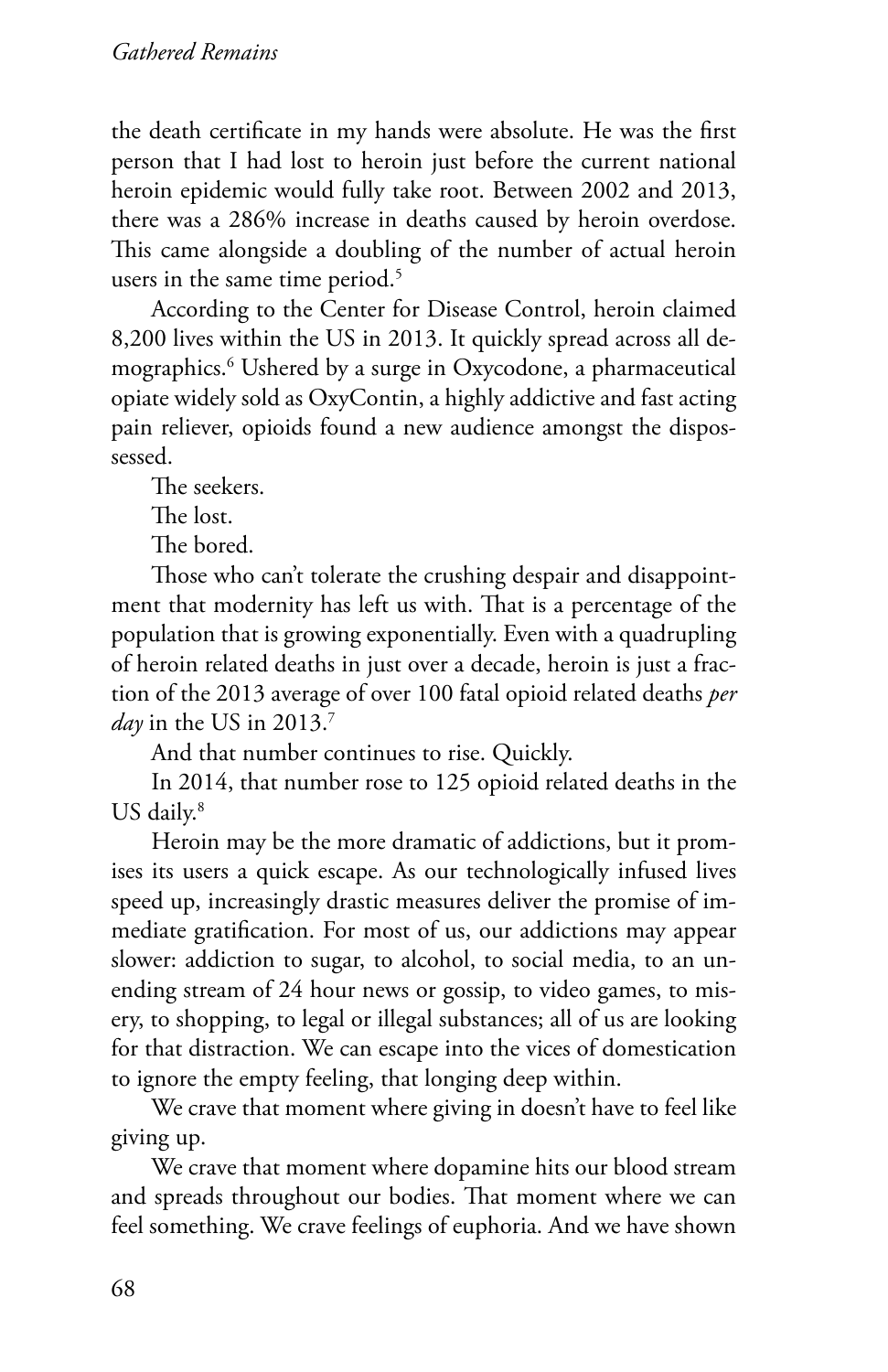that we will seek it out at any cost.

Despite everything that we have experienced in the shill of a life that civilization has brought us, we were not programmed by millions of years of evolution to desire nor to thrive in misery. The nomadic hunter-gatherer written into each of us knows this.

The forager's band is where our social life evolved. That place where life is a known rather than a question. Where we don't have to second-guess our purpose and significance. That place where we can exist, where we can share space, experience and presence.

This community is the place where we belong.

This is the place where we can air our vulnerabilities and give our fears an outlet so that together the community, the band, the society, can move on with life. It is here that wildness is embraced, that egalitarian relationships flourish, and that the complexities of life are understood without delusion.

It is our nature, as living beings, to be cautious. But it is not our nature to become absorbed by fear, to want and to seek out diversions. That is what domestication brings.

When we seek diversions, when we seek euphoria and ecstasy by whatever artificial means we have chosen, we are searching for that piece of ourselves that we find within each other. As animals, we have needs. And those needs extend beyond the tooth-and-nail material necessities that survival requires. Within each of us is that yearning: the want to see beyond survival, to live.

As humans, as animals, as a part of the community of wildness: we want to feel and live our purpose rather than to merely think it.

In lieu of direct experience, the domesticators have learned that we will take substitutes.

Their greatest fear is that we will realize that we don't have to.

Narcotics, sedatives, and other intoxicating substances aren't new. Modernity did not create them, but isolation drives us to them. Exponentially.

What these substances are is an indicator. As domestication, sedentary life, and civilization increase, so too does the reliance upon intoxicating substances within societies. The immediacy and integrated existence of capable individuals working as a cohesive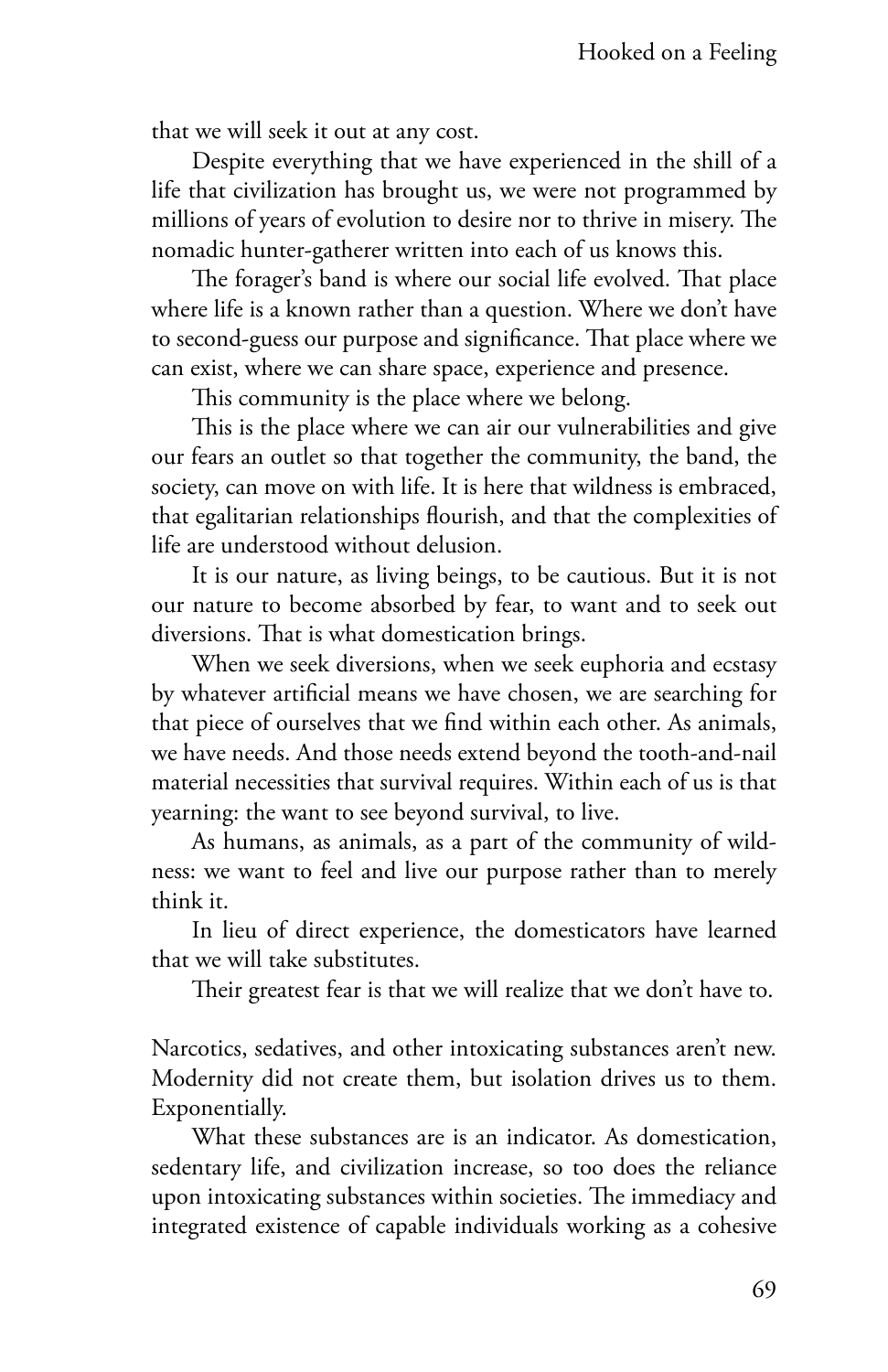group enmeshed into the landscape can itself bring about those ecstatic states to heal worn bonds, to cope with the stress that life can bring, and to ease social tensions that arise when animals constantly interact with each other.

It is the removal from that place and circumstance, that connectivity, where doubt creeps in and the substances become the first of many necessary escapes. They become the instigator of specialization. The spirit of the warriors. The metaphysical justifier of hierarchs. The numbing fuel for workers, soldiers and consumers.

The history of domestication runs parallel with the ritual and habitual use of intoxicating substances. A by-product of alienation, exacerbated through war and technology, something like the current global heroin epidemic where people are literally injecting venom into their veins is a stinging reminder of our own removal. Our inability to cope with or recognize our own disconnect from the world and each other is the invitation.

For us to exist in this world as sane, functioning and healthy beings, we need to have relationships that give us the space to be joyful, enthusiastic, miserable, grumpy, sad, ecstatic, and whatever other emotion we are going to cycle through. The sense of isolation that we carry is a direct result of the sedentary lives we live as civilized people.

We are products of circumstance.

The gaping hole that addiction fills begins here: at the unresolved tensions of existence. Of not being given the place to express fear, anger, and joy without losing the ground we stand on.

The ingenuity of nomadic hunter-gatherer societies doesn't lie in some mystical sense of New Age Oneness embodied by all of its participants. Hunter-gatherers, like us, are human. That means they, like us, are far from perfect. They, like us, don't have to be.

What is most telling about these societies is that they are *functionally* egalitarian in a sustainable manner. This state of primal anarchy works. And it works because their societies are pragmatic.

To highlight the pragmatism of nomadic hunter-gatherer societies might seem at odds with our understandings of the world. Within civilization we uphold our hyper-rationalism and etiquette as virtues. This is our presumption, but we mistake diplomacy for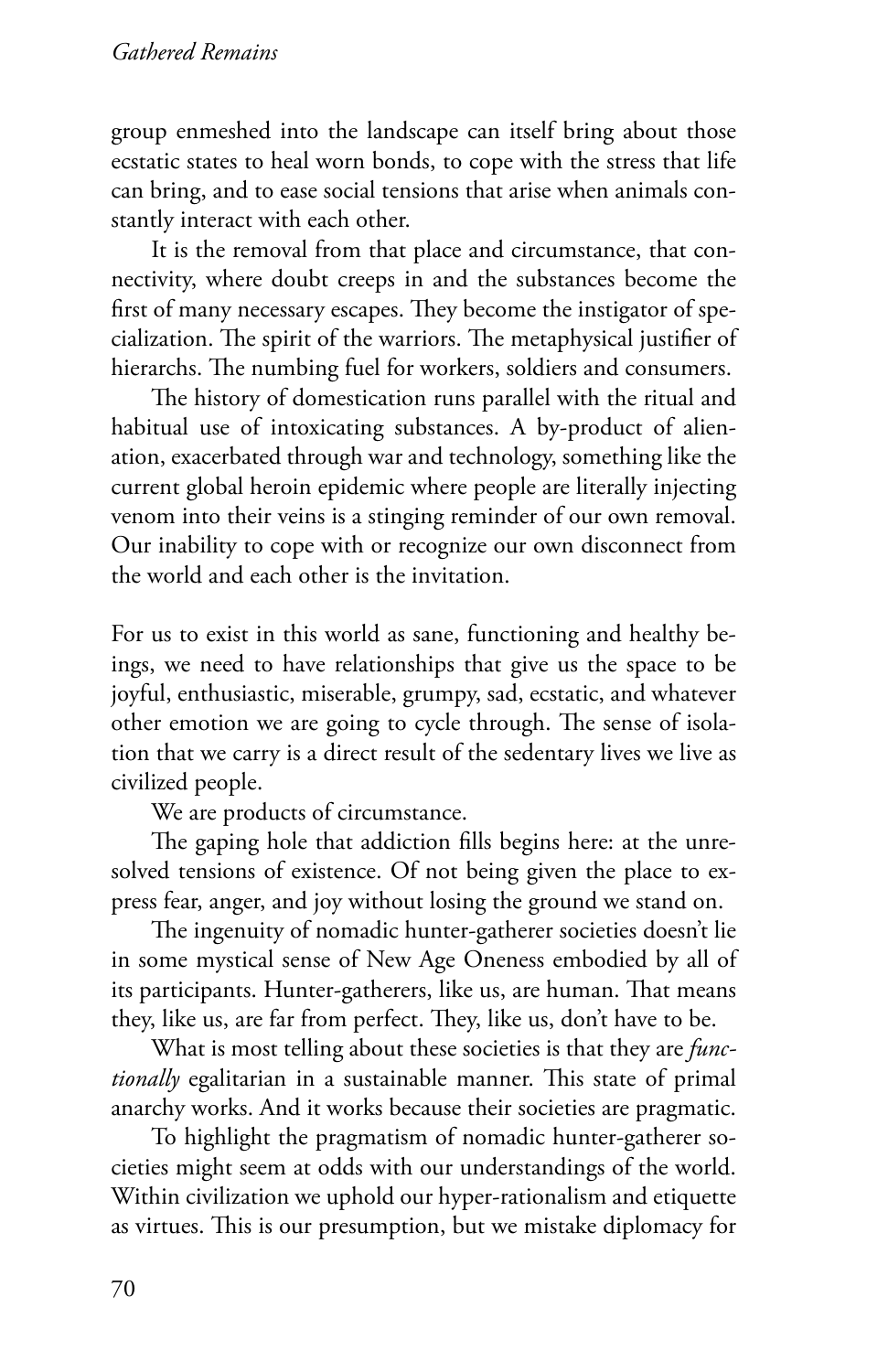balance.

Civilization places politeness over honesty.

"Niceism," as John Zerzan aptly called it, "keeps us all in our places, confusedly reproducing all that we supposedly abhor."9 Civilization can endure atrocity and the horrific because it needs atrocious and horrific things to happen so that flicking on a power switch yields results. What it cannot endure is endemic negativity. We must always act "civilized" because we are forced, by proximity, to have to deal with each other.

The fragility of our society is most apparent in its incessant need for all of us to internalize its failings. If we didn't, then the whole sham falls apart. So we uphold politeness as a virtue even as we suffocate each other. I think all of us have seen how effective that method really is.

Conversely, one of the primary reasons that immediate return hunter-gatherer societies, that is nomadic hunter-gatherer societies who do not store food,<sup>10</sup> function is because they're built around our imperfect reality: to state it clearly, hunter-gatherers know that we can't always get along and they act accordingly.

Mobility is the greatest factor here. In terms of reducing social (alongside ecological) stress, hunter-gatherer bands simply move often. Hunting and gathering is a system of procurement that requires going off into the surrounding world, in groups or alone, often daily. It gives people time away.

Movement is the greatest form of conflict resolution.

Flux, as observed by Colin Turnbull amongst the foraging Mbuti of the Congo and the Ik of Uganda, Kenya, and Sudan is a "highly effective social mechanism." Groups and camps have no overarching identity or organization, which encourages the movement of individuals between them. This creates "a fluid band composition, a loose form of social structure" that allows individuals to simply remove themselves from social tension rather than to force proximity.<sup>11</sup>

James Woodburn adds to this that the Hadza (hunter-gatherers in Tanzania) "make use of environmental explanations to justify nomadic movements which ease conflict."12 Some disputes are best resolved by simply walking away.

The importance of this is emphasized in how *mobility as virtue*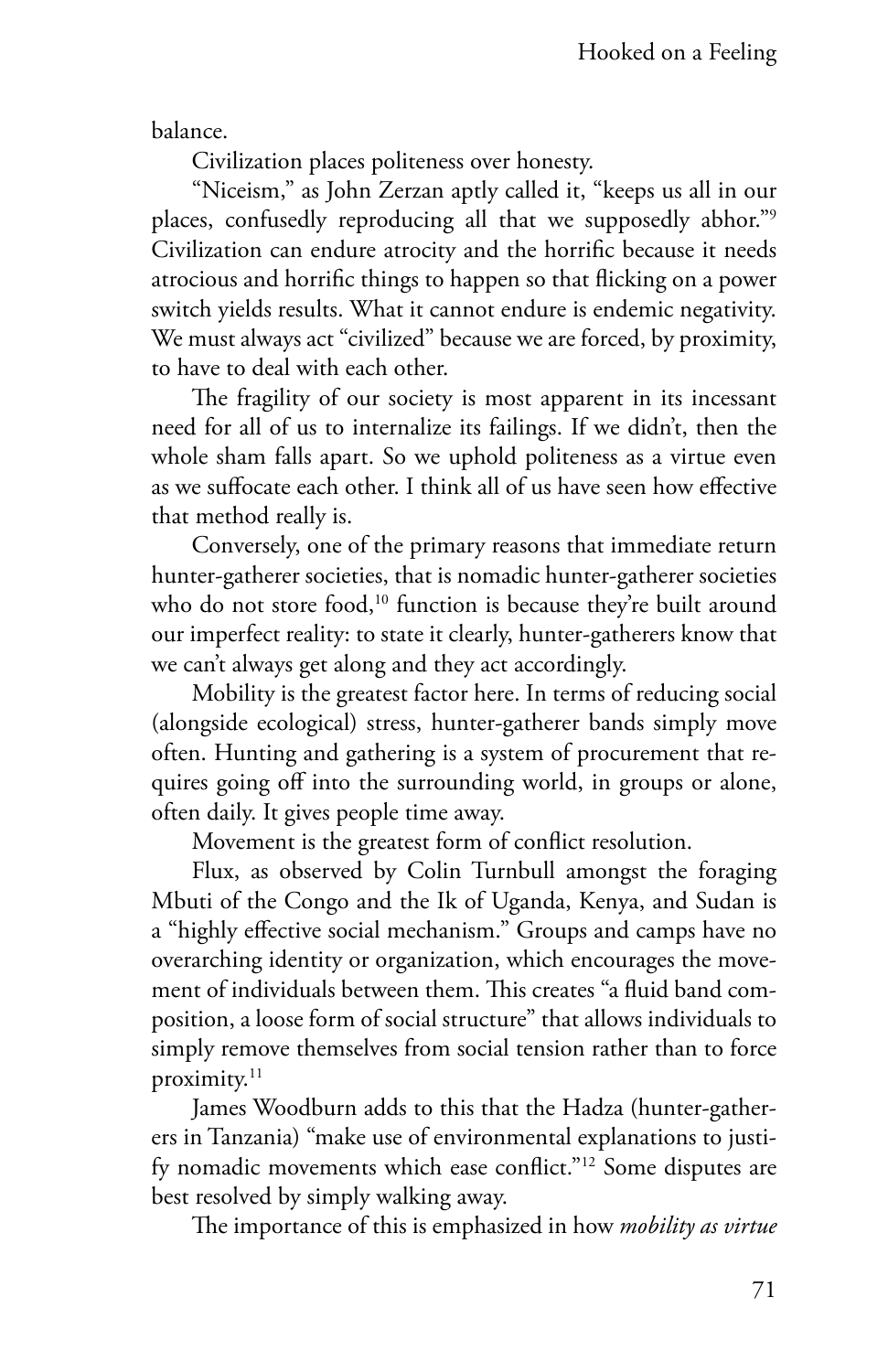is ingrained early in life. Amongst the Mbuti, there's effectively an internal society of children, the *bopi* (loosely translated as "children's playground"). Within it:

*children will find that mobility is one of their prime techniques for avoiding or for resolving a dispute, for once they move elsewhere their spheres move with them and the dispute is discarded. … Chortles quickly become laughter, and this laughter becomes the Mbuti's prime weapon against conflict, aggression, and violence.*<sup>13</sup>

It cannot be overlooked that for many, like the Mbuti, "the one really strong cohesive factor is simply the forest itself."14 The forest, the desert, the plains; whatever the wild community is that surrounds a group is vital to the health and well-being of the individual. Wildness is an actor in these societies, not merely a backdrop.15 That adds another dimension to the curative powers and the conflict resolving nature of movement.

## *On the Importance of Healing*

Mobility is just one form of conflict resolution.

Bonding is another.

Healing, group activity, playing, singing, and dancing: these are the tools that a functioning community has at hand. When the individuals are participants rather than mere spectators, tensions can dissolve. The community pulls itself together. It confronts tension by putting it front and center, by enacting ritualistic displays of conflict.

Looking again to the Mbuti, children and adolescents engage regularly in group games, some rougher than others. Tug-of-war is a prime example. A game that we almost all recognize, but in this context there is a ritualization of conflict resolution through enacting it. Turnbull observes that it "is expected that the conflict will arise within the age grade of adulthood, to some extent it is their role to manifest such conflict, and it is the role of youth to resolve such conflict if they cannot avert it."<sup>16</sup>

These kinds of games interweave an ongoing thread throughout hunter-gatherer life: to blur the lines between entertainment,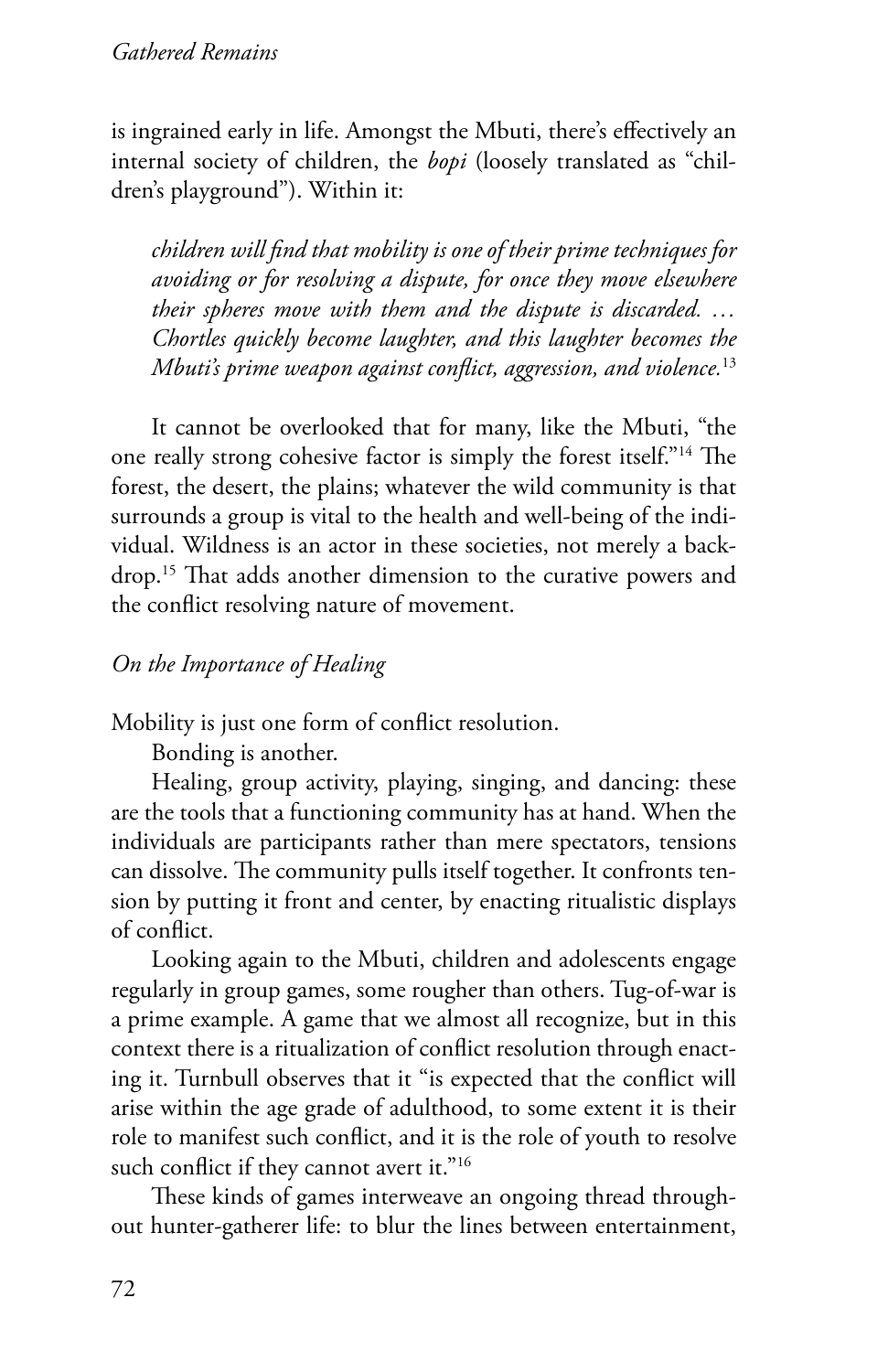healing and conflict resolution. If games can mitigate conflict, then there is no reason why life shouldn't err on the side of fun, of happiness, and enjoyment. That is a sad reminder for those of us afflicted by Modernity.

So what does this have to do with addiction, with intoxication?

This is where the ingenuity of function within immediate return societies comes back into play: their rituals, those daily or weekly outbreaks of communal healing and bonding, work because they make people happy. Mobility can resolve tension, but attaining euphoric states as a community can dissolve them.

The healing dance is a near universal amongst nomadic hunter-gatherer societies. Variations are relatively minor, but the form is almost universal. Dances are largely unorganized, unplanned. They can be started or stopped on a whim. They encourage group involvement and often centralize around ritualistic enactments of causes of group tension; sexuality, relationships, aging, and the like. They often begin as the sun goes down and can last all night or as long as the participants get joy from them.

The purpose is to achieve ecstatic states. To experience mutual derived joy. While the dances can occur around illness and their participants largely attest to their ability to heal or comfort the sick, the healing spoken of here is social and psychological in nature. Anthropologist James Woodburn reiterated of the *epeme* dance of the Hadza in Tanzania "that the point of the ceremony is to heal rifts and bring everyone together."17

But what is telling is that ecstatic states are reached through the combination of singing and dancing (with or without a fire). Historically speaking, it is the lack of substances used to attain these states that makes them particularly relevant here: healing requires communal engagement. Intoxicants serve to bring individuals to euphoric states, but the dances take an entire community there. The want for an individualistic indulgence largely does not exist within these societies prior to contact and conquest by neighboring or intruding societies.

In his 1971 survey of hunter-gatherer societies, anthropologist Carleton Coon observes that until "outsiders began bothering them" nomadic hunter-gatherer societies were notably free from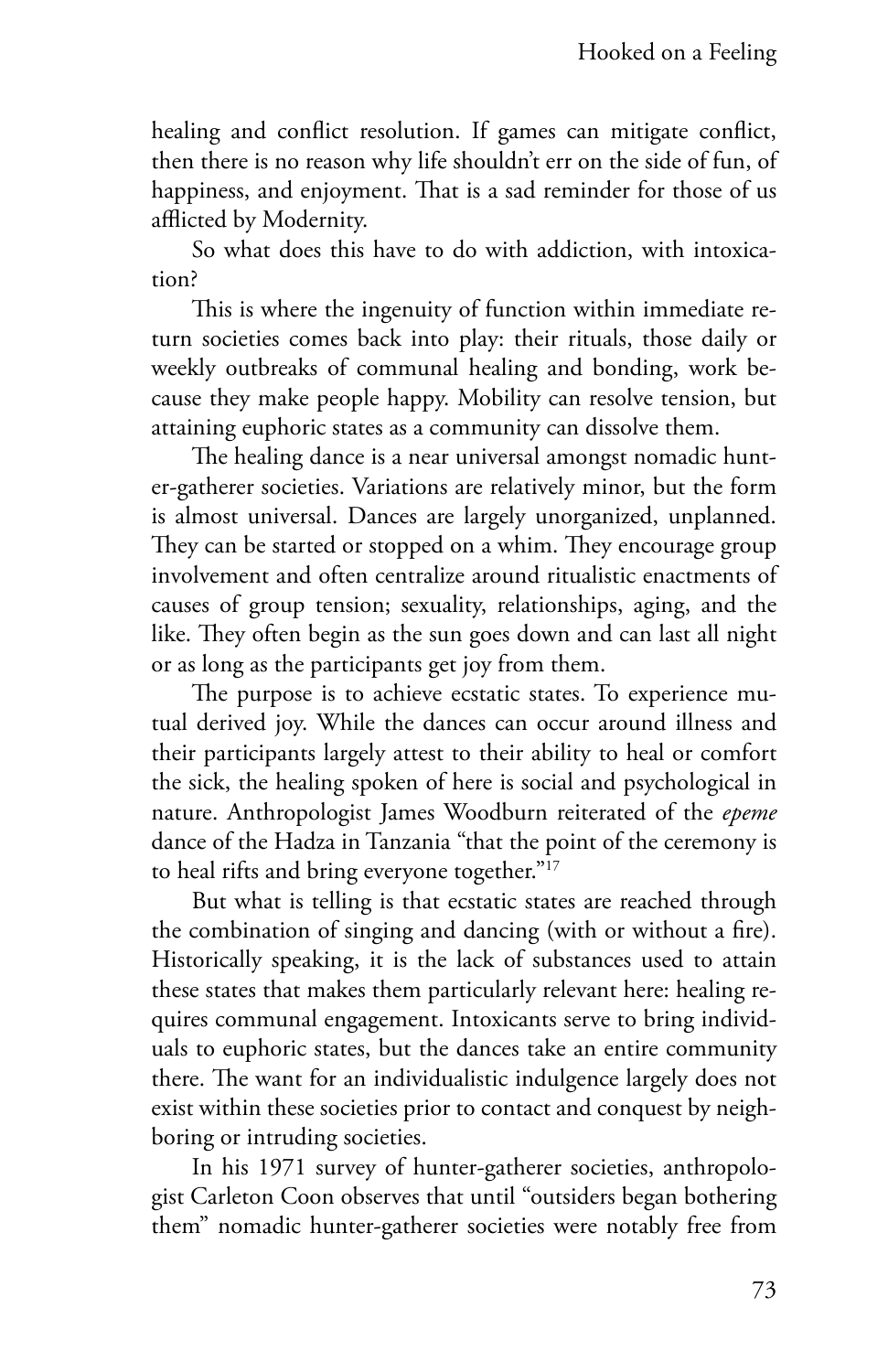the use of intoxicants.18 Intoxicants exist in the wild, but the circumstances for using them largely do not.

But it is worth making a further clarification.

It is improbable that nomadic hunter-gatherers never had interactions with intoxicating plants, as we shall see with peyote, a number of them are used for medicinal reasons, typically below the threshold of intoxication. I'm specifying habitual and ritual use because they are cultural phenomena: a reflection of what communities find of value. Among nomadic hunter-gatherers, that indicates an implicit disregard for intoxicating substances prior to colonization or settlements. It is the correlation of the habitual and ritual use of intoxicating substances with domestication alongside the lack of substances in attaining group ecstasy that is most telling.<sup>19</sup>

I have to take a step back here.

Looking further into the details of communal healing and methods of resolution, it is no wonder that isolation within hunter-gatherer societies is a non-issue.

And at the same time it is no wonder that isolation is such an issue within Modernity. We literally build walls around ourselves. We live amongst strangers. We bury ourselves within a society that "is made up of vast numbers of traumatized individuals" where the only universal is an unspoken, unaddressed and on-going trauma.20 Our tension isn't met with joy; it is catered to with *violence as entertainment* in movies, video games, or the faceless bullying of the internet.

We can see the power of community through healing dances because the absence of our own community, of place, of touch, weighs so heavily on each of us. Even addressing that void directly tears at my soul: this is domestication, this is our lives redirected. This is the human animal, removed from context, just destroying itself, over and over and over again trying to find that piece of us that only exists within each other.

And as we walk past each other in unthinkable numbers, each of us carrying our personalized traumas, the community we need is literally all around us, but at the same time so buried in constant socialization and the virtues of commodification that we just don't reach out until after we break. That is if we ever reach out at all.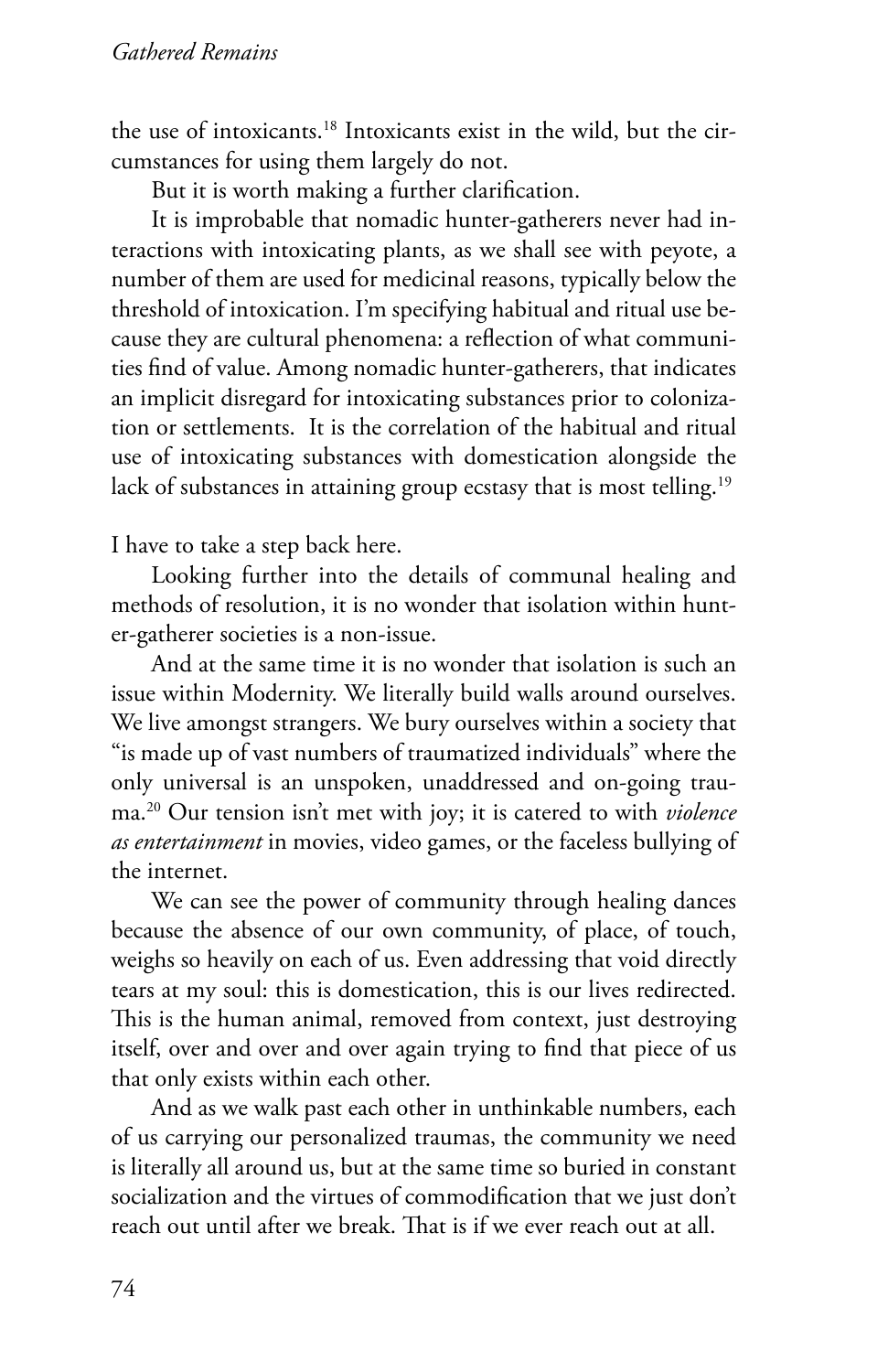*Healing*, that term so bastardized by self-help gurus and conferences, offers us real grounding. And yet we give it no real outlet unless it's just another commodified attempt to find solace in the cracks of complacency.

For hunter-gatherers, healing isn't a *retreat*. It is an *engagement*. Among the Huaorani of Ecuador, tensions surrounding gender are ritualized not as "an expression of hostility" but "as a means to overcome potential conflict and transform social division into necessary complementarity."21 Unlike the religious rituals of priests, communal healing is an outpouring of the anarchistic spirituality of life integrated with the community of wildness.

It is accessible to all.

As we will see in two immediate return hunter-gatherer societies, it is the bonds of community that allows the 'healing energies' (*n/um* for the Ju/'hoansi, *be* for the Pygmies) to arise.

*N/um*<sup>22</sup>

*Community is at the dance, and the dance establishes community. … In a real sense, it is the community, in its activation of* n/um*, which heals and is healed. … And there are no restrictions in the access to* n/um*. In egalitarian fashion, all receive healing.* N/um *is shared throughout the community. It is not meant to be hoarded by one person; perhaps it never can be.*

- Richard Katz, *Boiling Energy*<sup>23</sup>

The true spirit of egalitarian societies is exemplified by the healing rituals of the San, hunter-gatherers of the Kalahari. That ritual is called *kia* and its purpose is to attain "an altered state of consciousness, enhanced to the degree and quality of transcendence."24

As the San see it, *kia* is meant to activate *n/um*, a "substance that lies in the pit of the stomach of men and women who are *n/um k"ausi*—medicine owners" which "becomes active during a healing dance." The dancers heat *n/um* through dance and song induced trance until it boils and "rises up the spinal cord and explodes in the brain."25 The !Kung consider it to have been passed on through their culture, a claim they can easily verify through depictions in their ancient rock art.<sup>26</sup>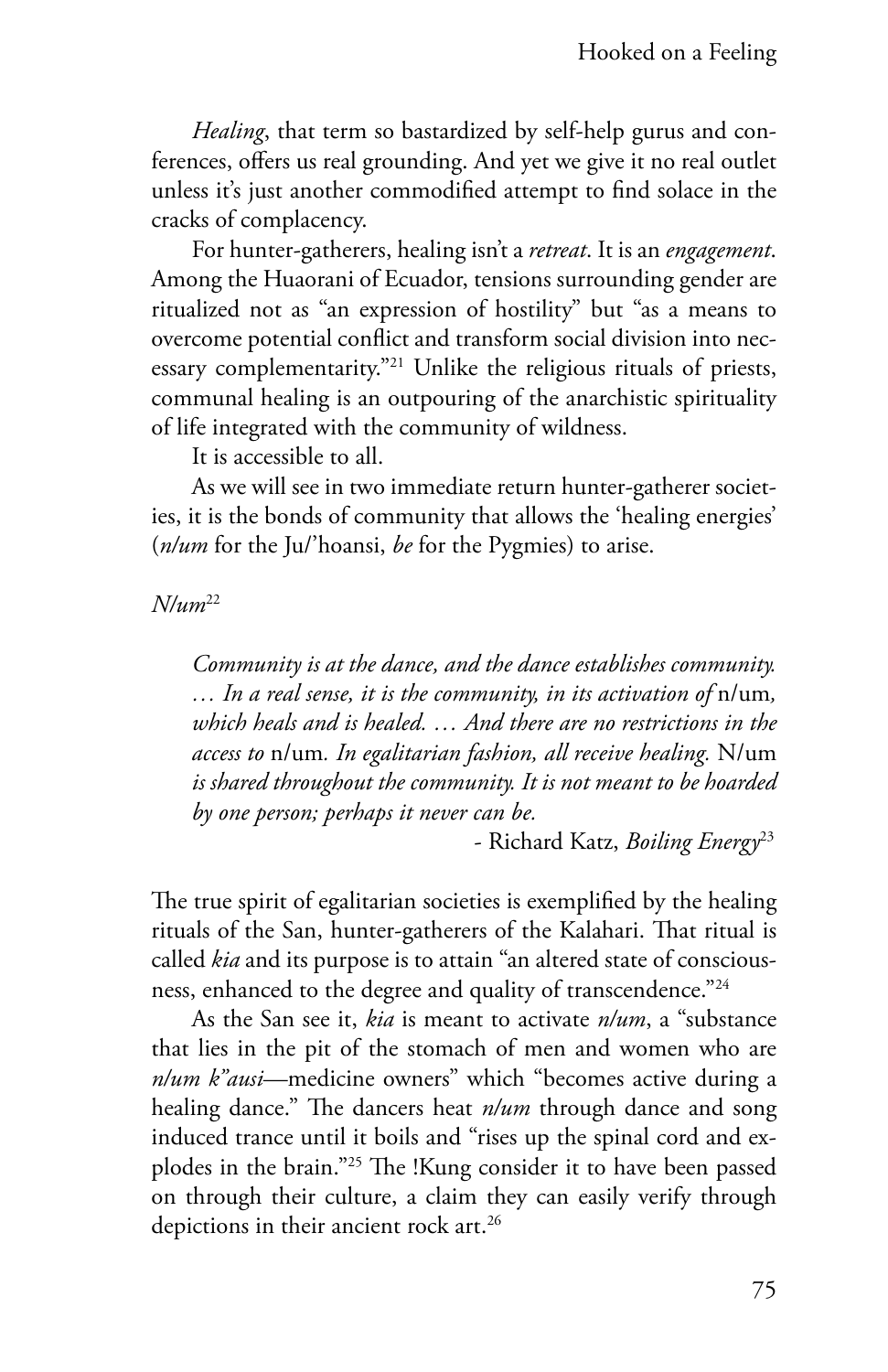The ritual is initiated by healers, beginning at night and lasting as long as it takes for the *n/um*, or "boiling energy," to do its work. It is important to distinguish healers from shamans. Healers lack specialization, their role isn't to interpret the world but to take part in collectively giving in to it. It has not been uncommon to find that most of the adults at any given location consider themselves to be healers.27

*N/um* is available to everyone. As Nisa, a !Kung woman and healer, puts it: "Both men and women learn how to cure with it, but not everyone wants to. Trance-medicine really hurts!"28 The physical and emotional toll of leading that transcendent state isn't to be taken lightly. There is nothing personal about *n/um* and no expectation to take on the role of a healer. Healers take on *n/um* for the sake of the group, the culture and themselves simultaneously and without contradiction.<sup>29</sup>

The dance itself starts off spontaneously. Unless it is meant to cure or comfort someone with a serious illness, the planning is largely non-existent.<sup>30</sup> It begins at night and takes place around a fire. There is a semblance of sexual division of labor with the roles, but, like all things in a truly egalitarian society, they have room for flexibility and lack any pretense of sex-based values. During the *kia* ritual, it is men that dance and enter trances. Women sing and tend the fire, yet the "men insist that it is the women who are crucial to the success of the dance. Without their sustained singing, the *n/um* cannot boil."31

Women entering the dance or entering trance isn't unheard of within the context of *kia*. But there is an equally important women's dance, *!Gwah tsi*, where the roles are reversed. *!Gwah tsi*, like *kia*, lacks planning and either can occur without conflict as needed, upwards of multiple times per week.

Both dances center around the creation and sustaining of involved rhythms with drums, instruments and, most importantly, vocalization. The ritual has two parts, the first is about getting the dancers to that trance state, which permits the second, a "process of curing and the collective emergent sense of fellowship."32 The Nharo "deny any connection between *dagga* [a native plant similar in effect to marijuana that began to be used after the Nharo were settled] and the trance ritual. Instead, trance is achieved through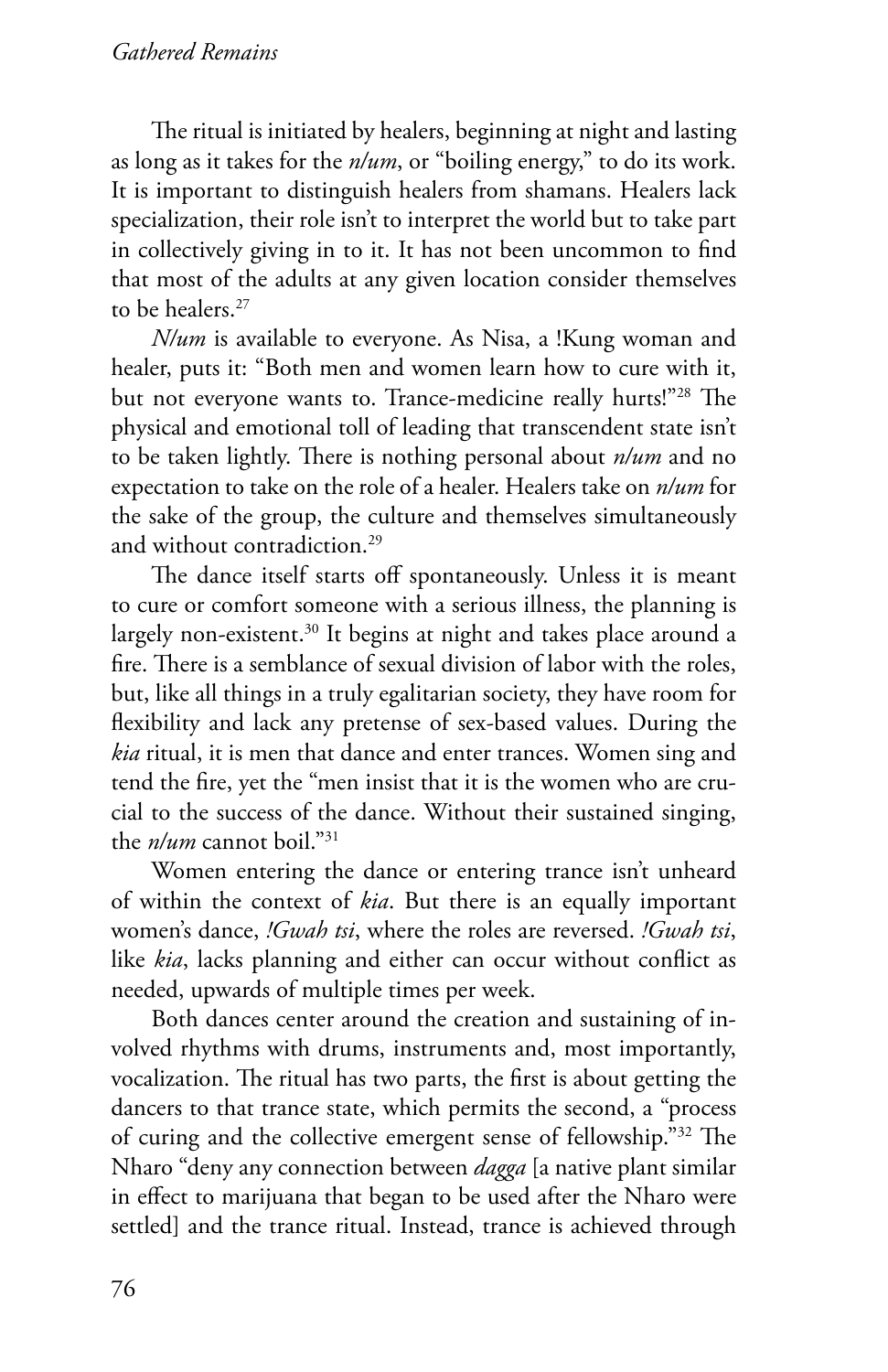the vigorous, sustained, and physically exhausting activity of dancing around a nocturnal fire, to the chanting of women—both the fire and the chanting producing hypnotic effects."33 This is something that I think most of us are familiar with: the enchantment of music, friends and fire is something we are arguably drawn to on a very primal level.

The curing aspects of the ritual come through the emphasis of physical touch. Nisa describes the experience of healing:

*As you being to trance, the n/um slowly heats inside you and pulls at you. It rises until it grabs your insides and takes your thoughts away. Your mind and your senses leave and you don't think clearly. Things become strange and start to change.*

 *You touch people, laying on hands, curing those you touch. When you finish, other people hold you and blow around your head and your face. Suddenly your senses go "Phah!" and come back to you. You think, "Eh hey, there are people here," and you see again as you normally do.*<sup>34</sup>

It is important to shake loose any notions of "ritual" that we may carry with us. I use the term because it is technically fitting, but the context shifts everything. The egalitarian, free-flowing nature of these healing rituals is as absolutely contrasting with religious ritual as virtually any civilized person would know it. So it's easy to transpose our biases and experiences. But to do so would be to miss the point entirely.

The trance element of a ritual is taken very seriously, but the gathering is far more informal (something we will see further exemplified amongst the Pygmies). It is, in effect, a "social gathering" more akin to a party than a religious ceremony. It is a "time of general excitement and festivity, a time for people to ensure their safety, to suspend conflicts, and to act out and verify the common bond that unites them." Not unafraid to ruin the vibe, people "talk, joke, flirt, and comment on everything that happens."35

After the trance is reached, the mood shifts to playfulness. During *kia,* all join in the dance, including women and children. While expressing *n/um* may be painful for the healer, the ecstatic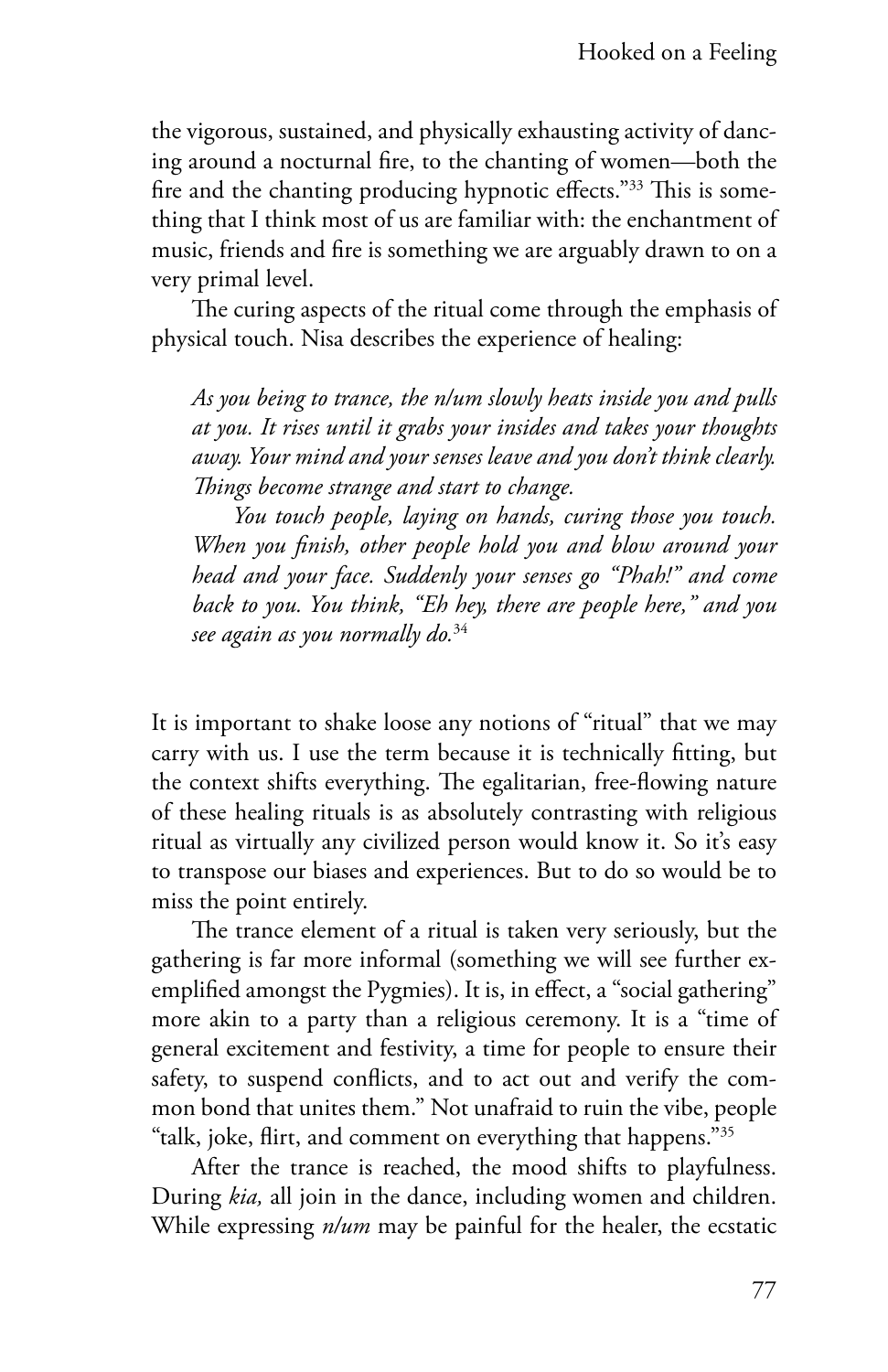joy of the group is infectious. The bonds are healed to dance another day.36

It is worth pointing out the relationship between mobility and healing rituals. It has been noted that the "actual frequency of dances is influenced by ecological and sociological factors."37 Namely, the longer bands have stayed around water holes or at times of increased population density, the more often dances occur.38 When new bands join up at a waterhole, dances can happen nightly.

This brings home an important point: hunter-gatherers are capable individuals. They learn early on how to survive, how to forage, how to hunt, how to sustain their own lives.

From an individualistic perspective, they have no real reason to seek other people out, but that fractured perspective is our own baggage. It simply doesn't exist outside of the world that domestication has created. This is further evidence of the innate needs for community that we, as humans, as animals, carry within us.

The tragedy is that it needs to be reiterated.

*Be*

*I tend to consider that when people partake in a collective act, the participants behave with propriety and affinity to the group or social gathering.*

- Daisuke Bondo39

*Be* among the Baka (a branch of the Pygmies of the Congo) is reminiscent of both *n/um* and the healing rituals. *Be* "as a noun means both 'song' and 'dance'."40 Among the Mbuti, it is reflected in the *molimo* and *elima* rituals, reflecting a "community festival" led predominantly by men and women respectively.

*Be* and *molimo* are in some ways even less of a ritual. *Molimo* "consists of singing daily to the forest." Both men and women within the Mbuti love singing, often even more than dancing. Compared to the desert and plains dwelling San, the forests of the Congo can be filled differently by the songs of birds and calls of other animals. Anthropologist Jerome Lewis has argued convincingly that it is this ongoing symphony of the forest that language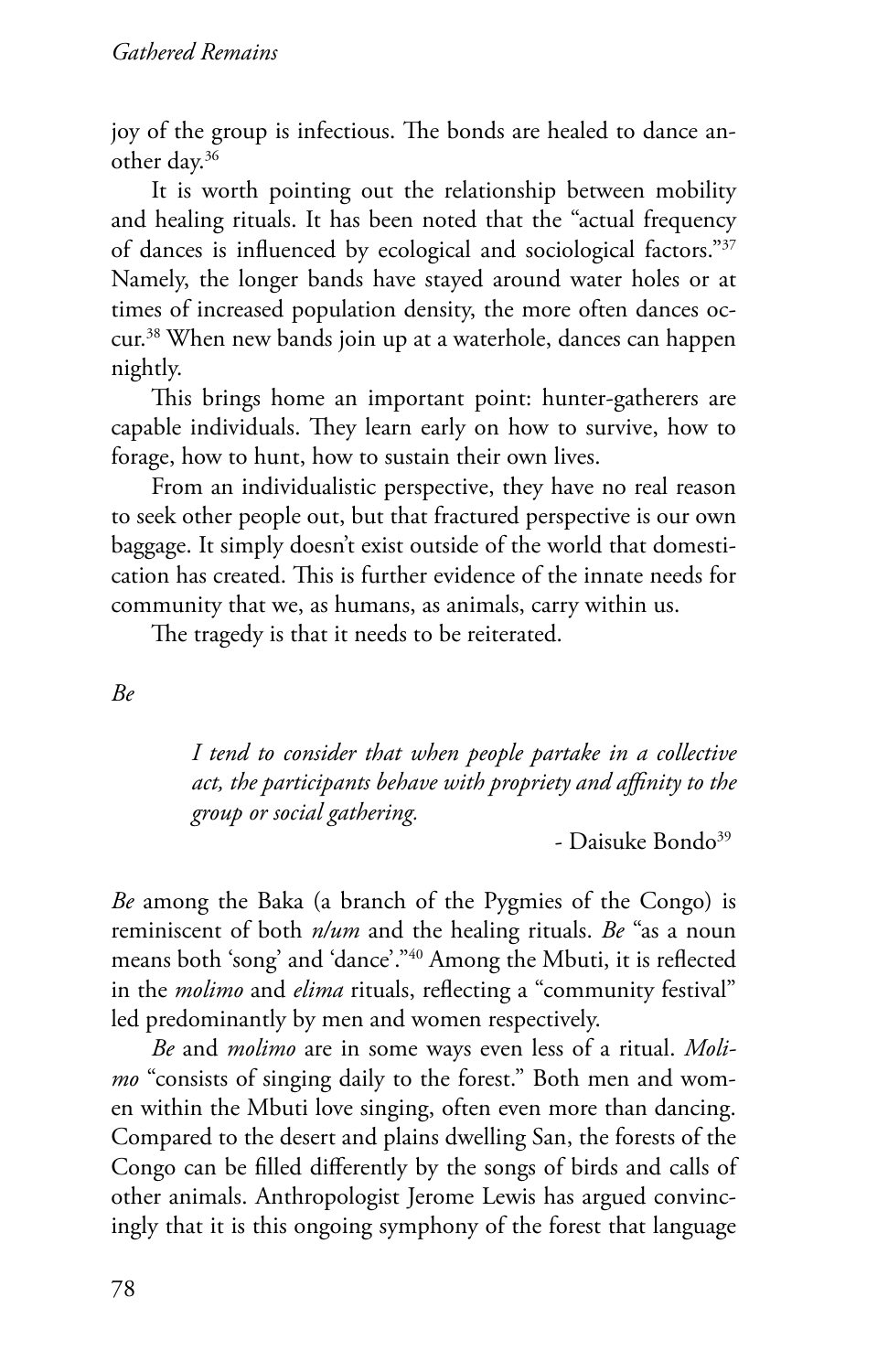arose from, first as song and then as speech.<sup>41</sup>

This is something that should again sound familiar. Among the Huaorani it was noted that they were always chanting in a way that takes on a central role in their society and "plays an active role in the creation and life of society itself".42 Melodies fold into the songs of the forest, but the lyrical content can be as mundane as just talking about the tasks at hand. But those chants also "constitute a form of cultural knowledge through which it is their very personal autonomy that co-residents come to share."

For the Mbuti, this aspect of *molimo* "is an attempt to awaken the living and benevolent forest to the band's misfortune, and to make the forest a cheerful place again."43 The community of the wild takes on a very real and active part of daily life. It grants solace and healing. It is the essential backdrop for the more lived elements of the Mbuti ritual.

That is a lesson that is instilled from birth. Primal anarchy is built into the play of children. Within the *bopi*, the world of the Mbuti is reflected:

*While they are learning the fun and beauty of working and playing with not against other, they are in a positive way learning by prescription rather than proscription, by being told what they should do rather than what they should not do. There is the essence of cooperative, communal life, of which competition is the antithesis. With cooperativeness in action comes community of spirit, and with community of spirit the foundation for truly social behavior is secured; social order becomes possible without law, as we know it, and without the threat of physical coercion, and without anything even approaching a penal system.*<sup>44</sup>

The children have their own ritual dance, *bina*, which mirrors the dances of adults and the sexual themes that will make more sense in adolescence. The *bina* is considered a social dance. It is a form of play where children are replicating the behavior of adults, preparing for the cultural world that they will be inheriting themselves.

Within the Baka, children can even take part in the *be* rituals, which are innately more spiritual and communal in nature, purely for the fun of it. For adolescent women, the rituals carry over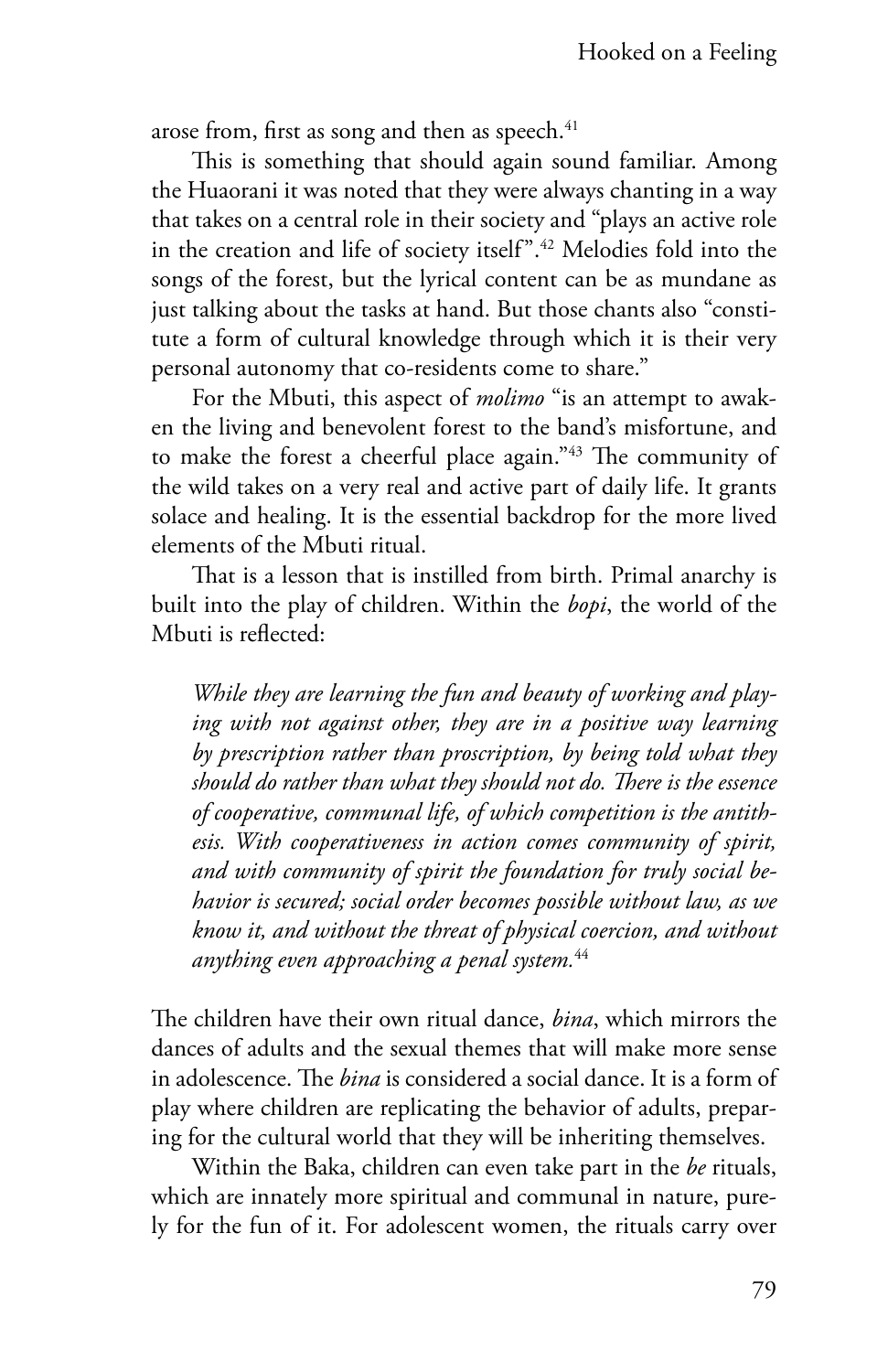into the *elima,* which celebrates the onset of menstruation among young girls. Menstruation is something that the Mbuti celebrate loudly. The *elima* festivals begin when two girls in a band begin menstruating within a few days of each other.<sup>45</sup> The ritual lasts for days and involves the entire band and extended kin.

There is an air of freedom here, the girls are not kept in secrecy nor subject to a litany of ritual restrictions in terms of diet and behavior, which we see quickly vanish as domestication arises. There is a distinct and painful chasm between how the Mbuti treat *elima* and how their neighboring agricultural villagers see it: "as far as the villagers are concerned, evil spirits emanate from the forest."46

For them, there is little more evil than the wildness inherent in the menstruation of women.

For the civilized, wildness and any other reminders of our animality must remain hidden. That is how weak the veneer of domestication is.

Among the Baka, *be* rituals are far more concise than the lengthy *elima* or the daily singing aspects of the *molimo* festivals. And yet, here again, we find a notable lack of formality.

Dances begin at night and take as long as is required. Unlike the San, they have no fires: only dancing and singing in the darkness of night.47 The Hadza take that further, whose *epeme* dances "usually occur every night when there is no moon in the sky."48 For the Hadza, *epeme* is slightly more formal in nature; it is a dance that reflects on the killing of large game. The men dance stiffly here, while the movement in other nightly dances "they can move so gracefully and beautifully" dancing with women and emulating the sounds and movements of animals.<sup>49</sup>

For *be* to commence, dancers simply start dancing to see if others will take part or not. The "social relationships of the Baka society" are "embodied in the performances."<sup>50</sup> It is telling that taking part is completely voluntary. If the energy isn't there, dances simply stop and no hard feelings are held.

There is a distinct lack of ego to any of this. If the group wants the healing, wants the dance, it happens. Otherwise camp life goes on without it. There is no residual or social tension after a dance dissolves, it either happens or it doesn't.

Community gives us the outlets necessary for attaining ecstat-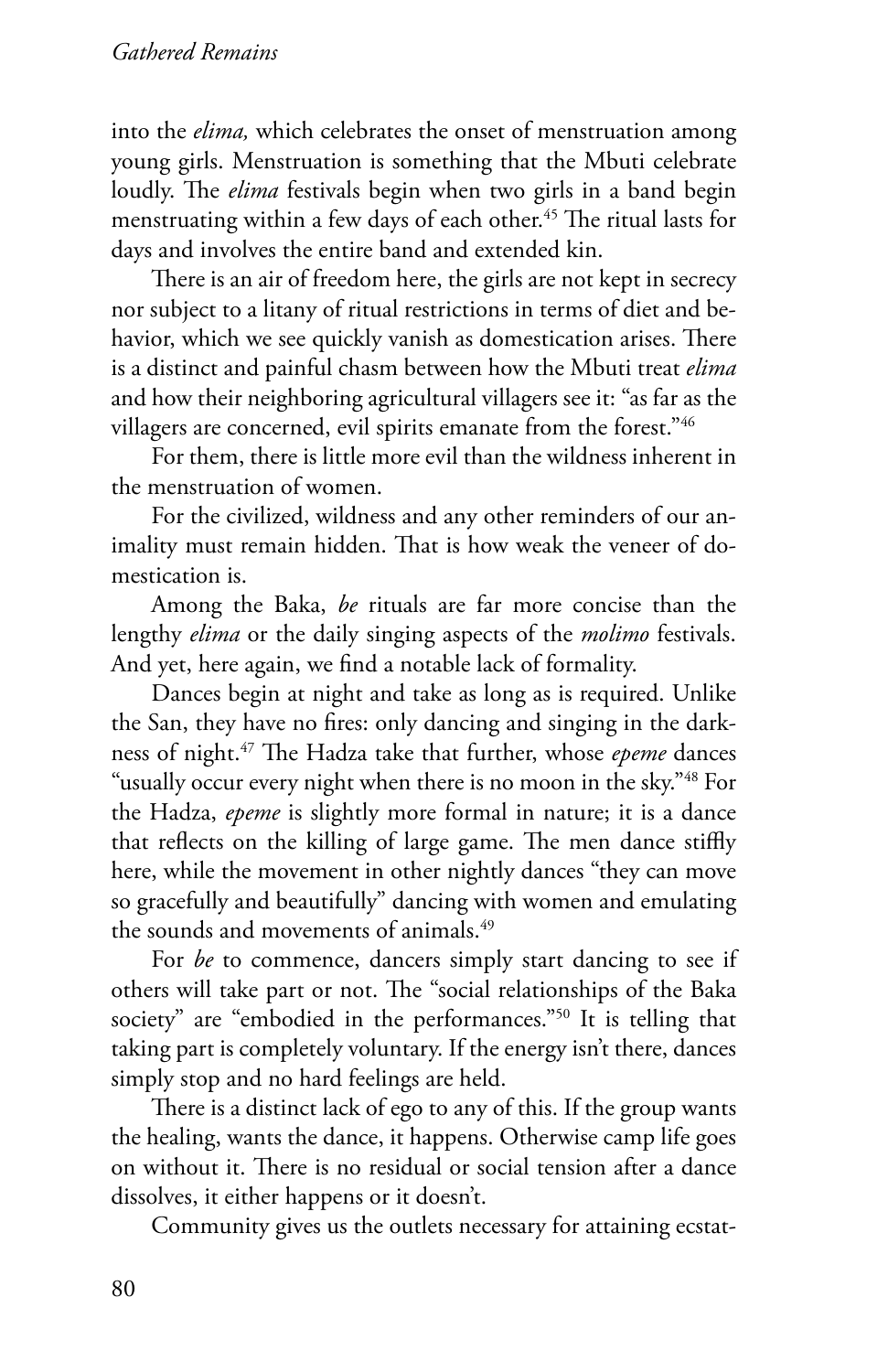ic joy and also gives the space to just comfortably absorb into the wild surroundings.

Without force. Without punishment.

What we see here are intact communities that learned to mitigate conflict, to experience joy as they remain enmeshed with the world of wildness. This isn't coincidental. These societies embraced the imperfections of being human, of being animal; they danced, sang, argued, or moved their way through it. Violence wasn't unheard of but oppression, coercion, and hierarchy did not exist.

When times got tough they turned towards each other and they turned towards the wild.

There is no doubt that hunter-gatherers, foragers by their very nature, would have knowledge of intoxicating substances. But it becomes clearer why they didn't turn to them. The circumstances for addiction, the need for escape, simply weren't present. The power of community, the ability to heal bonds, to move further into the landscape, to be integrated with wildness; all of these things offer so much to define and celebrate our lives as humans, as animals.

It becomes more obvious that the question at hand has less to do with why hunter-gatherers, by and large, didn't use intoxicating substances, but why anyone else did.

#### *Intoxicants and Interpreters: the Rise of the Shaman*

*Spontaneous healers, usually women, have always accompanied humans. But the shaman is a latecomer—part of the agricultural fear of curses and evil spirits, the use of intoxicants, the spread of male social dominance, the exploitation of domestic animals (especially the horse) as human helpers, and the shift of sedentary peoples toward spectatorship rather than egalitarian participation.* **-** Paul Shepard, *Coming Home to the Pleistocene*<sup>51</sup>

The myth of Progress tells us that humanity took certain steps on the way from hunter-gatherers to post-modern consumers. It would appear that humans made a conscious choice to settle, to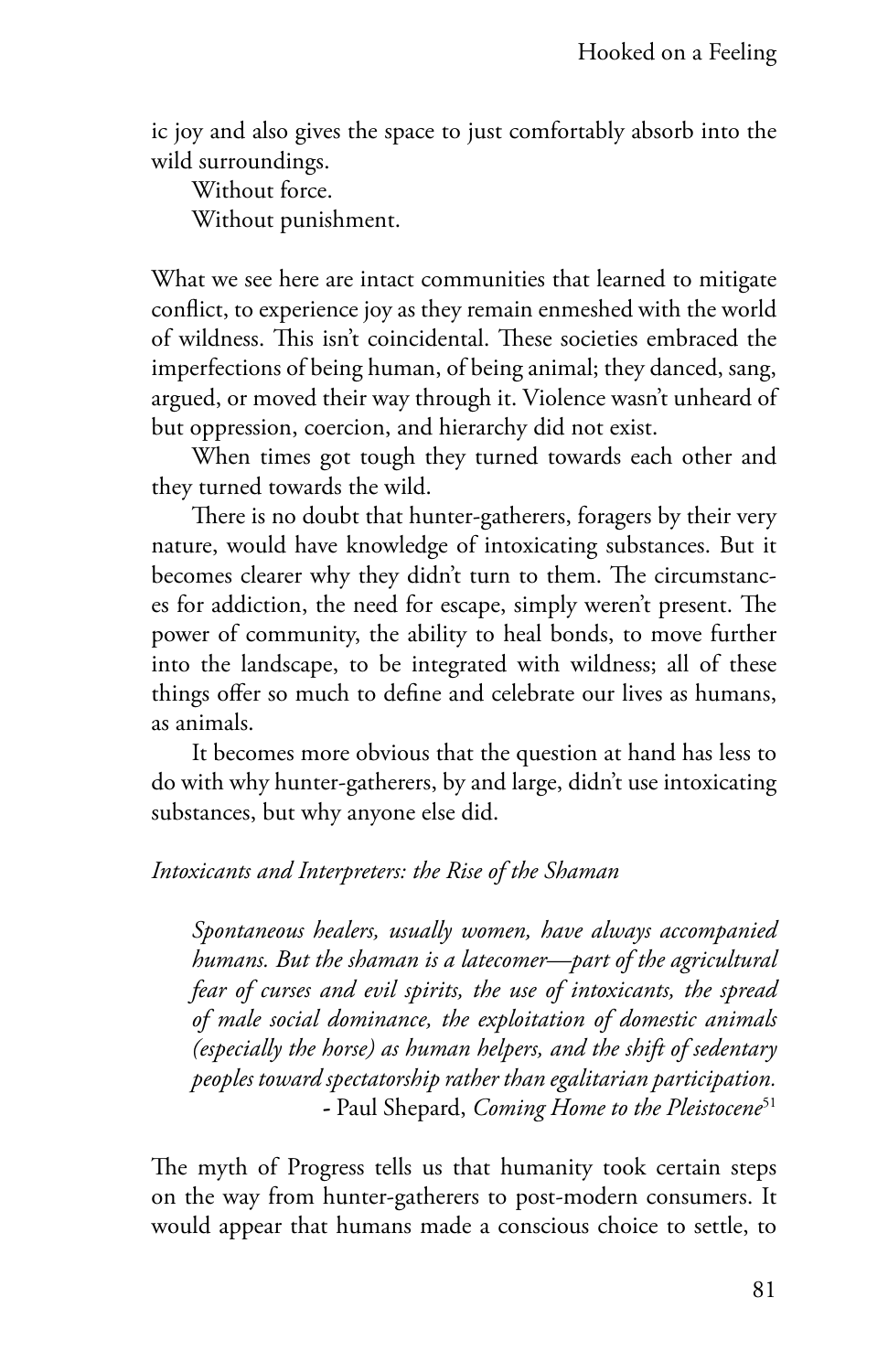garden, then to farm and take up warfare, expanding with increasing speed until we got in the mess we're currently in.

To state it bluntly, that never happened.

Most of the "stages" between immediate return hunter-gatherers and civilizations are unrecognizable to each other. As radically different as the societies between nomadic hunter-gatherers and hyper-technological civilizations may be, the domestication process works effectively the same way: it pulls apart our needs as human beings and redirects them. This is not to say that all of the societies in between are one in the same. That absolutely is not the case: it was almost universally sedentary *hunter-collector* societies that created civilizations. Outside of a tiny handful of examples, it wasn't gardeners.

Hunter-collector societies are hunter-gatherers who become reliant on a surplus of hunted meats (to be carried by pack animals), dried fish, or wild grains. Hunter-collector societies reflect the widest range of variation of all hunter-gatherers, going from the largely egalitarian dog-sled using hunter-gatherers of the Arctic to the hierarchical native states of sedentary hunter-collectors in the Pacific Northwest of North America or to the sedentary grain harvesters who would develop agriculture in Mesopotamia, around the Mediterranean Sea, in Ethopia, India, and China.<sup>52</sup>

We'll come back around to hunter-collectors shortly, but to really understand how we've diverged from communal celebrations of ecstasy, it's worth looking at the horticultural and delayed return hunter-gatherers who began to part ways with them to understand what happened.

It must be stated clearly that this is a process that most likely happened slowly or imperceptibly. We're talking about changes that came over decades or generations unless neighbors spread their vices quickly (a tragic reality of colonization, as we will see).

What we will be focusing on here are the circumstances under which the use of intoxicants, namely in ritual, arise. This is our grey area, but it is necessary to understand how the role of the healing dance is specialized, further ritualized, and, most importantly, increasingly aided by the use of intoxicants. It's a side step in the story of addiction, but in looking closely at this spread of societies where remnants or intact pieces of our ancestral lineage of healing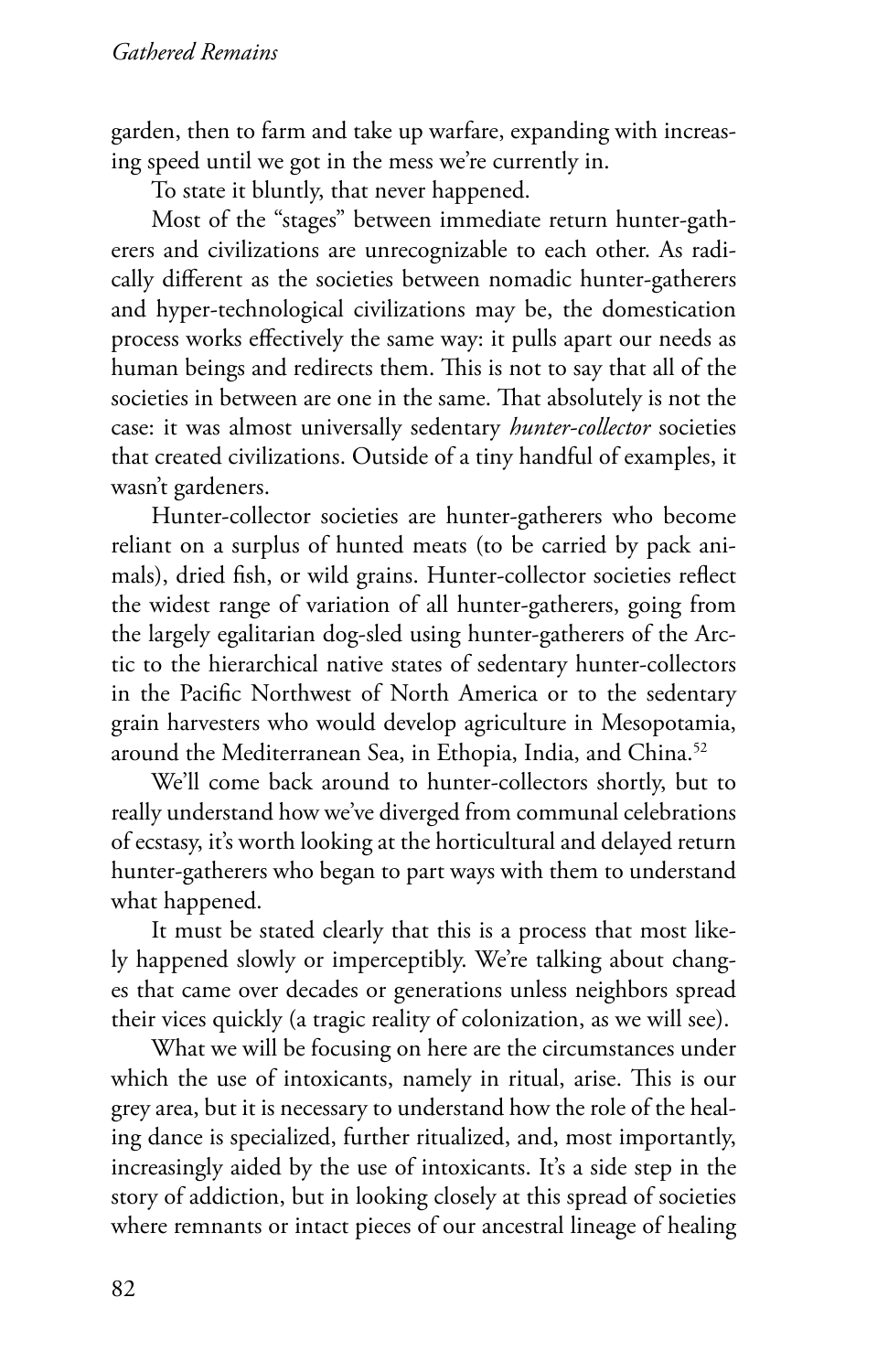remain, we catch glimpses of the resilience of community and the exceptional impact of civilizations.

As most of the societies that we discuss were hit the hardest and most abruptly by the flooding spread of civilization, it's the unfortunate reality that the use of the substances left a door open, only to be followed immediately by the incorporation of the colonizer's alcohol, tools, and processed foods, often just amplifying the reality of colonization.

The results of that process are something we will return to. However, there are no secrets here, this is the living, breathing tragedy of civilized life: there is no way to have been prepared for the onslaught that civilization carries.

And it never ends well.

The link between the use of intoxicants and domestication begins with stored foods.

Societies with storage are considered *delayed return* which contrasts with the *immediate return* societies of nomadic hunter-gatherers. This might seem like a minor point, but I don't say this to damn horticulturalists and delayed return hunter-gatherer societies. I make it to understand how domestication functions.

And to that end, the distinction works.

Nomadic hunter-gatherers live in mobile bands; they are, by the nature of their subsistence, never physically removed from their land-base. They are foraging daily, hunting or fishing most days, and travelling between camps fairly often. They have no want or need for long-term storage because it's more they would have to carry or plan around.

This is an important point for understanding how egalitarian societies function: sharing is implicit. If you can't or won't store meat, fish or anything else then there is no reason not to share. This is why nomadic hunter-gatherers were personally capable of sustaining themselves in physical terms and it underlies the importance of their social relationships. It makes sense that they lacked specialists, that they had many healers instead of a few shamans: there was no real mediation between individuals, the group and the wider community of wildness.

As storage arises, either in terms of storehouses or literally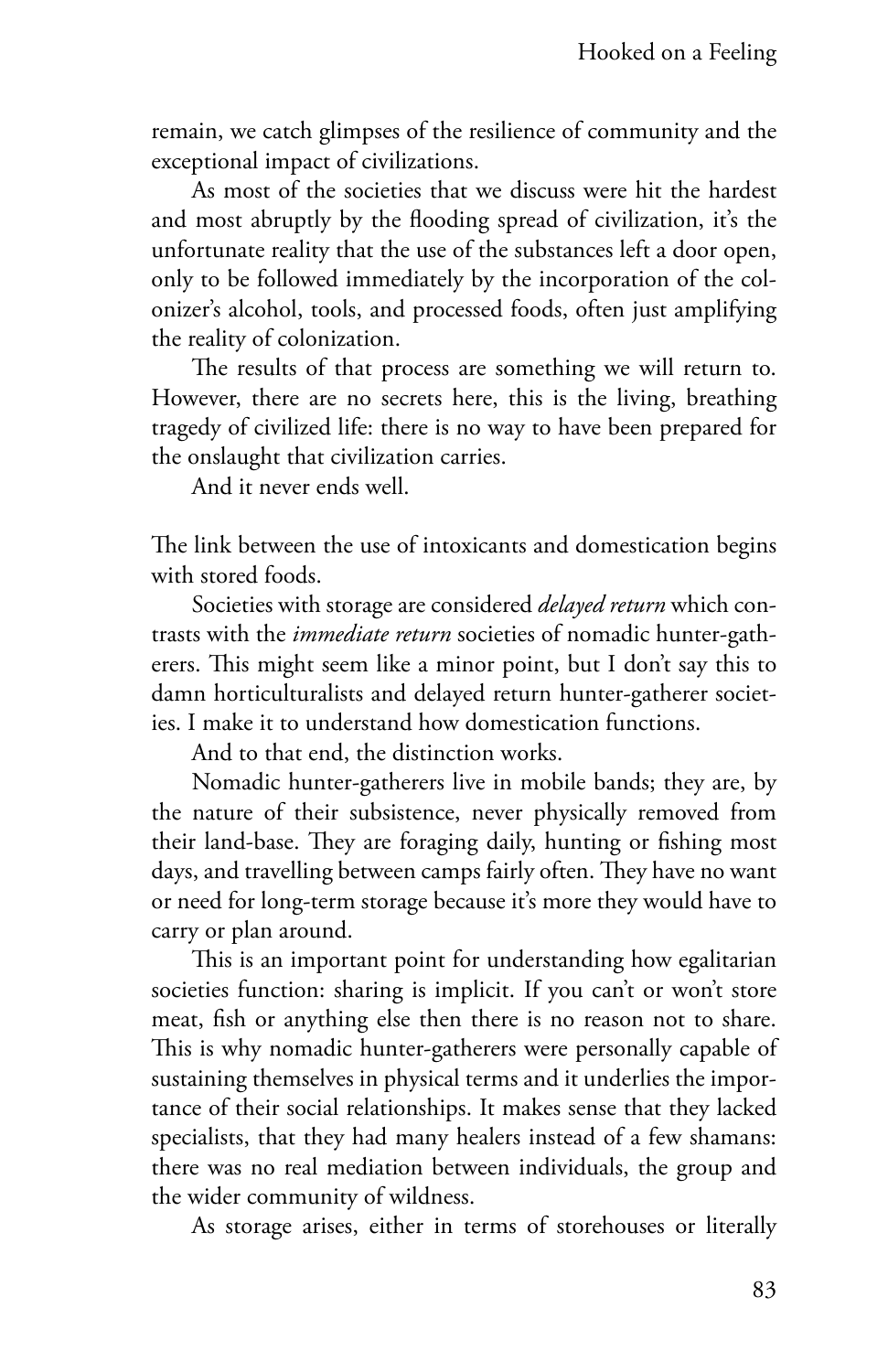being buried in gardens, so too does property. The focus slowly begins to shift from daily treks through the forest to relying on grown and stored foods. The population check afforded by "the contraceptive on the hip" (carrying and exclusively nursing a child combined with the later age of first menses among nomadic peoples) begins to fade and population pressures rise alongside ecological and social ones.

It is here that two new roles emerge: the Big Man (a precursor to the chief) and shamans (a precursor to the priest). A Big Man's role is to mitigate conflict socially; a shaman's role is to mitigate conflict spiritually, it is not uncommon that the positions overlap. Both roles arise as the first specialists in the human timeline. There was neither a place nor a need for them in nomadic hunter-gatherer bands.

The shaman becomes tasked with both healing and cosmological interpretation. While it was common for all nomadic hunter-gatherers to have interactions with spirits,<sup>53</sup> Mircea Eliade, in his definitive overview on shamanism, noted "'Seeing spirits,' in dream or awake, is the determining sign of the shamanic vocation."54 The shaman took up residency between the worlds of the living and the dead. Which is why in horticultural societies throughout South America the shaman's initiation was a "ritualistic death:" "the shaman must so die that he may meet the souls of the dead and receive their teaching; for the dead know everything."

The Jivaro, Amazonian horticulturalists, exemplified this initiation rite by subjecting the shaman-to-be with intoxicants, restrictions, and blows until they lost consciousness "in a manner assimilated to a ritual death."55 Along the west coast of North America, among the semi-sedentary and sedentary hunter-collector tribes of "the Kawaiisu, the Luiseno, the Juaneno, and the Gabrielino, as among the Diegueno, the Cocopa, and the Akwaala, the aspirant awaits the vision of the tutelary animal after becoming intoxicated by jimson weed."56

The shaman as a specialist had an increasing demand put upon them by their patrons for resolution. Among Inuit communities (among the most egalitarian of delayed return hunter-gatherers), the demands upon shamans arose for a cosmology "existing out of the quest to resolve moral dilemmas, simultaneously offers an ac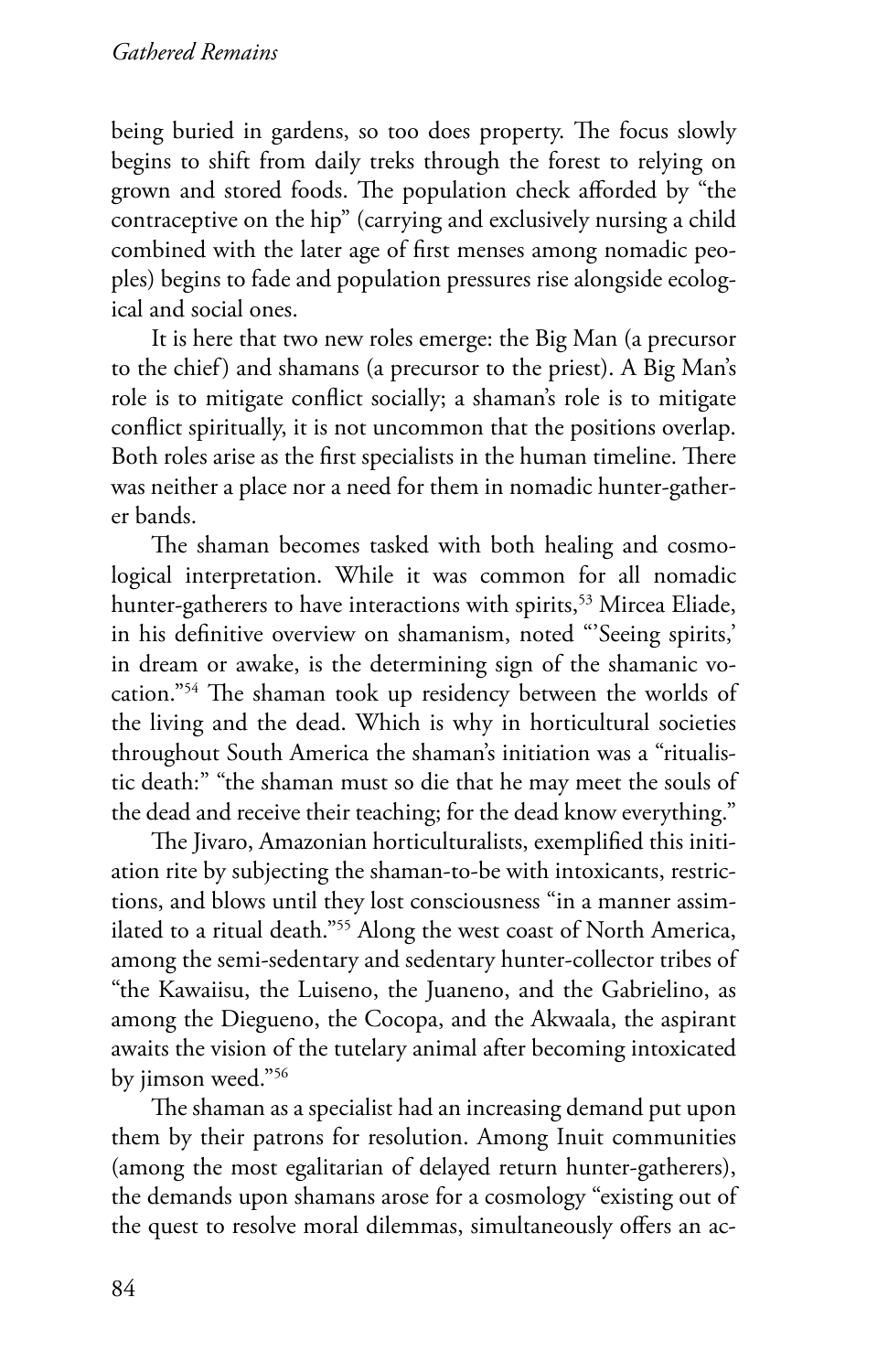count of why misfortunes occur, and how they can be rectified."57 It was in the shaman's own interest to "constrain how cosmologies are elaborated and represented."58

The position of the healer arises from community; the position of the shaman arises from a need for communal accountability. It makes sense that the pathways taken would necessarily be different or far more extreme. As the healer can't attain a trance on their own, the shamans almost universally require an external source.

That came, by and large, from intoxicants.

It is worth clarifying that the point here isn't to equate shamans with hucksters. By specializing in healing and transcendence as a career, they are certainly going to master their craft. It is probable, if not likely, that their worlds often overlapped and that a shaman might impose their own self interests, but it would be wrong to presume that this possibility negates their intents and effectiveness as spiritual and social mitigators.

It is also apparent that as the societies shifted, so too did the methodology. Removed even slightly from the conditions that foster egalitarianism in band societies alternative narratives must originate in a sense of cosmic hierarchy.

The needs we have as individuals or as community still come about in dances, but a new role of spectator, of consumer, creep into view.

Our want for place and connectivity becomes a story over an experience. Even in its earliest stages, domestication begins by substituting our needs, by channeling them through arising social institutions. That is the requirement for power. It is as true amongst delayed return societies as it is for those of us living in a post-industrial glut of hyper-consumerism.

The second domesticators fail in reinforcing their worldviews, either psychologically or physically, the entire veneer crumbles. Our minds search out the cracks, our bodies suffer from regiments and drudgery, but it is the ability of civilization to offer alternative visions and means for euphoria or a sense of connectivity that has us turning towards addictions. Guzzling the alternatives to fill that void.

It is worth reiterating that domesticators largely didn't invent intoxicating substances (until relatively recently at least). We just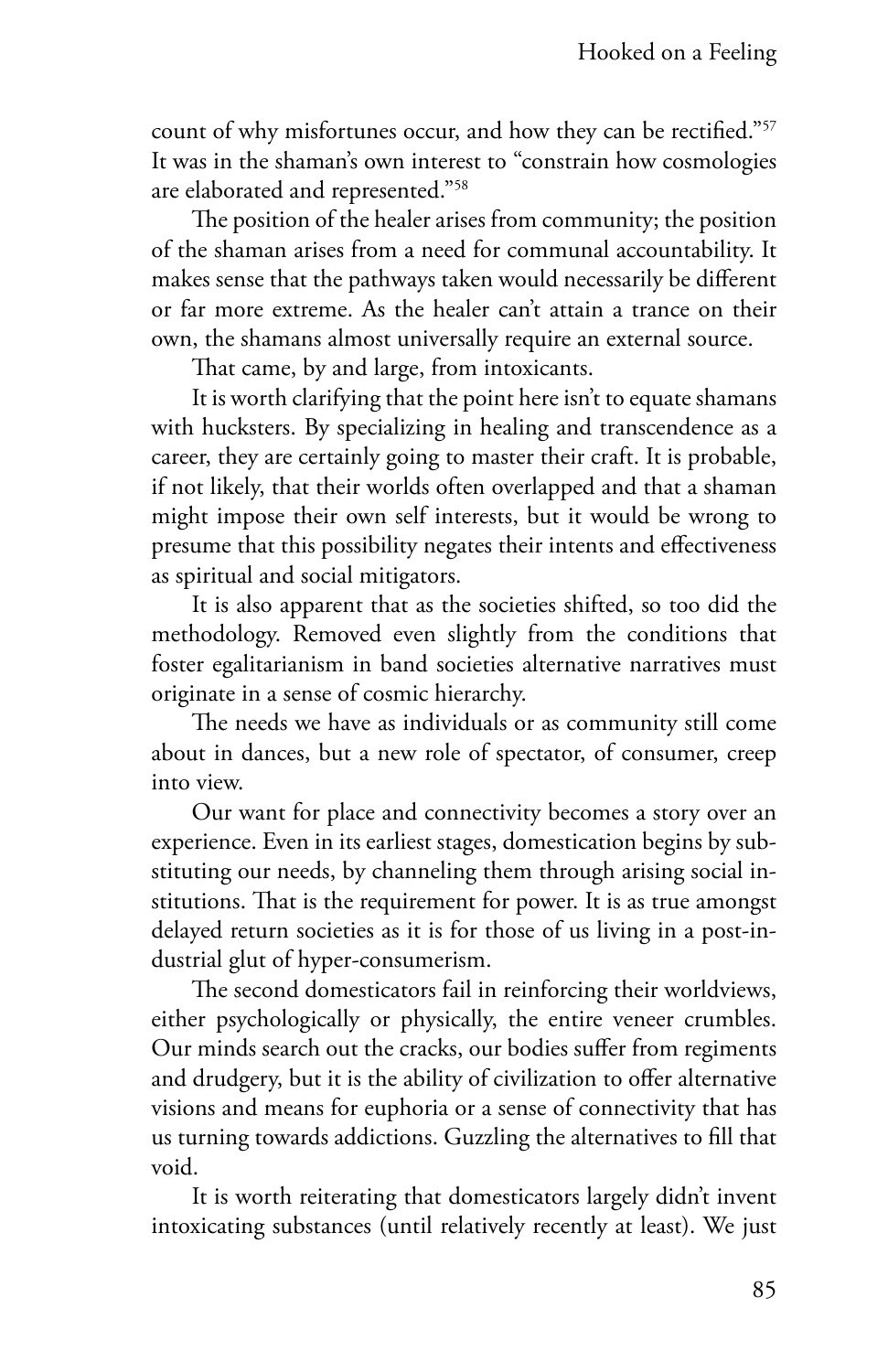#### *Gathered Remains*

didn't have a need to seek them out.

But sadly we know that circumstances changed.

We see a shift between the opening of doors through shamanic-induced-trance and the incorporation of outside sources for intoxicants.

Eliade argues that Inuit shamans induced trances through exposure to freezing temperatures along with self-imposed thirst and hunger. He found that Ugrian shamans of north-central Asia and the Lapps of northern Europe began using mushrooms to induce a trance in relatively recent history.<sup>59</sup> Stating further:

*Intoxication by mushrooms also produces contact with the spirits, but in a passive and crude way. But, as we have already said, this shamanic technique appears to be late and derivative. Intoxication is a mechanical and corrupt method of reproducing "ecstasy," being "carried out of oneself"; it tries to imitate a model that is earlier and that belongs to another plane of references.*<sup>60</sup>

The mushroom in question is Fly Agaric, which isn't the most lucid of intoxicating mushrooms. The technique employed by shamans to induce a trance was to eat the mushrooms then drink their slightly fermented, mushroom laced urine that increased the hallucinogenic potency.<sup>61</sup>

Psychedelics such as Fly Agaric would eventually become a powerful means of shamanic vision, but their prevalence and availability arose alongside agriculture.

A more notable psilocybin mushroom, *Psilocybe cubensis*, may likely not have spread widely until the introduction of cattle farming.62 It shares an ecological niche with its relative *Psilocybe seminlanceata*, or Liberty Cap, in that it "favours acid upland pastures and grows in the kinds of conditions where the only viable form of agriculture is sheep- or cattle-farming."63 That form of agriculture involves the removal of dense forests to clear room for pastures, this is the ecology that *Psilocybe* grow in. A similar psychedelic mushroom, *Straphoria cubensis*, has been linked so closely with cow-dung that it has been called a "weed" for "high-technology cattle-raising cultures."64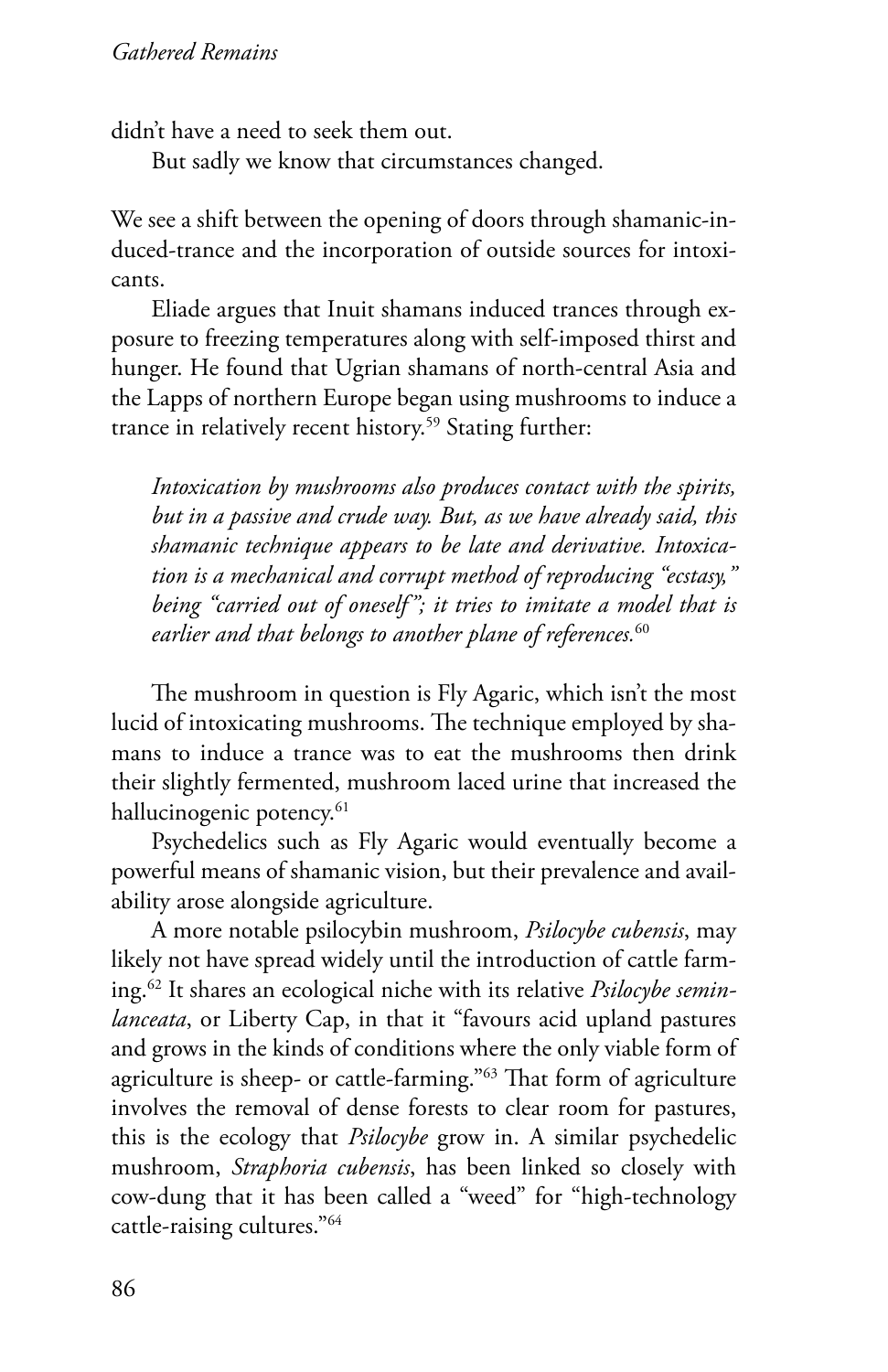Glorified though psychedelic mushrooms have become within our culture, Andy Letcher writes in his history of the "magic mushroom," that it "would be quite wrong of us to assume that just because a magic mushroom is abundant now it has been so throughout all of human history and prehistory."65

Likewise, cultural preoccupations with psychedelic mushrooms may cause us to overstate their impacts: Psilocybin is "about a hundred times less potent than LSD."66 *Cubensis* is the basis for the "magic mushrooms" that are sold on the street, which itself may be a source of misunderstanding. A lot of reported experiences within civilization have actually been with store bought mushrooms, laced with PCP, LSD, or MDMA, dried and sold as "magic mushrooms." When a team of scientists undertook an 11-year study of 886 samples that were said to be "psilocybin," they discovered that only "28 percent of these were hallucinogenic mushrooms, while 35 percent were other drugs, mostly LSD or PCP and 37 percent contained no drug at all."<sup>67</sup>

The fanfare surrounding psychedelics has led to misconceptions about their universality. Among the Kuma from the Wahgi Valley of the West Highland region of New Guinea the consumption of a mushroom called *nonda* before trance-dances led to false reports of its hallucinogenic qualities. Upon further inspection, *nonda* comes from the *Boletus* family and "no trace of any hallucinogenic compound has ever been found within them."68

What we see here is how fast cultural change can occur. Within decades or less of contact, the role of healers can quickly be supplanted and replaced by shamans. The role of the trance-dance begins to wane as the use of intoxicants arises.

This shouldn't be surprising.

Contact is context. New diseases and new technologies go hand-in-hand with the colonizers who bring them. Forests are cleared, mountains are destroyed, lands are seized, and people are killed. These aren't the circumstances in which healers have thrived, they are beyond the realm of understanding for grounded and rooted cultures. They need answers for questions that would have never been asked before and crisis dictates the new narratives.

The role of the shaman takes root to help reconcile the eradication of community as civilization increases its grasp and expands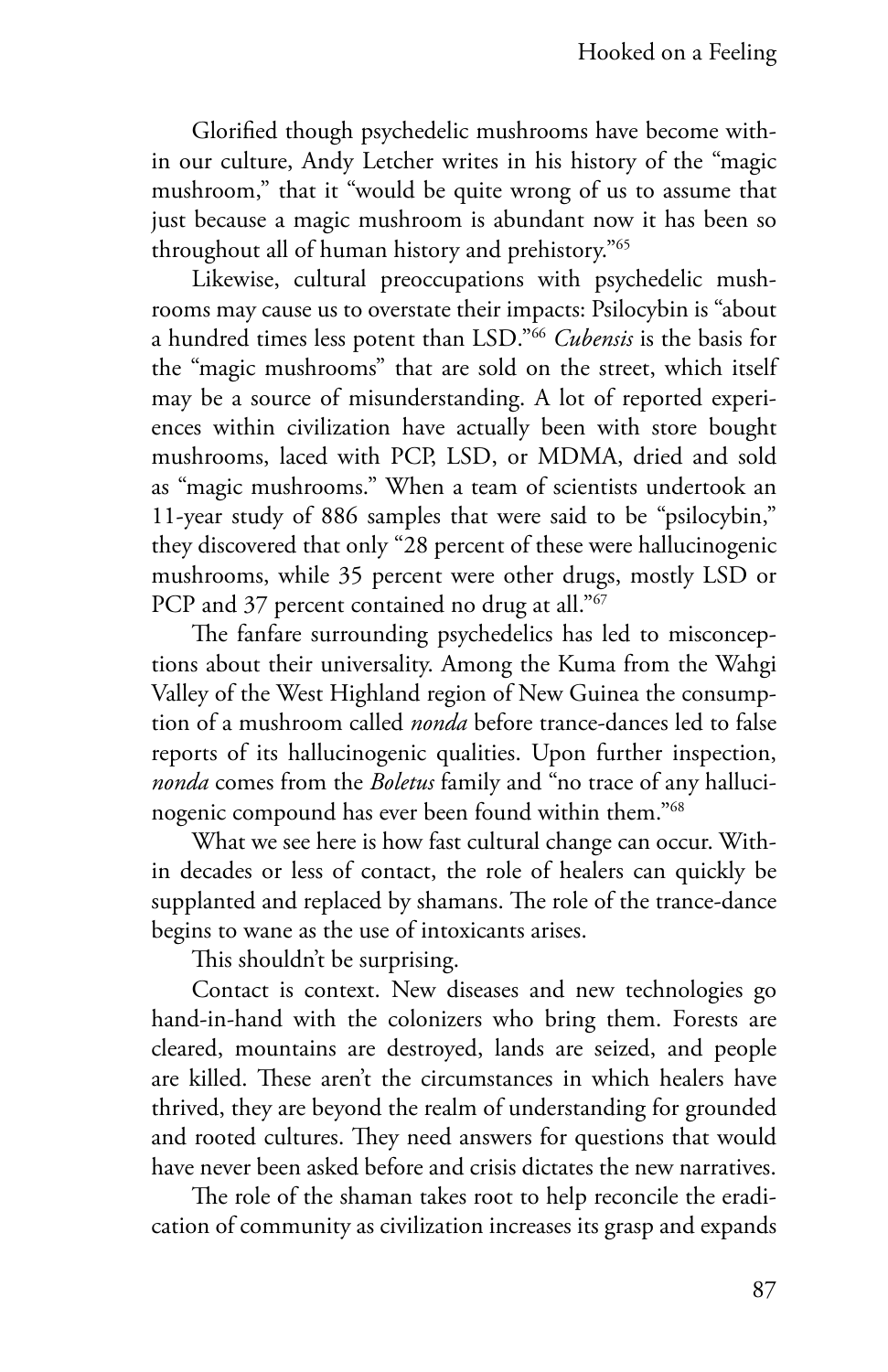further into the forests.

The non-shamanic curers and healers of the hunter-gatherer Netsilik of what is now the Nunavut territory of Canada, *krilasoktoq*, were within range of contemporary times and practicing a "head lifting" or "touching" approach to healing soon after they began to settle.<sup>69</sup> This was a practice that began to fall by the wayside as the role of shamans increased after contact. Likewise, the Ese Eja (hunter-gatherers of Bolivia and Peru) would have their *eyamikekua* hand-based healing displaced by the introduction of *ayahuasca* (a native intoxicant) by neighbors. Representing a transition that "is consistent with the transformation of a society being symbolically and materially centered around animals and hunting to one more centered around agriculture and plant based extractiv- $\lim$  "70

The Huaorani shamans called *meñera*, "parents of jaguars," turned towards manioc beer for their rituals and dances. A change in line with moving from hunting and gathering to shifting cultivation, which as "we know it today is the product of the steel axe, and also the machete. $"^{71}$ 

It becomes clear that the waters get murky here. The Western infatuation with shamanism and trance-inducing drugs obscures elements of great recent historic change and colonization. So there are instances where seemingly minute differences in subsistence reflect in far greater differences in how trances are induced.

More to the point, that line, particularly under outside pressure, can blur easily between when the substance is assisting the trance and the shaman is becoming addicted.

*Epene* use by Yanomami shamans drives that point home.

*Epene*<sup>72</sup>

*Hostile demons, scattered in various locations, haunt the different levels of the universe. They are busy devouring souls, which they capture by surprise inside the dwellings. If they are vigilant, if they have knowledge and power, the protecting shamans recognize them immediately thanks to the fact that each demon has his own particular path and odor. The shamans know how to avoid the perils that threaten those who approach supernatural beings and*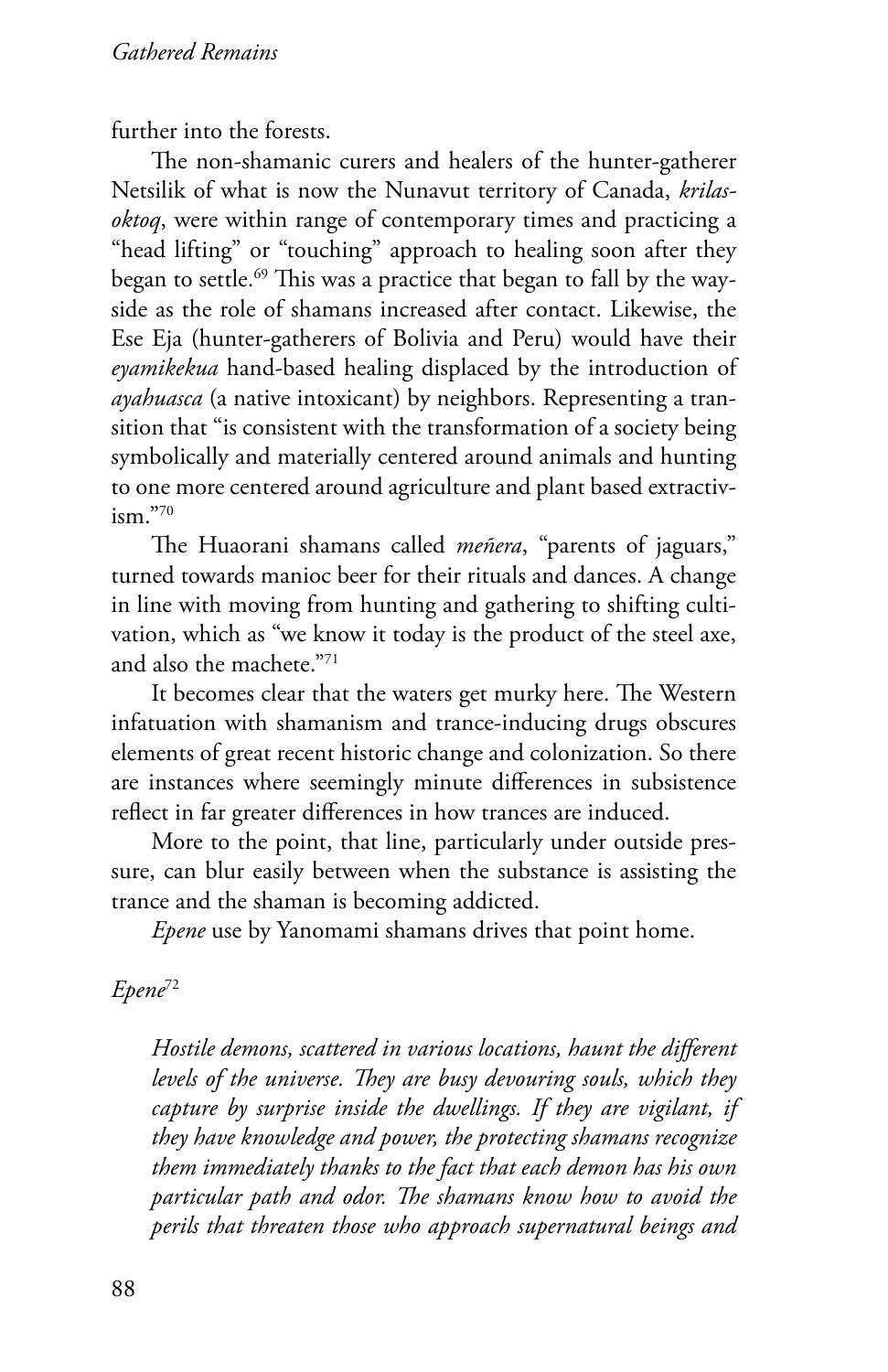*how to restore their souls to the sufferers; if they fail, the soul is "eaten" and the body, deprived of its energy, of its "center," gradually wastes away and dies.*

*Transformed into* hekura*, the shamans travel through cosmic space to recover a soul from a demon or from enemies, or to steal one in order to "eat" it.*

- Jacques Lizot, *Tales of the Yanomami73*

The Yanomami came to fame for what can only be considered a tragedy at the cross roads of Modernity and colonization.

Anthropologist and utter scumbag Napoleon Chagnon drew them into a public spectacle, a case point to establish his socio-biological theories about the innate violence of humans within a state of nature. He wrote about the extensive and enduring traditions of warfare within this horticultural society within the Amazon. He didn't create that warrior culture: that is another by-product of settlements and property, it typifies horticultural and hunter-collector life-ways.

What he did neglect was to include his own role in what can only be considered genocide.

It has been argued that the degree of horticulture amongst the Yanomami is itself a recent historical condition. The ecocidal decimation of the Amazon by civilization forced the Yanomami deeper into the forest or to settle nearer to trade posts and missions.<sup>74</sup> It was missionaries, colonizers and Chagnon himself that had introduced steel tools, Western foods, and guns into the equation alongside diseases that the Yanomami would have had no immunity towards.75

This is a story that repeats itself throughout the history of civilization.

And it is gut wrenching.

Like the Jívaro mentioned earlier, the steel axe made gardening manioc easier. And like the Jívaro, the Yanomami used it to make manioc beer. Paired with the crushing reality of the colonial frontier and an already existing warfare complex, the alcohol no doubt added to the fierceness with which Yanomami groups fought each other, also increasing the tensions within the *shapono*, or communal living structures.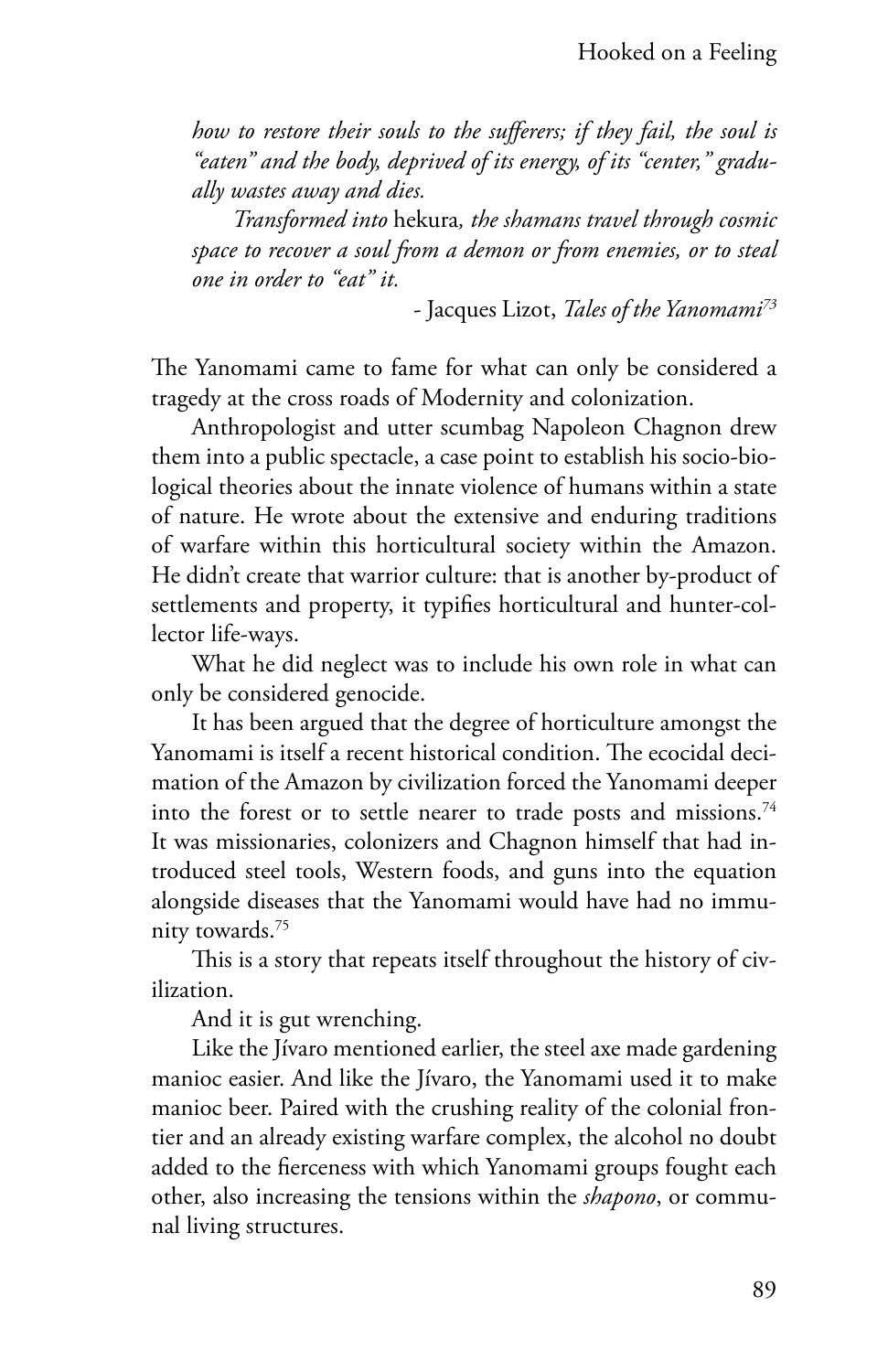This would have been ample cause to amplify the role of the shaman. And here the role of the shaman is absolutely tied to *epene*, a native intoxicant. *Epene* wasn't used exclusively by shamans, but it would become anticipated that the more they crossed that line between the world of the *shapono* and the world of the dead, the more they had to offer in terms of metaphysical explanations for the rapidly deteriorating state of the world.

The anthropologist Kenneth Good spoke of one Yanomami shaman as "a great shaman": "He took drugs each day, powdered *epene* seeds, a powerful hallucinogen that the Indians took turns blowing into each other's noses through a three-foot-long drug-blowing tube." In that trance-like state, it was their responsibility to interact with the spirits to heal the sick and protect the village from evil spirits.<sup>76</sup>

We can see that the spirit of the communal dance lingers here. The shaman didn't act alone. Good recounts a particular story in which a person was sick and in need of healing. The shaman "had taken the *epene* drug and was being assisted by five or six other men who had also taken the drug and were painted and decorated with feathers." The "shaman was drawing the sickness out of the patient, transferring it to others, then reviving them."77

This doesn't sound unfamiliar, but we see the level of communal involvement wane as the specialist arises. *Epene* isn't the property of the shaman, but a signature of sorts. It was expected that the shaman would chant and seek *hekura*, the world of the spirits, often. That is an expectation that may have pushed the shaman closer to addiction. In the middle of the night as the shaman awoke and began chanting at an hour when no one was awake to blow the *epene* into their nose, "he'd inhale the *epene* powder like snuff from his hand."78

This is a point I don't take lightly. The connection here is an absolute correlation between the external stress on a society and the internal demand for answers from the shaman. What may have originated as a vocation becomes an occupation in response to encroaching turbulence. In the case of the Yanomami, contact remains the antagonist in this equation.

As social and political tensions rose, *epene,* mixed with alcohol, would lose its spiritual side completely and become the pathway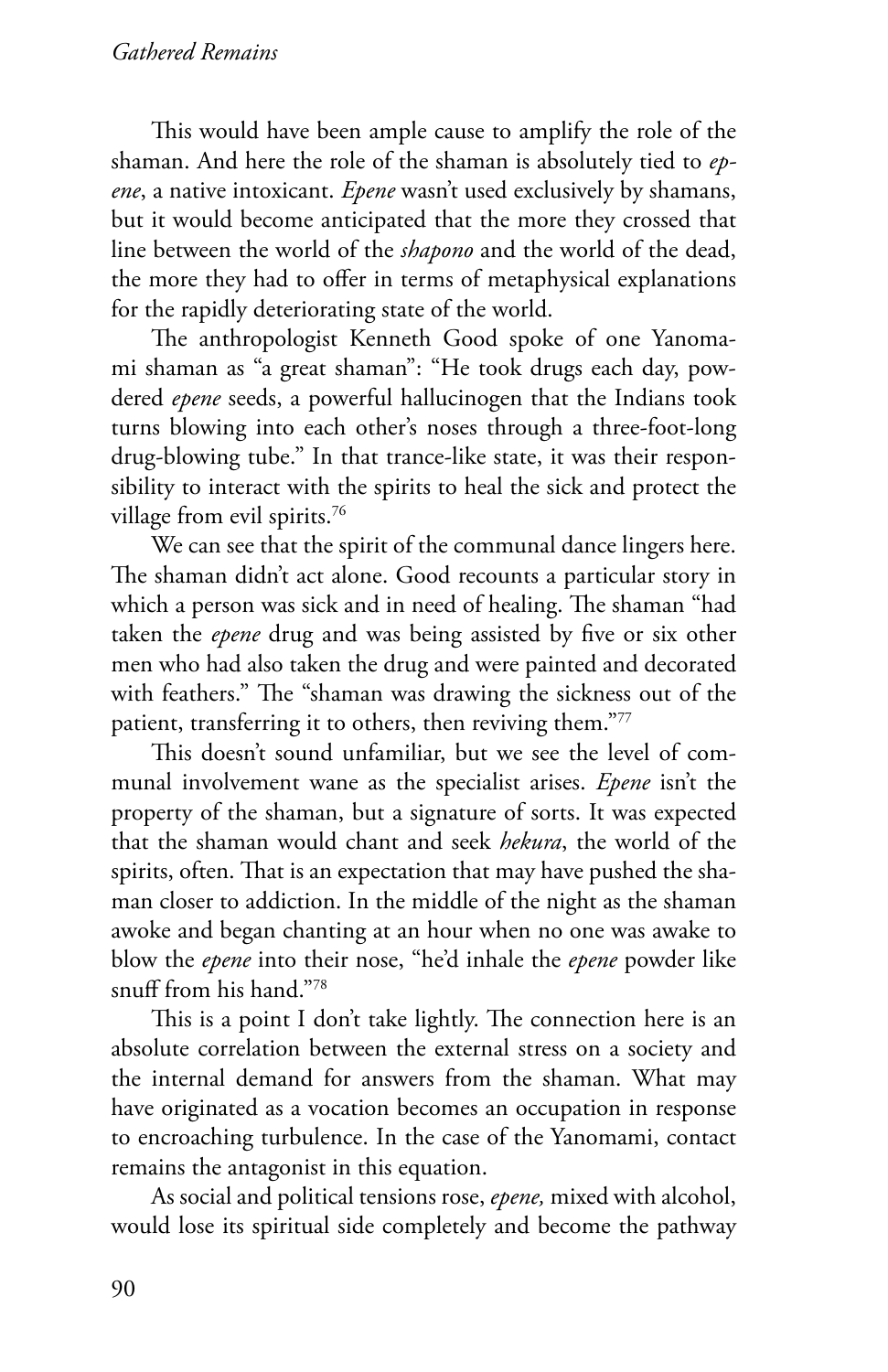to an intoxicated state for fighting over property and territorial disputes. Helena Valero, who had been kidnapped as a girl by the Yanomami and raised within their culture, told a story of a dispute between Namoeteri and Konakunateri bands while hunting boar. They entered one *shapono* and all ingested *epene* while arguments mounted until they began to beat each other with the blunt end of an axe.

In this case, that was enough to bring resolution. They concluded their battle saying: "We have beaten you hard and you have beaten us hard. Our blood has flowed, we have caused your blood to flow. I am no longer troubled, for our anger has passed."79

There's something to be said about that kind of conflict resolution and perhaps in times of less pressure and outside incursion maybe that's how many disputes ended. Unfortunately the correlation stands: intoxicating substances are used in societies that may already have taken on some degree of domestication. As the threads that ignite egalitarian resolution of mobility and communal healing are pulled, intoxicated states will amplify the potential for violent outcomes.

And civilization requires expansion. Tensions arise from social, ecological and psychological pressures. As the paths to resolution are removed, the potential for decimation and/or further isolation become the only options.

As alcohol, guns and steel tools flooded the world of the Yanomami, the role of social intoxication had already been opened. The stage was set.

The results were absolute.

Emboldened with Western goods and weapons, the warfare that the Yanomami practiced fed the illnesses and stresses of contact. Starved as forests were felled, as game were displaced and killed, Yanomami warfare took on a new level of lethality. The West watched with a harrowed fascination as the bodies piled up as though they were mere spectators of some primeval process.

We simply removed ourselves from this situation as we justified the carnage as tribal war.

That story, as we know it, as they know it, as they struggle against their extinction in the face of Modernity, are familiar paths. Domestication deals in distraction because it trades in tragedy.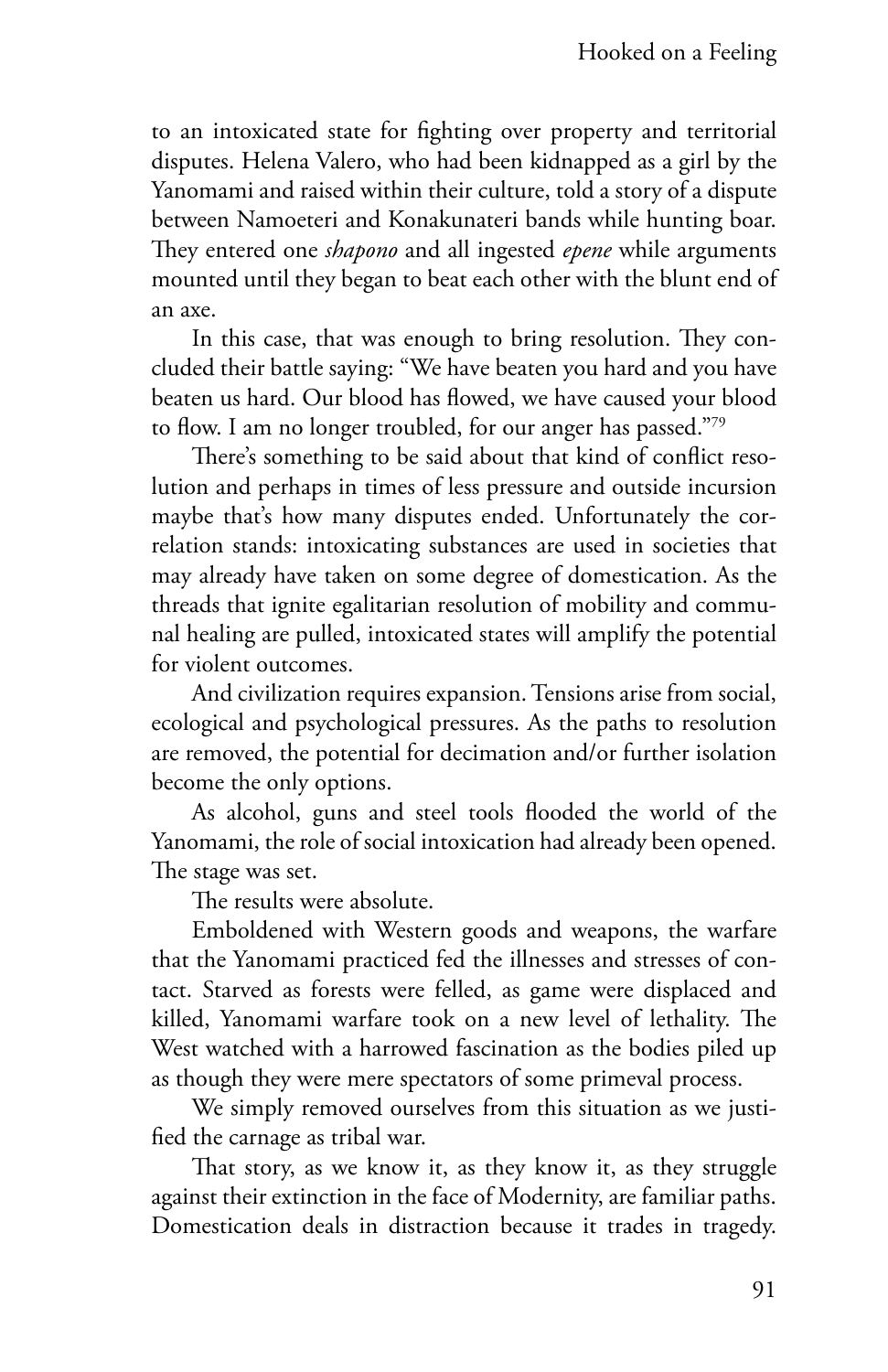Without those pressures the Yanomami may have never settled at all, the tensions may have never required a culture built around warfare.

It may well be that their tensions could have resolved themselves without notice on a global scale, but what happened to the Yanomami is a problem the world over: civilizations did arise. Horticultural societies rarely ever grew into agriculture. Their scale was minor compared to what it could have been. Domestication has its consequences, but its presence doesn't ensure civilizations or States will arise.

The problem is that civilizations did arise.

Ethnocide goes hand-in-hand with the ecocide of contact and colonization.

But this is not a uniquely modern problem. This is the pattern that all civilizations follow, that all civilizations must follow. What might have happened to the Yanomami in time has a precedent: the Uto-Aztecan societies that ran through what is now southern North America. These societies are arguably the only cluster of civilizations to arise from horticulture.

And it is here that the use of intoxicants, mirrored in the distancing from and decimation of the earth, become deeply entrenched in the day-to-day lives within these societies.

## *Creating Gods and Eating Them*

If there is a single plant that can sum up the complex relationship between intoxicants and subsistence, it is peyote.

Long before Carlos Castaneda used Don Juan to introduce peyote to the West, the spindly cactus had a deep and significant role in the societies that existed throughout the deserts of what is now the Southwest of the US into Mexico.

However, that is a role that was attained not as a hallucinogen, but as a medicinal plant.

This isn't an uncommon situation. In lesser doses, nearly all intoxicating plants contain curative properties. That they become central to societies through ritual should come as little surprise given the curative power of healing dances and trance rituals. The space for overlap is clear. As the trance-dance becomes specialized,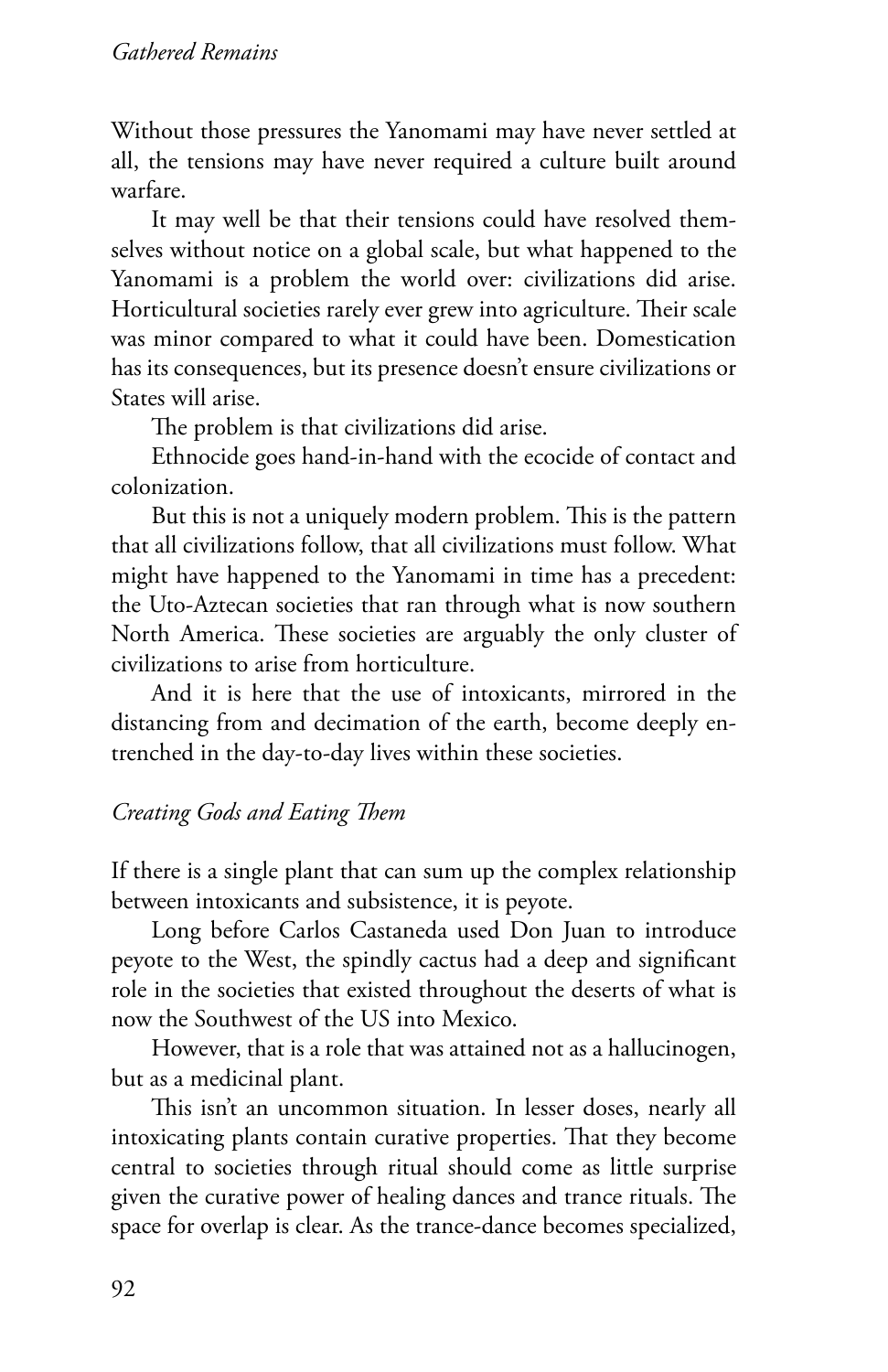the mildly intoxicating plants used medicinally could become an easy transition for inducing trance for the shamans and priests.

The Uto-Aztecan people are defined by a mutual language group with widespread roots. By 1519, the Uto-Aztecan language family spread nearly 2000 miles from the Aztecs through the Shoshone in the prairies of what is now Idaho and Wyoming.<sup>80</sup> It has been argued that, if you go back far enough, the entire swath of Uto-Aztecan speakers was all one society.<sup>81</sup> That group includes the native civilizations of the Aztecs in Mexico and the Hopi, Anasazi and Pueblo of the American southwest. Intricate trade routes permeated from the Incas in Peru and spread north from there.

Of the substances that would become abused by the civilizations within this massive trade network, most of them originate in their curative powers. *Datura* was used as an analgesic. *Nicotiana rustica* was used as a poultice and fumigant. *Peyotl*, as it would be called by the Aztecs, were no exception.<sup>82</sup> Among the Tarahumara, Huichol, and Tepehuane people, peyote was used externally for rheumatism, wounds, burns, snakebites, the stings of scorpions, and skin diseases<sup>83</sup>

Early explorers such as Ortega and Hernandez made no mention of the hallucinogenic aspects of peyote, while writing about it extensively as a medicinal. In his 1938 account of the initial accounts of peyote usage amongst indigenous societies, Richard Evans Schultes writes "the principal appeal of peyote has been and continues to be centered around the therapeutic and stimulating properties of the plant and not around its vision producing properties." Its visions, he surmises, "were incidental."84

If you live in the desert, an ecosystem that necessitates quick and long movements, peyote is a pretty perfect companion. Among the Huichol and Tarahumara, whose ritualistic and long distance running (respectively) would become emblematic, peyote is a cureall. It wards off sleep and hunger, reduces body temperature, decreases pain perception, is a mood stabilizer, and improves sensory perception.<sup>85</sup> It's not hard to see how a plant such as this wouldn't be widely used.

The different relationships with a plant that we widely understand as a hallucinogen might seem at odds with the interpretations that Castaneda or drug enthusiasts like Terrence McKenna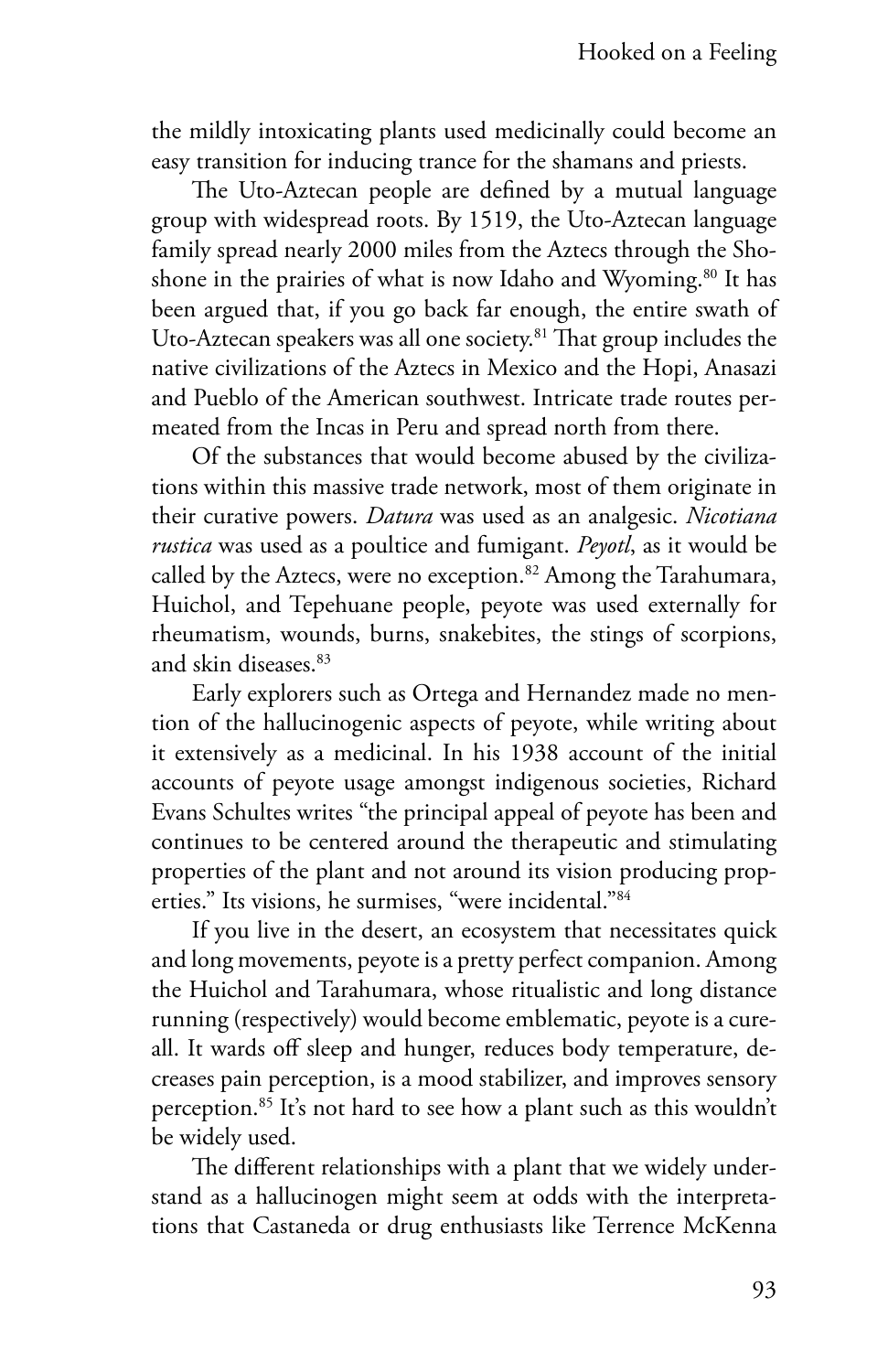offer. But it's important to note that mescaline, the primary chemical within peyote, fluctuates greatly. The potency of peyote buttons depend on age, location and season of harvest, it is greater in the top half of the button, lesser in the bottom and almost none in the root. The levels of mescaline are tied directly to the rains, typically going up in content in the winter and down in the summer. Dried buttons can have as much as 5-6% of their total weight in mescaline content, though it is commonly found in the 1-2% range or less. The high percentage of mescaline in dried buttons owes itself directly to the high water content found in fresh peyote where mescaline content is as little as 0.2-0.3%.<sup>86</sup>

In light of this, the argument for incidental visions starts to make more sense.

However, we know that the relationship with peyote changes. The visions become a vital part of Uto-Aztecan religious culture. The role of peyote doesn't diminish: among the Maya and Aztecs it becomes ritualized as the civilizations grow and expand into warring, cannibalistic empires.

So what happened?

Even prior to the advent of agriculture, it would appear that the vast trade networks that would come to transport things like peyote for ritual and obsidian for ornate sacrificial blades had deep roots. None of these people are fully isolated from each other.

When domestication originates for one society along this line, it is not surprising that it would spread relatively quickly throughout the continents. In this case, that points to when the oldest cobs of domesticated *teosinte*, or what would become maize or corn as we know it, start showing up in southwestern Mexico 8,700 years ago.87 It starts to be seen in South American caves around 4250 BC.<sup>88</sup> The seeds would spread south through the Incans in Peru from the Olmec and Mayans, distributed by Uto-Aztecan cultures, possibly carried by ancestors of the Huichol and Tarahumara to the Anasazi, eventually travelling to the northeast coast of what is now the United States by way of a series of relatively short-lived civilizations along the Mississippi and Ohio River Valleys.<sup>89</sup>

Compared to the settled hunter-collector societies that built the civilizations that overtook the entire world (which we will dis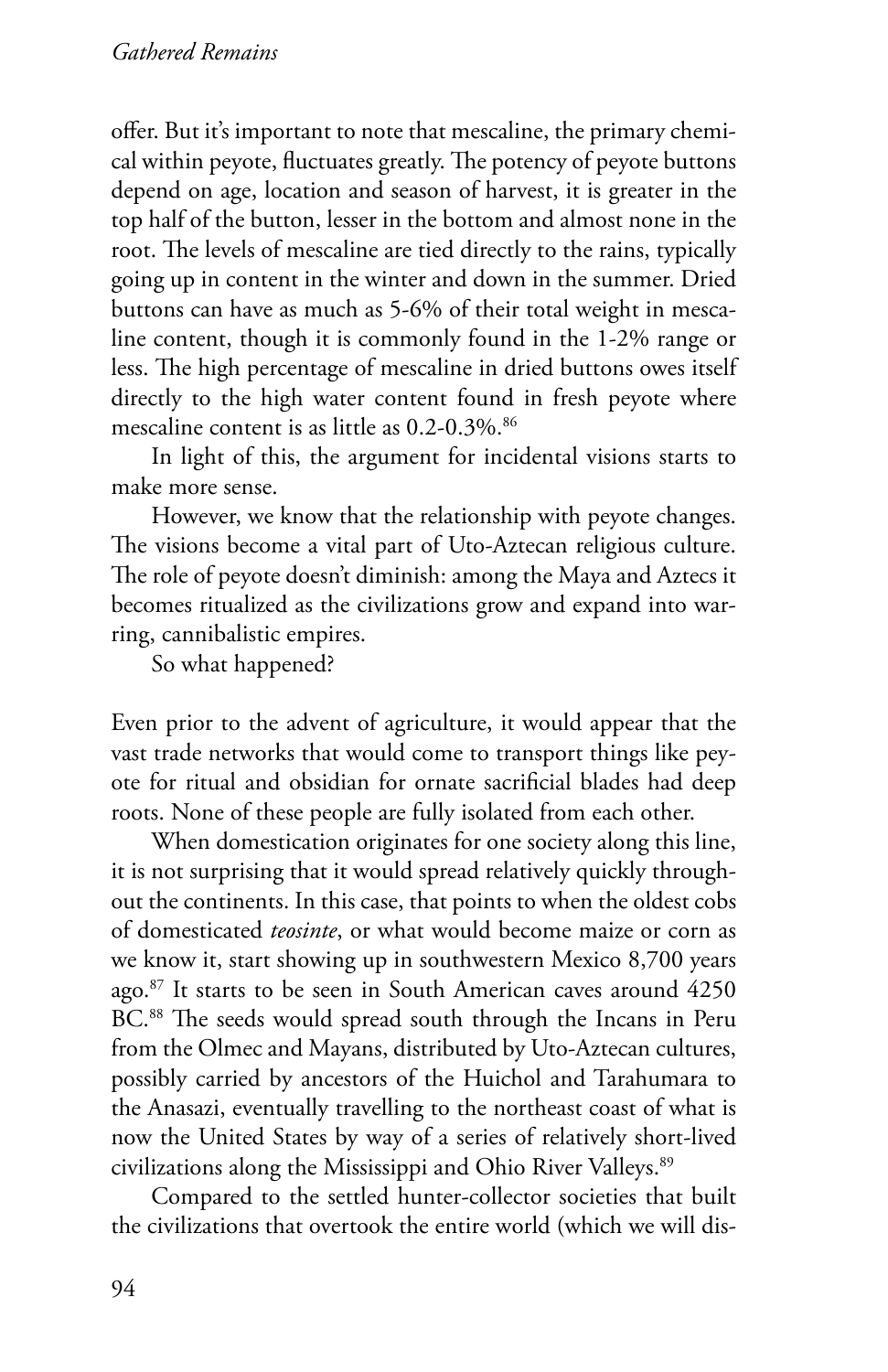cuss in the following section), the origins of civilization among the Mayans and those that spread from there seem modest. Living in the forest, without the open valleys and nutrient dispersing flood plains, they practiced horticulture, or slash-and-burn agriculture as it is also known. This swidden system involves:

*clearing a patch of jungle with stone axes during the dry season between December and March and then setting fire to the area just before the start of the rainy season when maize and beans would have been planted with a digging stick to be harvested in the autumn. The cultivated patch would have been abandoned after a couple of years as weeds reinvaded and made clearance too difficult.*<sup>90</sup>

This is an extremely common form of horticulture that is used widely throughout the world, though the crops were different, it's what the Yanomami practice as well. While this form of horticulture can potentially long outlast agricultural systems, it doesn't escape their trappings. The Mayans, like the Aztecs and Incans that follow them, certainly fell into them.

And they did not fare well.

The problem with horticulture is that it could potentially work well, but only for small populations. Small populations are something that nomadic hunter-gatherer societies learned to check largely through mobility. Once that is removed, populations start to rise. Slowly at first, but they inevitably pick up. The slow movements of gardens begin to result in running into the gardens of other tribes. The decreased level of movement results in over-harvesting wild game. In an all too familiar situation, resources (as they eventually come to be known) start to dry up. Competition arises.

What happened in Mesoamerica was an amplification of production. Horticulture, with its slow movements, could no longer keep up with the population growth and the move to agriculture begins. The geography here matters: the Petén forests of the Yucatán Peninsula had only two permanent rivers, waterholes would become the basis for settlements which greatly limited the size of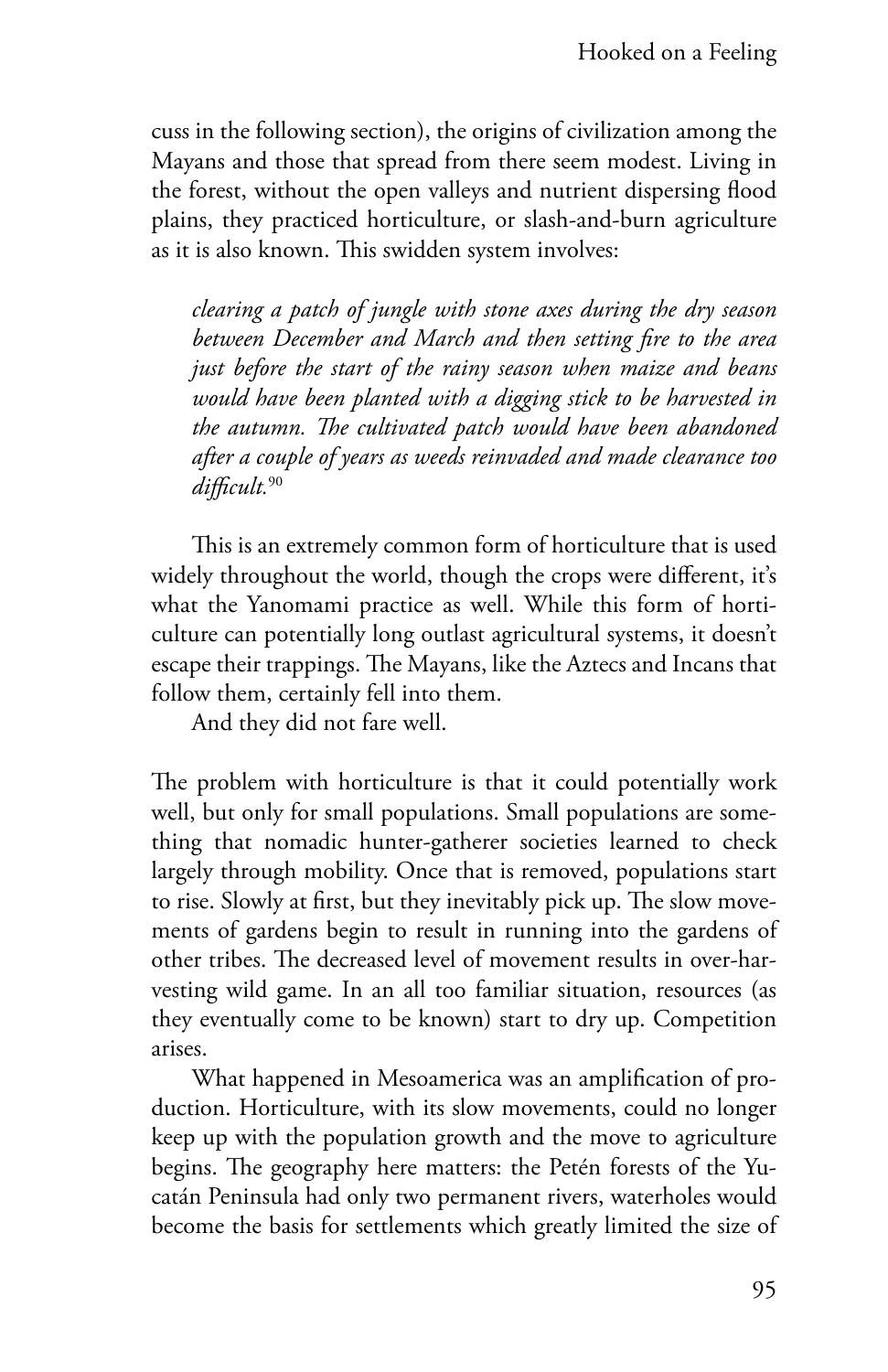the populations that could be supported through hunting and gathering, much less agriculture. The region was so ill suited for agriculture that even stones sufficient for grinding corn had to be imported.<sup>91</sup>

Unlike the large watersheds of the Nile or the Tigris-Euphrates, these societies were forced to build waterways, cities and farms with far less space to work with. They also notably lacked domesticable animals to use for food and labor.<sup>92</sup>

The usual suspects come into play. We have Divine Kings and Priests, we have a divided society with peasants and elites. To appease them all, alcohol made from maize becomes a mainstay.<sup>93</sup> Alcohol from maize, honey, and saps, intoxication through plants and mushrooms sway between ritual and habitual usage.<sup>94</sup> But as populations grow and nutrition declines, a new part of the religious society emerges: human sacrifice.

The architecture begins to accommodate. With the temples of the Mayans, Aztec and Inca, you see steep stairs leading up to altars. This is where captives of war, encaged and fattened with corn, would be ritualistically sacrificed and eaten, their scoured bodies rolled from the altars.95

I don't think there can be a more straightforward way to show how civilization always devours community. But the rite is important, for all its gruesomeness, cannibalism, like warfare is a response to what has been called the "ecological extremities of the Valley of Mexico."96

That's both true and false. Compared to the situations where civilizations typically arose, these valleys are extreme. Outside of agriculture the picture looks greatly different as nomadic hunter-gatherers had inhabited these forests for thousands of years prior. This is the epitome of a created tragedy: civilizations must conquer and cannibalize just as peasants must be soothed with alcohol and elites must invoke the divination of hallucinogens.

Warfare, and cannibalism as an extension of it, is a response to self-imposed ecological boundaries. Among the Aztecs, what wild game remained beyond the realm of their sedentary and rapidly deforesting cities was hunted for consumption by the elites. Commoners were barred from eating human bodies, a privilege that was bestowed upon elites and warriors. The dire need to gorge on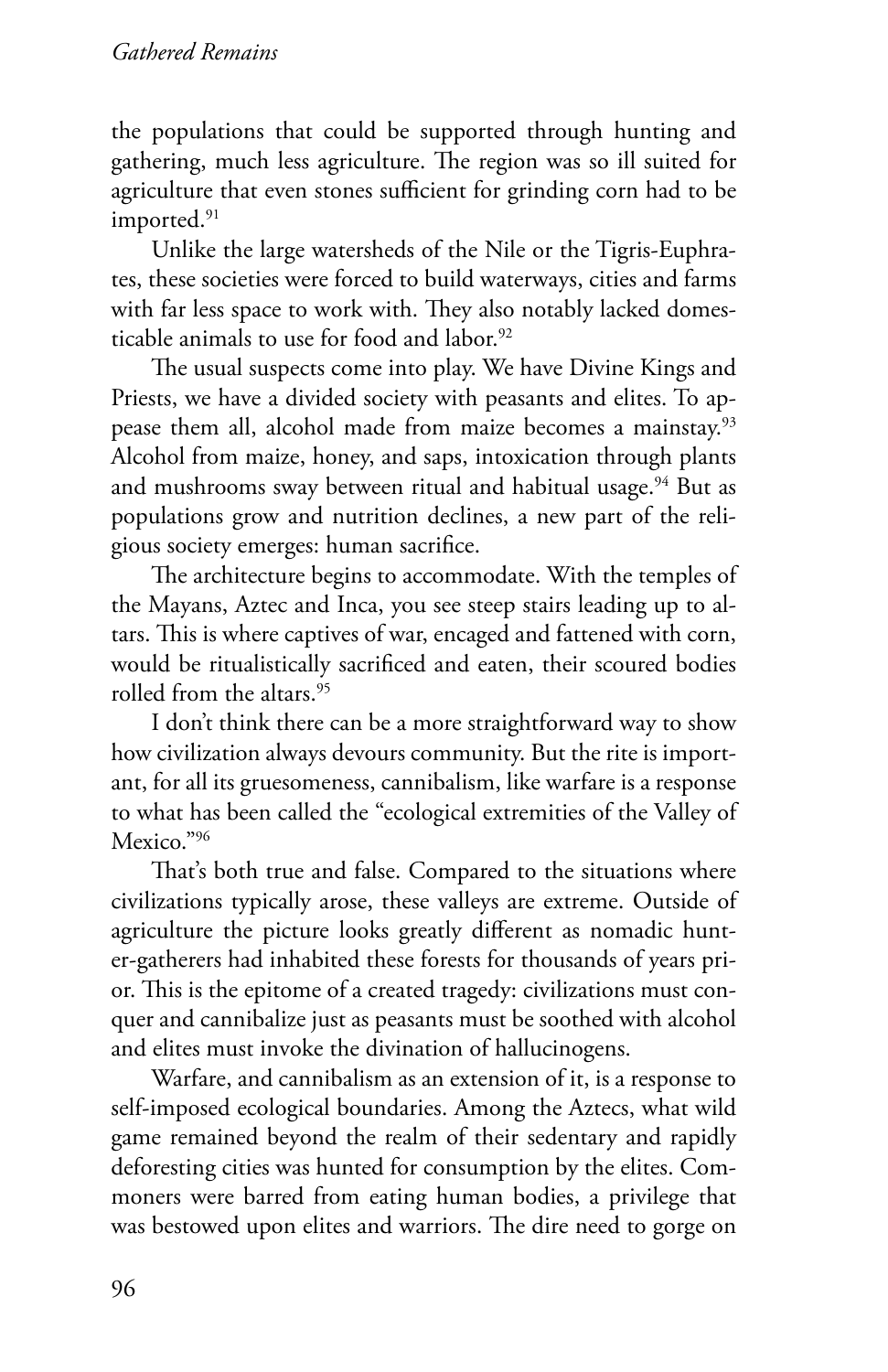human flesh was enough to lure "the lower class to participate in these wars since those who single-handedly took captives several times gained the right to eat human flesh."97 If you captured enough enemies, you could bring your family into the elite ranks.

We run into intoxicants again here, but in a different light.

The priests and elites of the Aztec doused the sacrifice of captives in religious ritual. Their might was furthered when the sacrifices appeared to walk willingly onto the altar. And they did. With a little help from a plant called *Datura*, or as it is known today, *Devil's Breath*. 98 In our scientific terms, this is Scopolamine, which the hipster-voyeurs of Vice Magazine came to dub "the scariest drug in the world."99

*Datura* contains potent hallucinogenic seeds that, when distilled and powdered can be merely blown into the face of a wouldbe victim. Too much and they will overdose. But, given a small amount, they become "zombies", or a walking and willing participant in whatever their assailant suggests. It's a pretty logical part of the arsenal for street gangs in Columbia where it grows wild. The victim will have no recollection of the perpetuators, no memory of what happened, and often long term effects. To an outsider, nothing looks abnormal about the victim's participation as they hand over their lives, identity, money, and anything the gangs want.

In the Aztec case, long term memory wasn't an issue. Under the spell of *Datura*, the captives would sit upon the altar themselves as a ritualistic obsidian dagger tore open their chests and their heart was removed.

It would be a hard sell to try and debate the sustainability of these civilizations. Not surprisingly, they mostly collapsed prior to European contact. The remnants of these societies moved on, splintering at times into other existing societies, or starting new ones. Though the civilizations may have collapsed, the religious culture of the Aztecs did not fade entirely, nor did their earlier horticultural practices disappear.

In the case of the Aztecs, we will focus on two societies that outlived them: the Huichol and the Tarahumara. Both are indigenous societies that arise from the same group as the rest of the Uto-Aztecan lineage and their deeper hunter-gatherer roots, but they both developed cultures that incorporate and respond to el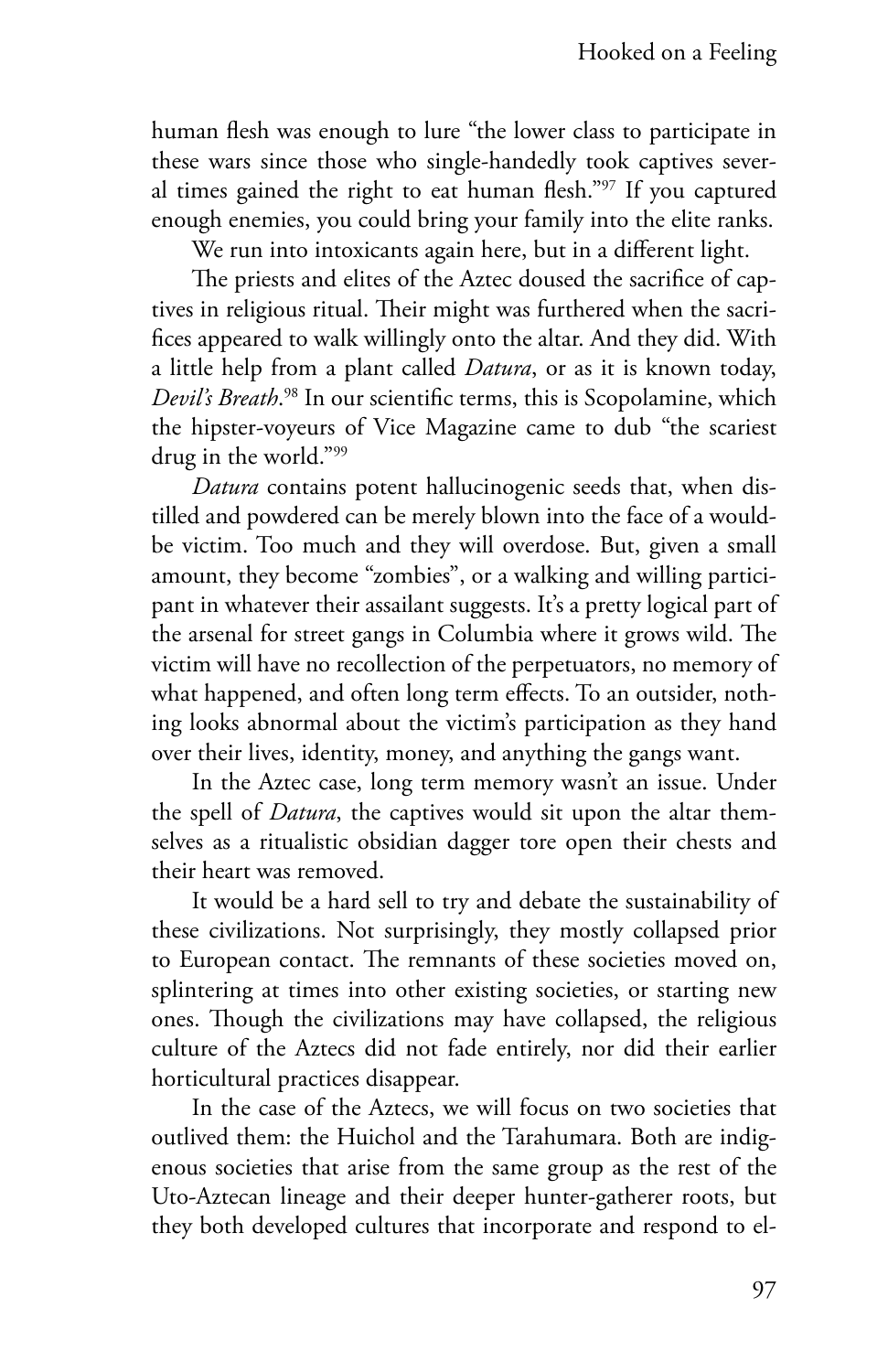ements of Aztec reality. Becoming farmers in their own rite, but also outcasts of Olmec and Aztec wars and refugees of a thriving military of raiders seeking captives.

And it is within these societies that the ritualization of intoxication and escape becomes central.

#### *Huichol and the Peyote Hunt*

To the Aztecs, the Huichol (or *Wixdrika* as they call themselves), were the *Chichimeca*: "the northern barbarians who lived as nomadic hunters and collectors in the high deserts to the northeast of their present home" in the Sierre Madre Occidental range.<sup>100</sup>

Their ancestral home was in San Luis Potosi, where Aztec and Spanish colonizers and conquerors exiled them. They practice *milpa* agriculture, not unlike the swidden agriculture of the early Aztecs and Mayans, which centers on maize and beans. They carry on a strong religious tradition that centers around the "trine divinity", the connection between three of the most important Huichol gods; Corn, Deer, and Peyote.<sup>101</sup>

For the Huichol, corn, deer and peyote are one in the same. A central part of the Huichol identity lies in the "peyote hunt", which is what they have become known for. As sedentism and deforestation would have decimated the wild game populations within range of the Aztec civilizations and their outliers, the role of the hunter within these societies would have been elevated, not unlike warriors, possibly as high as that of chiefs or priests.

Within the Huichol, that role of authority lands on the *maara 'akdme*, the shaman-priests. These singing shamans lead the annual peyote hunts that are a peyote-driven ritualistic journey through 500 miles to hunt the sacred deer, embodied as peyote.<sup>102</sup> Though the peyote hunt takes place only once per year, the pilgrimage is the universal theme throughout all Huichol ceremony and symbolism. The pilgrimage itself appears to be connected to the role of the Huichol as runners on the Mesoamerican trade routes<sup>103</sup> and it moves further beyond that in reviving their hunter-gatherer past.

What is particularly relevant to the peyote pilgrimage for our purposes here is how direct the tie is between the use of peyote and the identity of the community. Despite sharing so much cultural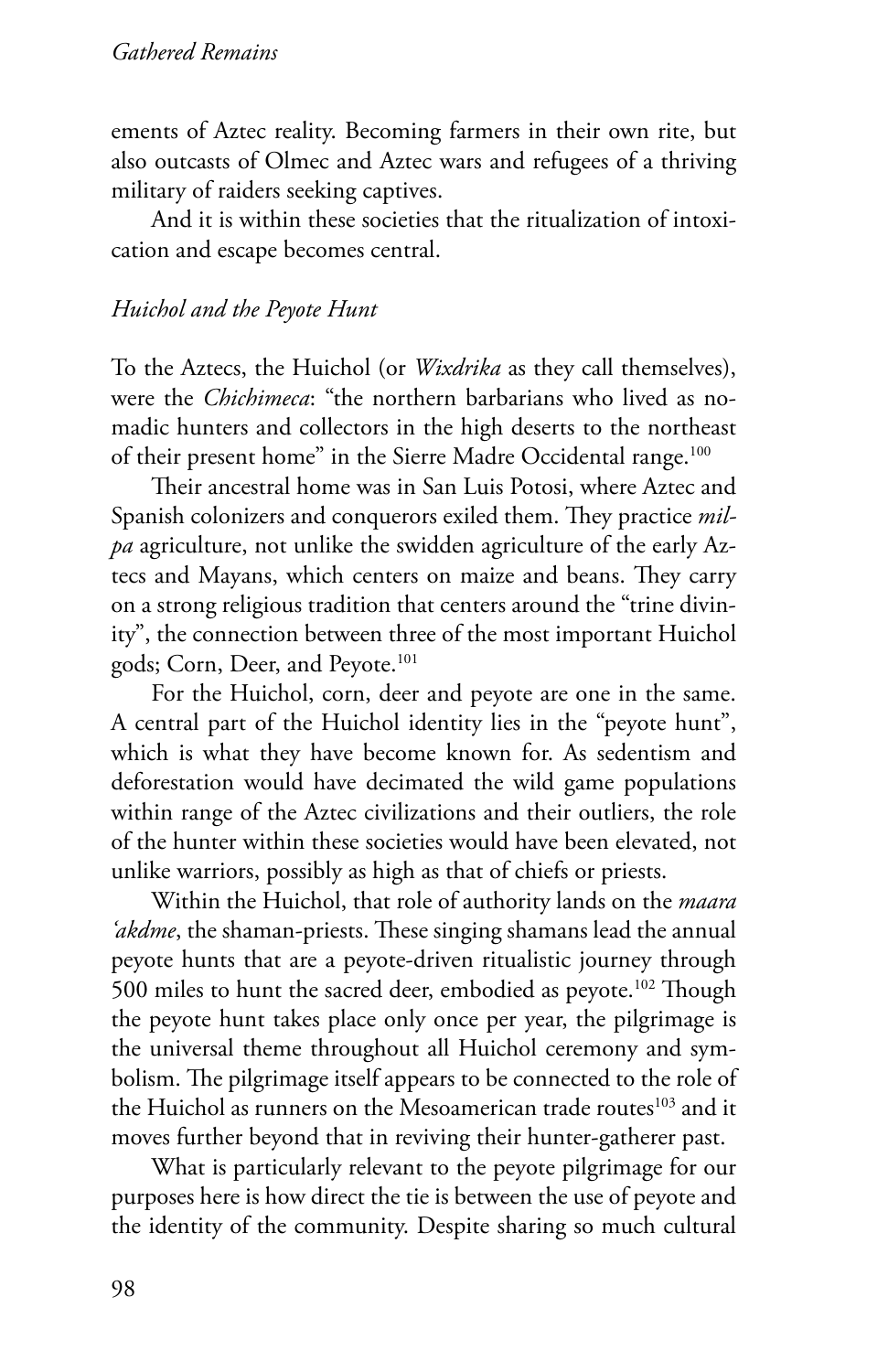and religious affiliation with the world that the Aztecs created, the memory of nomadic hunter-gatherer life runs rampant through Huichol identity.

For the Huichol, hunting and gathering, as much as they may be absent from their lives, is what defined them.

Their cultural obsession is with a ritualistic resurgence of life within community. But lacking the proximity and fluidness that nomadic hunter-gatherers possess, the dance is not enough. Instead, a perpetual ritual of dance and song is channeled into shamanistic indulgences of with peyote as an intoxicant. Peyote established its central role in their hunter-gatherer days for its cure-all abilities for their desert ecology. Here it is used to attain a ritualized re-enactment of hunting and gathering life.

"The Deer-Maize-Peyote complex," typified by the peyote hunt, writes anthropologist Barbara Myerhoff, "functions to achieve a series of unifications by presenting, then embracing, many of the contradictions, oppositions, and paradoxes of Huichol life."104 During this time, non-egalitarian divisions associated with age, sex, ritual status, regional origins, and family affiliations are disregarded ritualistically for the duration of the rite.<sup>105</sup>

The hunt follows the path of exile from their ancestral lands. That is a place where there was no perception of separation between "man, plants, animals, and "gods." Identity becomes fluid and the participants can move between being human and deer, just as peyote, maize and deer all merge with each other.<sup>106</sup>

The participants must take peyote to open their "inner eye," which is necessary so "he will recognize the tracks of the Deer-Peyote and see the brilliant rainbow-soul of Elder Brother *Wawatsári*, the Principal Deer, rise from the peyote plant as it is "slain" by his arrows."107 The sacrificial and ritual deer, represented by peyote, is a symbolic stand in for the life they once lived immersed in the wild as nomadic hunter-gatherers. A life lived in community, where the ritual of participation would have been experienced without this kind of formality.

It is likely in earlier times that this re-enactment surrounded the use of young peyote to stave hunger and push the body further as Aztec hunters decimated deer populations, pushing Huichol hunters further out. This is a point highlighted by the current real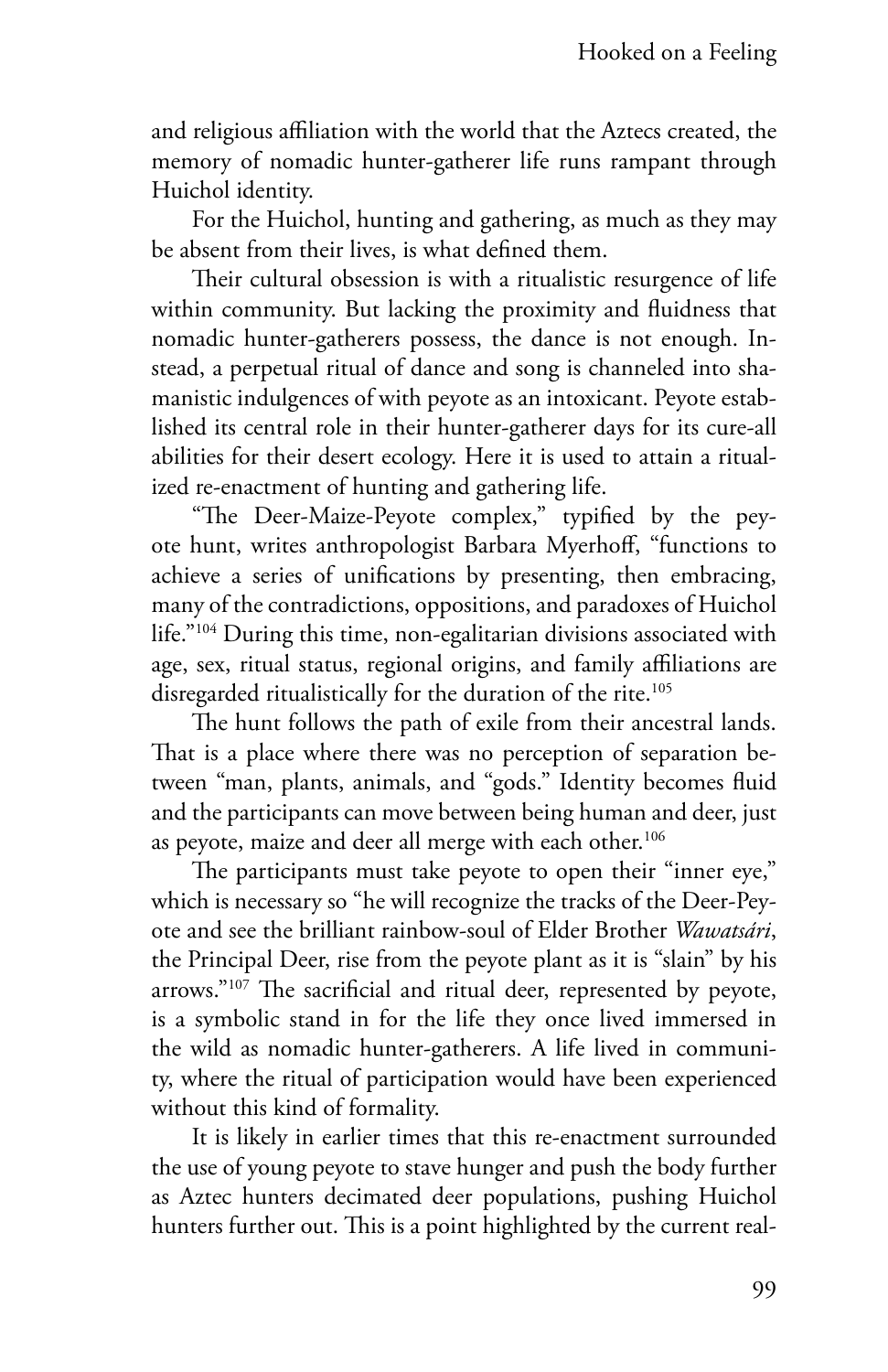ity, where the introduction of the rifle only increased the decimation of deer populations and forced the Huichol to sacrifice cattle in their place.<sup>108</sup>

There is something innately primal to this ritual.

Entrenched though it may be with the trappings of agricultural and civilized reality, it seeks to reconcile the distaste for the anti-community of agrarian life. You can catch glimpses of how the power of the nomadic hunter-gatherer community still lives on in their mythology as an ideal, a place where separation between community and wildness doesn't exist. In a way, this is a reflection of the allure that peyote has gained within hippy and drop out cultures.

However, there's something definitively encouraging knowing that this universal understanding of our own primal anarchy exists so strongly in an agrarian tradition, especially compared to the emptiness and forward-obsessed perspectives inherent in Modernity. And yet even here, we see that this is about escape, about a purging of uncivilized wants, which ultimately perpetuates complacency with civilized life.

The Huichol ritualistically indulge back to their hunter-gatherer ways so that they can continue farming: so that they will work and so they won't focus on their own trauma of domestication.

The peyote hunt is therapeutic.

In reality, it only reflects on the dis-ease of civilized life and its inability to fulfill our innate needs.

And it is that reality, that acknowledgement that civilization will destroy, denude, and decimate wildness, both externally and internally, that perpetuates our drive to find substitutes and escapes for what it is we so desperately seek. It is that impulse that has sent the Tarahumara running and, sadly, has kept them on the run.

## *Tarahumara*

The Tarahumara, or *Rarámuri* as they call themselves, live further northwest of the Huichol, in areas now known as Chihuahua and Talu in Mexico. Their culture was seemingly closer to the semi-no-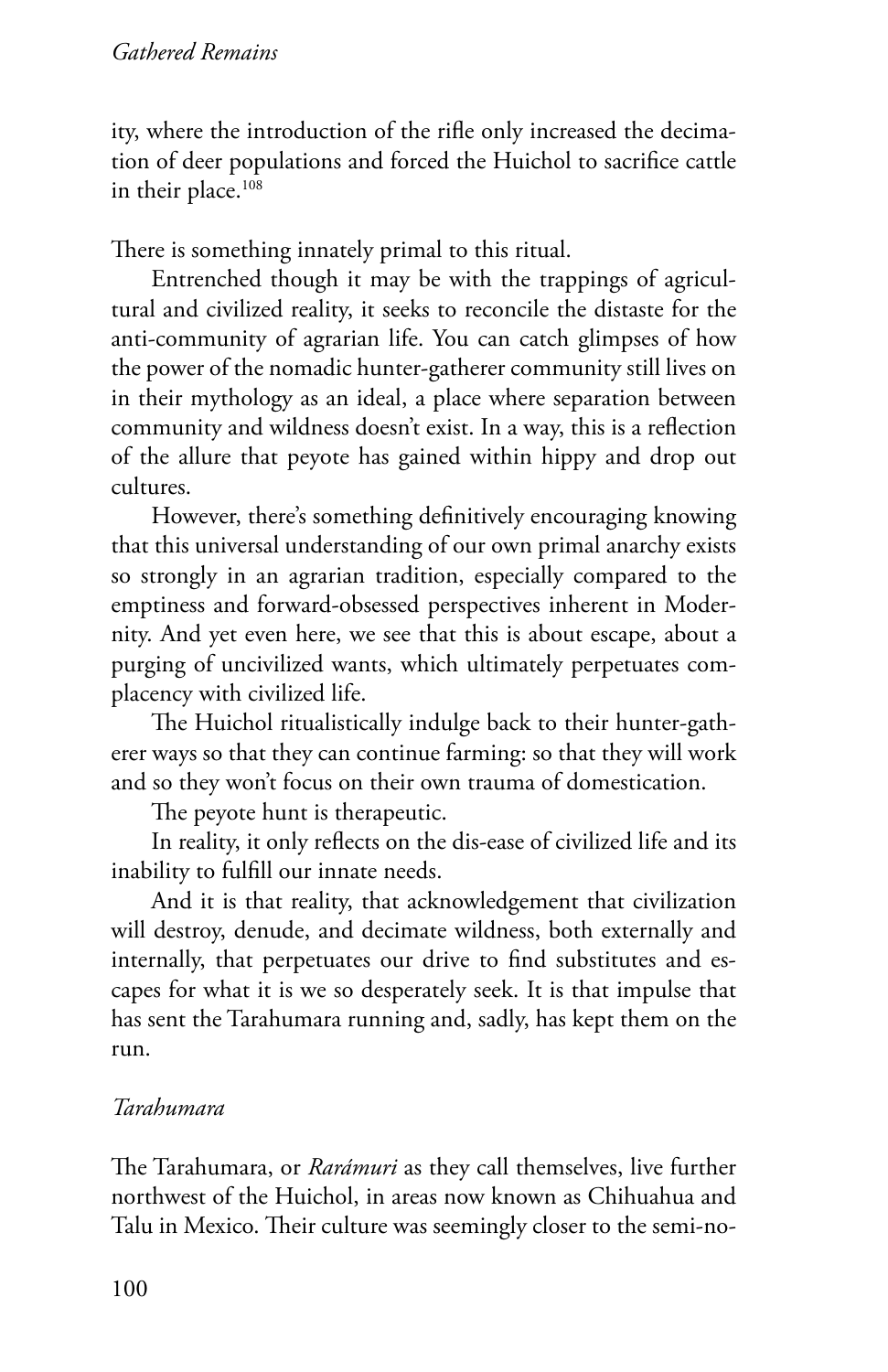madic hunter-gatherer Basket Maker cultures of the American Southwest who had started to farm corn.

Between 1000 and 1500 AD, as the Mayan civilization was collapsing and the Aztec Empire emerged, they began to intensify their horticulture in lieu of decreased hunting. As a part of and partner to the Mesoamerican trade route, it is probable, if not likely, that overhunting was the primary cause of this cultural change.<sup>109</sup>

Of their crops, corn and gourds seemed to be the most impactful.

They shared in the Huichol veneration of peyote.<sup>110</sup> Considering the medicinal uses of peyote mentioned above, the roots here shouldn't be a mystery: the reason the Tarahumara have come to the forefront in recent years is because of their long distance running. Their endurance is absolutely extraordinary: often trekking distances upwards of 200 miles.

How much of that movement is a result of taking part in trade and how much of it is solely related to the harsher ecological conditions of the Copper Canyon of Mexico where they live is hard to say. What we do know, without question, is that the rise of civilized colonization into the region has forced Tarahumara to stay on the move.

And their culture reflects that.

The Tarahumara live in *rancheros*, widely spread encampments and gardens. There are many elements of their lives that seem to hark back further into their own nomadic hunter-gatherer lives and their choice of shelter (not uncommonly, caves) is one reflection of that. But their use of running pulls on an even more primal aspect of their lives: the persistence hunt.

Persistence hunting is arguably the oldest form of hunting. It refers to the act of hunting by literally running an animal down. It's a process that requires speed, but above all else, endurance. But there is a huge problem there: archeologically speaking, you can't physically find evidence of it.

In his Tarahumara influenced book, *Born to Run*, Christopher McDougall points out that persistence hunting "leaves behind no forensics—no arrowheads, no spear-nicked deer spines."111 Anthropologically speaking, we know that it is still (or has recently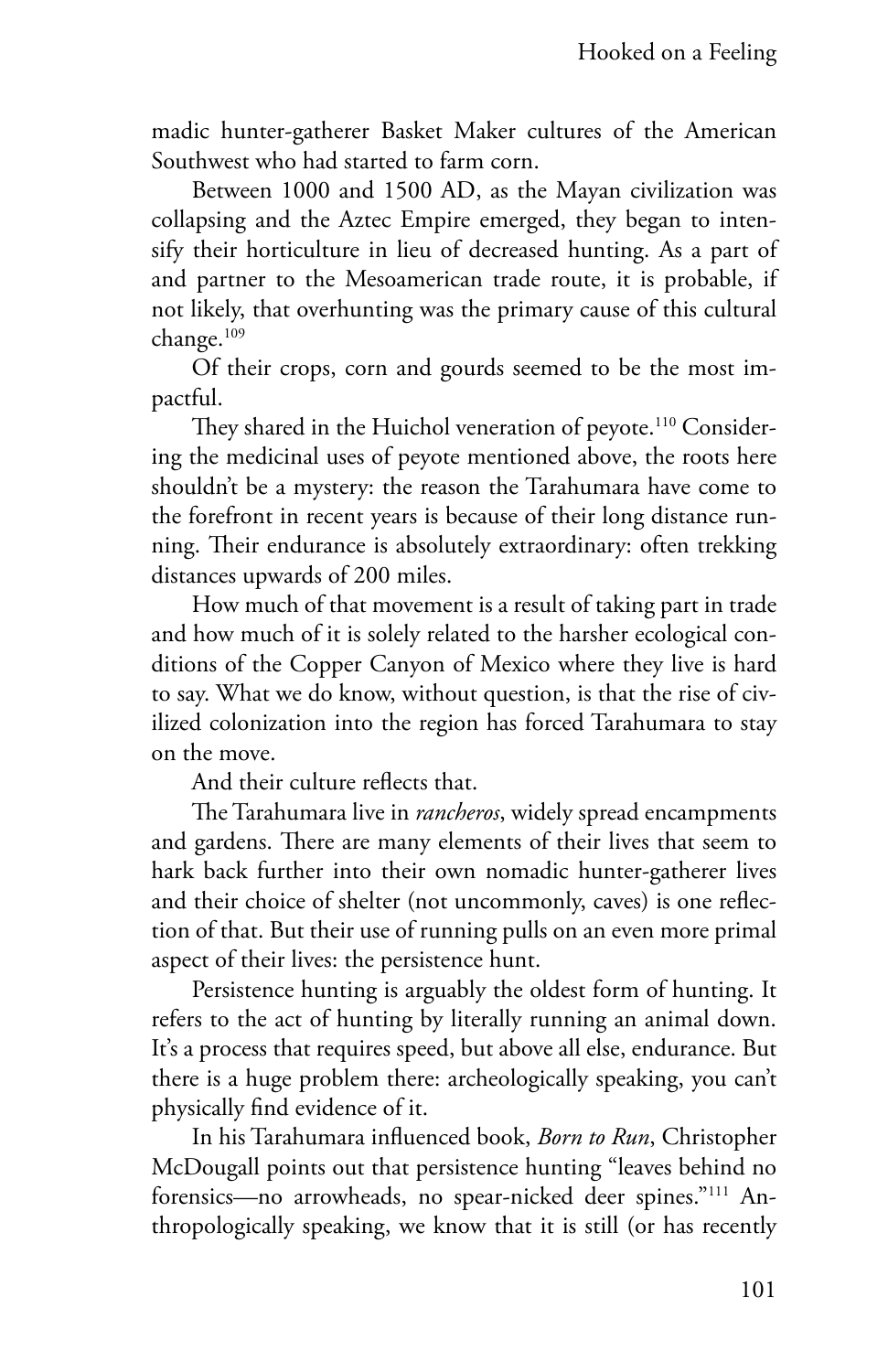been) practiced by some San hunter-gatherers of the Kalahari.<sup>112</sup> We have evidence in cave art that the practice was widespread among hunter-gatherers, but living cases of it are rare. The Tarahumara are among those few cases.

What we can glimpse from this is an indication of cultural change. The rise of domesticated maize in the region, the expansion of empires, the elaborate trade networks; the collective and primal memory and community that the Huichol ritualistically call upon seems to echo throughout the ancient subsistence methods of the Tarahumara. The remnants of a nomadic hunter-gatherer life way, of nomadic hunter-gatherer community, lingers.

Its direct opposition comes in the form of domestication.

The impact of expanding civilizations decimated the region and its wild communities. The rise of protein scarcity forced communities to spread further apart. The increasing reliance upon grown and stored foods fostered hierarchical social relationships: relationships that were pressed harder through trade relationships with civilized societies.

While peyote may lack the prerequisites necessary for a chemical-level addiction, alcohol does not.

*Tesguino* is a thick, milky beer made from fermented corn. And the Tarahumara consume it religiously.

The process for making *tesguino* is not a simple one. It takes three days to grind, cook, and ferment the corn. Its shelf life is incredibly short, 12 to 24 hours, so it must be consumed quickly. This doesn't stop the Tarahumara from making batches as large as 50 gallons at a time.113 In the 1960s, anthropologist John Kennedy estimated that "the average Tarahumara spends at least 100 days per year directly concerned with tesguino and much of this time under its influence or aftereffects."114

The brew is relatively low in alcohol content, but drank in such quantities doesn't negate the effects. Being drunk is akin to religious intoxication: "Drinking, to the Tarahumara, is a social rather than an individual activity."<sup>115</sup> True as that may be, it cannot be overlooked that the alcohol comes from maize that comes from settlement and trades with horticulturalists and civilizations. The social drinking here is a reaction and response to the physical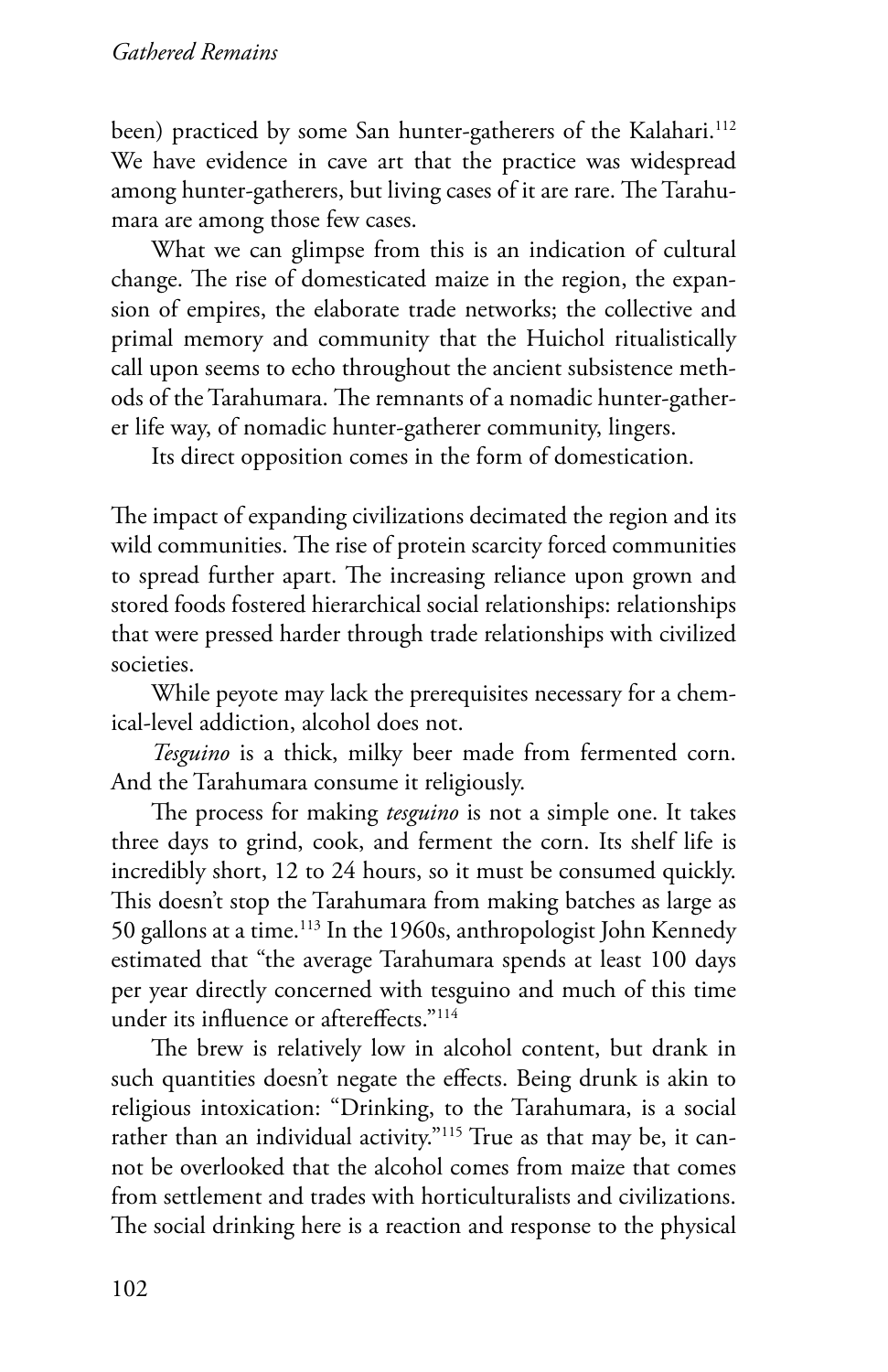distancing and the loss of ancestral food sources.

Community becomes a relic, upheld in the ritual of drinking. Likewise, contemporary Tarahumara drink *tesguino* daily, only to drink more heavily during religious celebrations.116 Just as the maize-centric elements of Tarahumara reality are a historical creation, so too are their amplifications. As we shall see shortly, it is the presence of civilizations that grabs a hold of any level of intoxicating ritual among indigenous society to use them as an entry point for colonization.

Just as the intoxicated trance supplants the communal trances attained through dancing, singing and hand touching, the interpretation of colonization on an unprecedented scale can only be understood through increasing intoxication.

This is why addiction rates are so much higher on reservations: the religious and spiritual council of the shaman seeks to reconcile the tensions within settled societies. The level of decimation and emptiness that those of us unfortunate enough to have been raised within civilization are simply used to make even less sense in the shadows of fractured community. Nomadic hunter-gatherers approached increasing tension through healing dances. If that didn't work, they moved.

The same circumstances that the Tarahumara faced which pushed them towards becoming maize farmers has kept them from subsistence farming in recent times: the civilizations that pushed on their lands only became more militant, more technologically assisted and more ecocidal.

This is the sad stage that has been set for indigenous societies the world over: civilization grows; its threats and consequences amplify exponentially alongside it.

In the case of the Tarahumara, Aztecs lost out to the Spanish. Their ancestral homelands became Mexico and they the subjects of its government.

The pre-historic Mesoamerican trade routes remained intact and yet the demand for trade items shifted immensely. By the 1980s, the Aztec and Spanish warriors would come to be replaced by drug cartels that forced the Tarahumara to cultivate marijuana and opium. Choice and mobility become fleeting options when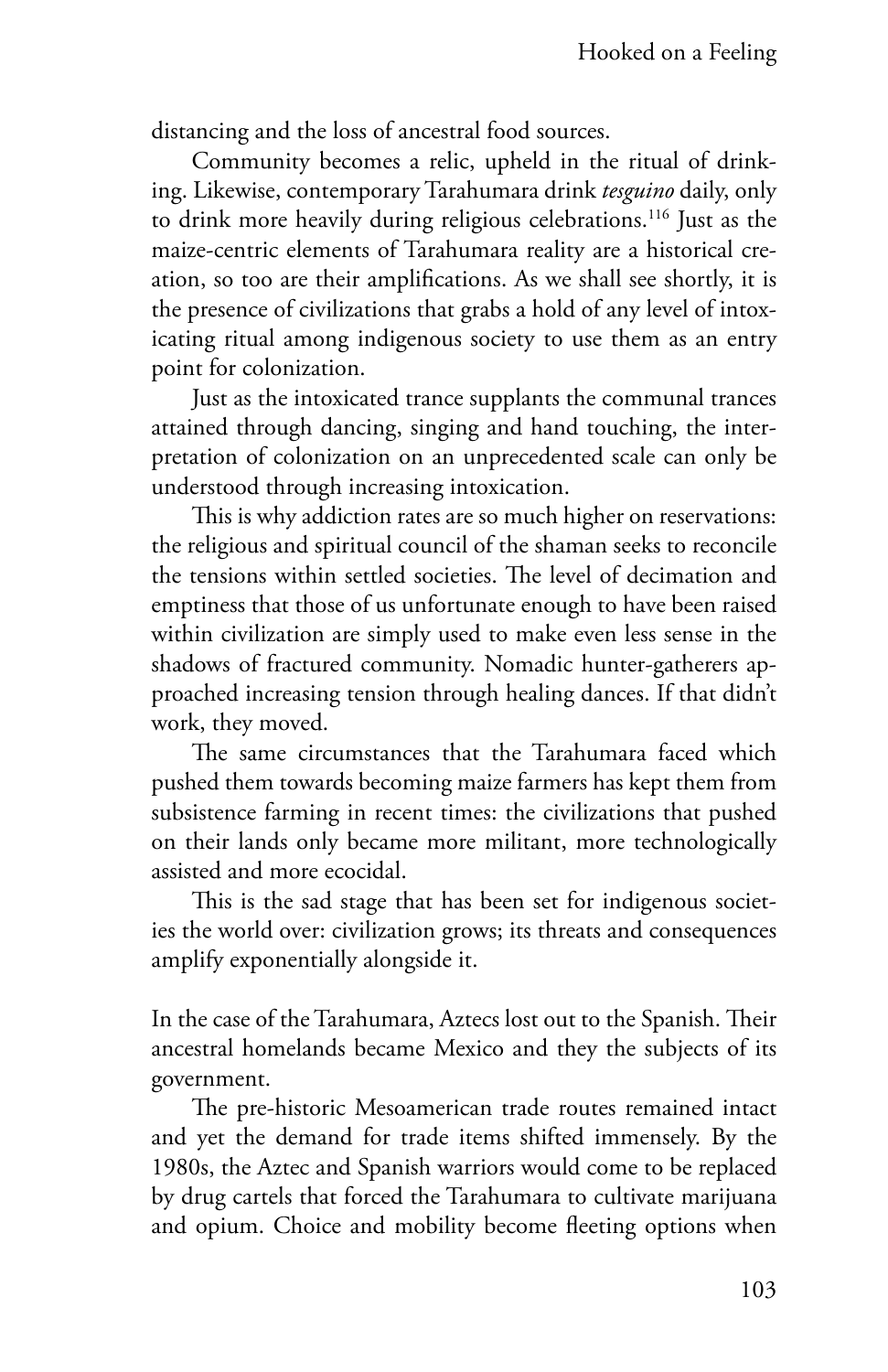faced with armed cartels that couldn't care less about anyone's life.117 Climate change induced drought directly impacts the Tarahumara corn crops, pushing them further into the arms of the cartels by making drug growing operations the only way left to eat. $118$ 

The mountains of the Sierra Madre are increasingly subjected to intensified logging and mining. The erosion that results washes away the thin topsoil. Cattle and goats overgraze what fertile land exists. The waterways are awash with the waste from all this along with the chemicals used in marijuana and opium production. And on top of all of this a United States backed "War on Drugs" funds the Mexican government to spray herbicides from planes onto the fields where marijuana and opium are grown: the very same fields where the Tarahumara plant their corn, beans and squash.<sup>119</sup>

As we shall see in the coming sections, this kind of cannibalistic clusterfuck defines civilization.

It doesn't improve from here.

We simply hide away. In lieu of community, we shrink further and further into ourselves and lose the ability to even have a baseline understanding about the span of our impact. I don't say any of this to fault or blame on an individual level, but there is absolutely no end in sight to any of this if we don't recognize the link between our own narcissistic indulgences with intoxicants, with social media, with technology, with consumerism, whatever escape it is we personally turn to, with the fate of the Tarahumara, the Huichol, with the Earth.

In looking at the Uto-Aztecans, we get a glimpse of what horticulture amplified can attain in its worst-case scenario through the Aztec and Mayan civilizations. That is not an inevitable fate, but it is a reality of domestication. The rise from horticulture to agriculture is the exception, not the norm. The self-imposed bounds of carrying capacity may have resulted in another millennia or two of civilizations popping up and collapsing throughout the Americas, just as it had in the thousand years prior to European colonization.

The difference is scale.

And it is in the nature of domestication within the rest of its points of origins that we get a clearer picture as to how things have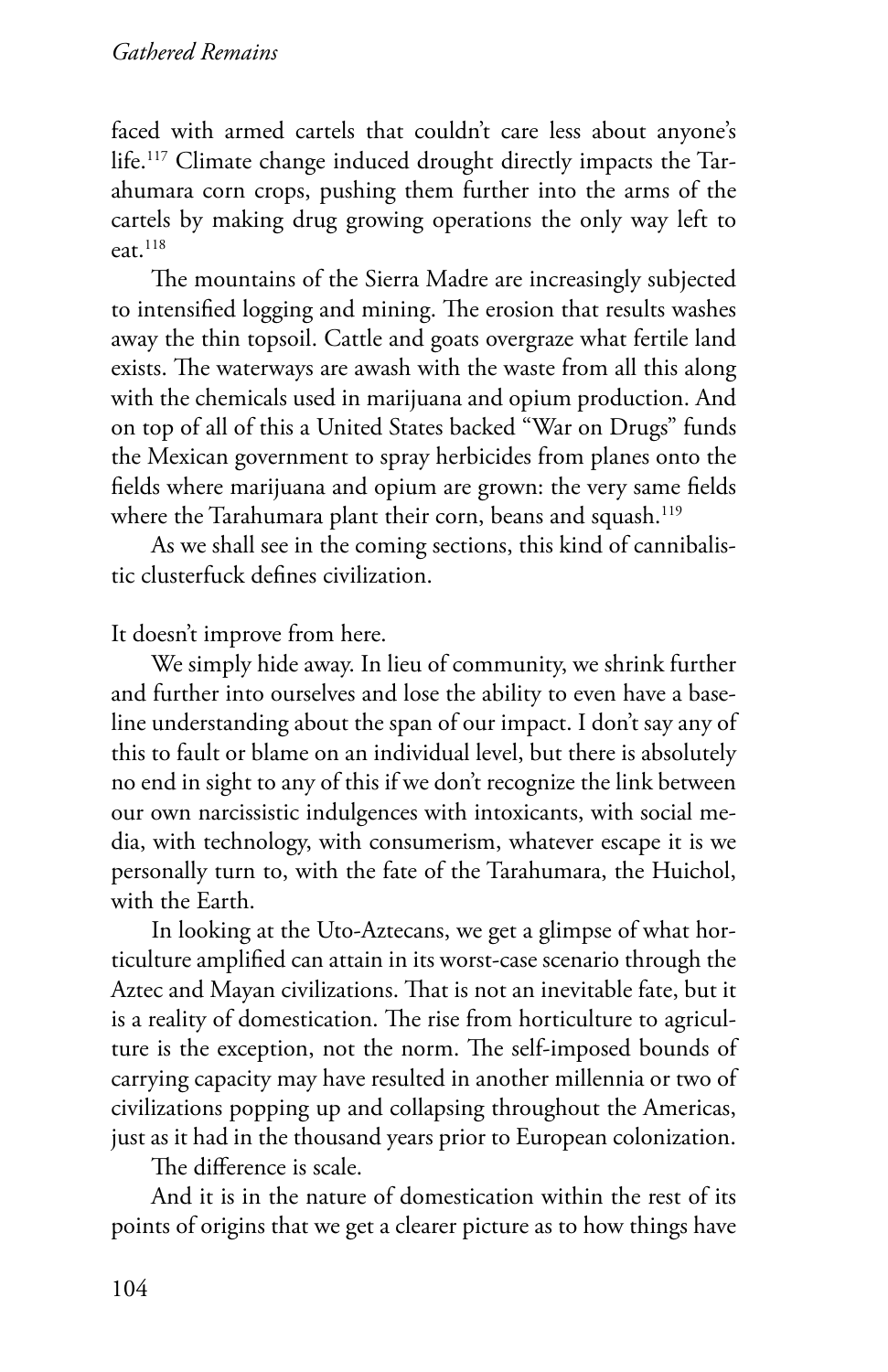gotten to where they are now.

But the Uto-Aztecan case cannot be overlooked nor surpassed without further examination. The plight of indigenous societies still under the oppression of proxy European powers bares the violent and brute face of Modernity that those of us in the First World rarely see.

A Cultural Survival report on the struggle of the Tarahumara puts it bluntly:

*As modern industrialized Americans sit in their living rooms each evening and watch their flickering screens, a war of survival is being fought just south of the border. Nearly 400 Rarámuri have been murdered in the last decade.*<sup>120</sup>

And in the end, it is the euphoric dance of intact community that we all seek.

That feeling of place.

That feeling of belonging.

We may lack the ritualized revival of nomadic hunter-gatherer life that the Huichol and Tarahumara maintain, but that primal urge within does not die. It gets buried.

And it gets buried beneath mass graves.

*The Conquests of Bread, or, Cheers to Industry*

*Researchers have often dealt with the process of sedentarization without understanding the true nature of the sedentary way of life. The stereotypical thinking has been that technical progress of subsistence made possible the efficient acquisition of food, which in turn made it unnecessary to be nomadic, or possible to be sedentary. Such a scenario is undoubtedly based on the mindset peculiar to sedentary people, that man must have chosen sedentarization whenever it was possible.*

- Masaki Nishida<sup>121</sup>

The history and presence of intoxicants among horticultural societies is in some ways anecdotal.

Among settled and settling societies, their presence is central.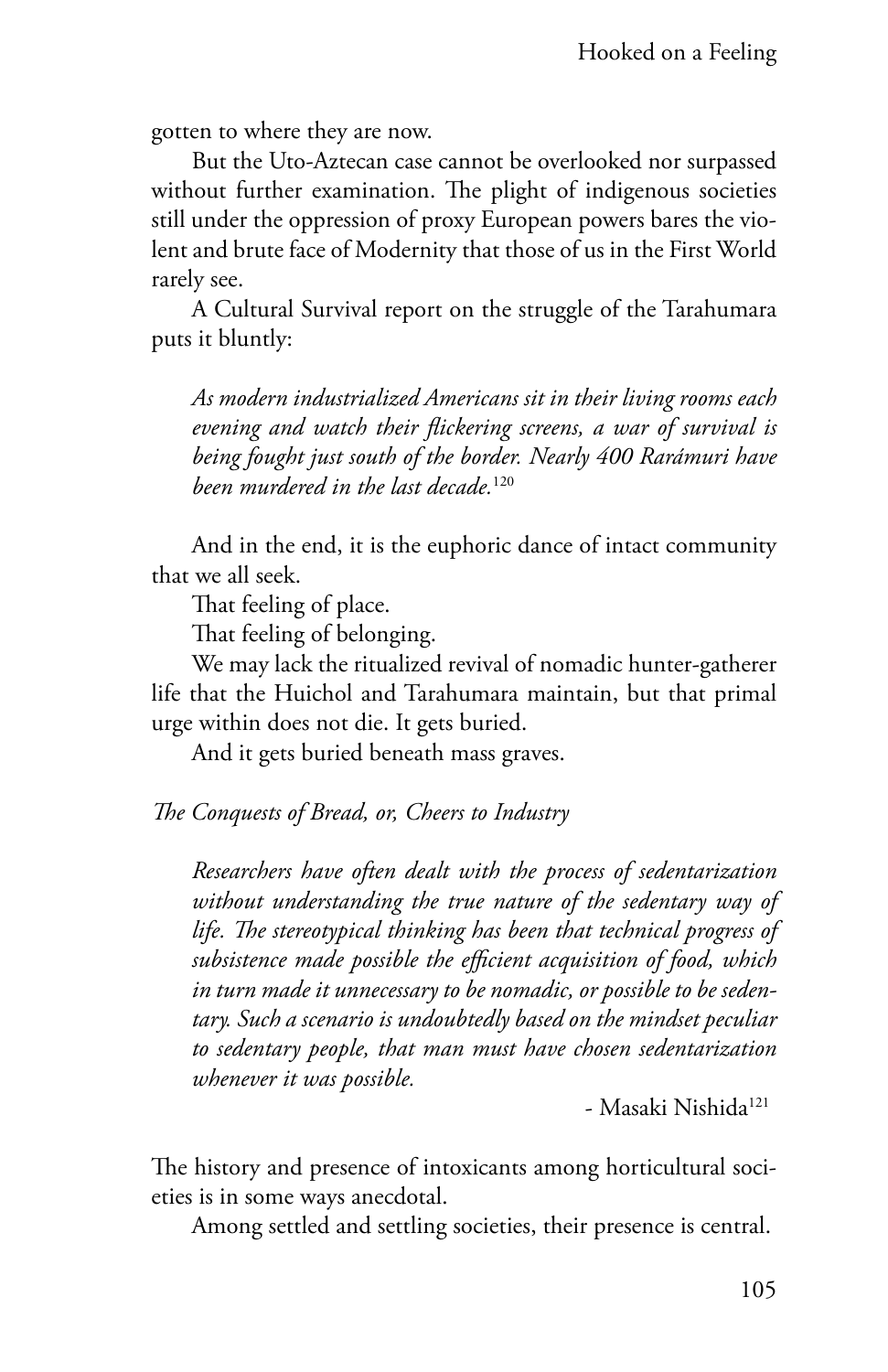So our focus begins to shift here.

The focus on cross-cultural differences between varying degrees of domestication and sedentism is important to understand how the grey area between the use and abuse of intoxicating and addictive substances arises. To a large degree, this is sifting the fine details, but sadly we know how this ends. We know the shaman isn't the bastion of domesticated life. We are far too aware of programmers and politicians and the history that we have collectively taken part in to not acknowledge that a historical shift set us off in an endemic direction by way of civilized life.

At this point, we are no longer looking at other societies to understand our own; we're looking directly at our own history, at the lineage of civilizations that brought us to this point. The link here is in how familiar the domesticating process is, how this innate that sense of being, disemboweled and repackaged for our consumption, has always been a necessary prerequisite for compliance. For our labor: for active participation in our own drudgery.

These worlds may arise imperceptibly from semi-sedentary hunter-gatherer bands, but the presence of temples, mounds, and altars, the turn from digging sticks to plows, herding animals instead of following their migrations, the change in the landscape from streams and rivers to diverted waterways and rows of crops; all of these things are absolute. They are basis for the history that civilization has written into each of us, that it has written into the earth.

Agriculture doesn't represent a new level of alienation; it is itself a cataclysmic shattering of relationships, reframed onto the needs of a rising state. It requires the subjugation of community just as it requires the subjugation of the land and all its relationships.

To have any discussion about addiction, agriculture is the defining point: these are societies built upon the original trauma of domestication.

Nomadism wasn't simply a matter of ecological necessity among hunter-gatherers: it was a cultural necessity. Ironic though it may sound, movement ensured rooting in a place. It brought and encouraged interactions and awareness not only with other humans,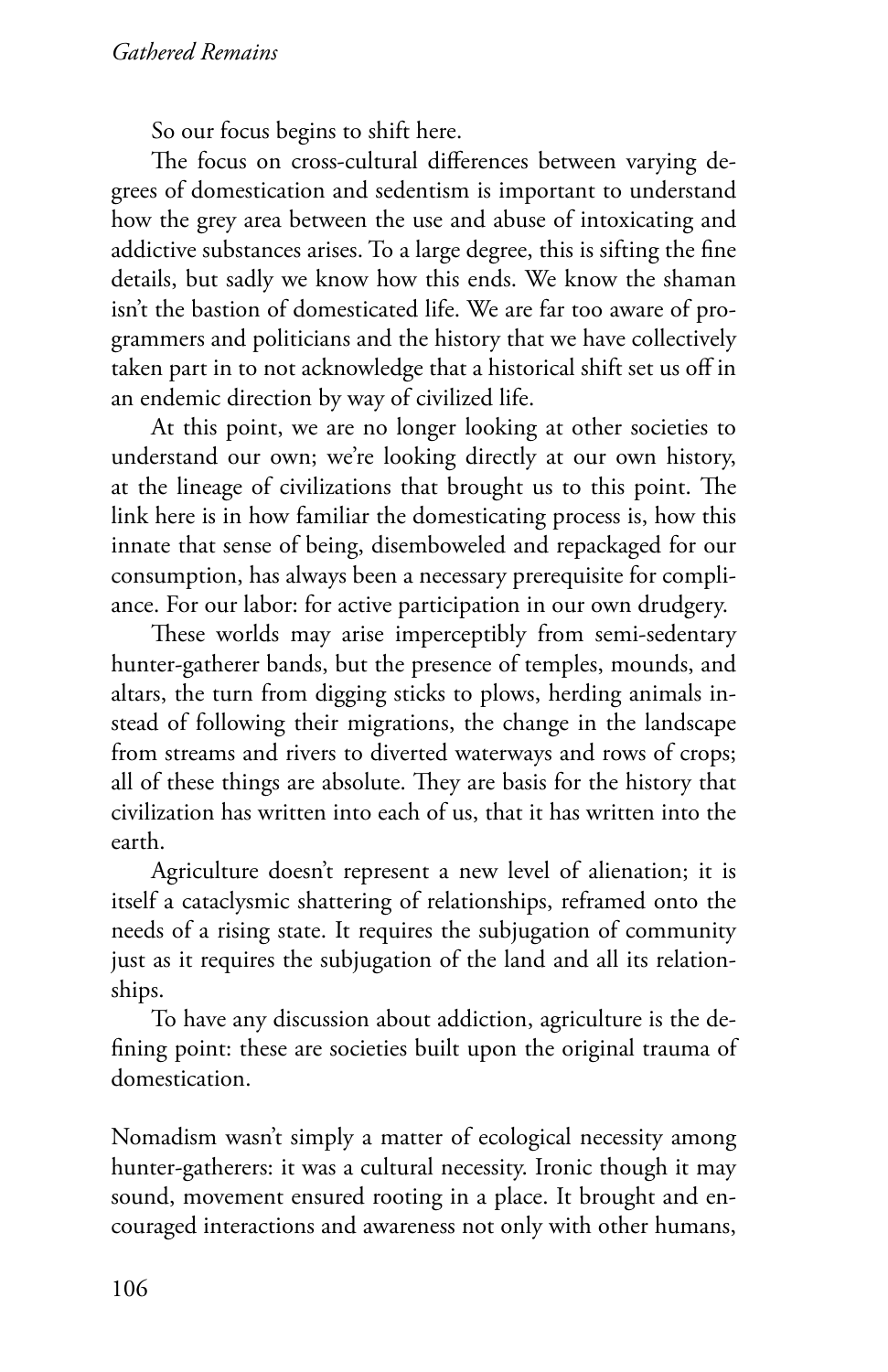but also with the entirety of life.

The presumption that humans would have chosen settled life, if given a choice, is a narrative of domestication. The same narrative that tells us that civilization brings us joy. A story that directly conflicts with the reality that nomadic hunter-gatherer bands danced in ecstatic joy as much as they wanted while our society is riddled with rising levels of addictions, suicides and over-thecounter mood altering medications. Where freedom is equated with the freedom to shop. Where we exemplify the advancements of our own lives with devices made in sweat shops from rare metals extracted from warzones and the existence of life-prolonging drugs, neither of which most of humanity can economically afford.

The question that digs at my mind about how some hunter-gatherer bands settled 10,000-12,000 years ago isn't why they may have settled, but why they stayed.

We know this: civilizations, by and large, did not emerge from a path of horticulture and pastoral societies banding together to start farming and move from there. Outside of the previous examples, civilizations were started by sedentary hunter-collectors, who were still technically hunter-gatherers. Presumably for ecological reasons, they temporarily "started to utilize starchy seeds as on the of the major foods, such as wild wheat, acorn, chestnut, and water chestnut." These small seed heads required a lot of processing and technique to make what nomadic hunter-gatherers apparently considered "extremely undesirable and low-value foods."122

It is only through the lens of history that we can look back to this era and presume change was a matter of choice. Even with the few places where hunter-gatherers settled and became what archeologist Lewis Binford labeled hunter-collectors the timeline spreads over decades and generations, likely resulting in an imperceptible level of change for those taking part.

These societies did not immediately begin to domesticate. They had no need to. The grains grew in abundance naturally and most hunter-gatherers opted to just let them be. The meat that came from animals that grazed those fields was universally more valuable.

The difference lies in a change of strategy. I'll allow Binford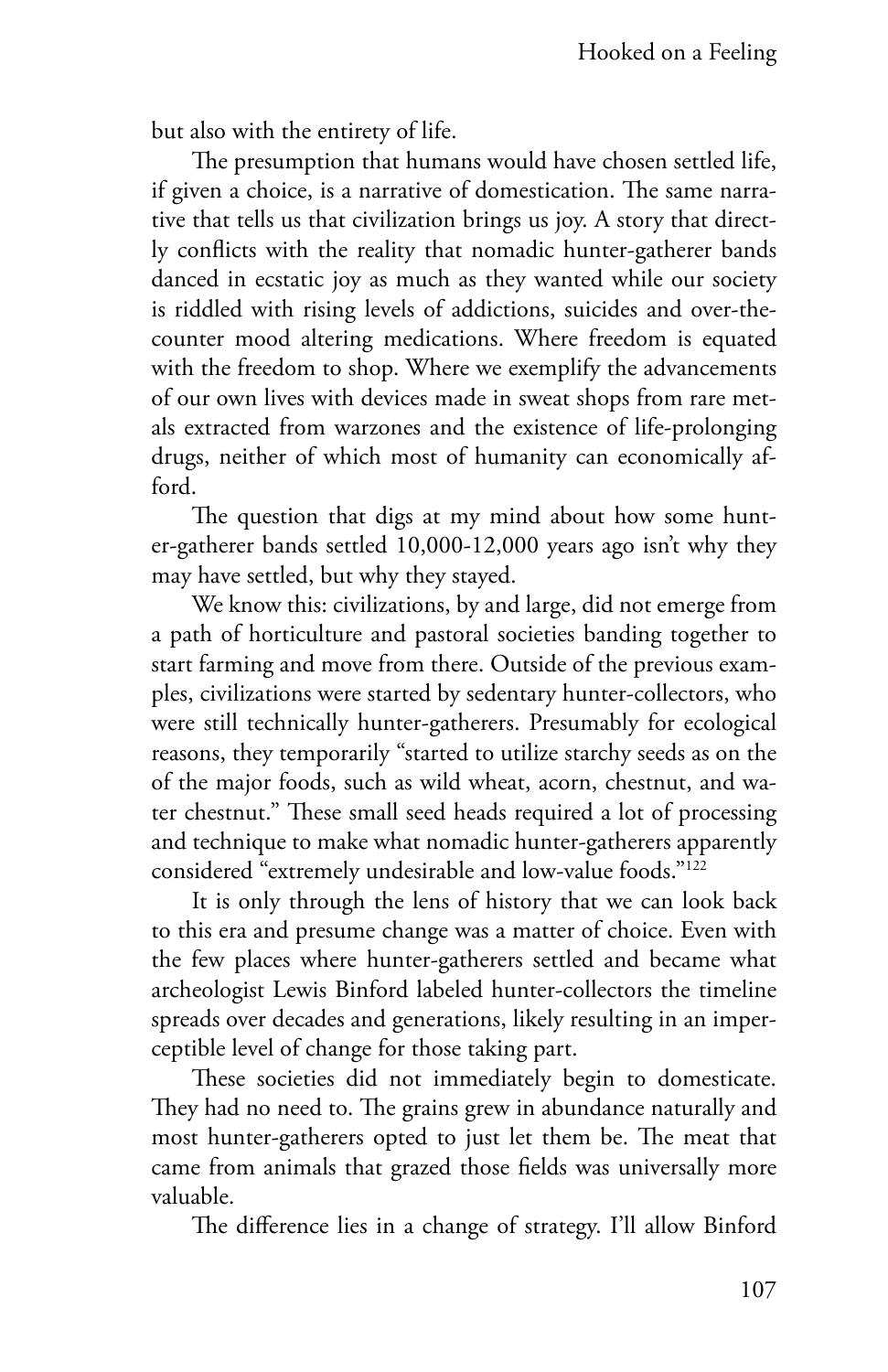to define this phenomenon: "In contrast to foragers, collectors are characterized by (1) the storage of food for at least part of the year and (2) logistically organized food-procurement parties."123

Agriculture is not a necessity for these societies to arise. Hunter-collectors arose in handfuls of areas seemingly at the same time when the domestication of grains begins to take root in other parts of the world. The results were remarkably similar: State-level societies arose with rampant inequality.

The difference is that agriculture allowed the manipulation of carrying capacity, or the size of the populations that can be supported by a land base. The domestication of grains, the expansion of their preferred habitats, the artificial redirection of water and use of labor (both human and animal) to turn soils, to tear down forests and stretch fields, create circumstances where you could almost buy the underlying principles of civilized life: might makes right.

Convoluted as it may be, our current reality would like to give the impression that we have truly conquered *nature*, that we have cracked its boundaries and limitations, giving rise to our hyper-technological present and future. But it doesn't take a weatherman to tell you which way the winds blow, or, more to the point, to tell you that the ecological instability we currently face is evidence that our actions are not without consequence. Agriculture doesn't shift carrying capacity in favor of supporting civilization (though it and the industrial systems it supports can certainly reduce it drastically), it merely prolongs and worsens the pitfall when a system of unlimited wants overstays its place in a world based on limited means.<sup>124</sup>

All civilizations inevitably collapse under the weight of this basic mathematical reality. The difference comes down to scale.

The limitation for hunter-collectors who focused on proteins is the animals themselves.

In the Pacific Northwest of North America, that looked like hunter-collector societies built around annual runs of salmon to be smoked and stored. Even with the limitations imposed by finite fish runs, these societies created warring political states complete with slavery. The Tsimshian, Tlingit and Haida tribes shared po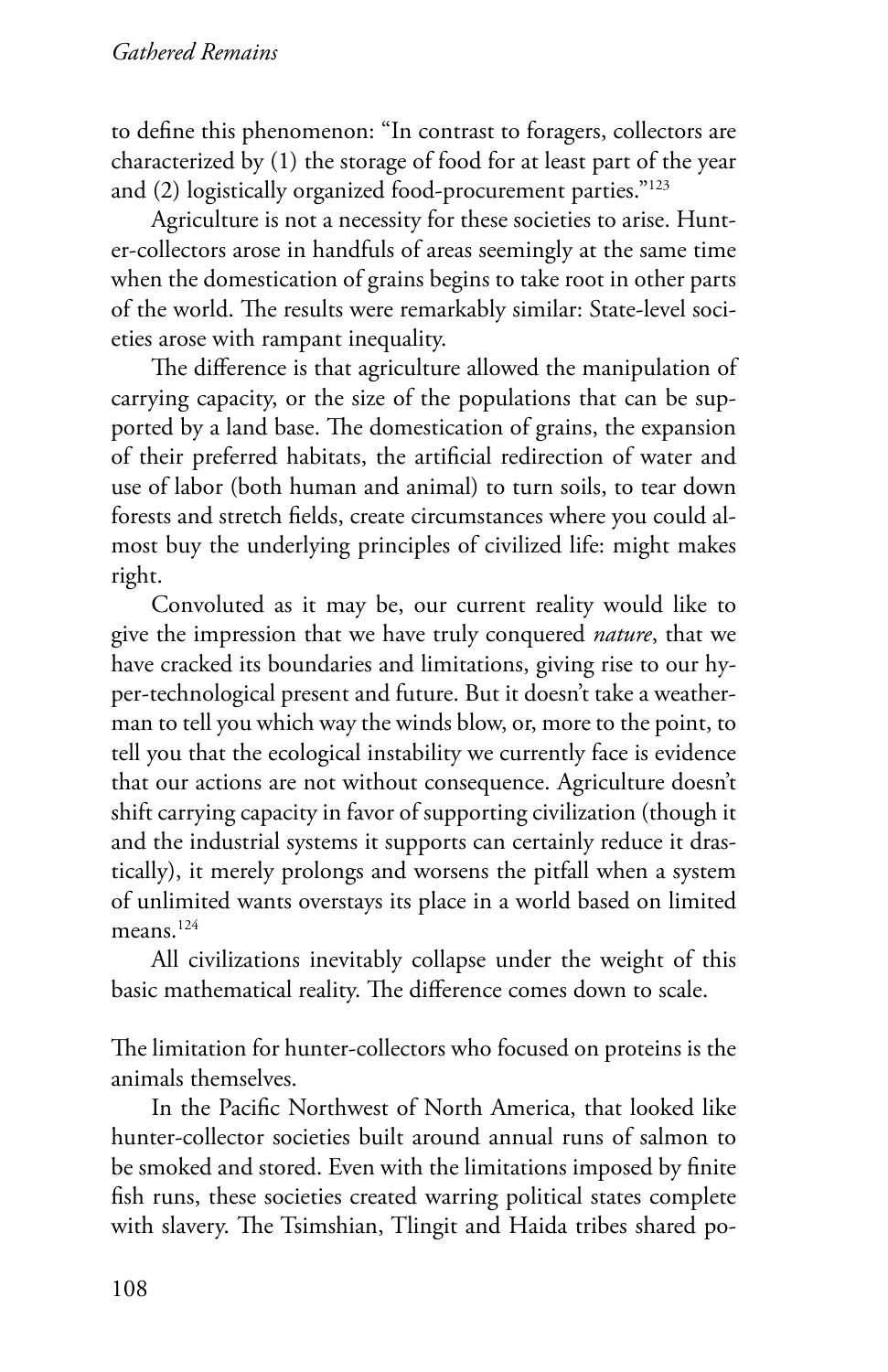litical structures of rank and inherited leadership positions.<sup>125</sup> The *potlatch*, an organized ritual of sharing amassed foods and cultural objects, was central to these states.

Despite it's focus on sharing, the potlatch is about the "absolute power" given to chiefs.126 As representatives of the group, individuals "potlatch in order to validate their own position": asserting their own power as emblematic of the group. The chief, like the priest, must ground their asserted rights in terms of subsistence. Being so close in proximity to the means of nomadic hunter-gatherer subsistence, the fragility of power risked becoming even more apparent. If the shaman was the interpreter, the chief and priest are the manifestations of god/s. As Timothy Earle writes,

*The cultural and economic landscape was transformed to create a new physical world in which the chiefs existed as owners of the productive facilities and the earthly manifestations of the gods. The materialization of ideology transformed the legitimizing beliefs of the ruling elite into concrete, cultural things that could be controlled through the labor process within the local community.*<sup>127</sup>

The complexity these states developed is often spoken of as evidence of abundance, as though it was something non-existent for the nomadic hunter-gatherer. But the nature of these societies, the strict order that they attained is evidence of a more fragile reality here. There were times of "plenty," but "it was not constant." As anthropologist Wayne Suttles observes, "Abundance there consisted only of certain things at certain times and always with some possibility of failure."128

In the plains and tundras, collectors looked like hunter-gatherers who began to domesticate or to herd pack animals to carry their surpluses permanently or seasonally. The Caribou Inuit and Plains Indians of North America are examples of this. Sedentary hunter-collectors are only limited by the size of fish runs or how long any food item can be stored, but for the mounted hunter-collectors, their limitation was based on how much they could carry. It should come as little surprise that these societies were, by and large, much more egalitarian in nature than the sedentary, collec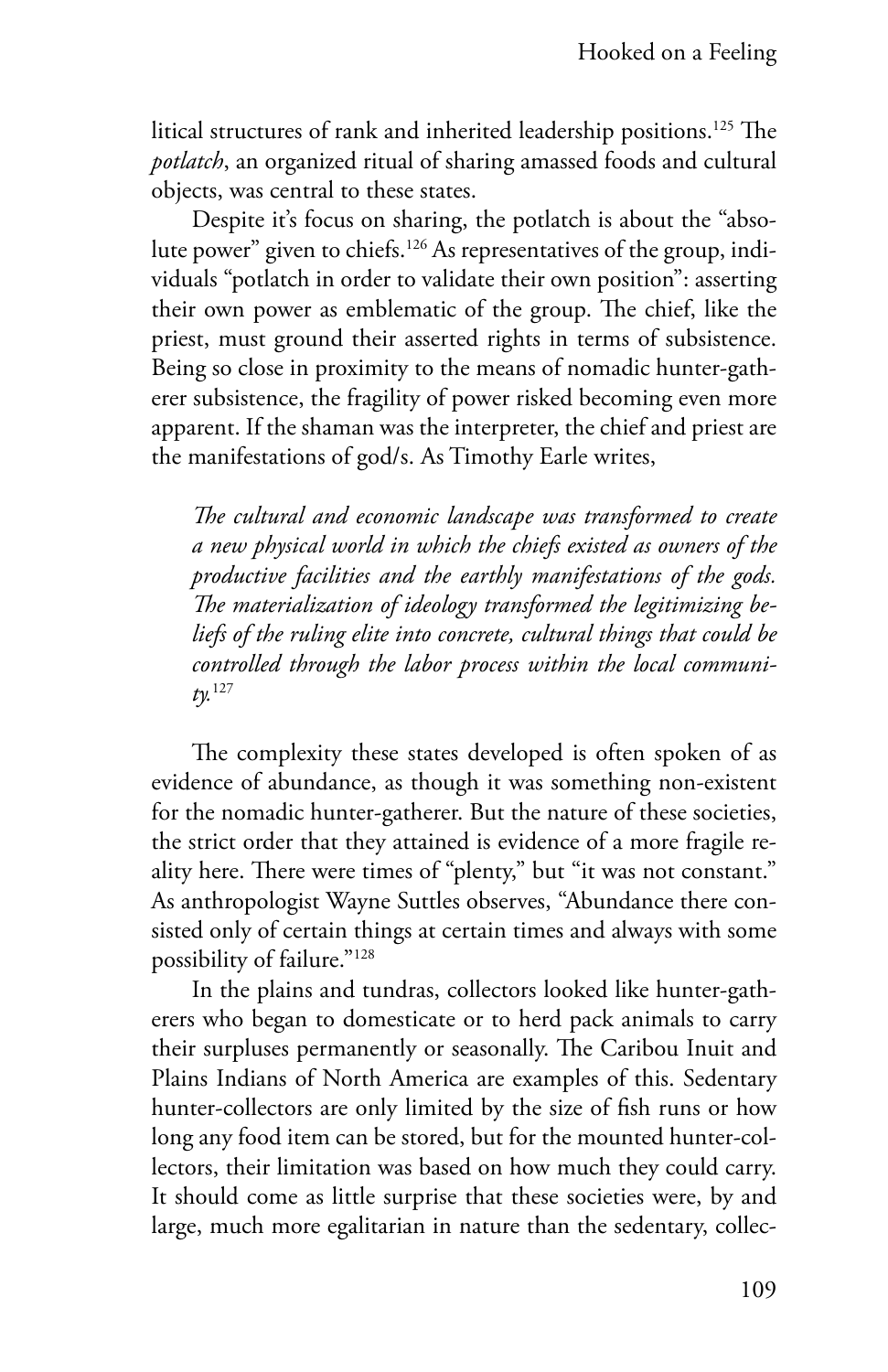tor societies.

There is a spectrum of hunter-collector societies from egalitarian to absolute hierarchy. While extremely hierarchical and state societies emerged from fish-dependent, sedentary hunter-collectors, civilizations did not.

Those were dependent upon grains.

Without grains, we would have no civilization.

Period.

In the places where civilizations arose, domestication was a consequence of settlement. We tend to treat it as a historic achievement, a part of our rise from savage animality. But hunter-gatherers didn't lack the knowledge of propagation. Every time a forager picks one berry over another and then excretes its seeds, they are taking part in that cycle, just like any other animal. Their knowledge of botany was unquestionable. They simply had no need for domestication.

The wild plants that humans settled and built civilizations around share a "weedy tendency," an ecological adaptation to "'open', disturbed, or unstable habitats with bare soil and less competition from other plants."129 A circumstance that arises from heavily travelled paths and settled areas. It is likely that the origins of agriculture's spread arose as "plants with weedy tendencies colonized kitchen middens and rubbish heaps and were thus gathered ... and, imperceptibly perhaps, brought into cultivation."<sup>130</sup>

Domestication, as it applies to humans, arose largely from our settlements.<sup>131</sup> Our slow change in social circumstance, amplified and reflected in a fragmentation of the world into economic, religious, political and social realms, each carrying its own self-serving narrative of hierarchy.132 "Community" becomes an idea rather than a known reality: our sense of connection and belonging center around production of a surplus and its social expressions.

So while we will only ever have some degree of assumption around why certain hunter-gatherer societies settled around wild grains, we also have an indication as to why they stayed. Greg Wadley and Angus Martin broke the news in 1993:

*Recent discoveries of potentially psychoactive substances in certain*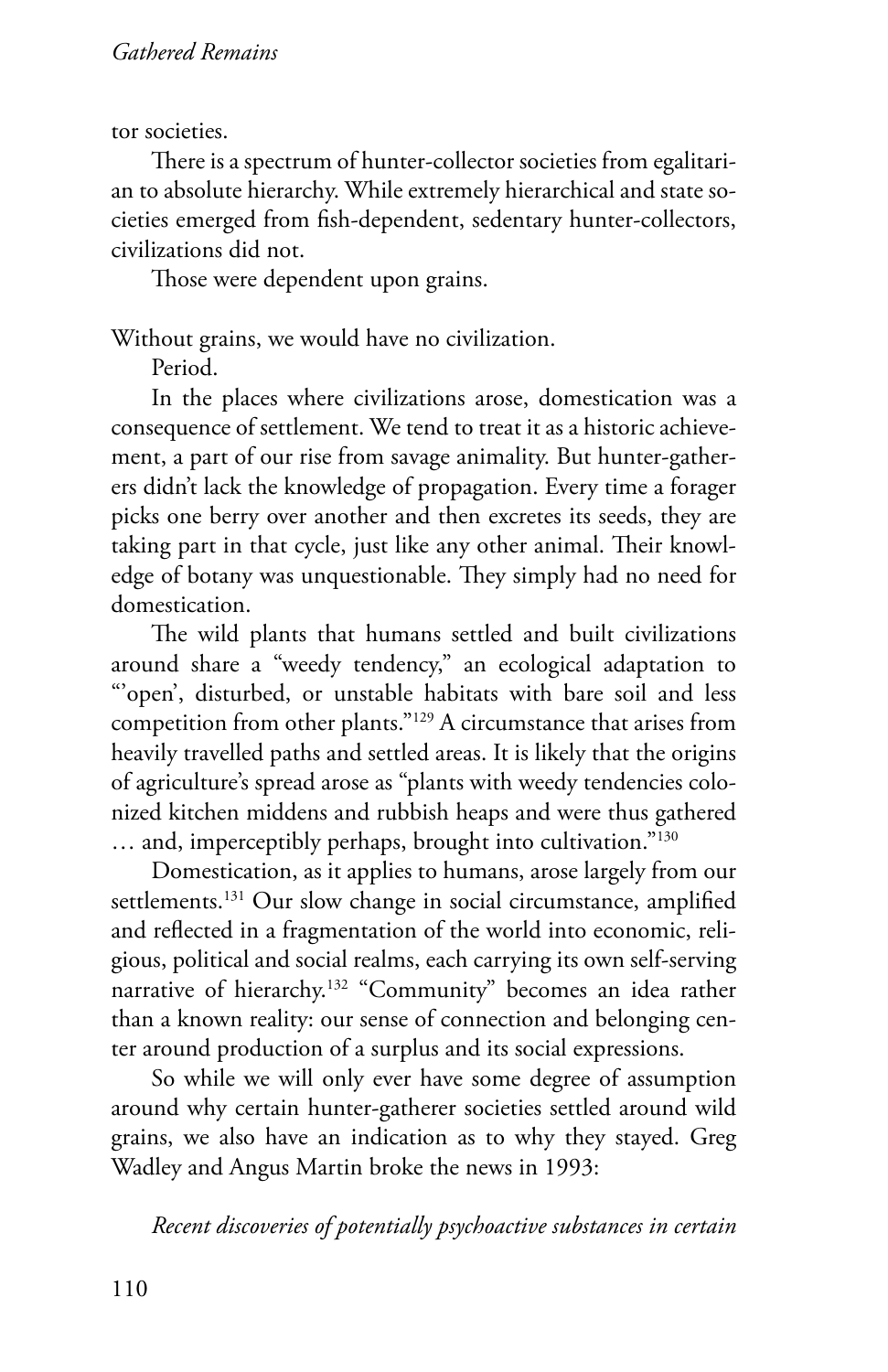*agricultural products -- cereals and milk -- suggest an additional perspective on the adoption of agriculture and the behavioural changes ('civilisation') that followed it.*<sup>133</sup>

They became addicted.

The diet of nomadic hunter-gatherers relied heavily on fat consumption, unlike civilized diets that are based predominantly on sugar and carbohydrates. Short of sporadic gorging on honey and seasonal access to berries and other fruits, sugars were relatively uncommon. Grains, were, at best, seen as secondary food sources.

In the extreme, Arctic and Sub-Arctic hunter-gatherers seasonally bordered on carnivorous diets, at times only having the vegetation within the stomach of animals available to them. They ate the organs, muscle and fat of the animals and thrived from it even in harsh environments.<sup>134</sup> Complex carbohydrates, such as grains, legumes, along with simple sugars, act like intoxicants in the body. As Nora Gedgaudas explains:

*Neurotransmitters are our main mood and brain regulators, and surges of blood sugar generate surges—and subsequent depletion or dysregulation—of the neurotransmitters serotonin, epinephrine, norepinephrine, GABA, and dopamine.*<sup>135</sup>

We get flashes of joy from these complex and simple carbohydrates, but they are fleeting. To borrow an analogy from Gedgaudas, fat burns for fuel in the body like a log on a fire, glucose (from sugars or from grains) burns like twigs on a fire. That is why hunter-gatherers had no problem spending hours to days dancing in ceremony or far less hours focused on procurement than agricultural societies. Breakdowns of caloric intake presume that all calories are equal which is simply false.

Sugar dependency breeds and amplifies addictions because it requires constant maintenance: "A brain that is dependent on glucose for its functioning will experience considerable compromise during those fluctuations, and moods, together with cognitive functioning, will tend to be unstable and at the mercy of blood sugar availability."136 Bled of persistent nutrition, our need and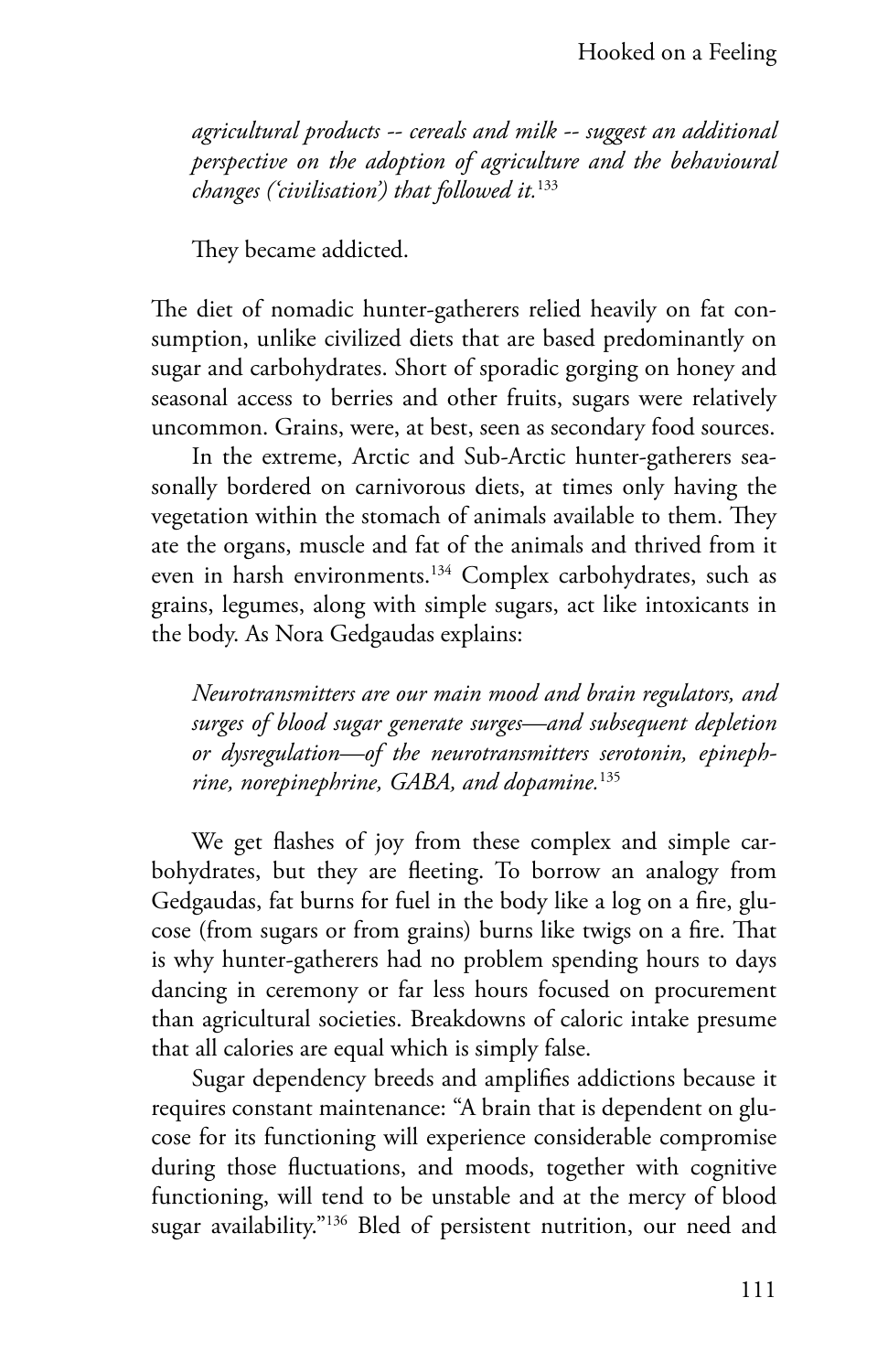wants for community and the connections it brings are amplified by a starving body.

Starches were hardly absent from nomadic hunter-gatherer diets, but the unnecessary complexity of harvesting and processing grains kept them at bay. The addictive nature of grains goes far beyond their transformation into glucose and stored fat in the body. Grains contain exorphins, a morphine-like compound.<sup>137</sup> Exorphins compound with opioid receptors in the body creating "a sense of euphoria, happiness, and sleepiness tends to be activated, as well as a reduction in pain sensation."138

It should be little surprise that the grains that spurred domestication and that underpin so much of our daily reality are not only addictive, but that they're not seen as intoxicants themselves despite the fact that our bodies treat them that way. When removed from the diet, individuals "often exhibit cravings, addiction and withdrawal symptoms" in ways that are not dissimilar to drug addicts.139 This isn't a coincidence, wheat contains 5 types of opioid peptides; dairy (which outside of breast milk, only comes with domestication) contains a similar amount.<sup>140</sup>

Grains, the staples of all agrarian and civilized life, are themselves intoxicating. They are the true opiate of the masses. We crave in mind, we crave in body, and so addiction becomes a defining aspect of our reality.

But there is one more aspect of grains that has given them the upper hand since the dawn of agricultural life: they can be fermented.

Enter alcohol.

# *Liquid Conquest*

Alcohol holds an unquestionable throne within civilized life. It is the center of social interactions, synonymous with unwinding from tense situations. A reputation gained despite its direct relationship with increased violence.

This isn't a new situation in any way. Alcohol is arguably the engine that fuels civilizations.

Alcohol covers up drudgery, has been used for subsistence, and has become an outlet, a means of escape from the monotony of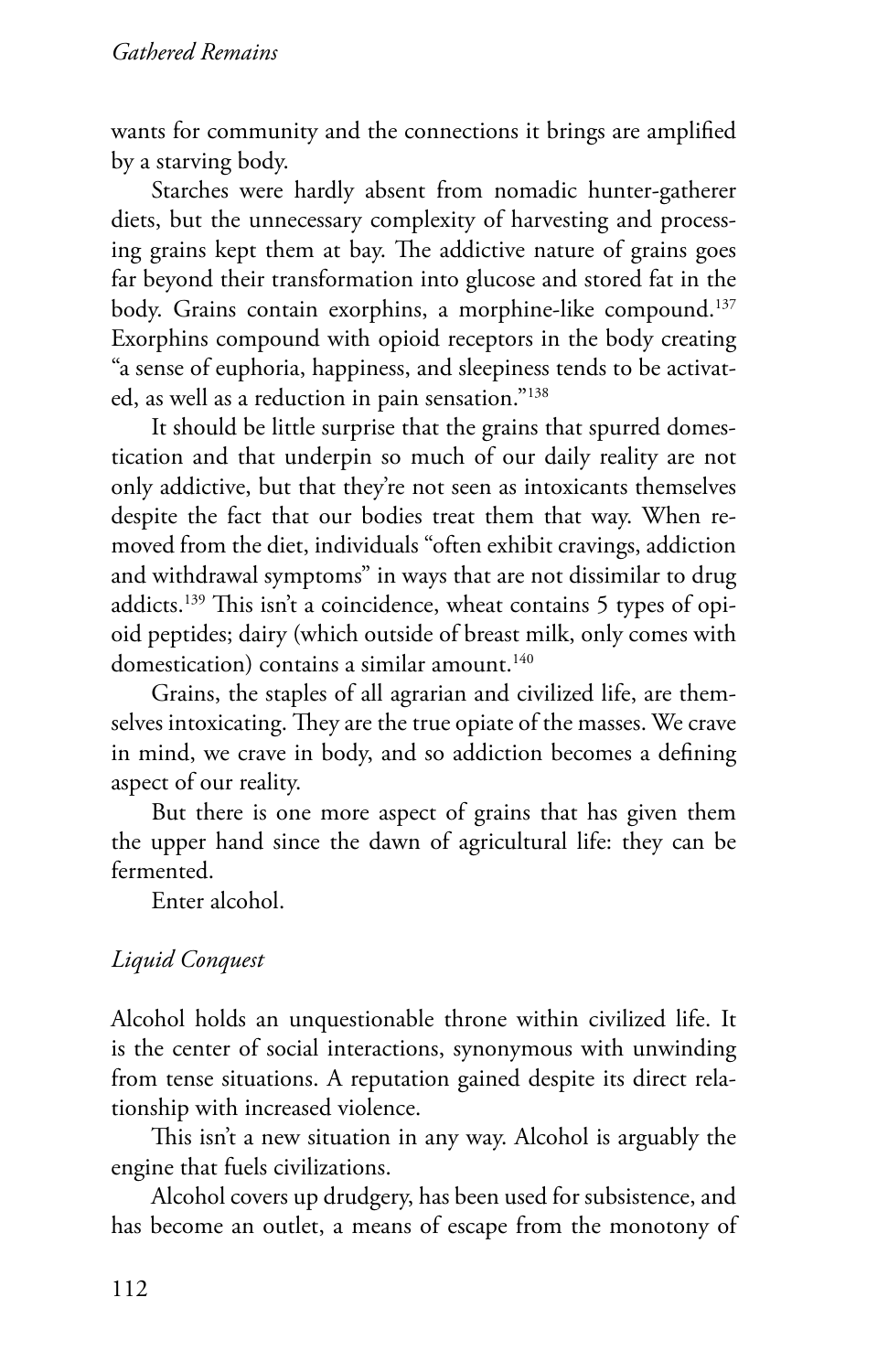domesticated life. It is an excuse for "uncivilized" behavior, a signifier and unifier of cultural identity. It can induce ecstatic states and euphoric escapes.

But it is both the carrot and the stick for domestic life. Civilization may have never existed without it.

One of the earliest domesticated crops, and seemingly the most universal, was not meant for consumption. The domestication of *Lagernaria siceraria*, the bottle gourd, dates back 10-11,000 years before present. It has been adopted more widely than any other domesticated plant for thousands of subsequent years.<sup>141</sup>

The gourd was domesticated for storage, likely for cultivated wild grains.

It is worth noting that those wild grains that were cultivated and eventually domesticated early on were contemporaries or relatives of grain crops as we know them now: wheat, millet, barley, rice, and maize. All of which likely fermented in gourds creating alcohol. Sedentary hunter-collectors weren't just addicted to grains; they were getting drunk off of them.

The absence of carbonized or burnt grains and seeds in the areas where domestication originates seems to indicate that the first widespread use of the grains came from fermenting them for alcohol, not cooking them. Soaked grains are easier to process and any exposure to heat would have caused yeast to form. This is the recipe for alcohol.<sup>142</sup>

Alcohol is a mainstay of village life.

We see this among the pastoral Nuer of contemporary Sudan and Ethiopia, the brewing of beer from millet was relegated to village life over nomadic camps. Porridge and beer were dietary and social staples.<sup>143</sup> As steel axes spread manioc farming through horticultural societies, so too did manioc beer: made largely by women stirring a mash of boiled and chewed manioc until it ferments. By the late twentieth century, the Jívaro considered it "a basic part of their diet" and "consider it to be far superior to plain water, which they drink only in emergencies such as when their beer canteens run dry while they are out hunting."<sup>144</sup>

This use of alcohol has a deep history that extends all the way back through the origins of sedentary and agriculture life.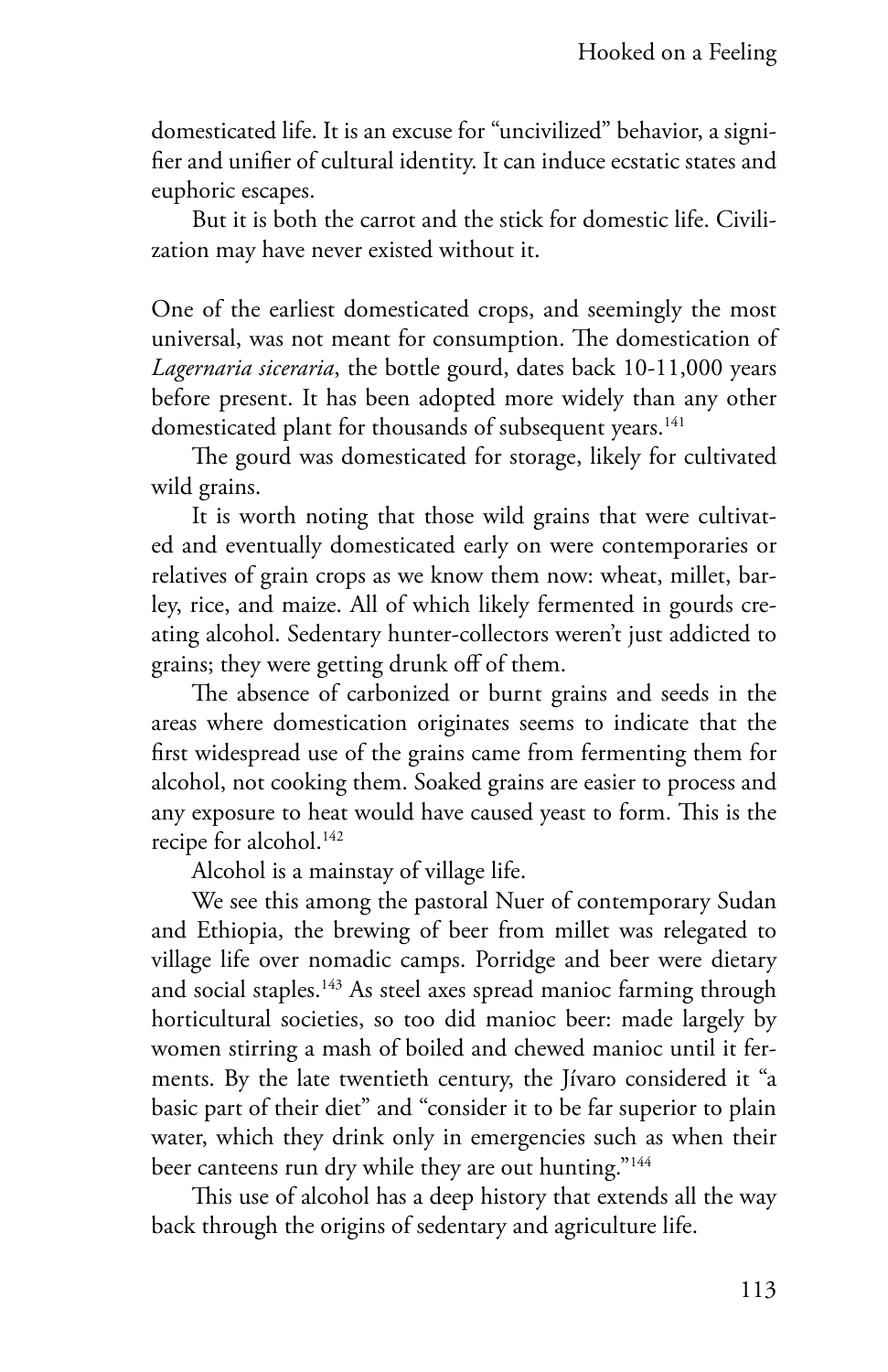# *Gathered Remains*

A combination of porridge or mashes of grains and alcohol become a mainstay of labor from the first cities through industrialism and, as most of us can attest, remains within Modernity. That same mash was used to wean children at a younger age and opening the cradle to be filled with additional fodder for production. Tools and containers meant for the preparation of alcoholic drinks go back 10,000 years before present. In China between 7000-6600 BC, evidence of fermented drinks made from rice, honey, grapes and hawthorn berries become common. Through the Fertile Crescent and the Middle East, domesticated grapes for wine dates back to 5400-5000 BC. Uruk, one of the first cities, brewed alcohol on "an epic scale."145

Defining agricultural life, beer "was treated principally as a kind of food" while the wine trade "was a stimulus to civilization in the Middle East."146 The Old Testament exalts wine. Priests took part in a long-standing duty of brewing.

Civilization was literally carried on the shoulders and backs of drunks. A religious devotion to production required a degree of inebriation to take root. Agriculture, the necessary fuel of civilization, defines drudgery. It defines work: monotonous, pain-staking, dull, and unending work.

Humanity would have never lifted its hand for surplus production if it weren't holding a raised glass.

This holds equally true for industrialism.

The production of alcohol itself didn't just fuel the Industrial Revolution, it was one of its first services: "Breweries were among the earliest modern industrial enterprises."<sup>147</sup> Workers filled factories to earn wages used to get drunk and escape the monotony of drudgery. This is a hamster wheel that comes to define Modernity: the relentless pursuit of moments of elation, no matter what it takes to attain them.

In the 1840s, a young Friedrich Engels observed:

*It is not surprising that the workers should drink heavily. … It is particularly on Saturday evenings that intoxication can be seen in all its bestiality, for it is then that the workers have just received their wages and go out for enjoyment at rather earlier hours than*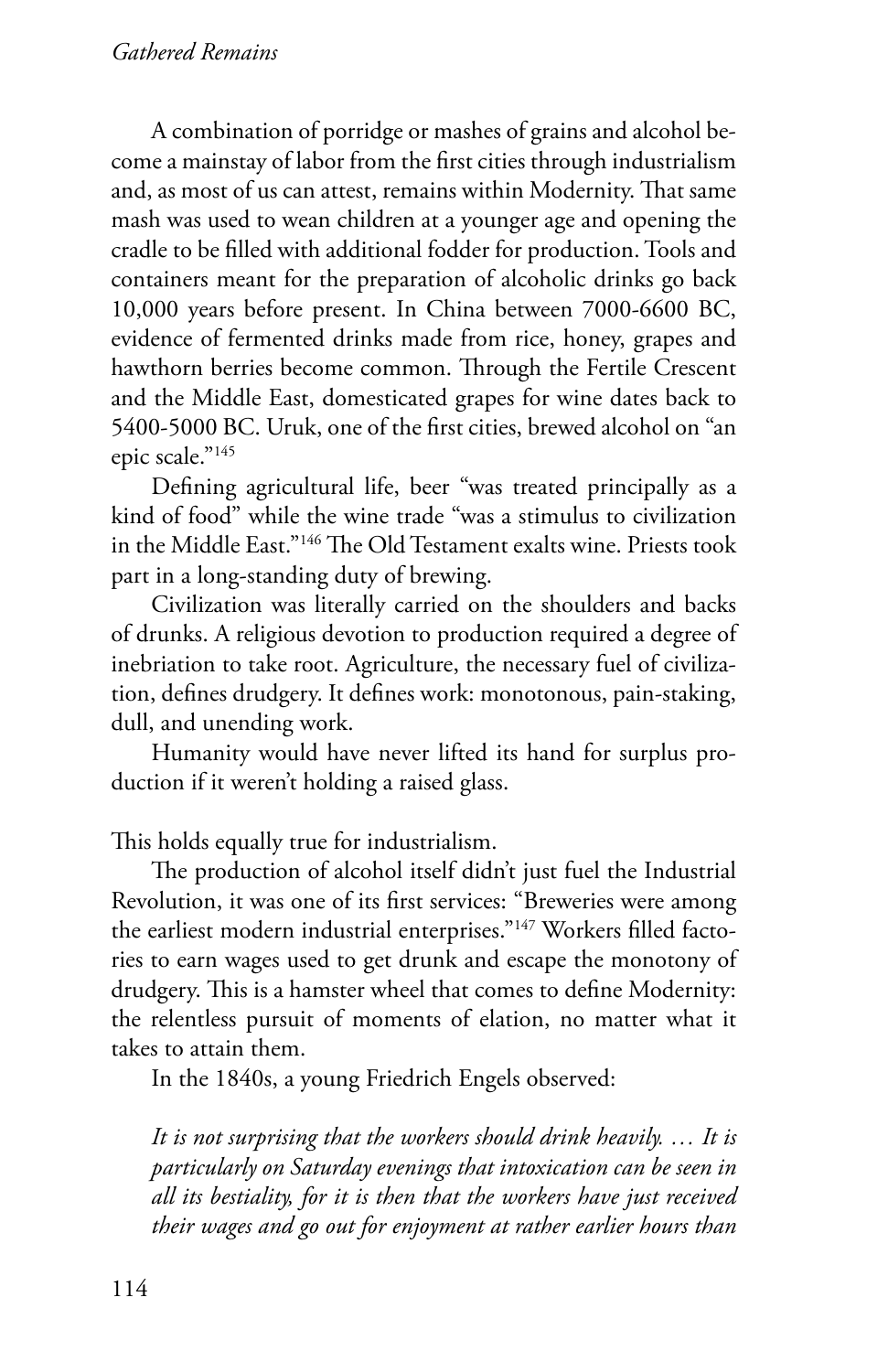*on other days of the week. … And when the revelers have no money left they go to the nearest pawnshop with whatever they have…*<sup>148</sup>

History also shows a painful trend where the more removed a society becomes, the more extreme the escapes will be.

While beer remained a source of fuel for industrial workers, that escape increasingly required a larger push. That came in particular from distilled spirits. Originally arising as anesthesia in the standard Western military kit to ensure that soldiers acted more like machines than living beings, liquor became a regular part of modernized life. As soldiers left the battlefield and came home, the taste for liquor that they brought back with them flooded industrial society. In many ways liquor "represents a process of *acceleration* of intoxication, intrinsically related to other processes of acceleration in the modern age."149

If efficiency was the learned goal, liquor fit the times.

The need for escape among industrial workers was met with another stimulant promoted to the middle class and driven by a Protestant work ethic: coffee. Addiction to alcohol was a target of religious devotees to the Progress that a rising middle class upheld. It wasn't a target because of the addictiveness of alcohol, but because of the uncontrollability of drunks. Alcohol could be targeted because it could be replaced.

And for an industrializing world, coffee fit the bill perfectly.

Despite religious groups early ban on coffee (notably as Christians didn't want to partake in the perceived drink of Muslims), its role in increasing production placed it front and center in the Industrial Revolution. It allowed humans to act like machines:

*Medieval man did physical work, for the most part under the open sky. The middle-class man worked increasingly with his head, his workplace was the office, his working position was sedentary. The ideal that hovered before him was to function as uniformly and regularly as a clock.*<sup>150</sup>

The class divide over the stimulant of choice: either to promote production or to inhibit escape, only furthered a sense of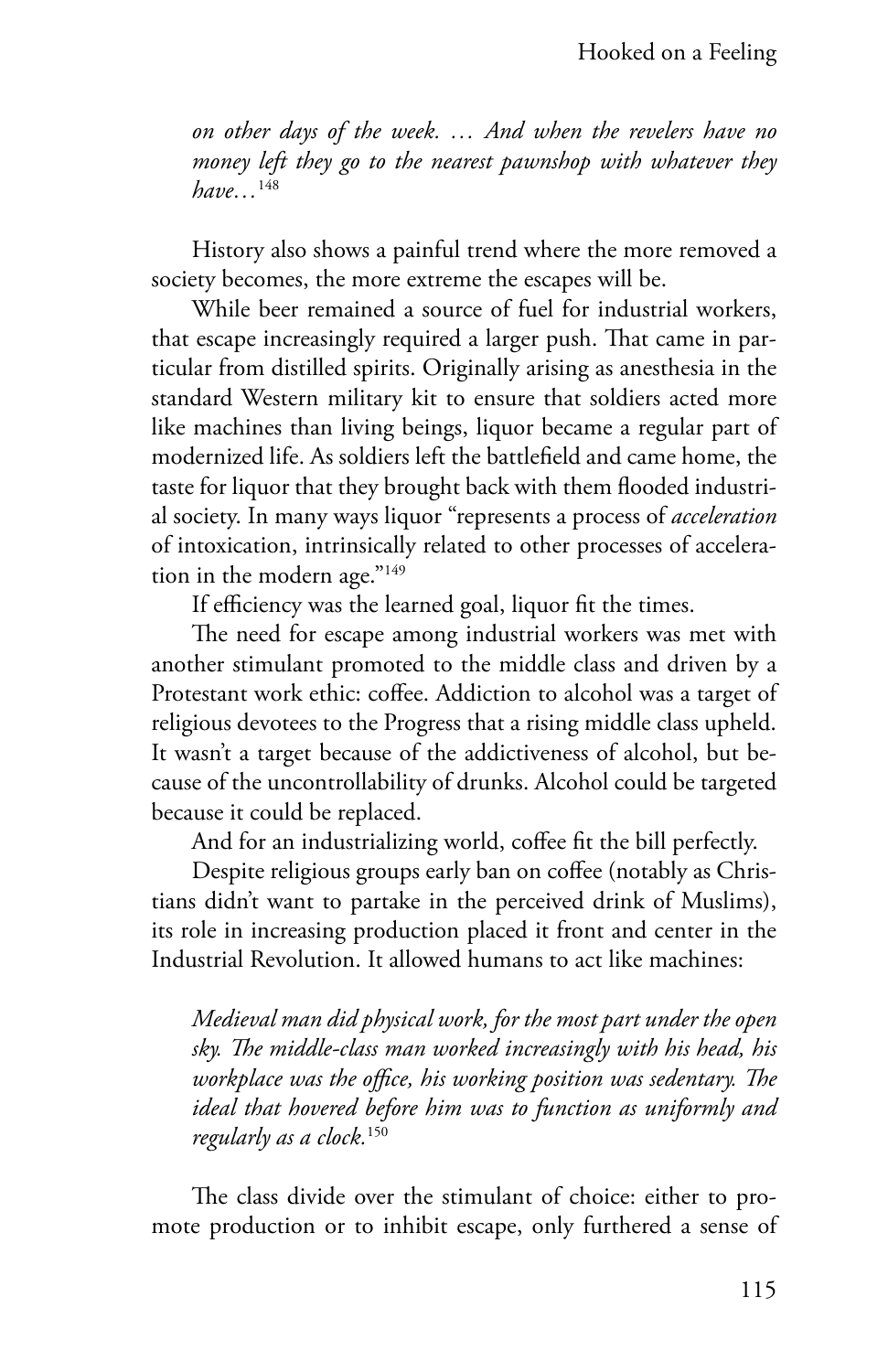class camaraderie: a distinction that Engels and fellow socialists would ironically grasp onto. Liquor became the target of socialists while beer became their unifier for the working class.

Gin was a clear threat to proletarian identity. As historian Wolfgang Schivelbusch observes: "It provided alcoholic stupefaction, not social intoxication."151 Despite the words from a young Engels, socialists saw that it was the tavern that would launch a socialist revolution. Karl Kautsky, a socialist and contemporary of Engels, took no qualms stating: "Without the tavern, the German proletariat has not only no social, but also no political, life."152

On the face of it, such a statement might seem contradictory. But that would only be true if the socialists had intended on freeing workers from the drudgery of industrial and agrarian life.

That is what they absolutely did not want.

Socialism catered to that same false sense of community peddled about by religious and political elites since the dawn of civilization: production for the sake of society is rewarding in and of itself. The link between individuals was their sacrifice for the greater good. Engels was aware enough to recognize the importance of an unquestioning sense of place to the human experience.

But he didn't dig deep enough and settled on the drudgery of production.

The prospects of Progress could be liberated beyond the binds of Capitalism. The success that socialists, communists, and anarcho-syndicalists achieved during the industrial era were due to the fact that their notion of community could arguably be found within a rising class-consciousness.

Proletarian identity was observable. There was a sense of belonging. But this was doomed to failure because it was a sense of belonging that was based on escapism, a mutual sense of dis-ease with the misery of work. That distaste lingers back to our hunter-gatherer minds, but could never take root fully because they were limited in their scope to never shed domestication.

Instead, they just blamed the current management. And there is some palatability to that, as anyone who has spent their free time with co-workers complaining about work can attest. And, again, the ritual of complaining about work with co-workers is one that most often revolves around alcohol consumption.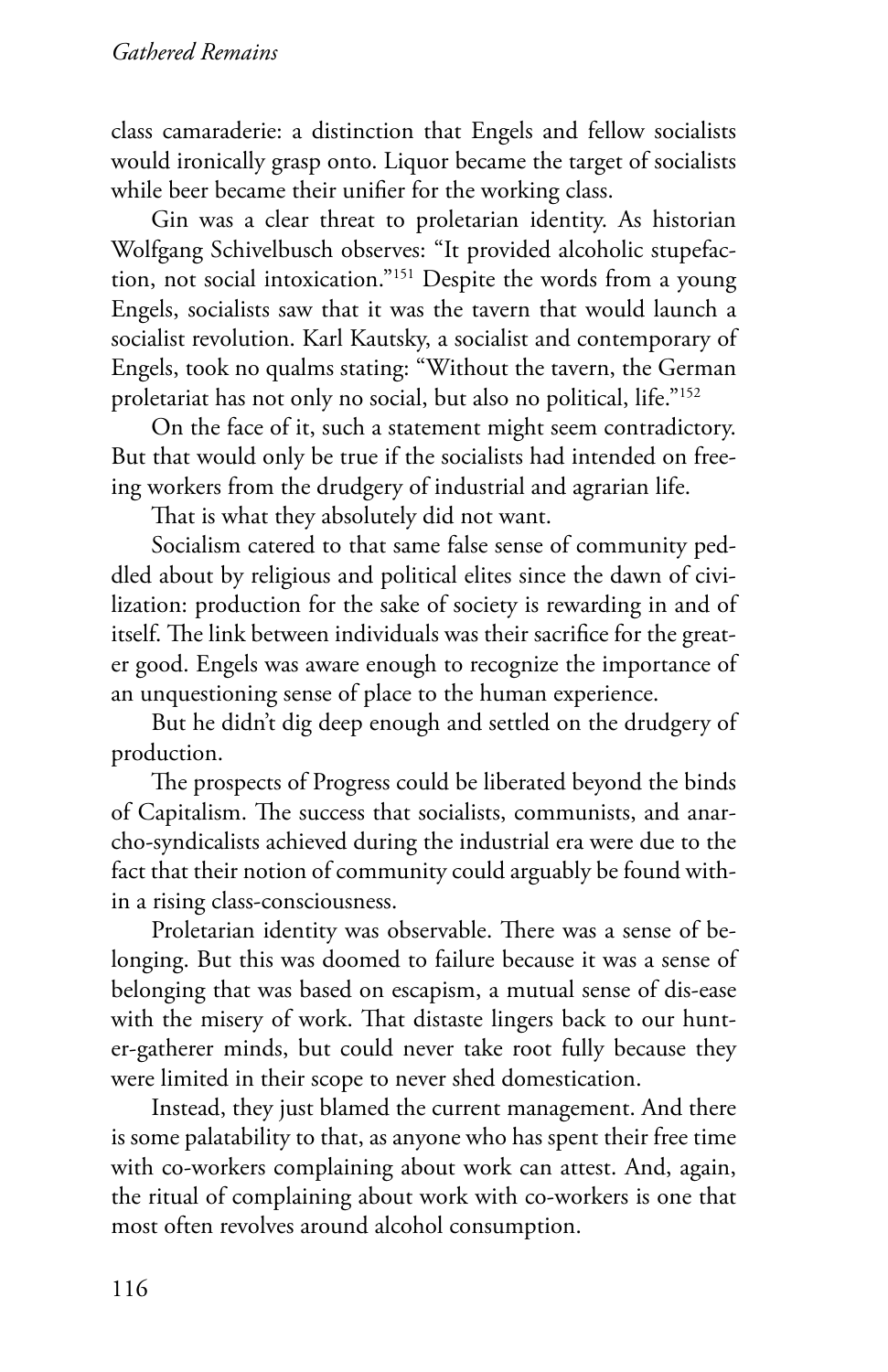Our domestication requires a sober assessment; which is never an easy task when you realize how horrifically entrenched the values of civilization are within our psyches. If we seek to break the cycles of addiction and patterns of escapism, then this is where we must begin.

From here, the cycles continue to worsen.

None of these things happened in a vacuum. Alcohol wasn't the sole affliction of working class Europeans and Americans. The coffee that fueled the arising middle class came from colonies. Those coffee cups were filled by the forced labor of slaves, plantation systems, and the brutality of the frontier.

They still are and they will continue to be.

It's impossible to look at the sources of our addictive substances while being divorced from reality. The globalized world of this techno-industrial civilization has always come with a body count. Forests are destroyed to make way for cash crops. Societies are torn apart to create labor. Debt-systems are created to build railways, to enlist soldiers as cannon fodder, to perpetuate the maintenance and expansion of a civilization that must grow to survive.

Coffee consumption among the middle class in the industrial age was mirrored in the introduction of sugar, arguably one of the most deadly addictive substances in the world today. As Sidney Mintz unapathetically points out:

*England fought the most, conquered the most colonies, imported the most slaves (to her own colonies, and, in absolute numbers, in her own bottoms), and went furthest and fastest in creating a plantation system. The most important product of that system was sugar.*<sup>153</sup>

Though sugar becomes one of the most vital substances within modernity, it was hardly alone at the time. Workers in Russia were fueled by vodka. Chinese migrants were lured and addicted with opium. Given the opportunity for work abroad, Chinese migrants would arrive in distant lands carrying a debt that they would never be able to repay. But their brokers would gladly credit their labor with opium, only furthering their debts.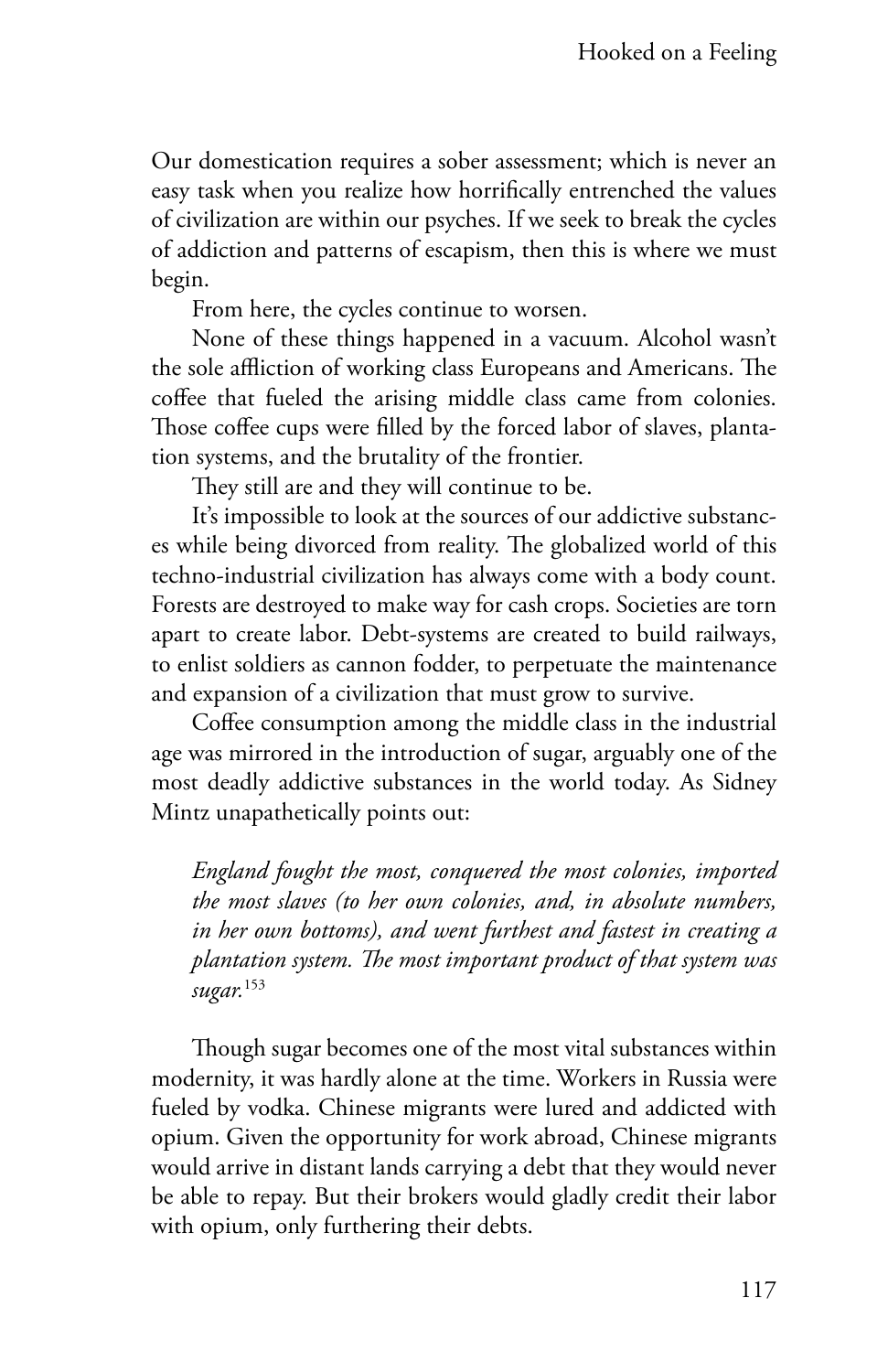## *Gathered Remains*

This too should sound familiar. Gangs and politicians run the world of immigration in a constant scheme that involves drugs, cash, and the arms trade. The promise of economic freedom ends in prostitution, trafficking, and industrial slavery today as surely as it did at the dawn of the Industrial era.

So as you hear that more "than a few sick and despairing Chinese finally stepped off the treadmill by the same means used to keep them on it: they took an overdose of opium"154: we can find the contemporary correlations in Third World farmers subjected to International Monetary Fund (IMF) and World Bank Structural Adjustment Policies where they are coerced into growing cash crops that require intensive applications of pesticides. Unable to escape debt and sick from contact with toxins, it is not uncommon for them to commit suicide by ingesting the pesticides directly.155

On the other side of that equation, you have more and more individuals willing to take extreme drugs like heroin, krokodil, crack, cocaine, and meth.

Our disconnect is unilateral in its impact. The further we are from each other, the more willing we are to turn towards drastic measures of escape. The more we indulge in those escapes, the less aware or caring we are of how those systems even arise and function.

In our attempts to escape misery, we further the reach of domestication.

And there are few places where that is more apparent than where intact communities are thrust into and met by our hollow and hallowed Modernity.

#### *Forced Settlements*

*The Bushmen sat in the dunes, wondering, frustrated and angry. In their frustration, they had begun to turn on each other: there had been a lot of drinking and violence. Rikki, Jakob, even old Dawid, were beating up their wives almost daily, and the children were asking Belinda a question she couldn't answer: 'Why do the grown-ups drink?'*

*Sillikat, who had come back from Kagga Kama for a while, had answered the question one night: ' You want to know why I*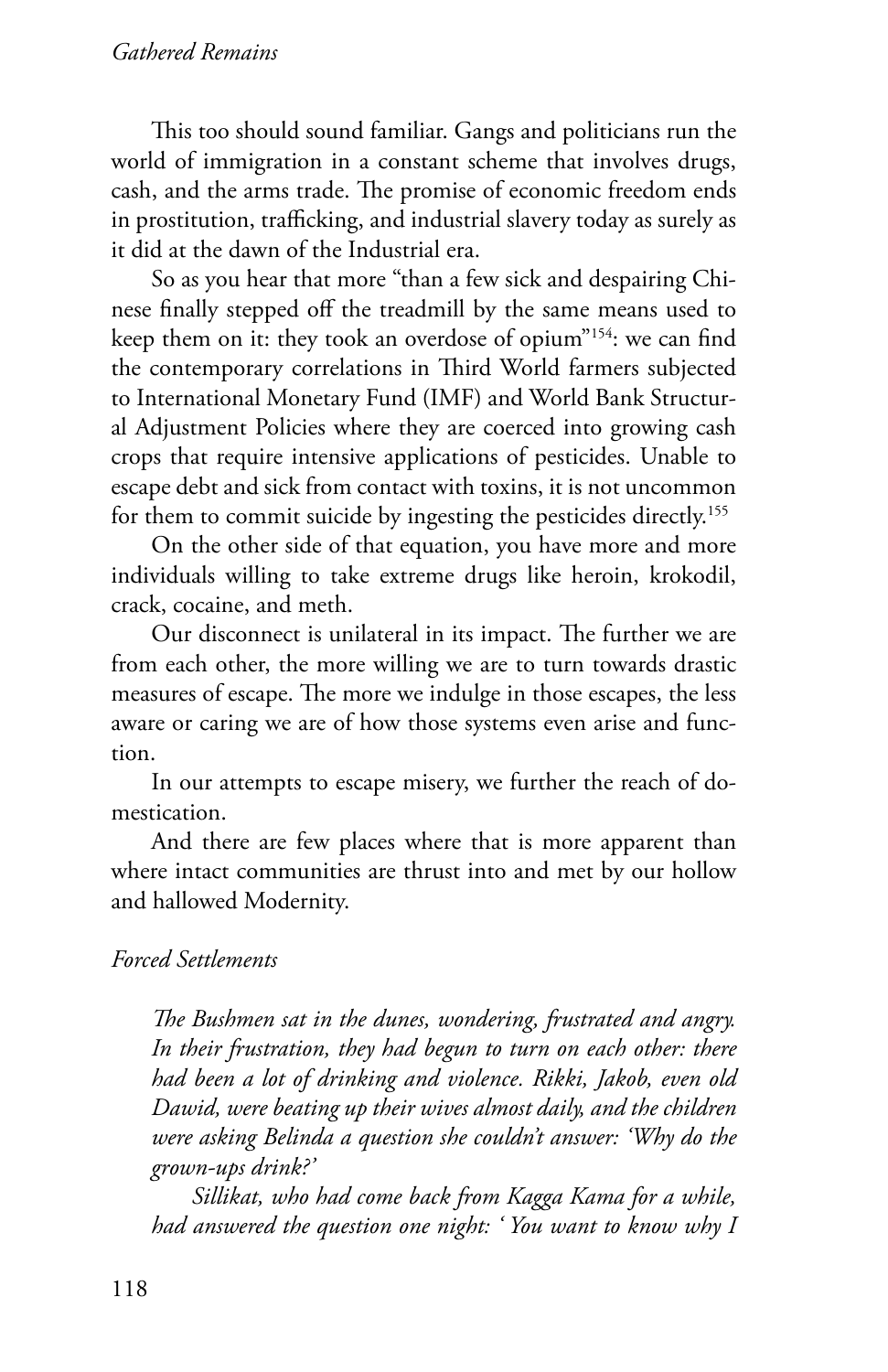*drink? I drink because I feel like a caged animal. In the old days this clan, when we disagreed, would have split up, different families going off to live where they pleased, coming together again as they pleased, no problems, no fighting. So we drink, and when we drink, the anger comes, and we fight.'*

- Rupert Isaacson, *The Healing Land*<sup>156</sup>

Civilized narratives go to great lengths to bury the point of contact.

It is here that genocide is simply the norm. It is unironic to speak of domestication in terms of addiction, because there is no greater addict than civilization itself. It must consume life to perpetuate itself: to perpetuate its unchecked growth.

We repackage the wanton extermination of peoples under the guise of "tribal war." We chastise the "savages" for having the repugnant position of choosing the joys that they know from their own existing communities over the perpetuation of our need for resources to fuel our addiction-riddled wallow through apathy. We uphold the virtues of fillers as evidence of our superiority, taunting indigenous societies with sugar and steel, while we destroy everything that they know.

The Huaorani, whose perpetual singing to the forest I spoke of earlier, have their entire world threatened by the presence of oil that would account for thirteen days of oil for American consumption. Thirteen days worth.<sup>157</sup>

The realities of life for intact communities have always been tormented by the inability to rationalize the depravity and extent to which civilized societies will kill, rape, enslave and steal everything. Decimation of a culture, of a place, for nearly all of these peoples, both hunter-gatherer and horticultural alike, was literally unthinkable.

So you see how their worlds are contorted and it makes you sick.

The intoxicated state of shamans amongst native North Americans gave the colonizers an entry point. Drunkenness, which was "perhaps more destructive than any other European influence besides epidemic disease" was met with familiarity. It was treated as "akin to ritually entering an inspired altered state and met with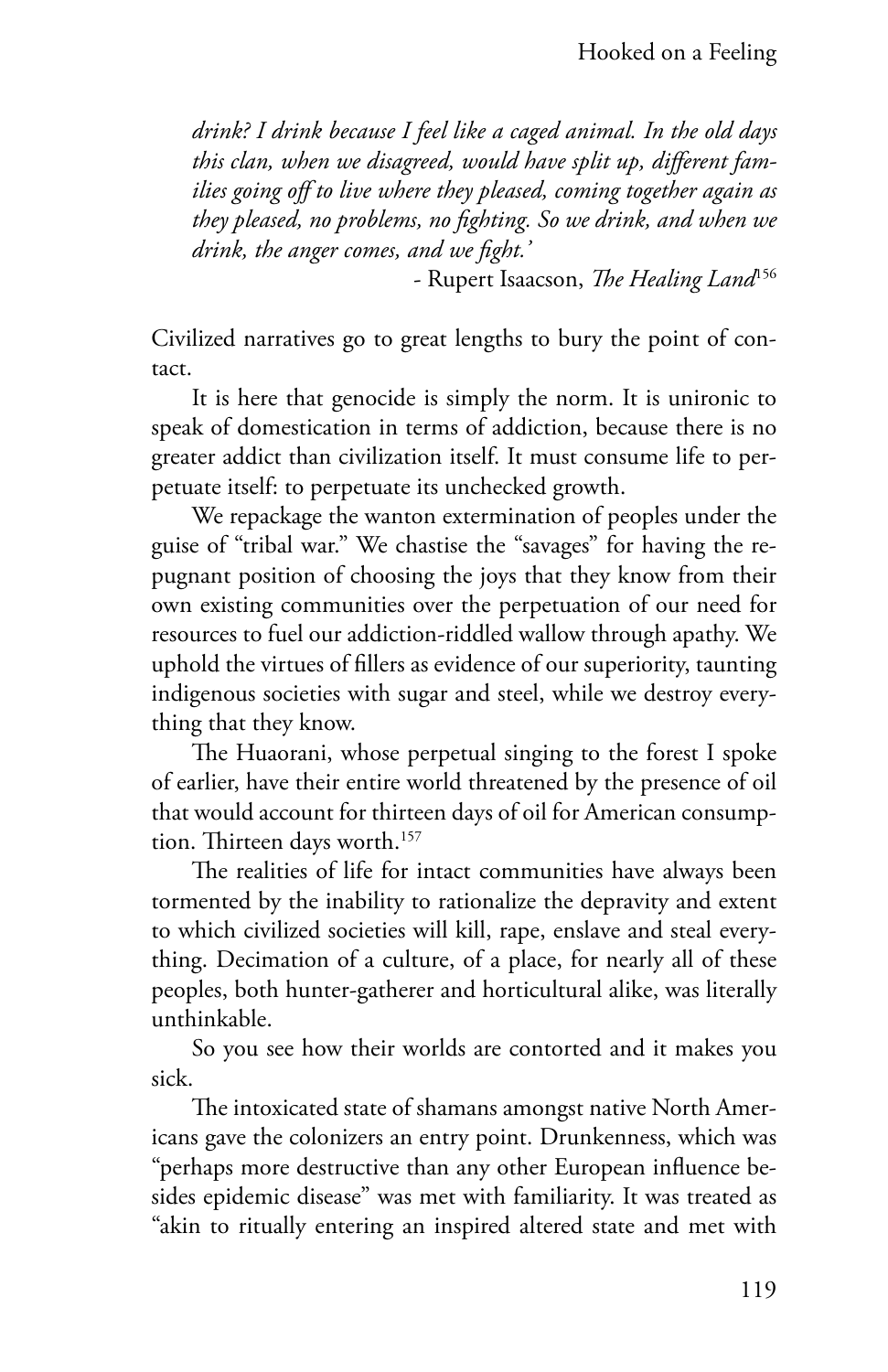## *Gathered Remains*

little initial cultural resistance."158

By the time the impact of substances were obvious, the damage was already well underway. Alcohol was used to lure Native Americans into a barter system that was absolutely foreign to them. Their land was being stolen, their people raped, tortured and systemically killed, while negotiations over property, a framework that they didn't share, resulted in one of the greatest episodes of land theft in the history of the world.

Alcohol became a tool of escape in the same way civilized societies had always used it.

A situation that was not unacknowledged as this early recorded interaction shows:

*"When I come to your place with my peltry," one Pennsylvania Indian rebuked a trader, "all call to me: 'Come, Thomas! Here's rum, drink heartily, drink! It will not hurt you.' All this is done for the purpose of cheating me. When you have obtained from me all you want, you call me a drunk dog, and kick me out of the room."*<sup>159</sup>

There was no illusion as to what the colonizers were doing here. A colonial era letter from a Canadian agent of the Hudson Bay Company shows how different native societies were "tamed" by their barter system and how to approach those that hadn't been.

*In the plains, however, this system will not do, as they can live independent of us, and by withholding ammunition, tobacco and spirits, the Staple articles of Trade, for one year, they will recover the use of their Bows and spears, and lose sight of their smoking and drinking habits; it will therefore be necessary to bring those Tribes round by mild and cautious measure…*<sup>160</sup>

Approached as a bait-and-switch view of civilization, the idea of introducing barter systems sought to give colonization an air of credibility, as though the joys of civilized life were universals. Australia in the 1890s undertook a vast and intentional policy of moving from military force to a policy of rationing. The government specifically targeted peripheral groups in ways to destabilize their self-sufficiency. Baited with free bread, the Aborigines were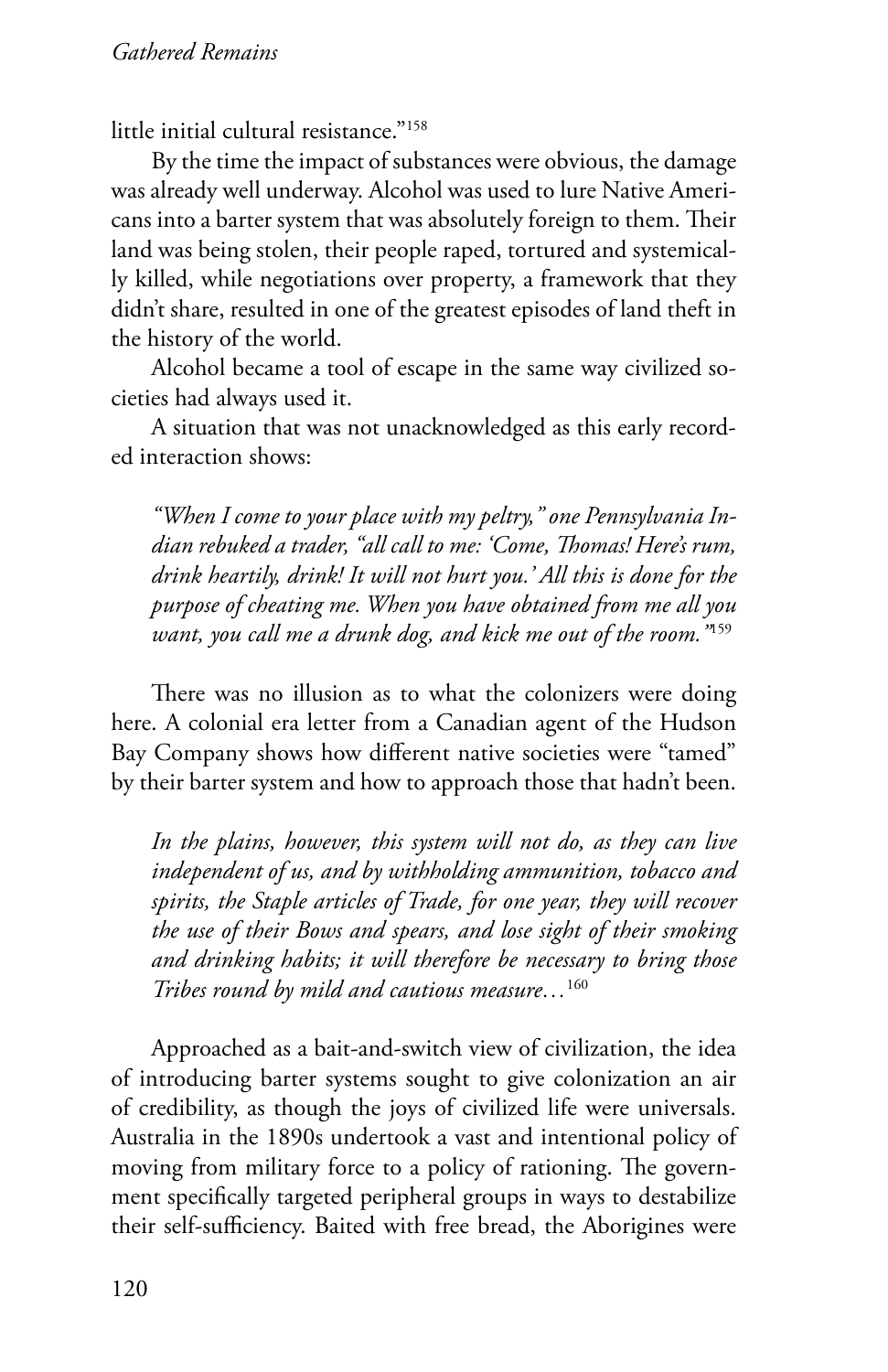brought into settlements and then rations turned into barter for labor. Cash, naturally, bought alcohol and tobacco as well.<sup>161</sup>

Sugar is an introductory substance of choice. Its distribution has been synonymous with the spread of Progress throughout the world. First offered by missionaries or "charities," the enticed recipients are then drawn into labor to purchase more.<sup>162</sup> Along with "store food," this is the key reason why diabetic rates among Native Americans, particularly the previously near-carnivore Arctic and Sub-Arctic hunter-gatherers, are among the highest in the world.

Slowly or quickly, civilization settles for nothing less than the complete abolition of hunter-gatherer and horticultural societies by death or assimilation. It is their very existence, the mere possibility of another way of life outside of civilization that threatens the narratives that make the domestication process possible.

Even in a defeated, withdrawn, and corralled state, unless they succumb to the vices of Modern life, they remain a too familiar semblance of what life can be. A reminder of what community can look like and how it can persevere.

Any reminder of the thing that we are all so desperately searching for must be eradicated so that we keep on seeking it out ourselves. So we go to work, so we consume, so we embrace and perpetuate our own misery and emptiness.

It is probable that there is no more of an apparent point of diffusion and forced settlements than roads.

Cutting through forests, opening up deserts and prairies, increasing traffic or increasing access for mining, logging, and hunting, while expanding the reach of governments, corporations, and missionaries, roads carry the means of civilization and its spoils.

For the San of the Kalahari, the presence of roads made it more permissible for neighboring BaTswana tribes to take over more land, putting up fences that block wild migration patterns and keep grazing domesticated animals in their way, sinking boreholes to supply water for livestock. The animals they would otherwise hunt end up dying along agricultural fence lines on what becomes "private property" or, worse, land preserves that bare their names, where they are persecuted for subsistence hunting.

The situation is dire.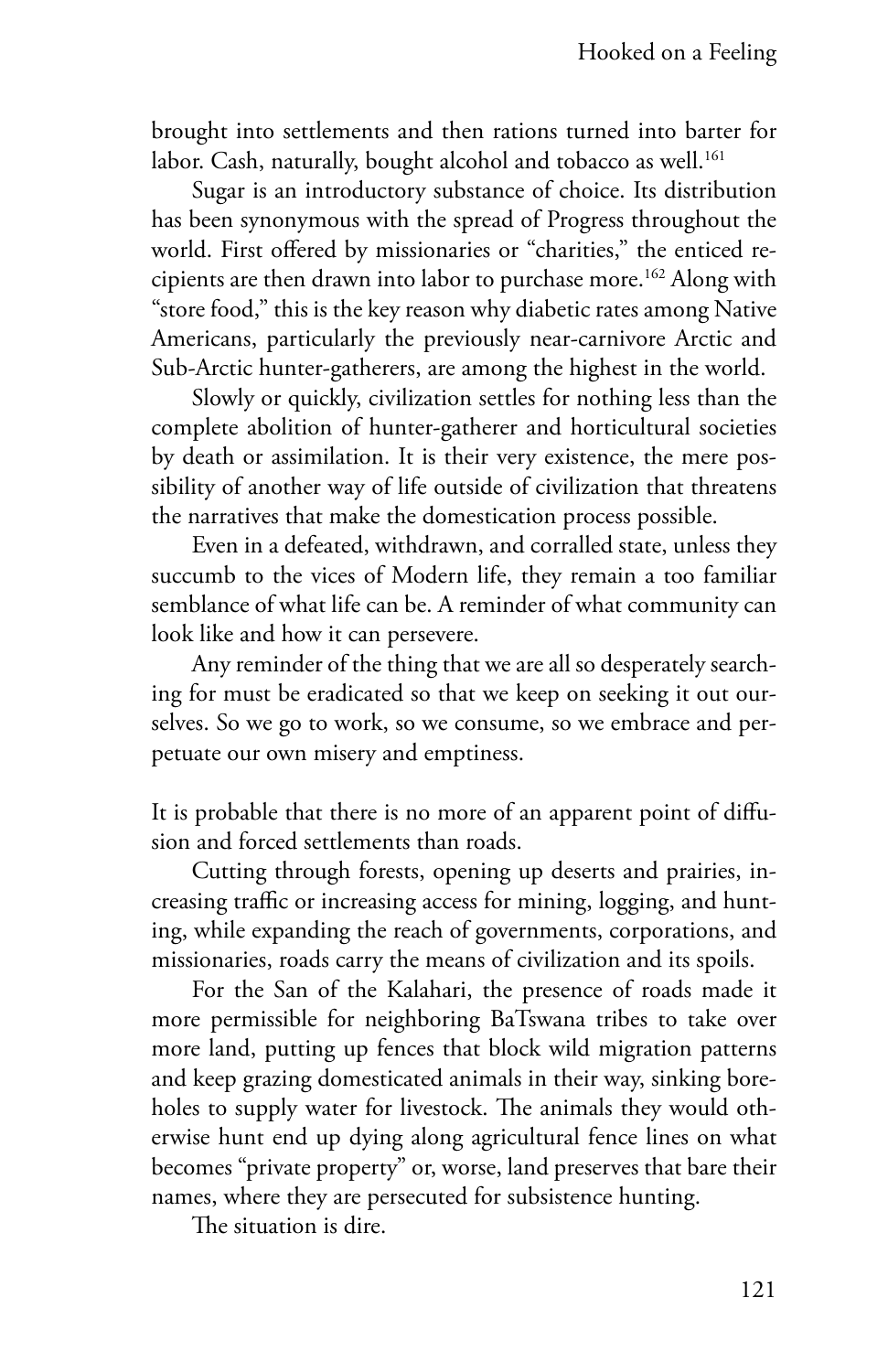*With the exception of a few clans still living outside the grasp of the ranchers, most of the Bushmen had found themselves, within a few years, enclosed by wire, their age-old food source gone, reduced to serfs looking after other people's cattle on land that had once been their own.*<sup>163</sup>

The roads carry in tourists who bring cash with them. It's a horrid fate that their want to see people living as the whole of humanity is rooted: as nomadic hunter-gatherers, are contributing to the death of their cultures. Tourists brought marijuana into the Kalahari, which has become heavily used by the San.

Among San settled in farming villages, anthropologist Mathias Guenther observed that the economic dependency that arises resulted in the commodification of the healing dance itself. The trance dancer becomes a professional just as the trance is gutted of sharing, that "central mode and spirit."<sup>164</sup> It is the reality of cash "as a medium of exchange and remuneration" that cements "the context of the wage economy."165 In light of the commodification of the sacred, the San only turn further towards intoxication and addiction as their escape.<sup>166</sup>

This fosters a tense reality, these nomadic hunter-gatherer societies by large knew of intoxicating substances and avoided them. Yet as roads tore into previously uncontacted or inaccessible areas, they brought the scourge of domestication with them. They brought drugs, they brought alcohol, but, more importantly, they brought a reason to use them.

Roads tear apart communities as they bring in the outside world. Miners, workers, armies, missionaries, tourists, governments; the road brings civilization closer and the need to escape that reality rises. And the intoxicants flow in. Arab traders introduced the Pygmies to marijuana. Plains Indians knew of peyote but didn't begin using it ritually until contact had already started to fray their culture. The hunter-collector Ainu of Japan began drinking alcohol after they started growing millet around settlements.<sup>167</sup>

Tobacco, at times symbolic of American exploit, spread from the agrarian tribes of the south and east of what is now the United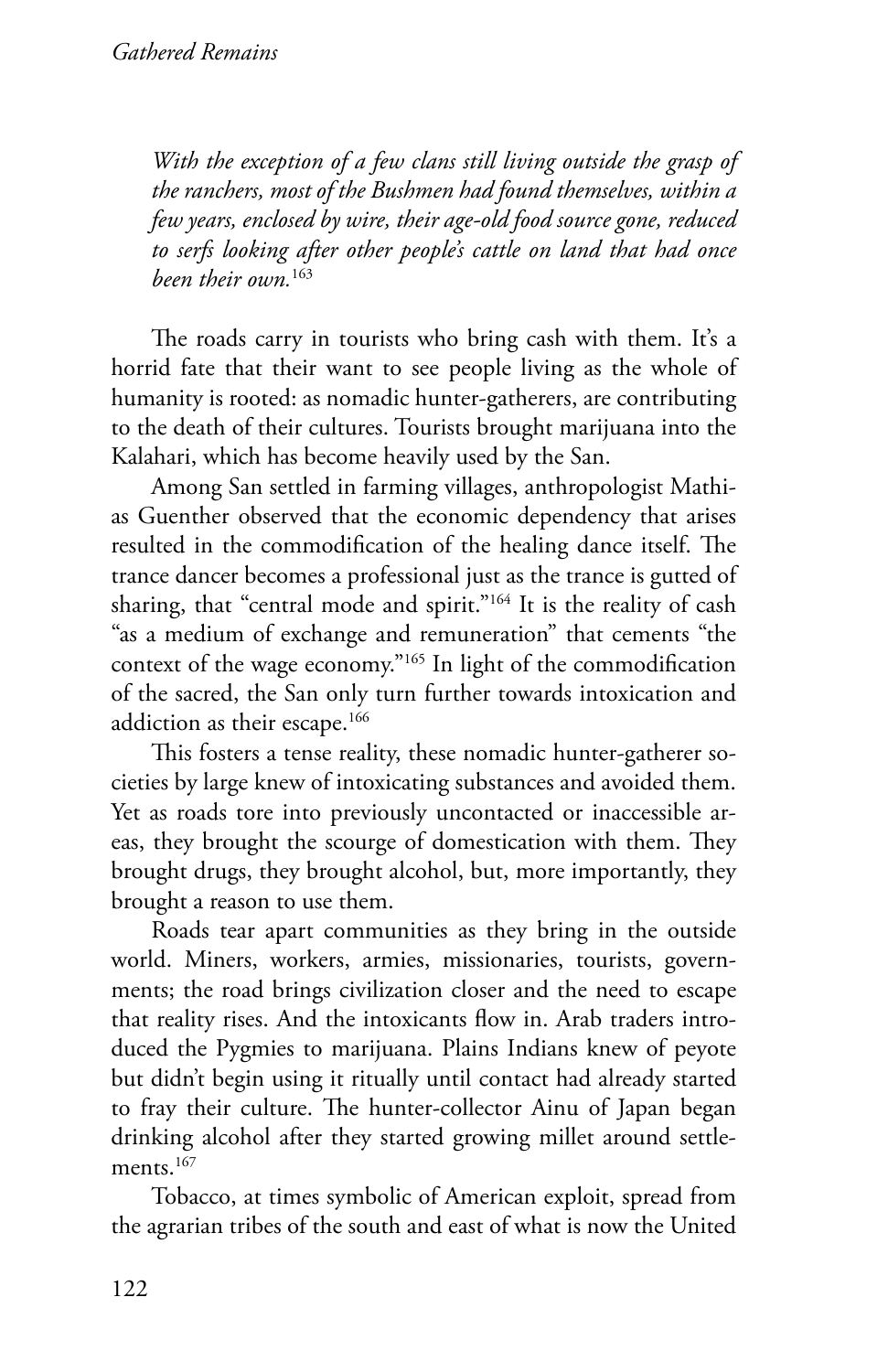States. For the hunter-collector Tlingit of the Pacific Northwest, tobacco was the first crop that was grown.168 Smoking tobacco was a different acculturation spreading from the point of contact. Amongst the Inuit, they were taught about smoking tobacco from neighboring Russians.169

These newly acquired substances can become a source of cultural identity.

Among the Australian Aboriginal cultures, it is widely reported that the use of tobacco and alcohol were long standing native traditions. Alcohol, typically a mild version made of the fermented, sweet sap of the Palm and Miena Cider Gum trees from their crevices, became in some ways emblematic of Aboriginal tradition.<sup>170</sup>

This presumption comes from the fact that Aboriginal societies had such intense reactions to the liquor of the Europeans. Leading to rampant alcoholism, rapidly increasing levels of domestic violence, eventually building a movement that would be countered by contemporary native "anti-Grog" (anti-alcohol) campaigns. However, this method of cider making bares exact resemblance to the Arrack that the Macassan trepangers (sea cucumber fishers) from Indonesia brought to Australia and Tasmania alongside a tradition of smoking tobacco. Like the fermented sap of palm trees, Arrack is a saccharine juice made from fermented sugars and saps.<sup>171</sup>

The Macassan impact on native culture was widespread; the substances that were acquired made their way into the indigenous identity and culture as ingrained traditions.<sup>172</sup> Yet they are overlooked because of the Western bravado around first contact. This occurs despite the fact that cave art depicts the presence of Macassan trade relations as early as the mid-1600s, a timeline that is backed up with the remains of Macassan goods.<sup>173</sup>

It is not improbable that these relationships encouraged coastal Aboriginal societies towards semi-sedentary lives, complete with a loss of social egalitarianism between ages and sexes. Egalitarianism here is not fully buried. As Elder Rosalind Langford stated, "Traditionally, our mob has used plant medicines, healing hands, and spirit to help us move through that and heal." Unfortunately, "nowadays most of our mob use alcohol and drugs to suppress our pain and grief or we use pills."174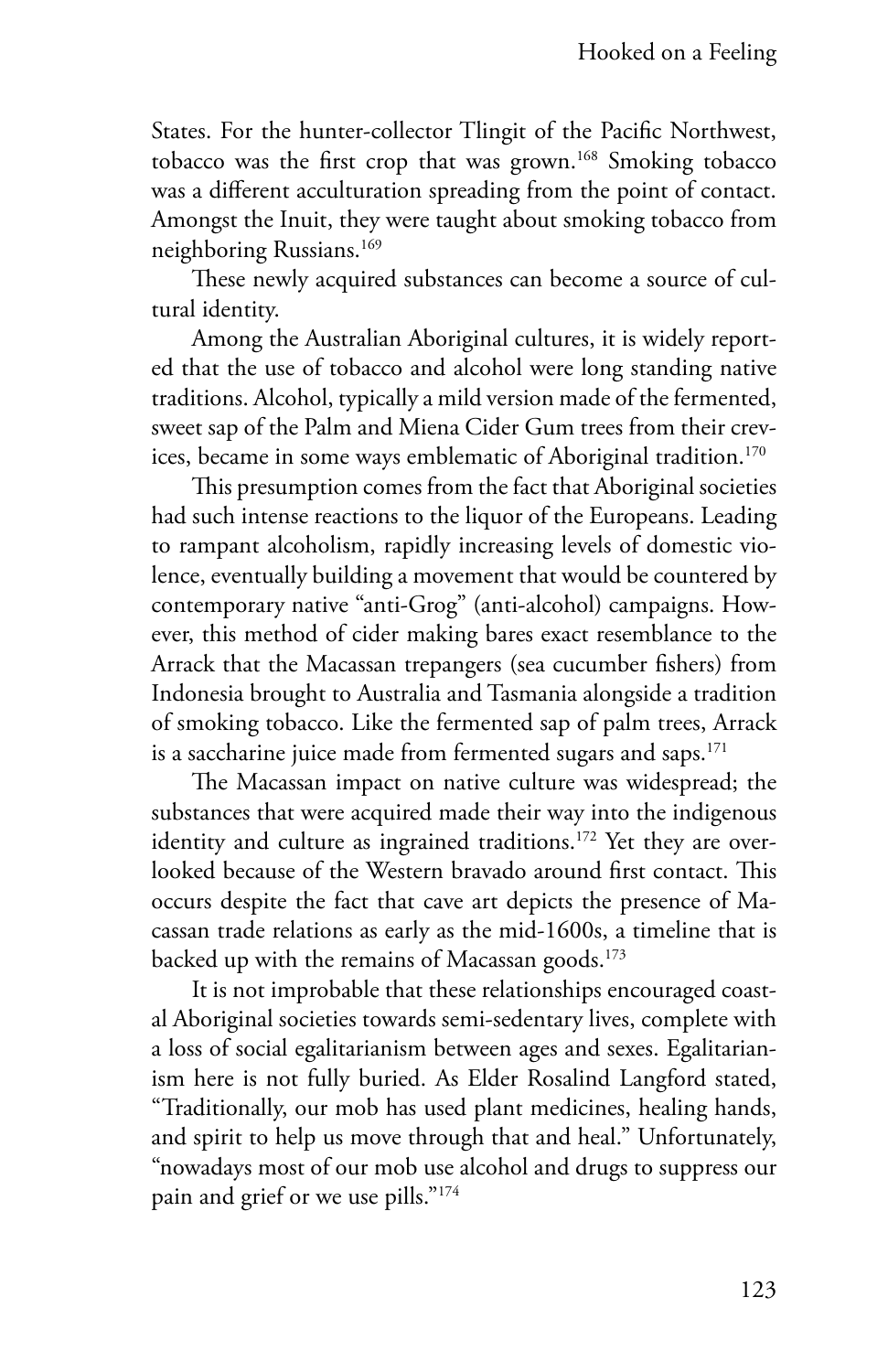Intoxicants don't simply arrive on the scene and get added to communities. They become replacements, substitutes. Healing dances wane in lieu of individual intoxication. And it is the communities that suffer.

Pain becomes personal. The social identity of the society and their means of resolution are lost to forced settlements and arguments fueled by alcohol. Dances sometimes are revived for tourists, almost mocking the original form and purpose.

Like us, fragmented lives are subjected to fragments of escape. In the shadow of community, addicts arise.

Where there is money and defeat, there will be alcohol and escape. As Frank Marlowe observed among the Hadza, tourism within the last two decades increased 10-20 times over. The tourists are eager to pay the Hadza for any cultural relic to take home with them. But once the tourists leave, "neighboring tribes waste no time bringing the Hadza alcohol and leaving with all the tourist money. … Drinking leads to arguments and fights and injuries and murder. A few recent alcohol-related murders have caused the murder rate to soar."175

For the Jarawa of the Andaman Islands, the road has turned them into a tourist attraction. They become a sight seeing trip for the morbid fascination of wealthy Indian travellers. Expensive hotels offer the road through the Jarawa territory as a must see exhibit. The Jarawa were once known for the reclusive behavior and militancy against settlers. But as roads are cut and loggers clear the forests and settlers poach game, they are left coming to the road for handouts.

This has brought alcohol, tobacco and a narcotic betel leaf into their society, but it has also brought endemic disease, such as a measles and pneumonia outbreak, in 1999, that impacted up to half of the population. Poachers, settlers, bus drivers and tourists have notoriously abused, assaulted and raped Jarawa women.<sup>176</sup> It has become a form of drive-thru frontier.

In a global overview of hunter-gatherer and hunter-collector cultures, Carleton Coon states without question that "Drugs, along with new diseases and new foods such as flour and rice, share the principal honors for the decline of hunting populations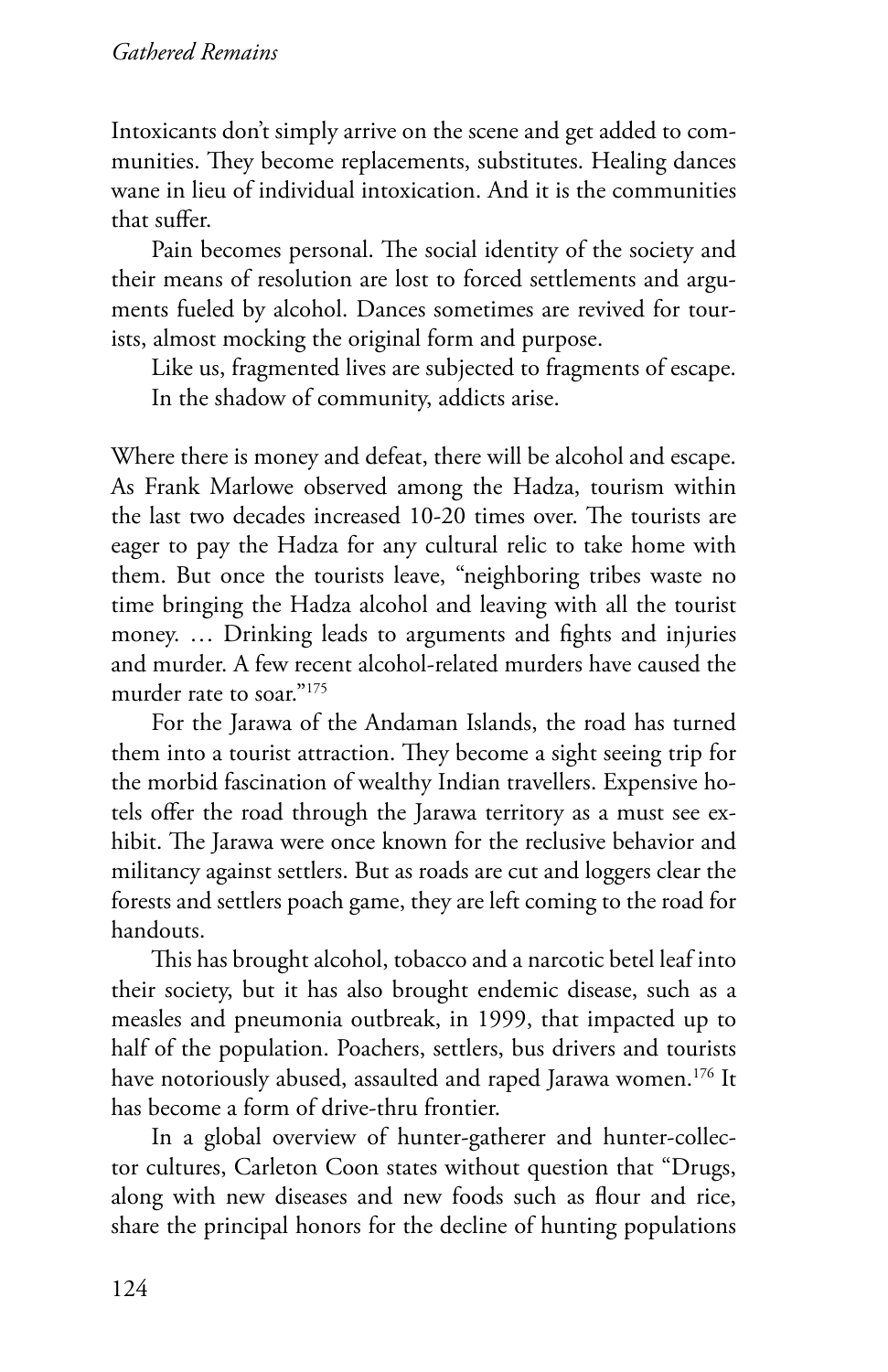throughout the world, plus the social disturbances caused by the presence of traders and colonists in recent times."177

Roads simply facilitate those interactions.

It is the certainty of genocide that draws indigenous societies away from the road, but it is the reality of ecocide that forces them closer. The illusions of Progress, preached from a sugar-coated pulpit that creates the desperation where hope for survival overcomes the fear of assured cultural assimilation.

The uncomfortable back and forth of this reality is best spoken of by the Awa of Papua New Guinea, who share suffering on both sides of this ambiguous colonial reality:

*To them, however, the road remains a metaphor for culture change and 'development.' Men talk about it feverishly and insistently point to the high rain forest where it will eventually come. The road-to-be is a symbol of salvation, of endless economic gain, a path toward material wealth and increasingly accessible consumerism.*

*But not all of the villagers find this talk comforting. … Still others, mainly of the older generation, know that a road will be their final death cry. They could already see the end coming in the past several decades of contact with the uninvited arrival of pale, gum-booted Australian kiaps (patrol officers), Western currency, trade stores, and wage labor migration that carried their young sons on airplanes to the coastal plantations that they themselves would never see.*<sup>178</sup>

Perhaps sharing in the delusion, my hope is that the civilization building these roads bleeds itself dry before any more can be built. But this is the reality of our shared situation that we also must face.

Our lives are not without consequence.

*Drugged Warriors, Drug Wars*

*Of all of civilization's occupational categories, that of soldier may be the most conductive to regular drug use.*

- David Courtwright, *Forces of Habit*179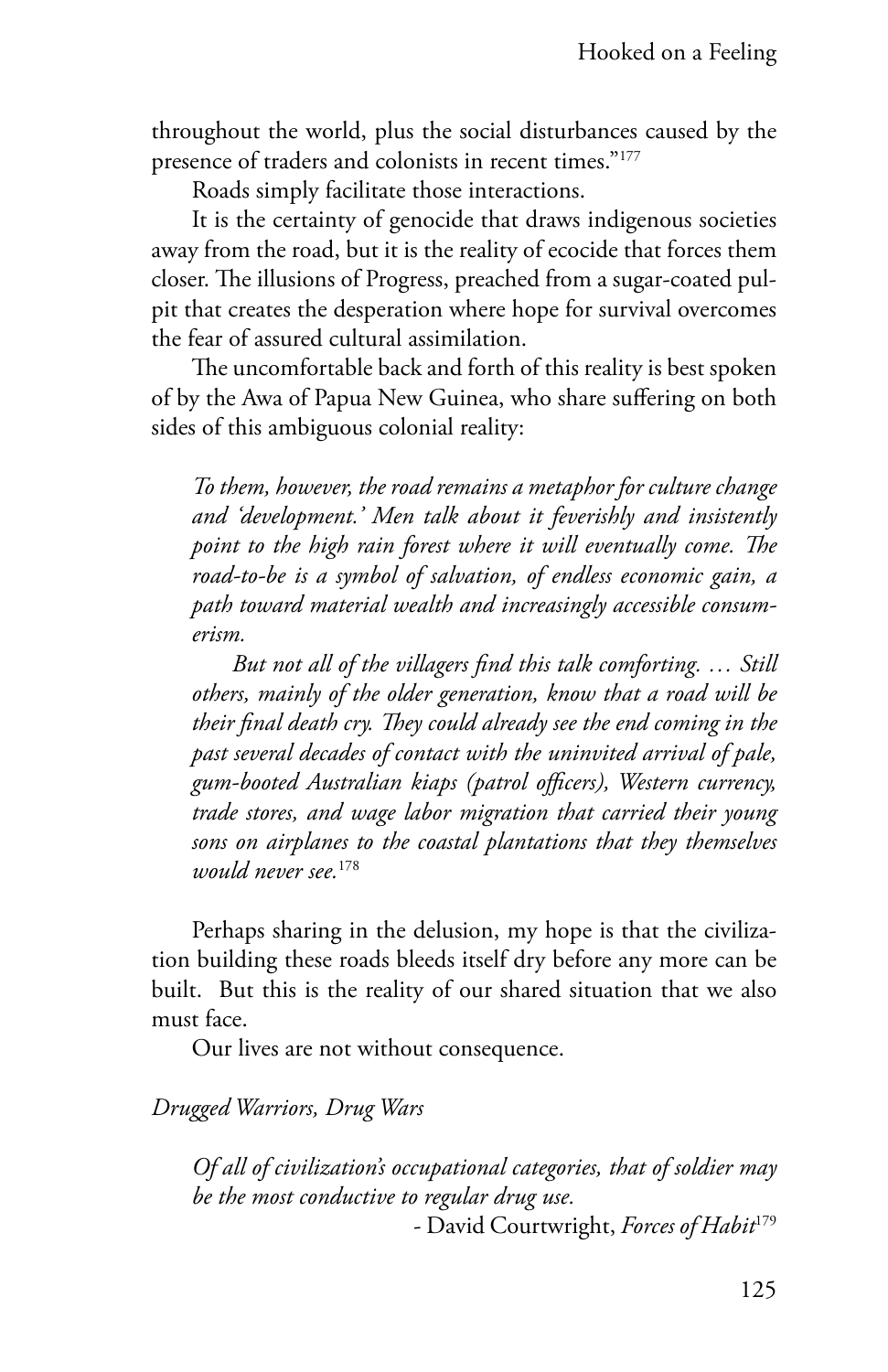A history of drugs, like any other facet of civilized life, cannot ignore a primary antagonist: warfare.

There is perhaps no greater truism than anthropologist Stanley Diamond's statement that "Civilization originates in conquest abroad and repression at home. Each is an aspect of the other."180

Liquor was distilled through military personnel before it found its way into mainstream society. The same can be said about nearly every other hard drug. Heroin and cocaine are perhaps the worst of it, but just as soldiers bring their newly formed addictions home, so too do those addictions fuel war.

There is no distinction to be made here. The further civilization carries on, the more intoxicants become another resource to war over. Warriors arise early in the trajectory of domesticated societies, as we've seen among the Yanomami and other horticultural societies. But here warfare becomes social in nature. The cult of the warrior serves to limit populations by creating a preference for having boys instead of girls, resulting in higher rates of female infanticide. Brutal though it may be, when the ecological benefits of slow population growth within nomadic societies are lifted, that is a pattern that is largely efficient in limiting numbers.

But warfare within horticultural societies is a very real thing.

And we see that in some regards the rituals surrounding horticultural warfare run contrary to warfare as we know it. Amongst horticulturalists in Papua New Guinea, for example, battlefield warfare was mired in ritual. Pigs were slaughtered and feasted upon before battles, warriors gorged on food, and there were ritual limitations on drinking water. Parched and overstuffed, these moves reduced the potential duration of battles. Death tolls were reduced. This, however, isn't to give the impression that horticultural warfare was less violent: the flipside of battlefield warfare was a shorter and nastier pattern of raiding which involved sneak attacks, a massive loss of life and abduction of women and children<sup>181</sup>

It becomes clear how things like steel tools and manioc beer, or its localized equivalent, alongside epidemics of new diseases exponentially increased the drastic impact of contact.

Unfortunately, we don't need imagination to see what that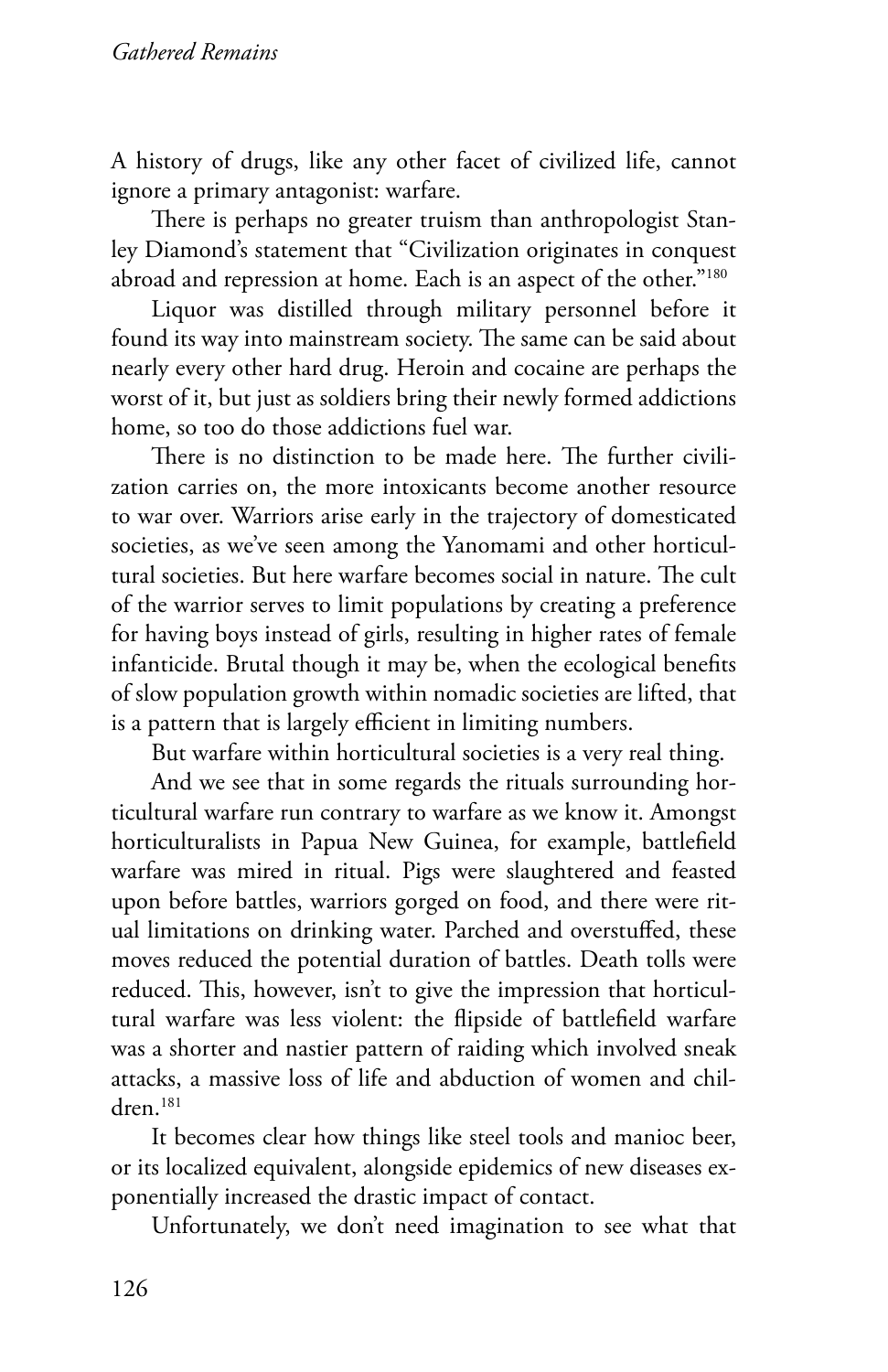looked like.

Unlike the horticultural warrior, the soldiers of civilization became intoxicated to prolong their rampages, not to shorten them.

The arsenal of soldiers, specialists in killing and subjugating populations, contained intoxicants as rations. In contrast to the methods of horticultural warriors, civilized soldiers were meant to be more deadly, fiercer: more machine-like. Liquor allotments in the era of industrializing military forces were required for anaesthetization, or, "to make the soldier an integral member of the mechanical corps."182 It shouldn't be surprising that the use of those same intoxicants would be used "to allay the boredom and fatigue inherent in military life."<sup>183</sup>

The problem with soldiers is that they're still human.

Killing is no easy task, but it is the involvement in mass killing and mass destruction, often in areas or places removed from what one may call home, that fragments an experience of the world. Post-Traumatic Stress Disorder (PTSD) is most discussed as it impacts soldiers. Traumatic experiences were created by war, but removed from any communal background and then often put back into civilian life; there is no way to process those traumatic experiences.

Soldiers may be examples of this, but they're not alone. PTSD is often a gateway to addiction and with the trauma of the domestication process, none of us are exempt from it. Logically, soldiers tend to face PTSD the most and they're also on the frontline of addictive substances used to self-medicate.

A mixture of trauma and intoxication was crucial in the cathartic transformation of warlords and their ranks, often including children. Themselves outcasts of horrific violence and civil wars, refugees left to wander alone after witnessing the death of their families and the destruction of their homes. Child soldiers were initiated through acts of horrific violence. Their first kills, sometimes their own family members, were never with bullets, but often hacking with a machete or equally brute and direct forms of violence.

Taking part in this brutality actually allowed them to "psychologically distance themselves from it." As individuals involved in campaigns to rehabilitate former child soldiers saw over and over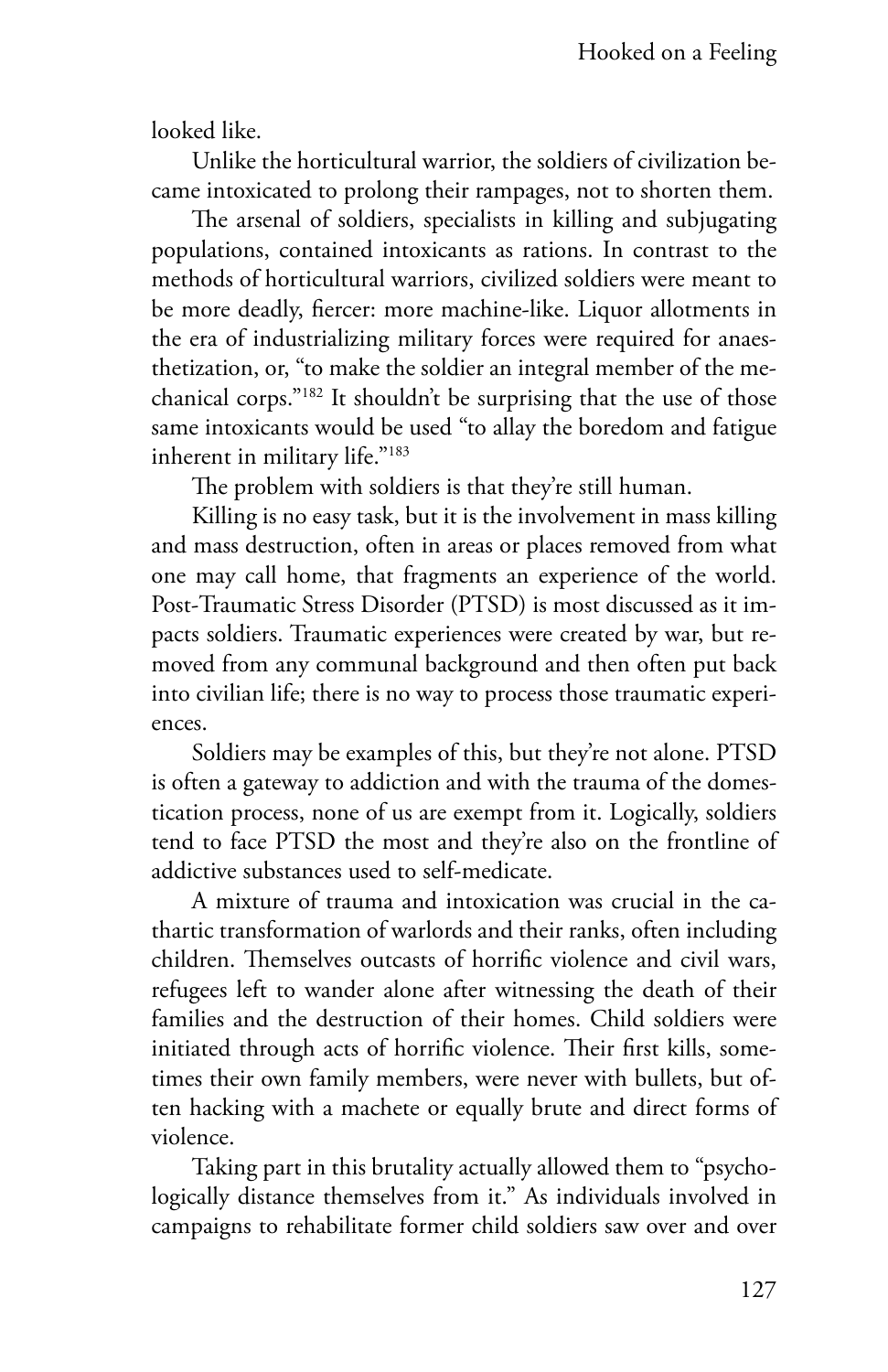again: "The children suffered more trauma from seeing someone hacked to death … because they were witnesses, not the executioners."184

A former child soldier of the Revolutionary United Front of Sierra Leone, Ishmael Beah, spoke of the role drugs played in coaxing this initiation into an altered reality:

*We walked for long hours and stopped only to eat sardines and corned beef with gari, sniff cocaine, brown brown, and take some white capsules. The combination of these drugs gave us a lot of energy and made us fierce. The idea of death didn't cross my mind at all and killing had become as easy as drinking water. My mind not only snapped during the first killing, it had also stopped making remorseful records, or so it seemed.*<sup>185</sup>

*Brown brown* is a drug of choice amongst African warlords. Often considered to be a mixture of gunpowder and cocaine, it is more often than not gunpowder mixed with heroin or amphetamines.186 Heroin increasingly became an option through the region as it spread from Afghanistan following its rise to opioid-fueled prominence in the early 2000s.

This relationship between intoxication and war overrides all religious and political boundaries. It has been found that radical Islamic militants will promote and lethally enforce Sharia Law on one hand and drug their warriors without hesitation on the other.

Boko Haram's involvement in the drug trade and use of drugs is well known.<sup>187</sup> While jihadist fighters within the death cult of ISIS use a drug called Captagon, "an amphetamine pill that can cause a surge of energy and a euphoric high."188

Like every aspect of domestication, we cannot cease to be humans, but domesticators will seek to use our needs against us. Diverting our want for belonging and place into jihadist death cults or imperialist forces fueled by nationalism serves no different force.

In the end, it all looks the same.

Heroin use among Vietnam Veterans was an epidemic. While GIs were restricted from liquor and marijuana on bases, heroin could be mixed with tobacco and smoked without notice from superior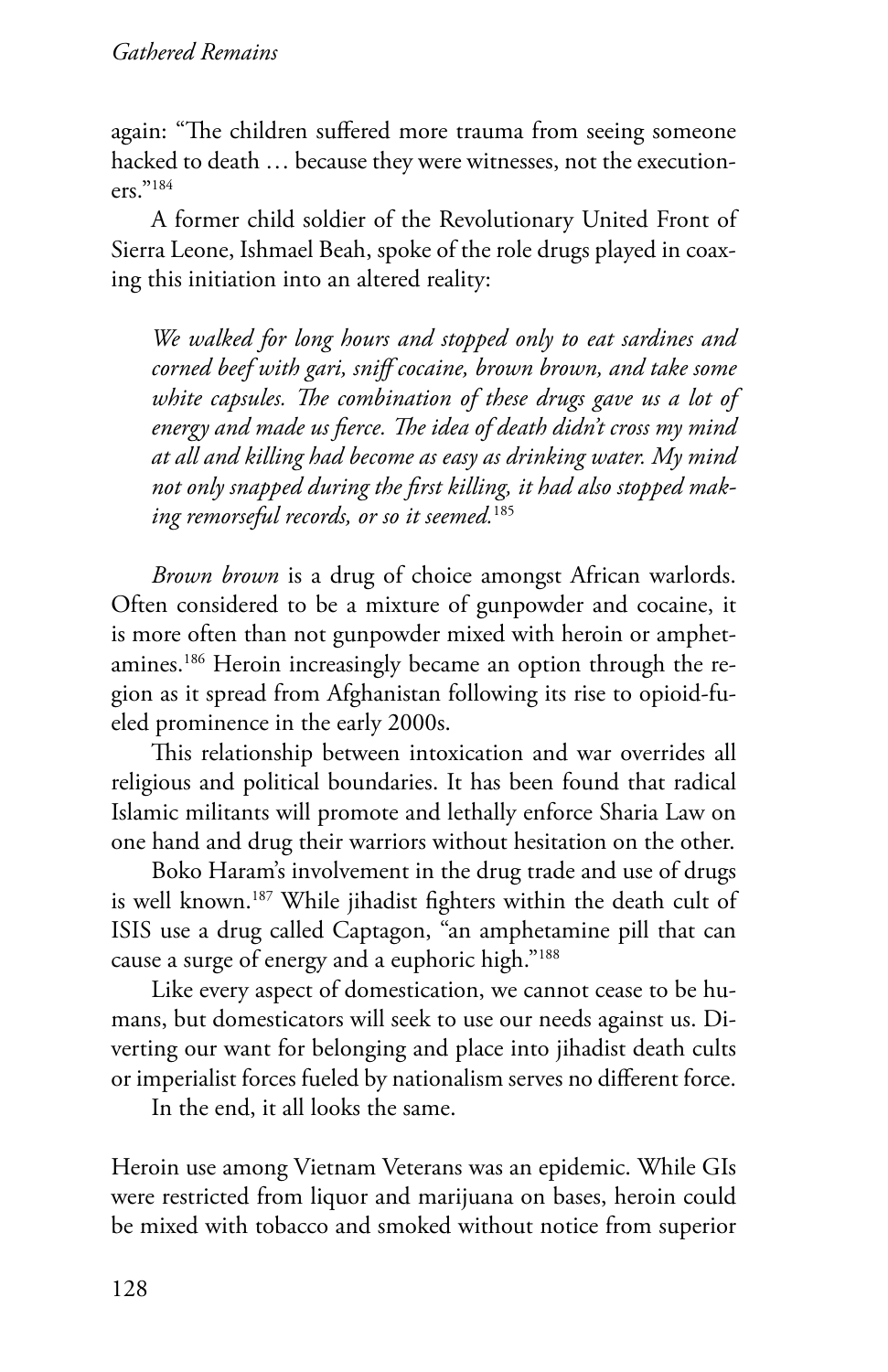officers. But even more importantly, heroin was accessible.

*Heroin was available at roadside stalls on every highway out of Saigon, and on the route to the main US army base at Long Binh, as well as from itinerant peddlers, newspaper and ice-cream vendors, restaurant owners, brothel keepers and their whores and domestic servants employed on US bases.*<sup>189</sup>

It is estimated that in 1971 over 10 percent of enlisted US soldiers in Vietnam were addicted to heroin. That equates to at least 25,000 men.<sup>190</sup> In the same year, there were roughly 10,000 Veteran addicts at home in New York City alone.<sup>191</sup>

This trend didn't end with the Vietnam War.

The destabilization of Afghanistan caused by the current and now long running war there resulted in its ascendancy to the number one producer of opioids in the world. As millenials are shuffled into the military, their lives shaken by the nationalistic fervor of their youths surrounding the September 11, 2001 terror attacks in the US, they have found a pipeline for heroin akin to what was seen in Vietnam.

If you compare the contemporary maps of the highest per capita use and overdose from heroin with a map of active military bases, they overlap exactly.192 This cannot be coincidental. And as we shall see, it never has been.

The United States government has a long-standing tradition of its own involvement in the international drug trade. In the 1950s, in an attempt to subvert the rise of Communist China, the CIA had been backing anti-communist opium producers to destabilize the region. Communism was not thwarted, but the Golden Triangle was created. While this is often attributed to the CIA turning its head for an enemy's enemy, it was a far more insidious involvement: "In short, the CIA became inextricably entangled with the Golden Triangle opium trade, handling opiate consignments, flying drug runs and tolerantly turning a blind eye to the affairs of their criminal allies."193

Cocaine was arguably even worse.

Gary Webb shined a light on the involvement of the CIA in what became the crack-cocaine epidemic that overtook largely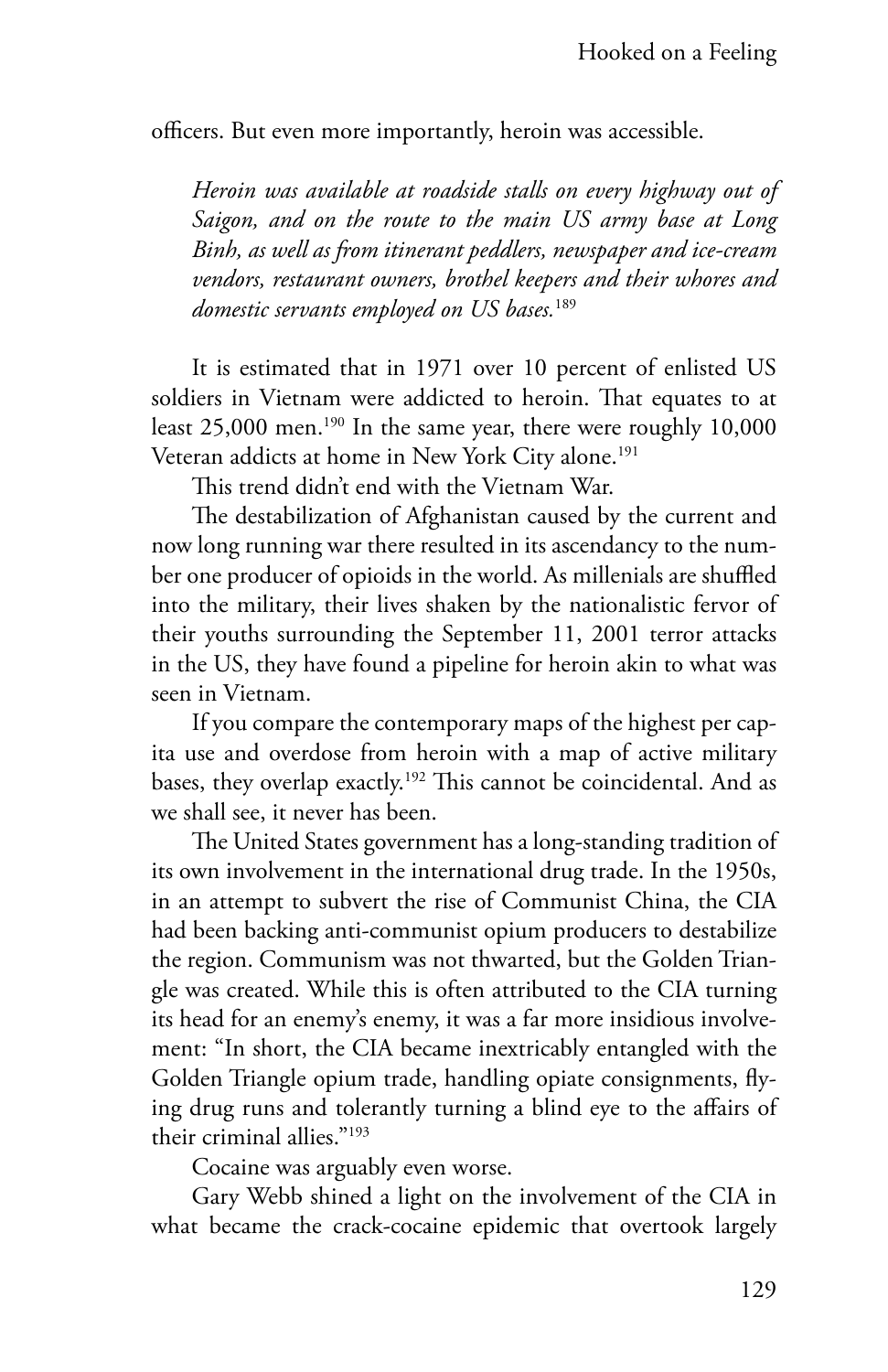African-American low-income neighborhoods, leading to higher involvement in the criminal system and steeper punishments for possession of crack than possession of cocaine, another form of the same drug used more heavily by whites.

Webb's reporting did not go unnoticed even though official government confirmation came out silently in the media just as the Clinton-Lewinsky sex scandal took over the headlines. Webb himself would be found dead a few years later, his death ruled a suicide despite having died with two bullets to the head.

What came of this was that in Nicaragua the US was funding the Contras, a particularly vicious paramilitary group, in their war against the socialist Sandinistas. Unable to give direct funding, the CIA built a pipeline for funding through the trafficking of cocaine. In the process creating intricate networks of stateside drug gangs and international drug cartels.

Not unlike the viciousness inherit in targeting indigenous populations; the CIA "had assisted the transformation of the powder cocaine market to crack cocaine in the early 1980s." Cheaper and now widely available, crack tore communities apart.<sup>194</sup> And as it remains a cheap high and offers quicker escape through smoking, it still does.

Ironically, though the intent was to defund socialist revolutionaries, cocaine has since become a primary funding source for FARC, a merciless Communist army in Columbia, among others. As the Columbian drug trade originated in the 1970s with marijuana, FARC denounced the trade under Communist Party principles, resulting in burnt plantations and running their owners out.

Cocaine, a higher priced commodity, was different. For FARC, "the benefits were too big to ignore, and the guerillas' logic shifted. Soon, what was against their ideals became "just another crop" that the rebels decided to tax."195

The presumption of war for ideological reasons falters constantly under a reality that all lines cross. All civilizations, regardless of stated religious or political affiliation, require resources. And here cash is a secular king.

And it is all of us, with our incessant search to fill the void within, who are footing the bill.

As the former President of Columbia, Virgilio Barco Vargas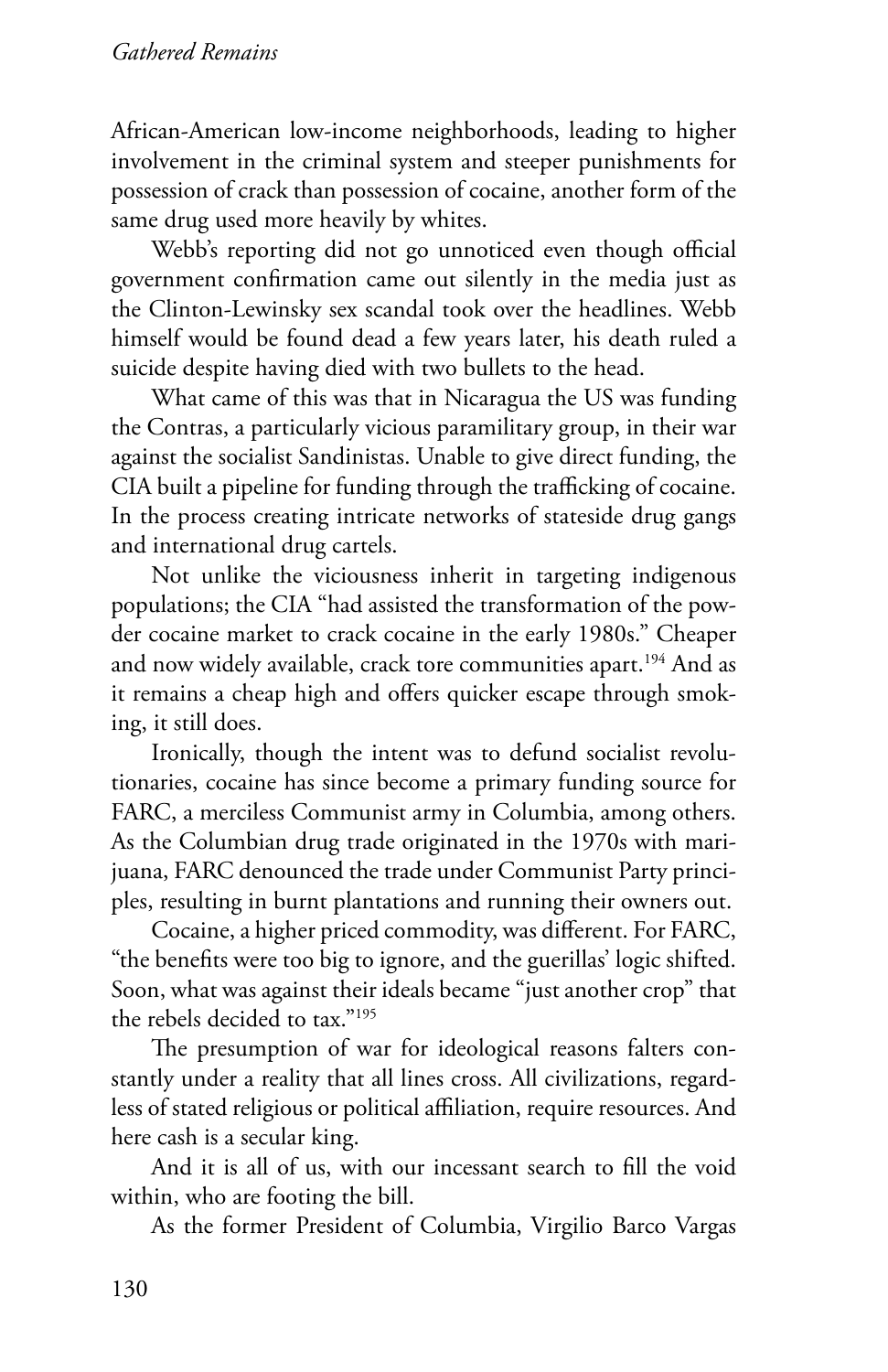accurately stated: "The only law the narcoterrorists don't break is the law of supply and demand."196

The drug cartels that were a proxy of CIA counter-insurgencies during the Cold War didn't fade away. They grew. And they continue to grow more powerful and more deadly.

In Mexico, the lethality of these cartels is impossible to overlook. Between 2007 and 2014, there were 164,000 drug-related homicides in Mexico.<sup>197</sup> Mass kidnappings, executions, drive-by shootings; the United States market for marijuana, cocaine and methamphetamines pays for all of this carnage.<sup>198</sup>

Those 164,000 bodies are absolutely foreign to us.

We attribute them to violence between drug cartels, but that is only a fraction of it. The reality here is gristly. At times the morgues in Mexico City are overrun with bodies. Lives lost to organized and disorganized violence. There is no shortage of documentation here despite our aloofness and involvement in the entire ordeal.

The day-to-day violence can look like this: On May 13, 2012, 49 decapitated and dismembered bodies were found alongside a highway in Nuevo Leon. On September 26, 2014 gunmen opened fire on buses carrying students and soccer players in southern Mexico, leaving 3 dead and 43 missing. Those 43 were declared dead the following January.<sup>199</sup>

In two instances that amounts to 95 lives lost to drug-related violence, a drop in the bucket for that total number of 164,000. And these instances are happening daily.

But they are not confined to Mexico.

Mexican drug cartels use would-be migrants riddled with impossible debts to guard and maintain devastating marijuana plantations within US National Forests.200 Josh Harkinson summed up the damage in around the San Bernardino National Forest in 2009.

*Growers clear land year-round, plant crops in the spring, and haul out the harvest in the fall, often leaving behind mounds of trash and dead animals, denuded hillsides, and streams full of sediment and human waste. Last year, the community of Snow Creek, California, traced feces in its water treatment plant to a*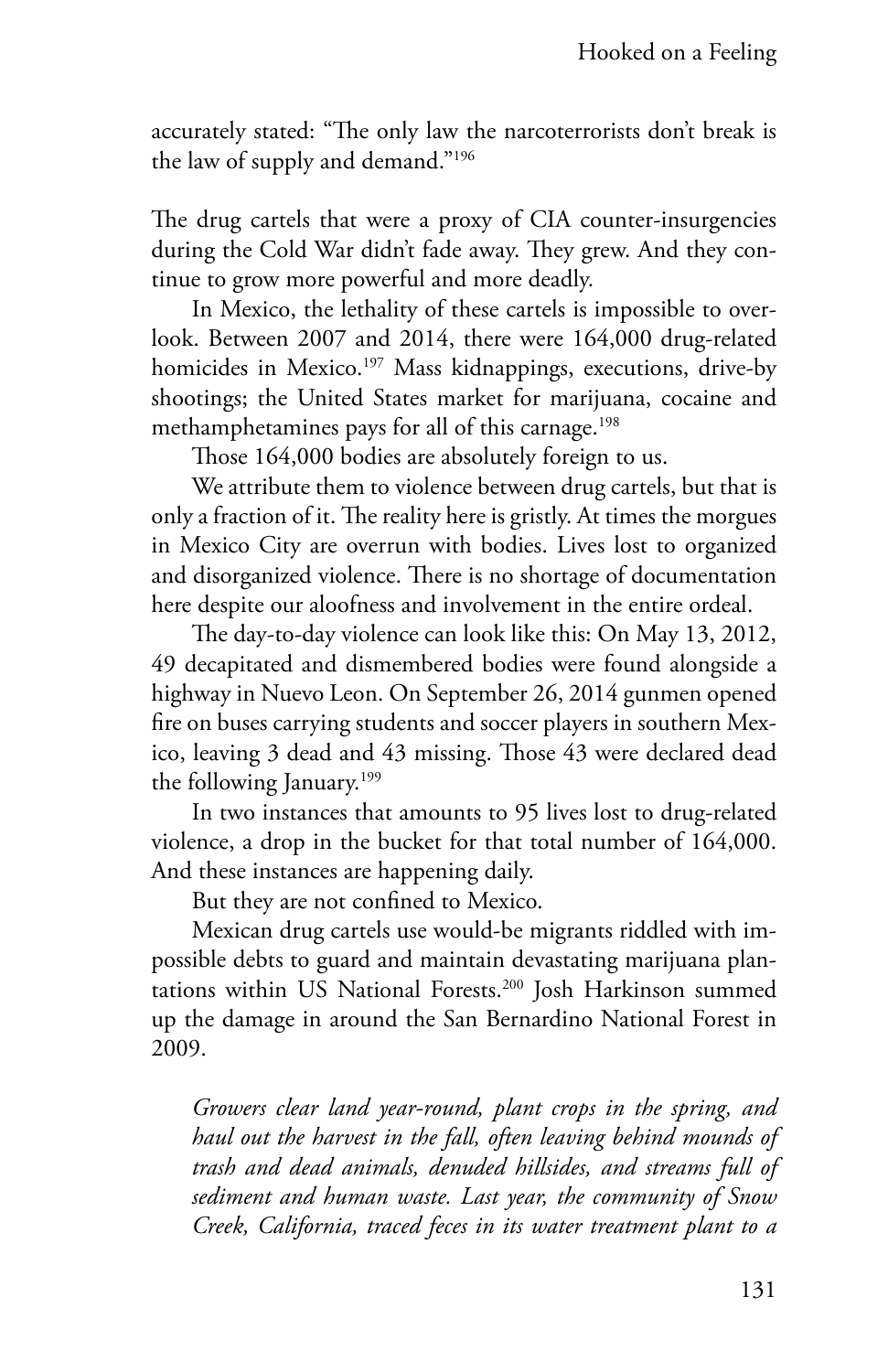*grow in the nearby San Bernardino National Forest.*<sup>201</sup>

These illegal growing operations have destroyed 10,000 acres of National Forest. All of this for marijuana: grown for and sold to Americans.

The lavish extravagance of the cartel's drug lords is so ridiculous that it can be best exhibited not in how they lived, but in how they were buried. The mausoleums of the cartels are well documented for their exuberance. Cemeteries for the cartels look like high-price gated condominiums.

Ignacio Coronel, a founder of the Sinaloa Cartel and the self-proclaimed "King of Crystal" for his role in the manufacture and distribution of methamphetamine in the United States, is entombed in a \$450,000 mausoleum with state-of-the-art music and security systems, Wi-Fi, and air conditioning. Arturo Guzman Loera, brother of notorious drug lord El Chapo, is enshrined in a modest two-story, air-conditioned mausoleum with 24-hour surveillance, and en-suite bedrooms with a price tag of \$1,200,000.<sup>202</sup>

This globalized, hyper-technological civilization distributes consequences, not wealth. Profit from misery is distilled into a small global elite and that is who the rest of us are busy producing for. And when we're not busy just trying to get by, we are buying substitutes for the community of nomadic bands that was our birthright for the 2.5 million years leading up to our lives as *Homo sapiens*.

We are the products of a historically created and horrifically malicious system that seeks to tear apart our being and sell it back to us piecemeal. And the price is complicity in our own enslavement and the enslavement of all other life on the planet.

This is the unforeseeable consequence of hunter-collectors settling around wild grains 10,000 years ago. A cycle perpetuated by unthinkable levels of violence and an inability to psychologically reconcile the consequences of our actions, worsened as technology casts our shadow further and deeper throughout the world.

So raise your glass in cheers to the conquest of nothingness: the endless pursuit of completion.

It only gets worse.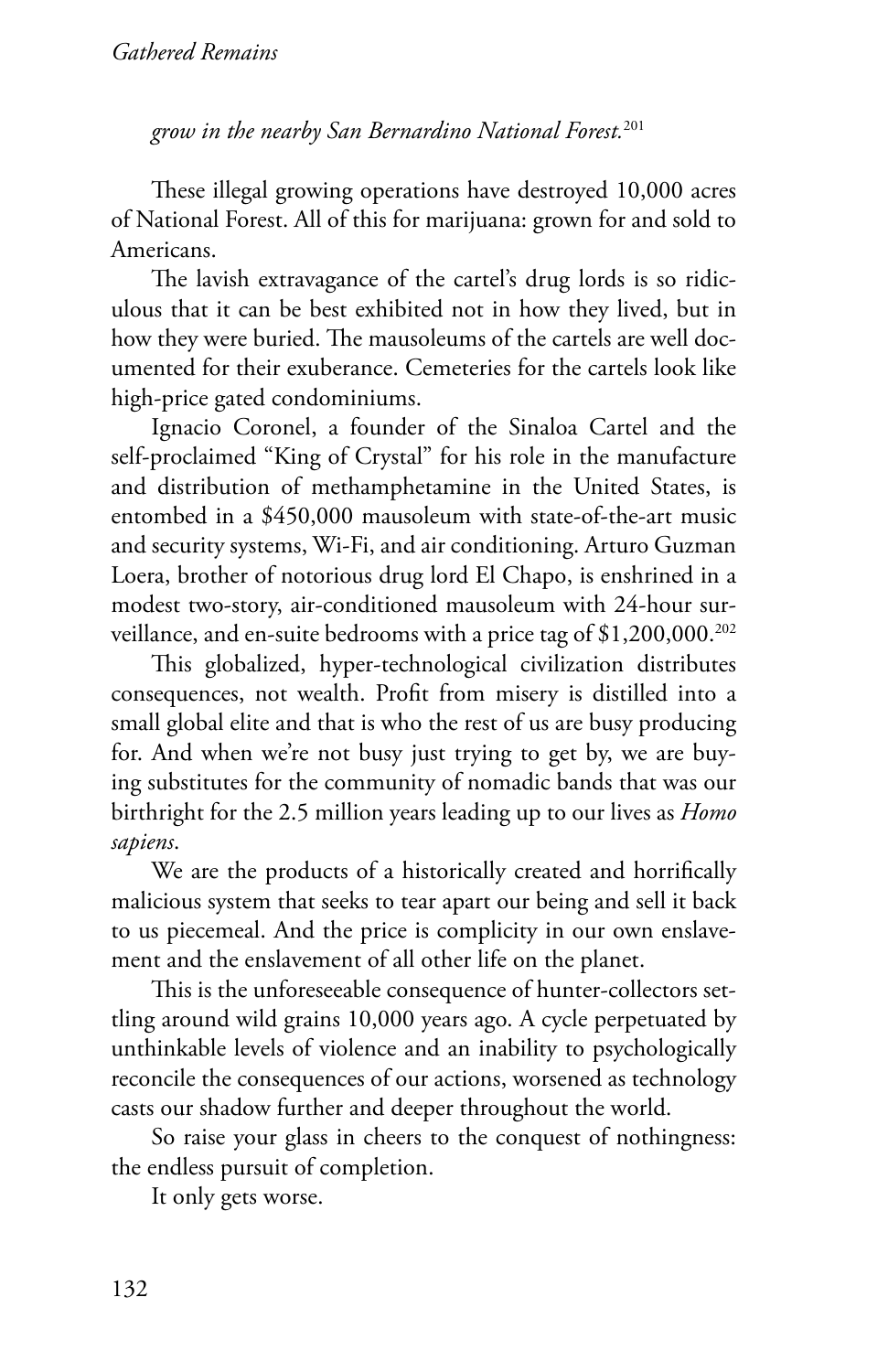*Modernity and Other Distractions*

*The peculiar, vomitorious genius of modern capitalism is its ability to betray our senses with one class of products or services and then sell us another to cope with the damage so that we can go back to consuming more of what caused the problem in the first place.*

*-* David Courtwright, *Forces of Habit*<sup>203</sup>

If the goal of domestication is to subvert innate human desires towards consumed impulse, then there is no finer closing for civilization than our current era of late Modernity.

We, the children of Progress and Empire, have run the mill. Our lineages are divorced from place. Community is increasingly about many weak online connections rather than deep and meaningful interactions.

We take part in the dreams of programmers. Our hesitations for drudgery are reflected onto the potential of technology to take on mundane tasks and, seemingly, human action. If domestication were able to deliver on its promises of substitutes for ecstatic states, this would be it. We equate freedom with the freedom of choice between products. We believe that we are free to do as we please: that if we chose to we could walk away from civilization.

And we are miserable.

The myths of the domesticators ring hollow. They have offered to us the technology, the medications, the stuff, the sugar-laced foods, and the machines. We consume them in such frenzy that they get old quickly and we crave more.

Addiction defines Modernity because it must. The more our society offers the rewards of Progress, the more apparent it becomes that they are filler: the dreams of cyborgs.

And so we consume. Everything.

Capitalists long ago recognized that dopamine, that source of joy that floods our brains quickly, brings about euphoric states. It gives us that feeling that we are getting what it is we need in life. Unfulfilled we come back for that hit, again and again.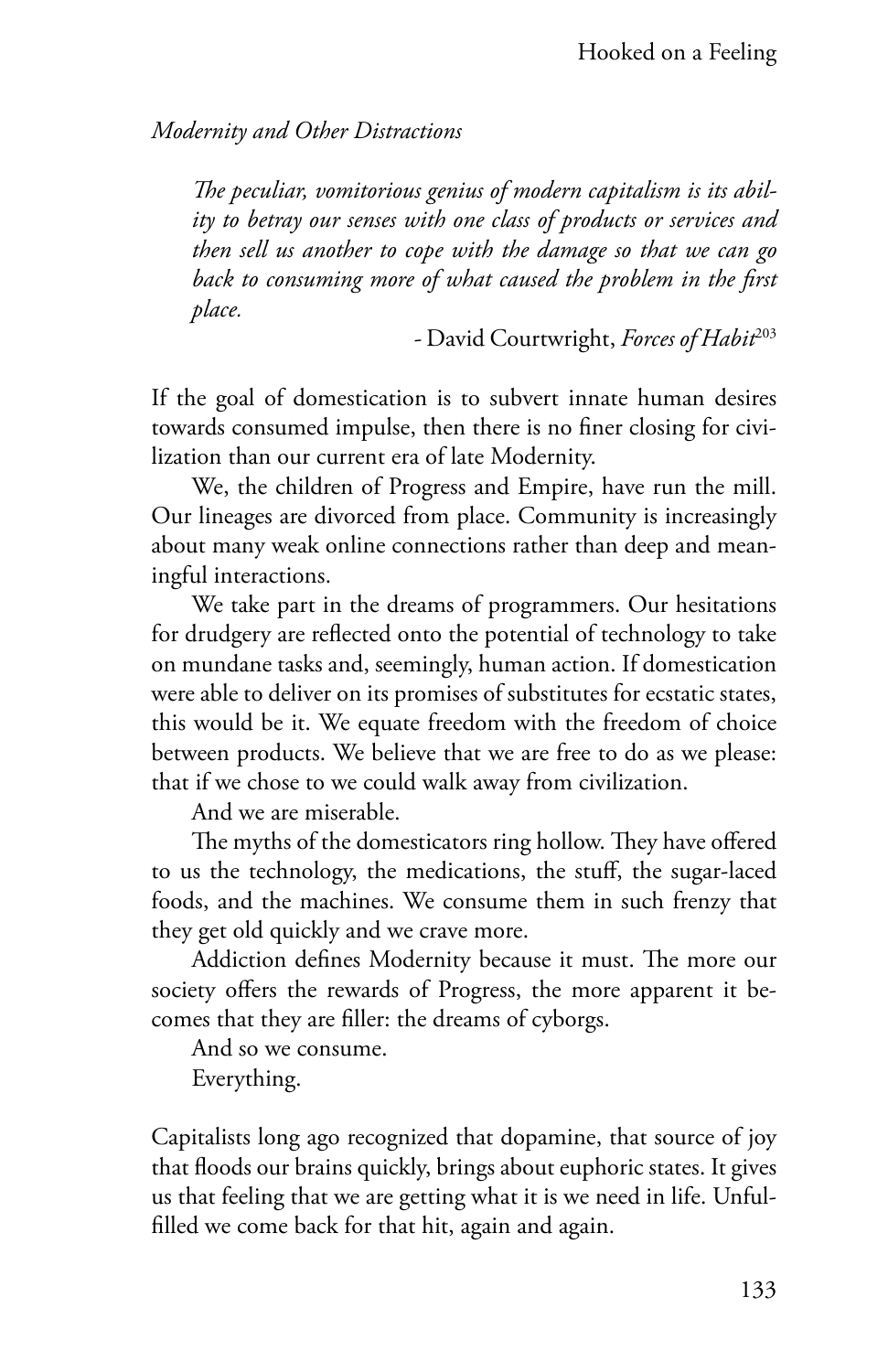# *Gathered Remains*

This chronic need for fulfillment feeds into the role we have taken on as spectators. We no longer take part in the creation and exaltations of communal joy: we become voyeurs. Healing dances are replaced by stages, by mass spectacles of State power, or exhibitions of individual ability. Situationist Guy Debord referred to "the society of the spectacle" as "an epoch without festivals."<sup>204</sup> Barbara Ehrenreich follows on his sentiment: "Instead of generating their own collective pleasures, people absorb, or consume, the spectacles of commercial entertainment, nationalist rituals, and the consumer culture, with its endless advertisements for the pleasure of individual ownership."205

In the absence of community, indulgence of the Self takes over.

But we still seek and desire that sense of belonging, that sense of place: that moment of euphoria.

And so we consume it regardless of consequence.

I often wonder how anyone in our society could turn to heroin, crack or similar heavy drugs. There's no absence of information about what happens. How the brain can stop producing serotonin on its own and how this furthers dependency and worsens withdrawal.

But I knew Mike.

We grew up together and both of us were witnesses to how all problems could be solved by consumption. If you have a physical problem or any level of discomfort, there is a pill for that. Attention issues? Moodiness? Anger? Sadness? Each one had its pills. And the more pills you take, the more you must increase the dosage to feel the effect.

We see this in literally every aspect of life within Modernity. Our solutions are always to increase the synthetics and to amplify the effect. We expect immediate gratification. We expect to be entertained and coddled. Catered and comforted. We've reduced our needs to the chemical level and then reassemble them in pieces.

Oxycodone is a natural step in. Global poppy supply increases, first in Afghanistan, then in Latin America where the "War on Drugs" resulted in ridgelines of forest wiped out with glyphosate to combat coca operations pushing the growers into valleys where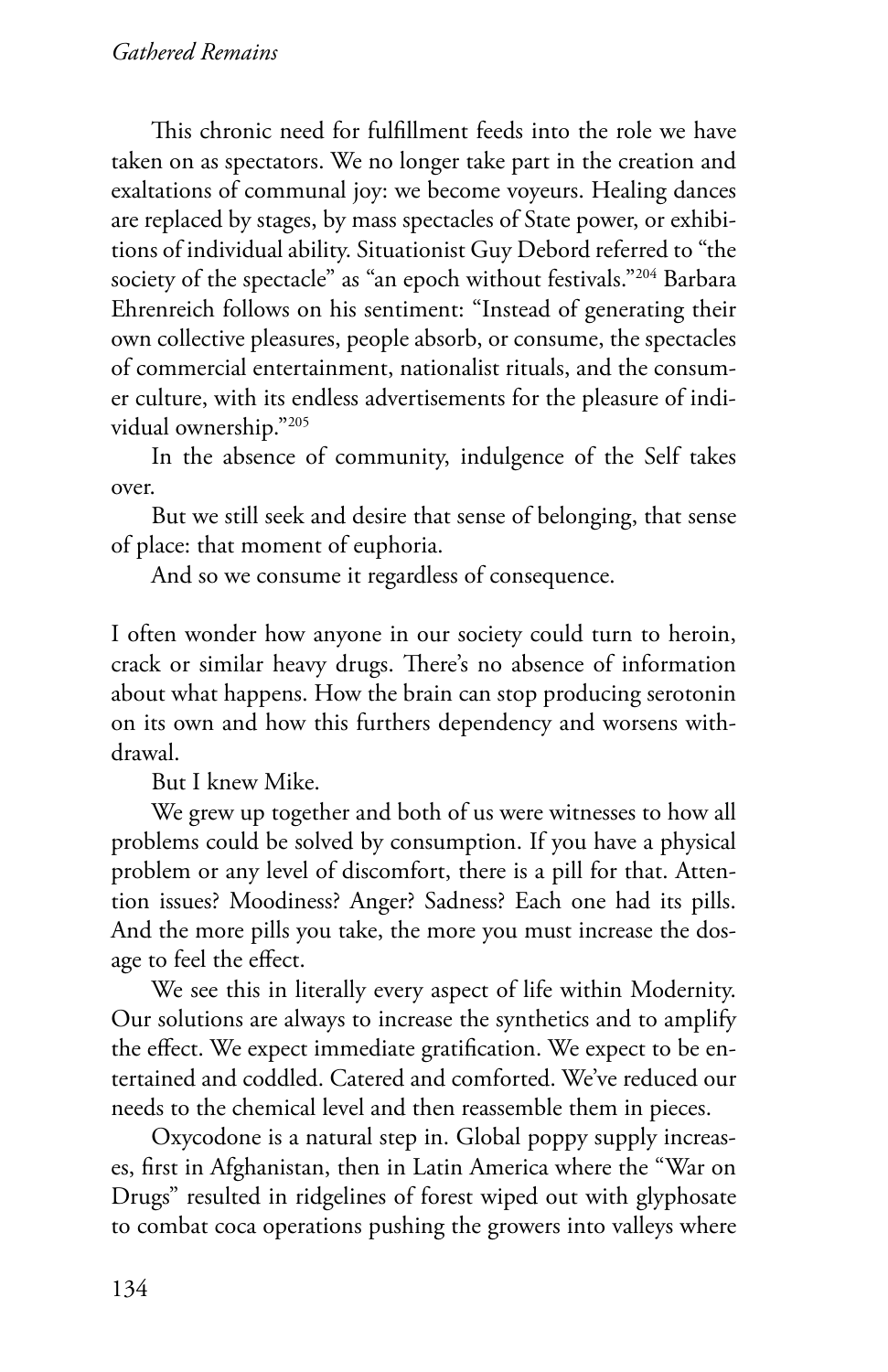poppy grows easily. The cost of opiates drops and the drug companies react.

Opium use, in either heroin or painkillers, exploded simply because it was cheap and powerful.<sup>206</sup> Doctors began prescribing Oxycodone for increasingly less severe pain. Age was never a consideration; children and teenagers were and are being given opiates for relatively minor injuries.

I feel a sense of haunting over me after hearing the torn and pain-ridden words of a Massachusetts mother who lost two sons to heroin, an addiction that began as their high school football injuries were treated with Oxycodone. They were hooked and when the prescriptions ran out, heroin was there, and cheaper. In her words:

*Back in 1999, Perdue Pharmacy spent 200 million dollars pushing opiates… What was supposed to be a life ending severe pain we start giving for wisdom teeth. Why are we pushing these drugs?*<sup>207</sup>

On the streets, the cost of a single Oxycodone pill can run \$80.

A hit of heroin can cost \$10.

In the words of users: "I fell in love with the feeling. And it's cheap." "Heroin was amazing. It was like a fountain of warmth shooting out of the top of your head, covering you in a velvet blanket." "I don't shoot heroin to get high, I shoot it to get well. … I don't know how to have fun without drugs."208

There used to be a myth of Progress that pervaded the language of civilization: a notion that things were better and that they would continue to improve. As technology and social media use increase, we no longer talk of Progress: we live it. We expect the gratification of desires and it keeps us from even having to look up. Consequences take place in a time that isn't now, so it simply doesn't matter.<sup>209</sup>

This is the epitome of addiction: I will do what it takes to get this sensation immediately.

A new drug, Krokodil, drives that home. It is also appropriately called 'the zombie drug' and its name taken from the reptilian-es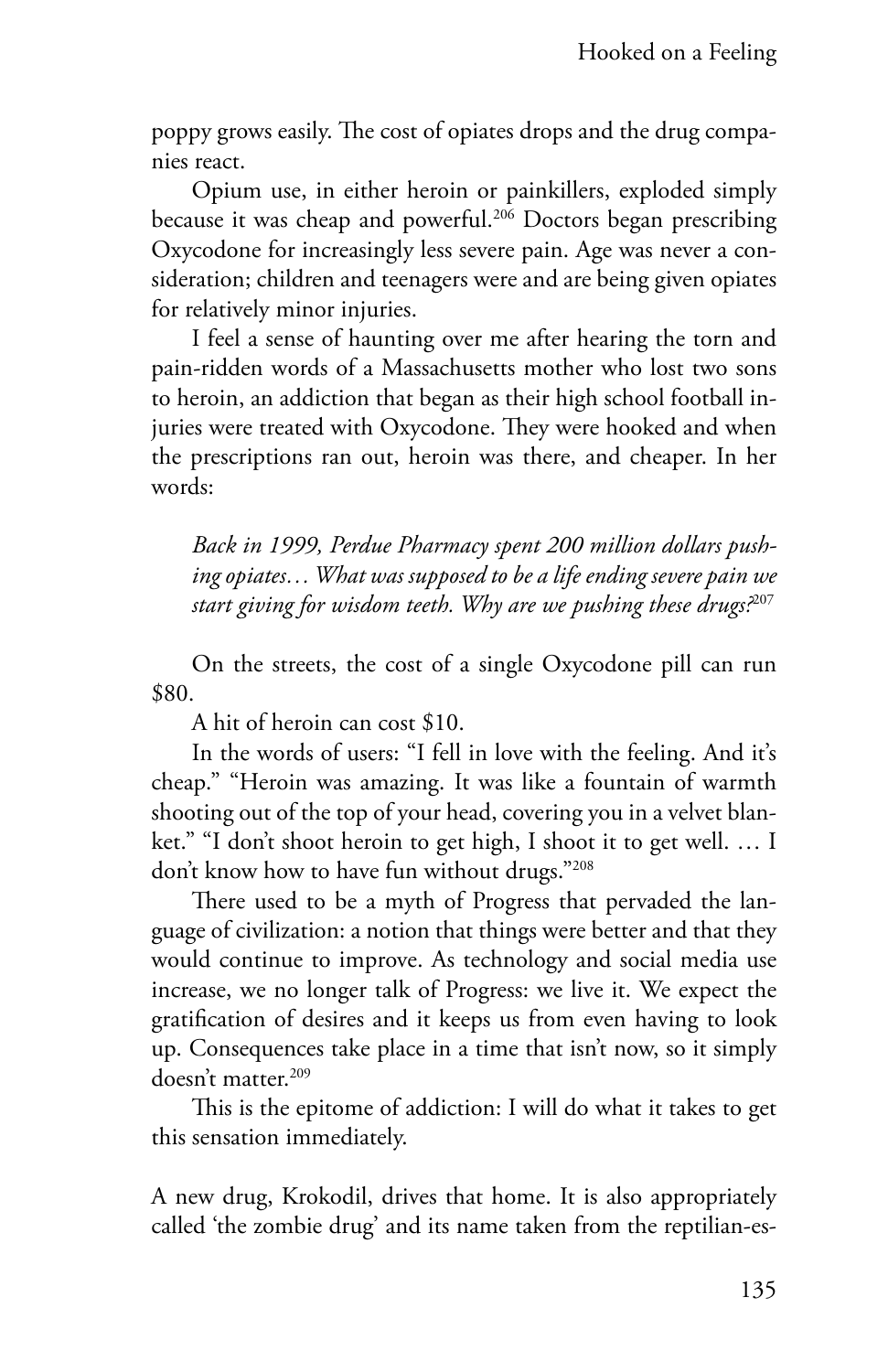que skin users develop as a result of missing the vein while injecting, even slightly.

Krokodil has been an epidemic in Russia, but hasn't stopped there. Junkies use it because it is cheaper than heroin and a relatively similar high, but it is easier to manufacture. It is made from mixing codeine with "a brew of poisons such as paint thinner, hydrochloric acid and red phosphorus scraped from the strike pads on matchboxes."210 Life expectancy for users is drastically short even compared to heroin users: typically one year, maybe two.

Where users inject the drug, "blood vessels burst and surrounding tissue dies, sometimes falling off the bone in chunks."211 If you miss the vein, that area of flesh will die right away. If there is a worse drug out there, I don't think I can stand to hear about it.

A Russian krokodil user shares no illusion about the nature of this particular mix of poisons:

*"You can feel how disgusting it is when you're doing it," he recalls. "You're dreaming of heroin, of something that feels clean and not like poison. But you can't afford it, so you keep doing the krokodil. Until you die."*<sup>212</sup>

Krokodil may be the more extreme case, but it is not abnormal.

Any place where the will to live is gone, this is what you'll find. For Inuit communities, they are losing their children to an addiction of huffing gas.<sup>213</sup> Indigenous societies in Canada that have been subjected to the decimation of their communities have a suicide rate ten times the national average.

The Guarani of Brazil have been committing suicide in droves. In 1995, suicide ended the lives of 56 Guarani. But suicide isn't what caused their death, the destruction of their culture did. The sentiment was not hard for remaining Guarani to understand:

*Young people are nostalgic for the beautiful forests… A young person told me he didn't want to live anymore because there was no reason to carry on living—there is no hunting, no fishing, and the water is polluted.*214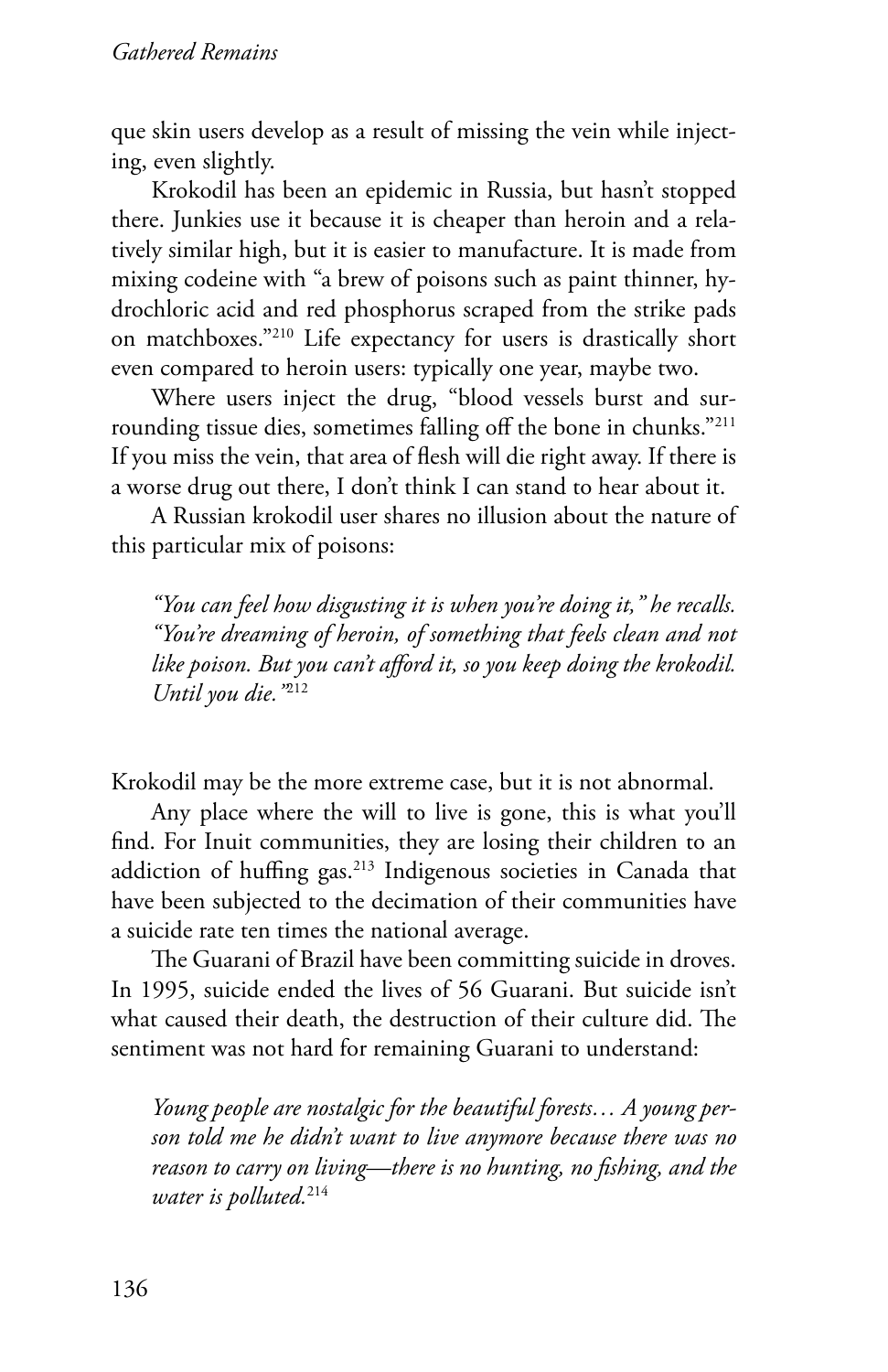The search for extremes in getting high has led to a flood of Western hipsters seeking *ayahuasca* for a new high. This has resulted in the deaths of European and American teens from using synthetic alternatives for the drug (native to South America) during sessions with faux-shamans.<sup>215</sup>

Not to be outdone, *Vice Magazine* wasn't going to miss out on this "new" trend, paying \$230 per session with a "shaman" in Berlin, selling the trip as horribly as possible:

*For late thirtysomething affluent vegans who don't go to clubs anymore and who spend Christmas in India so they don't have to visit their parents, it's about as hip as partner swapping.*

Confirming their own expectations, after elaborating on the violent sickness that comes hand-in-hand with this intoxicant:

*In a way, it takes you back to your original essence in nature, and that's no bad thing if, like me, your regular connection with nature is watching your tomato plants slowly die on the windowsill each summer.*

Have no fear, that's not the only perk:

*Oh, and seeing your dick as tall as a building, rendered from solid, impenetrable stone is something all insecure young boys, who grow into secretly insecure men, need to see at least twice.*<sup>216</sup>

"It is a measure of our general deprivation" states Barbara Ehrenreich, "that the most common referent for *ecstasy* in usage today is not an experience but a drug, MDMA, that offers fleeting feelings of euphoria and connectedness."217

For most of us, these extremes may come as unfamiliar. We can see them from the safety of a distance. We can judge and we can lie to ourselves.

The dopamine response that heroin users become addicted to lacks scrutiny with more acceptable social behaviors. As we mindlessly swipe the screen of a smartphone looking for updates, the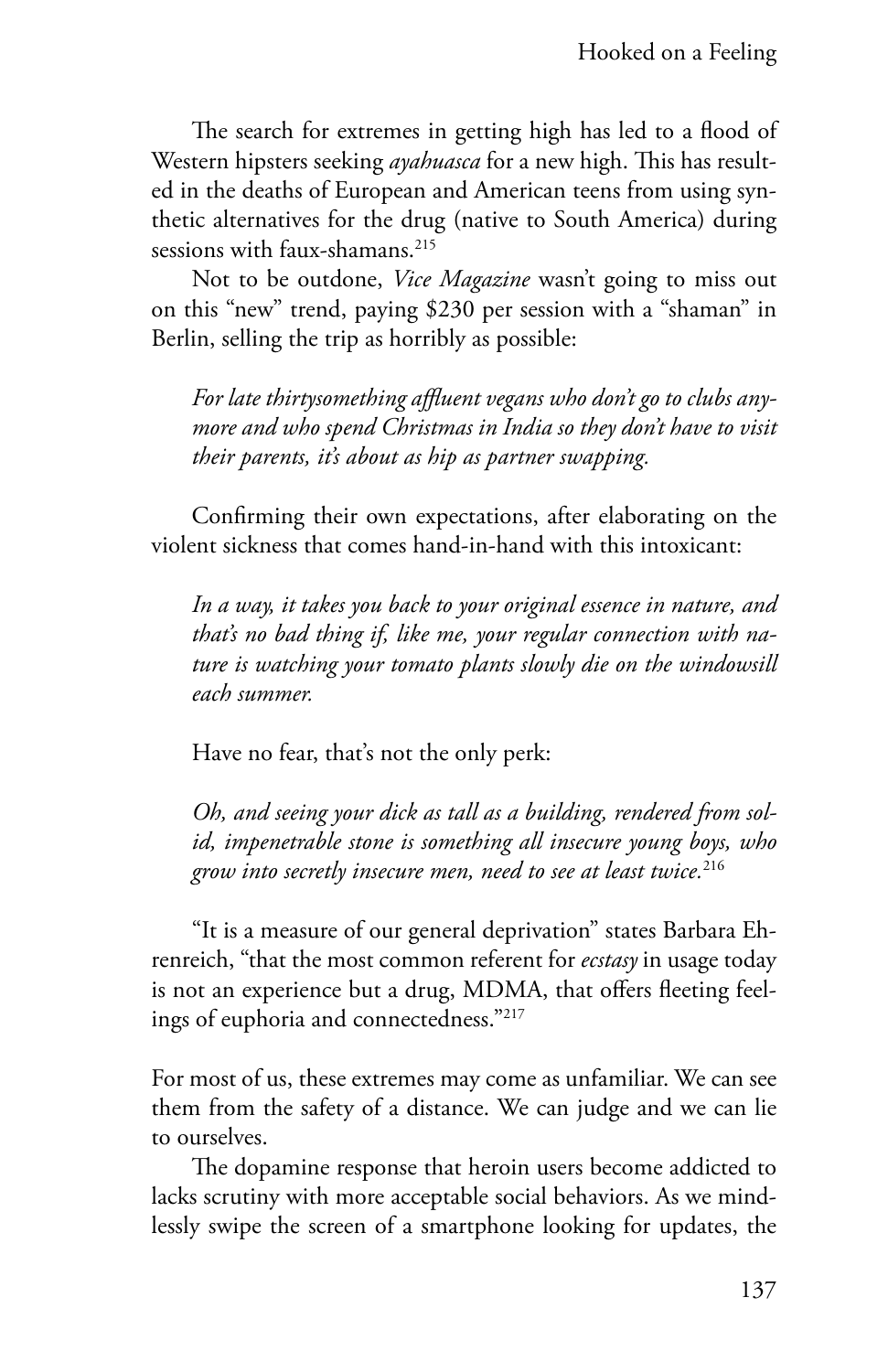mind releases dopamine in ways similar to receiving good news.<sup>218</sup> The hit of dopamine that comes from getting "likes" on Facebook "fools our brain into believing that loved ones surround us."219

A new trend has arisen in cities where there are "cuddle parties" or "snuggle buddies." These are explicitly non-sexual interactions where the purpose is simply to be touched. One company offers the service for \$80 an hour and sessions up to 10 hours. Advertising the service as a cure all for everything from depression to aging, there is no question that the oxytocin released in our brains when we are in contact with another being creates a sense of joy.<sup>220</sup> But this industry is kind of a sad call back to the healing rituals we opened with.

There are moments when our search for community comes so close in form and function to those healing rituals, but deprived of context, it all becomes a kind of perversion. What we want, what we need, is right in front of us, but we are all too damaged to reach out. Paying for a service is far more in the comfort zone that has been provided to us.

It is consumable.

Addiction is a patterned behavior: a self-reinforcing cycle. Stripped of place, dopamine and its feelings of joy within our bodies becomes another drug. Psychologist Amy Banks explains our altered relationship with dopamine:

*In an ideal world—one that understands the centrality of healthy relationship to health and wellness—the dopamine reward system stays connected to human connection as the primary source of stimulation. Unfortunately, we do not live in this ideal world. We live in a culture that actively undermines this precious dopamine-relationship connection. We raise children to stand on their own two feet while the separate self is an American icon of maturity. It is making us sick.*

*This disconnection is a set-up for addiction as we search for other sources of dopamine. The "other sources" look shockingly similar to the list of common cultural complaints—overeating and obesity, drug and alcohol abuse, consumerism, chronic hooking up. Not only do these addictive, destructive behaviors get paired to the dopamine reward system but they create a feedback loop of*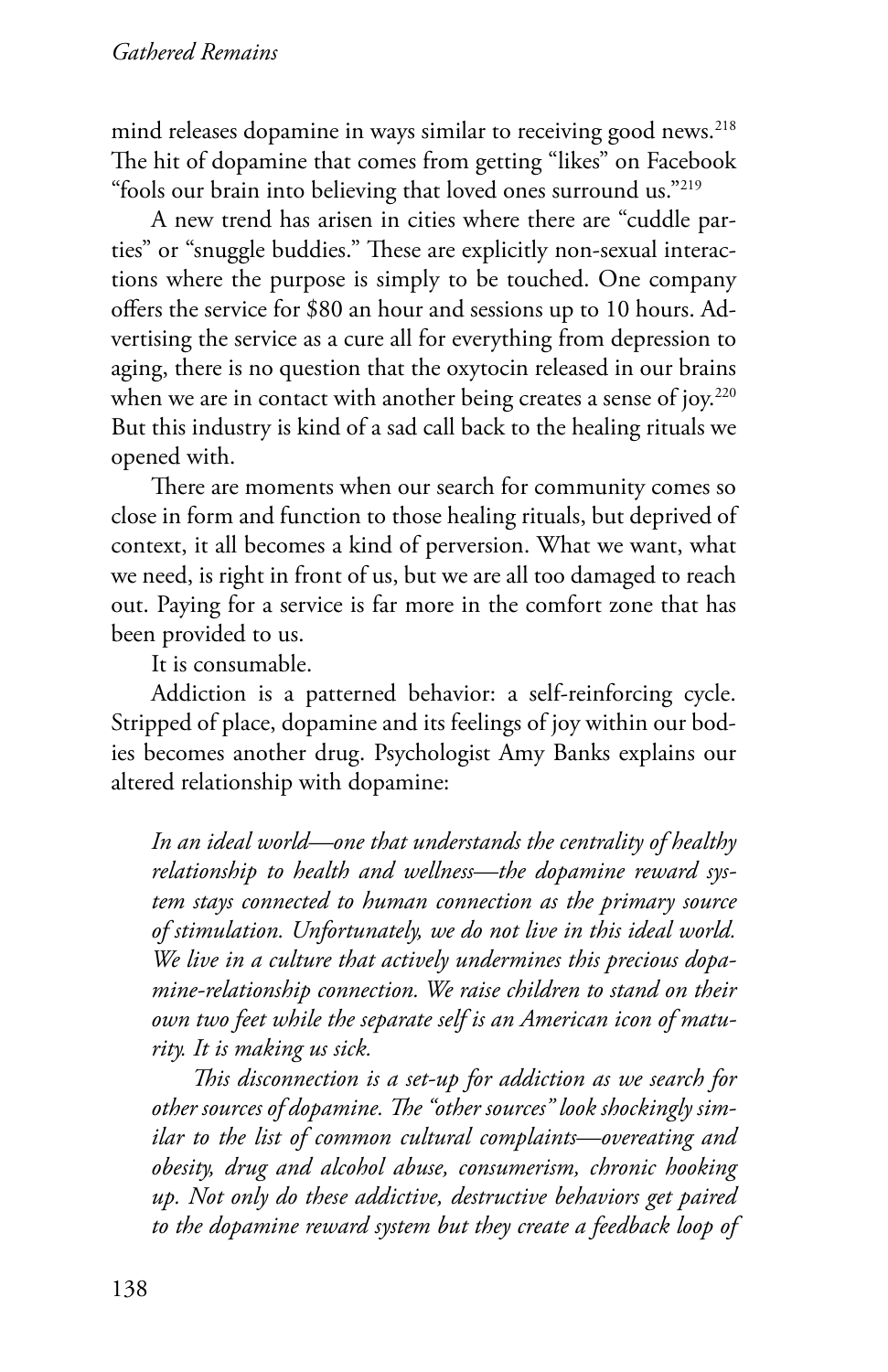*isolation that pushes people towards more addictions.*<sup>221</sup>

The problem for domesticators is that we're still human. We're still animals.

We always have been and we always will be.

As depressing and hopeless as an exploration of addiction and civilization can feel, the common thread throughout all of this is that we never give up. The hunter-gatherer within us is not dead. We are captive animals. Distracted though we may be, it is the existence of our emptiness, the depravity of our search for that connection that keeps programmers awake at night.

Removed as we are from the world as we were meant to inherit it: our want for community struggles against all odds.

And it is that undying spirit that may ultimately bring the end of civilization.

## *Revival of the Spirit*

*The last communities do a ghost dance, and the ghosts of the last communities will continue to dance within the entrails of the artificial beast. The council-fires of the never-defeated communities are not extinguished by the genocidal invaders, just as the light of Ahura Mazda was not extinguished by rulers who claimed*  it shone on them. The fire is eclipsed by something dark, but it *continues to burn, and its flames shoot out where they are least expected.*

- Fredy Perlman, *Against His-Story, Against Leviathan*<sup>222</sup>

Rupert Isaacson sought out the San for his own reasons. He wanted to enter the Kalahari to find his wholeness, to take part in an ancestral society with its healing dances and intact community. What he found in his journeys at the turn of the twenty-first century was a radical departure from those expectations.

At this point, we know what happened to the San.

We know that forced settlements, an influx of intoxicants and an illegalization of subsistence hunting and nomadism took its toll on their culture. During his time with the San, Isaacson was forced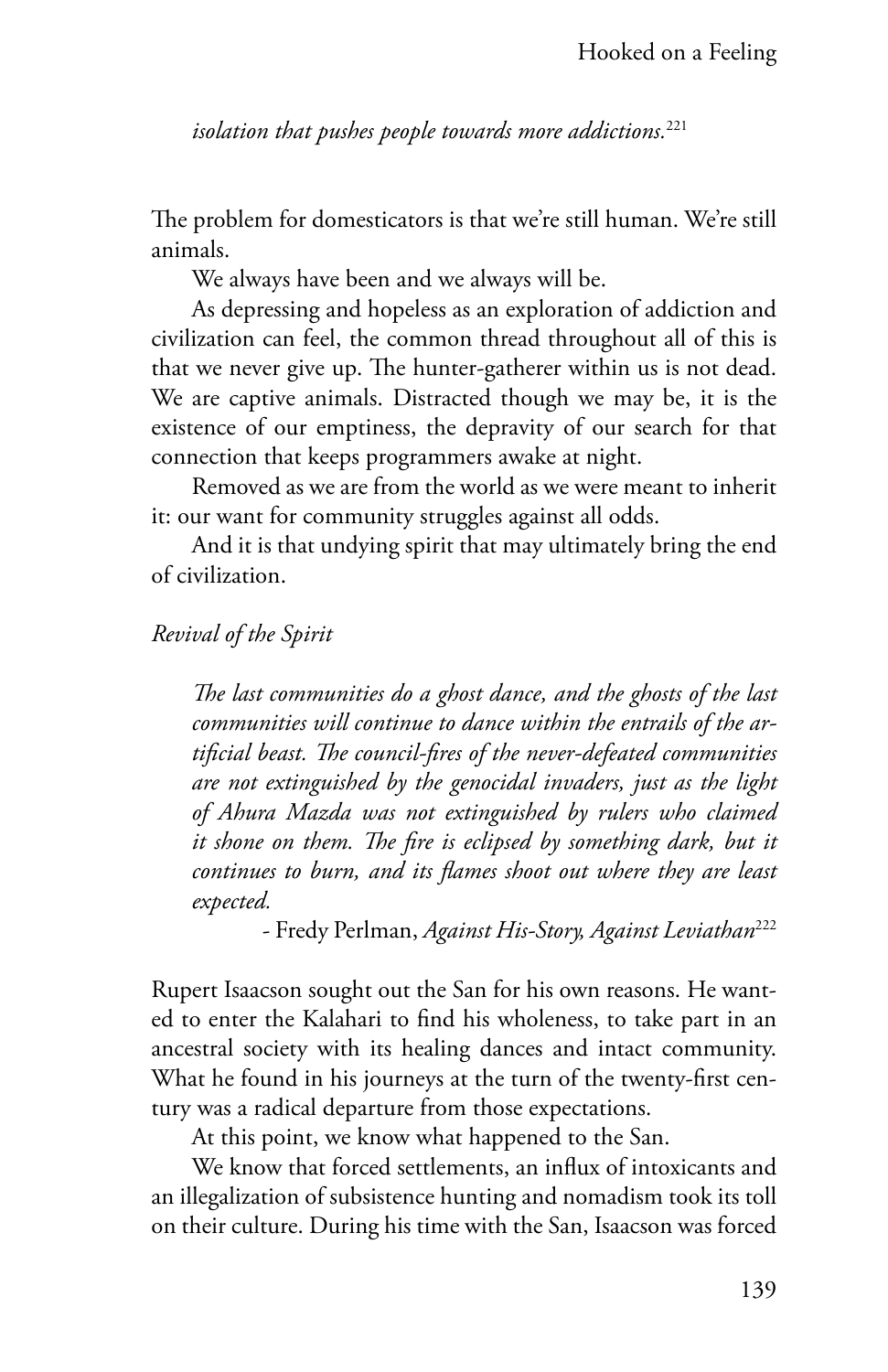to take a realistic assessment of what had happened and what future lay ahead for this captive society of hunter-gatherers as they struggle to fight for their land rights.

Before leaving the Kalahari, Isaacson witnessed a minor victory in the fight for land rights. An occasion met with the unthinkable: a healing dance. Outside of the world of tourists, this relic of their communal life had not vanished completely.<sup>223</sup>

Against all odds, the potential for healing, the potential for community survives.

It does no good to blame addicts.

That's not grounds for absolving or justifying behaviors. But the problem is that if we don't confront the nature and presence of our own addictions then we are simply denying our complicity with civilization, with the perpetuation of our own domestication.

We need a sober assessment of our situation and we need action to follow. It is not enough to blame the lack of community for indulgences. Rebuilding community is certainly no easy task, but it is the task at hand. Resistance against domestication, if it is not grounded in the world of the known rather than a philosophical notion of what could be, will never be successful.

This is also not the hippies call to the commune. Proximity alone is not enough.

Functioning community is a place where resolution comes from contextualizing conflict and handling problems on their own terms. Rooted in subsistence, community requires a connection to place and a basis in subsistence or, at the very least, a turn towards it.

We have to shed utopian and liberal delusions and the belief that we can and always will get along; we need to embrace those aspects of human emotion and behavior that only the primal anarchy of nomadic hunter-gatherer life can endure. And I say this knowing full well that nothing in life is this easy. We all have our conditioning and we are under assault on all fronts from the world that civilization has created.

But we have to start somewhere.

Like addicts, no one can make us change if we don't seek it out ourselves.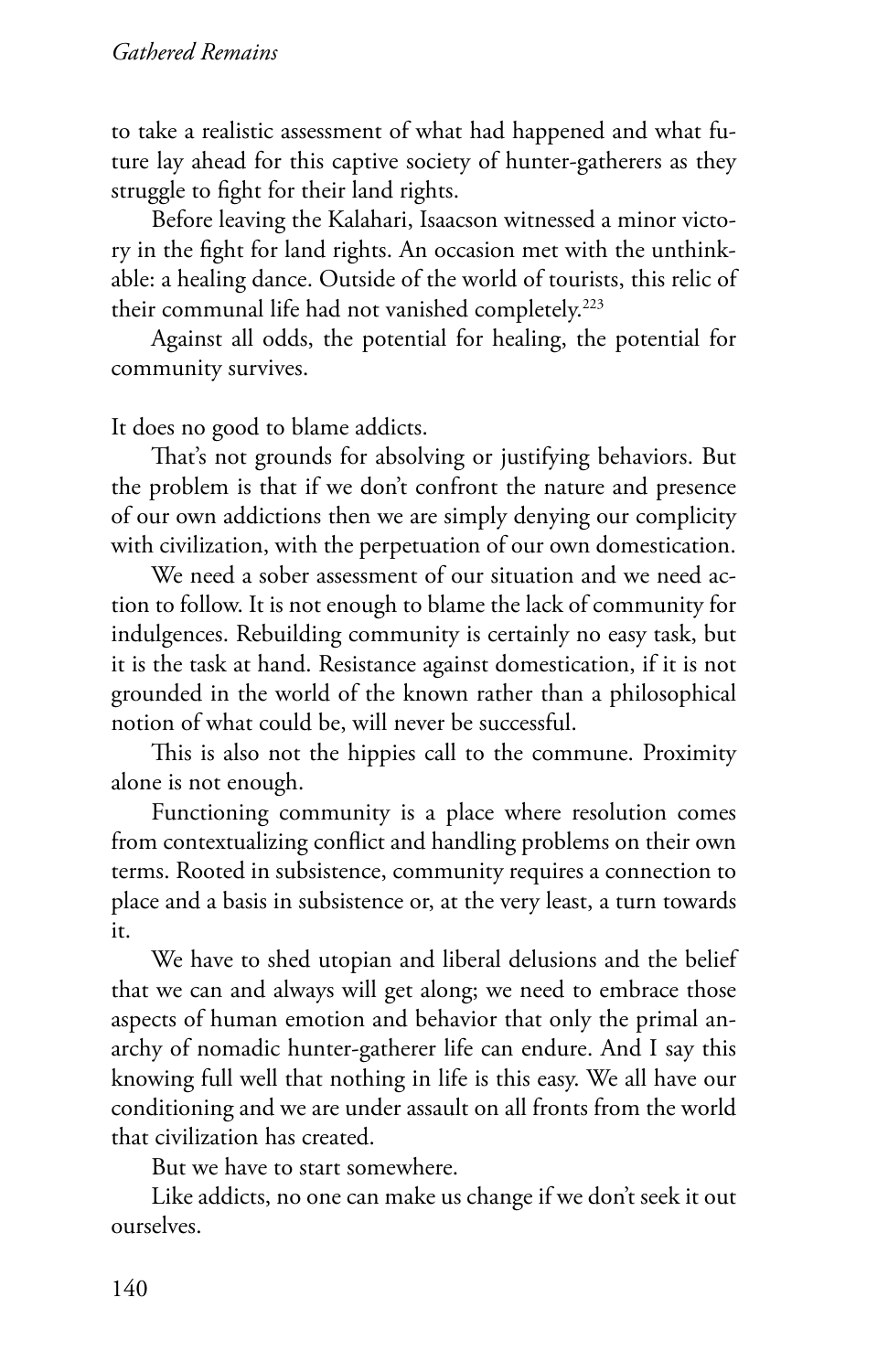Like nomadic hunter-gatherers, engagement of community makes it immediately apparent that any illusion of freedom to leave civilization is a hoax. If it was simply accomplishable indigenous societies would have never taken up settlements or been forced to take up arms against armies, missionaries, developers, and corporations. To engage with the world, we can't carry delusions. Community begins with honest communication, with allowing ourselves to be vulnerable and emboldened at the same time.

This will not be a quick journey.

Rewilding can only be measured in terms of generations, not individuals.

Without resistance, there will never be the chance to see that through.

Our spirits need an awakening: a place to open up. A place where we can truly feel the crushing anguish and despair that suicidal Guarani peoples feel as they see the state of the world thrust upon them.

We need a place where our sense of comfort in conformity is challenged by sustenance.

And we will not get there alone.

Our ability to effectively bleed the machine that has stripped us of our community will be a rage born of healing: a euphoric catharsis within the context of the dispossessed.

*Kia* and *Molimo* are not ours for the taking, but they are part of a legacy of primal healing. Our dance has yet to be found, but it exists. That the seed of community hasn't been killed already should give us hope. As should the need of colonizers to target the healing dances. If the veneer of domestication begins to crack, the threat posed by communities of resistance arises.

"This is the real bone of contention between civilization and collective ecstasy:" Barbara Ehrenreich observes, "Ecstatic rituals still build group cohesion, but when they build it among subordinates—peasants, slaves, women, colonized people—the elite calls out its troops."224

The minor victory that Isaacson had witnessed did not last. The settled life of the San had carried on. *Kia* became a thing of memory. Or so it would seem. The anthropologist Charlie Good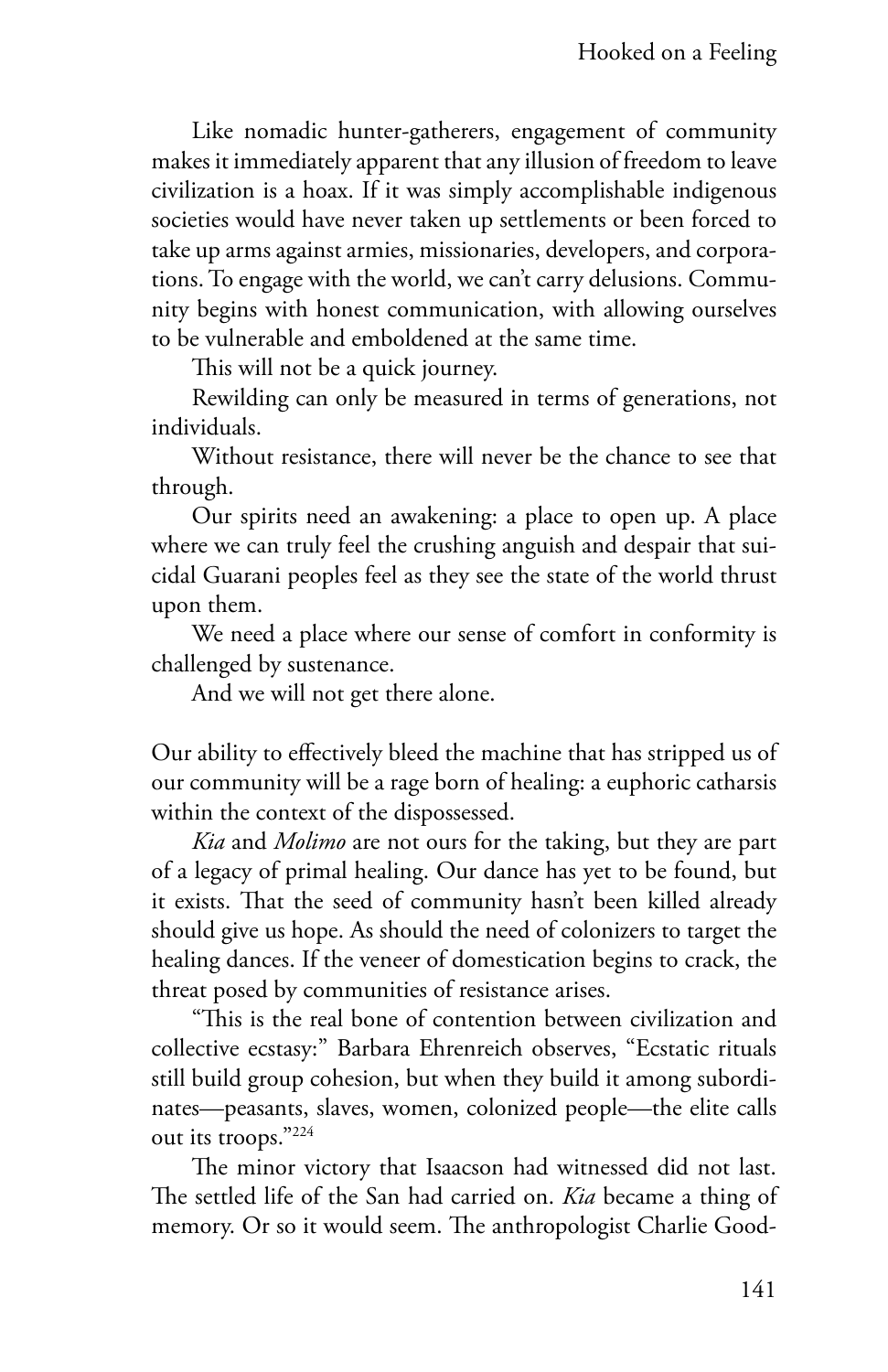win living amongst the San happened to catch a group of drunk San engage in *kia*. 225

The hope of communal survival springs forth again in dance.

Among present day Baka, hunting was a source of social cohesion: one that has been stripped away by the weight of Modernity. And yet when large groups gather, the songs and dances return.<sup>226</sup>

Despite everything that we have seen about the world that we have created, the world we were born into, it is resiliency that has carried humans as far and wide as we have moved. It is that same resiliency that allows the body to continue existing even as we assault it with chemicals, intoxicants, and poisons, subject it to sedentary life, and attack our senses with the sights and sounds of civilization instead of immersing ourselves in the wild.

For whatever reason, against all odds, our bodies still function.

It is easy to see that as a misfortune: to see what it is that civilization has done to this world, our home, and to be able to carry on. It's a privilege that we take for granted as we lose ourselves in screens and empty relationships, in production and consumption.

And yet it is that resiliency that keeps us searching.

Against all of the hopelessness in the world as it is, it is this constant nagging and want for life that gives me reason to fight.

To resist.

To undermine the logic of domestication.

The urge that led Mike to inject heroin into his veins lives on with me. Within all of us.

I can only imagine what may happen when our healing begins. What we may be capable of when we find our place again and are forced to confront the civilization that threatens to exterminate it.

May we one day dance in euphoria upon its ruins.

As wild beings freed from captivity.

As wild, euphoric communities.

*Dedicated to Mike and Danielle.*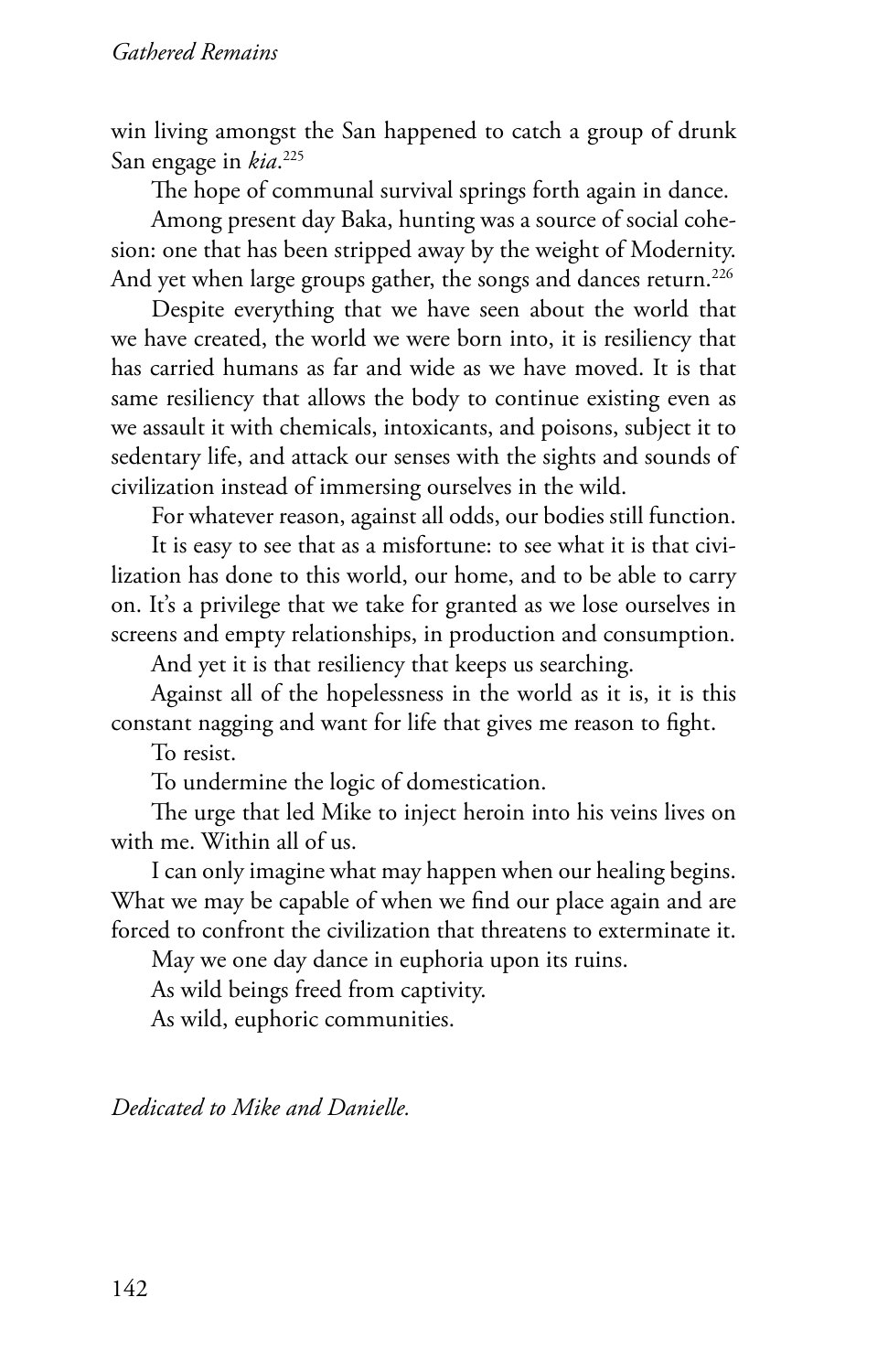## *Endnotes*

1. David Courtwright, *Forces of Habit: Drugs and the Making of the Modern World*. Harvard UP: Cambridge, 2001. Pg 92. I can't speak highly enough of this book. 2. Cited in Chellis Glendinning, *My Name is Chellis and I'm in Recovery from Western Civilization*. Shambhala: Boston, 1994. Pg 99.

3. Ibid. Pg 98.

4. Ibid.

5. 'The Heroin Epidemic in 9 Graphs', US News & World Report. http://www.usnews.com/news/blogs/data-mine/2015/08/19/the-heroin-epidemic-in-9-graphs Accessed 12-24-2015.

6. 'Today's Heroin Epidemic' CDC, http://www.cdc.gov/vitalsigns/heroin/ Accessed 12-24-2015

7. 'Opioid Addiction Disease 2015 Facts & Figures' American Society of Addiction Medicine. http://www.asam.org/docs/default-source/advocacy/opioid-addiction-disease-facts-figures.pdf Accessed 12-24-2015

8. http://www.nytimes.com/interactive/2016/01/07/us/drug-overdose-deathsin-the-us.html?\_r=0 Accessed 2-25-2016.

9. John Zerzan, *Future Primitive and Other Essays*. Autonomedia: Brooklyn, 1994. Pg 137.

10. The distinction between immediate and delayed return hunter-gatherer societies is absolutely crucial to understanding domestication. For more on this, see James Woodburn, 'Egalitarian Societies'. *Man*, New Series. No 17, Vol 3 (Sept 1982).

11. Colin Turnbull, 'The Importance of Flux in Two Hunting Societies' in Lee and Devore (eds), *Man the Hunter*. Aldine de Gruyter: New York, 1968. Pg 132. 12. Turnbull, Woodburn, et al, 'Resolving Conflicts by Fission' in Lee and Devore, 1968. Pg 156.

13. Colin Turnbull, *The Human Cycle*. Simon and Schuster: New York, 1983. Pg 45.

14. Turnbull, 1968. Pg 156.

15. For more on this, see my essay 'To Speak of Wildness' in *Black and Green Review* no 2, Fall 2015.

16. Turnbull, 'The Ritualization of Potential Conflict Among the Mbuti' in Leacock and Lee, *Politics and History in Band Society*. Cambridge UP: London, 1982. Pg 142.

17. Cited in Frank Marlowe, *The Hadza: Hunter-Gatherers of Tanzania*. University of California Press: Berkeley, CA, 2010. Pg 60.

18. Carleton Coon, *The Hunting Peoples*. Nick Lyons Books: New York, 1971. Pg 187. Coon specifies in this line about the "vast majority of hunting and gathering peoples" and highlights "habit-forming drugs", but the book includes immediate and delayed return HG societies. As we see here, numerous delayed return HG societies do use intoxicants for ritualistic purposes, hence the qualifications in this particular line. The study does specify which societies do and do not use intoxicants.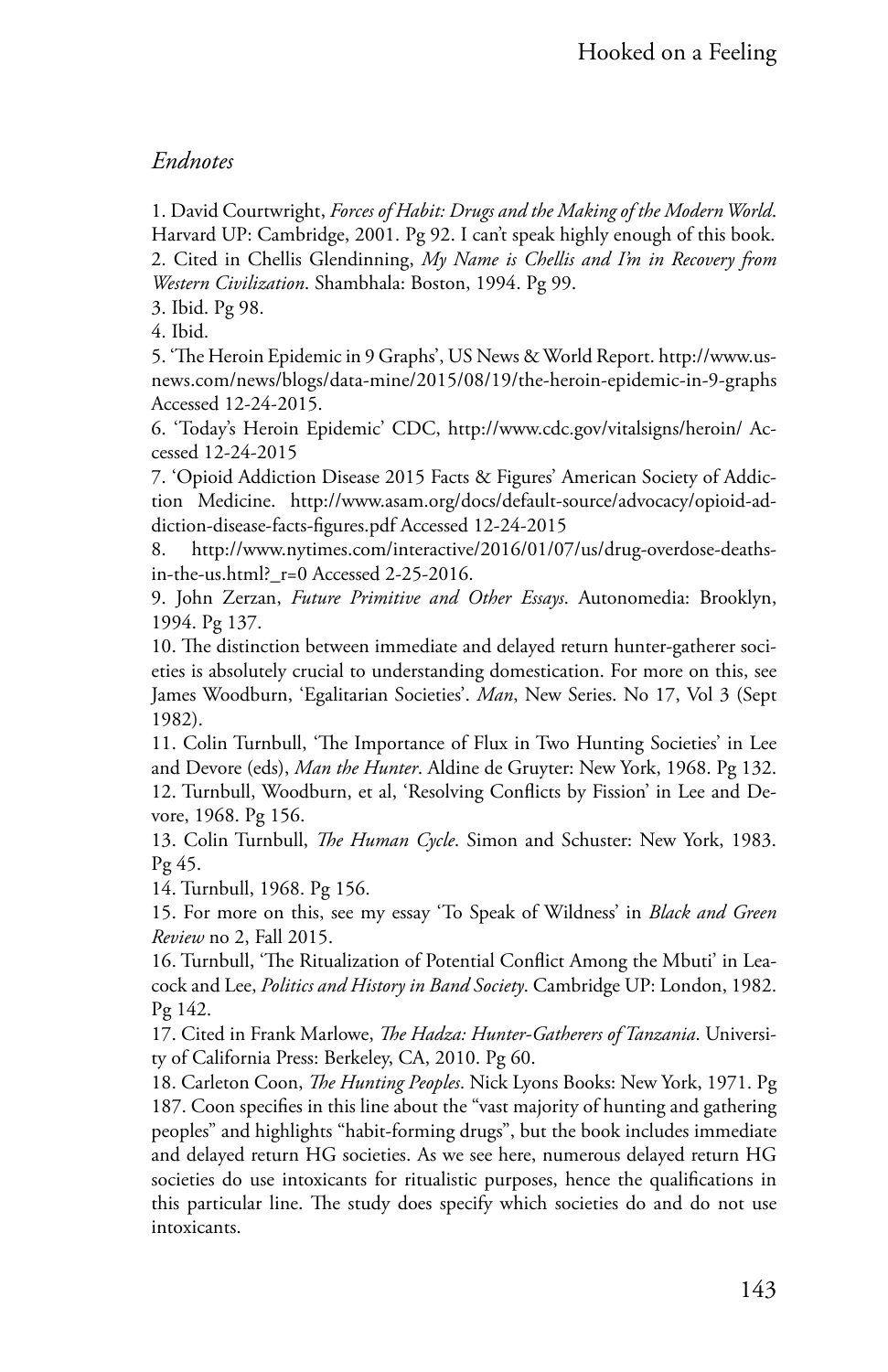19. I have to admit my hesitancy in adding this clarification. I've spent the last decade trying to disprove the correlation between nomadic hunter-gatherer life and a distinct lack of intoxicating substances and cannot disprove it. However, I've chosen to leave this a bit more open and ambiguous because if someone were to find a skeleton of an individual Pleistocene-era hunter-gatherer with handfuls of opium somehow, the link between ritualistic and habitual use still stands. Egalitarianism is the nature of nomadic hunter-gatherer societies, in terms of individual behavior; this gives the space for true individual freedom should one wish to take that to whatever ends they imagine.

20. Glendinning, 1994. Pg 126.

21. Laura Rival, *Trekking Through History: The Huaorani of Amazonian Ecuador*. Columbia UP: New York, 2002. Pg 138.

22. Note that I have standardized all references to *n/um* despite some variation in how the term is spelled within the ethnographic record for the sake of consistency. 23. Richard Katz, *Boiling Energy: Community Healing Among the Kalahari Kung*. Harvard UP: Cambridge, MA, 1982. Pg 52.

24. Ibid, Pg 44.

25. Richard Lee, *The Dobe Ju/'hoansi (3rd edition)*. Wadsworth: London, 2003. Pg 130-131.

26. Mathias Guenther, *Tricksters & Trancers: Bushman Religion and Society*. Indiana UP: Bloomington, IN, 1999. Pg 181.

27. Katz, 1982. Pg 35.

28. Marjorie Shostak, *Nisa: The Life and Words of a !Kung Woman*. Vintage: New York, 2983. Pg 299.

29. Katz, 1982. Pg 52.

30. Shostak, 1983. Pg 296.

31. Lee, 2003. Pg 132.

32. Guenther, 1999. Pg 182.

33. Ibid. Pg 183. It is worth noting that Nisa claims that sometimes adolescents are given a root to help ease their transition into *n/um*, but I have not been able to find anything in detail about what the root is and whether it may be an intoxicant or an herbal remedy. Regardless, it is only used for "training" purposes, not to induce *n/um*.

34. Shostak, 1983. Pg 299.

35. Ibid, Pg 296.

36. Guenther, 1999. Pg 183.

37. Katz, 1982. Pg 37.

38. Lee, 2003. Pg 135 and Shostak, 1983. Pg 296.

39. Daisuke Bundo, 'Social Relationship Embodied in Singing and Dancing Performances Among the Baka'. *African Study Monographs*, Supp. 26: 85-101, March 2001. Pg 96.

40. Ibid. Pg 86.

41. Jerome Lewis, 'How Language Evolved from Singing'. https://vimeo. com/114605825 . For more on this subject, see my essay 'Subjects Object!' in *Black and Green Review* no 2 (Fall 2015).

42. Rival, 2002. Pg 101.

43. Kevin Duffy, *The Children of the Forest: Africa's Mbuti Pygmies*. Waveland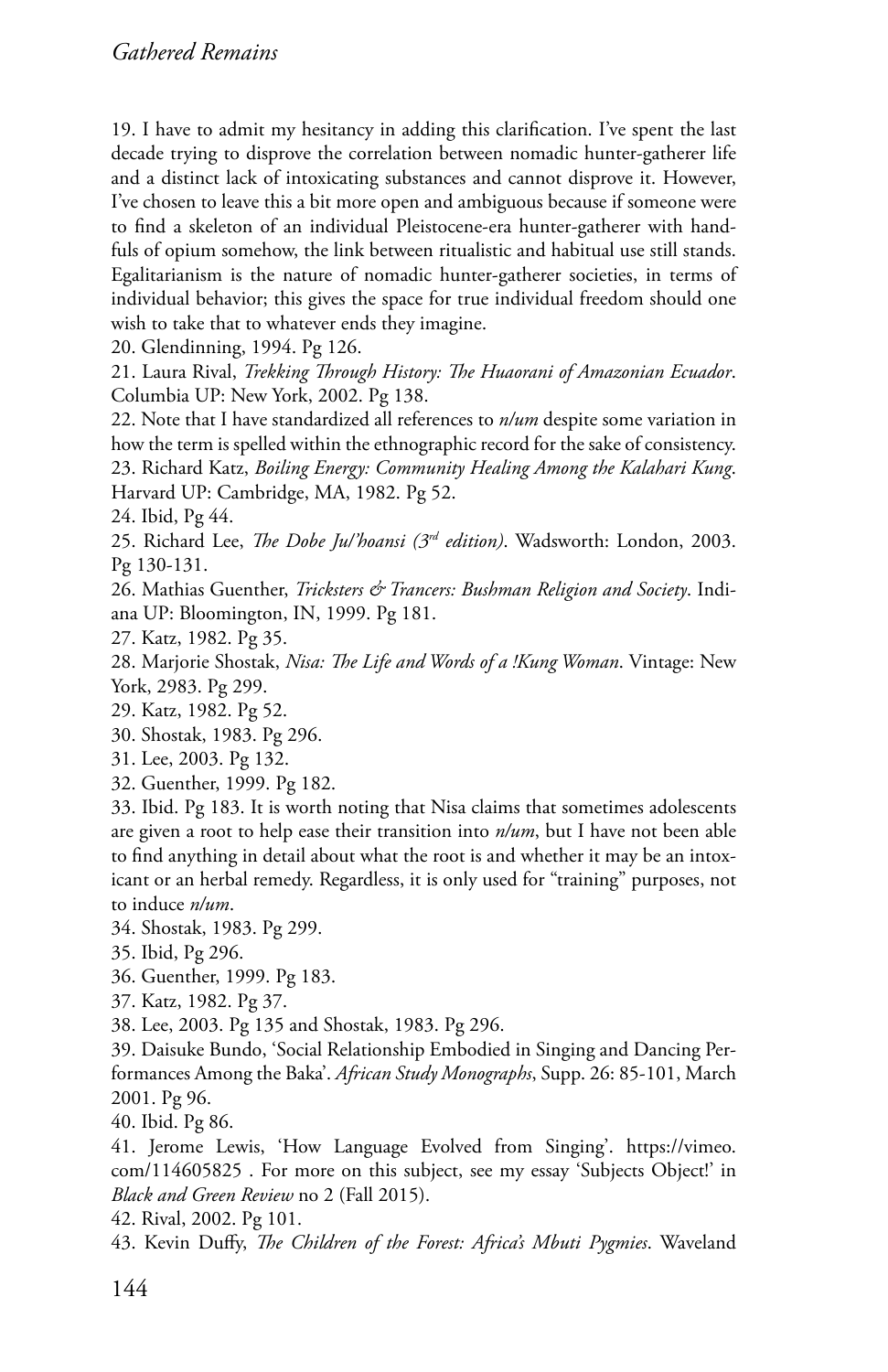Press: Prospect Heights, IL, 1996. Pg 54.

44. Turnbull, 1983. Pg 44.

45. Colin Turnbull, *Wayward Servants*. The Natural History Press: Garden City, NY, 1965. Pgs 132-133.

46. Ibid. Pg 72.

47. The absence of fire and even moonlight (during the Hadza's *epeme*) is worth further exploration. It seems probable that this dance is so primal that it incorporates a rejection of fire and a complete absorption into wildness without any element of mediation.

48. Marlowe, 2010. Pg 59.

49. Ibid, pg 68.

50. Bundo, 2001. Pg 96.

51. Paul Shepard, *Coming Home to the Pleistocene*. Island Press: Washington DC, 1998. Pgs 91-92.

52. Hunter-collectors are discussed in greater detail in the "Conquests of Bread" section, also see my essays 'The Forest Beyond the Field' and 'To Produce or To Not Produce' in Tucker, 2010.

53. For example, see Masato Sawada, 'Encounters with the Dead Among Efe and the Balese in the Ituri Forest: Mores and Ethnic Identity Shown by the Dead'. *African Study Monographs*, Suppl. 25:85-104, March 1998.

54. Mircea Eliade, *Shamanism: Archaic Techniques of Ecstasy*. Princeton UP: Princeton, 1974. Pg 84.

55. Ibid.

56. Ibid, Pg 109.

57. David Riches, 'Shamanism: the Key to Religion'. *Man*, New Series, Vol 29 No 2 (June 1994), Pgs 381-405. Pg 389.

58. Ibid. Pg 382.

59. Eliade, 1974. Pgs 222-223 & Pg 221.

60. Ibid. Pgs 222-223.

61. An act made famous enough in Siberia to channel animal spirits that it became a target during the onslaught of relentless Soviet persecution of Siberian shamans, see Piers Vitebseky, *The Reindeer People: Living with Animals and Spirits in Siberia*. Houghton Mifflin: Boston, 2005. Pg 261.

62. Andy Letcher, *Shroom: A Cultural History of the Magic Mushroom*. Harper Collins: New York, 2006. Pg 15.

63. Ibid, Pg 28.

64. O.T. Oss & O.N. Oeric, *Psilocybin: Magic Mushroom Grower's Guide.* Quick American Publishing, 1993. Pg 20.

65. Letcher, 2006. Pg 28.

66. Ibid, Pg 17.

67. Paul Gahlinger, *Illegal Drugs: A Complete Guide to their History, Chemistry, Use, and Abuse*. Plume: New York City, 2003. Pg 273.

68. Letcher, 2006. Pg 29.

69. Asen Balikci*, The Netsilik Eskimo*. Waveland: Prospect Heights, IL, 1970. Pg 227.

70. Miguel Alexiades and Daniela Peluso, 'Plants 'of the Ancestors', Plants 'of the Outsiders': Ese Eja History, Migration and Medicinal Plants' in Alexiades (ed),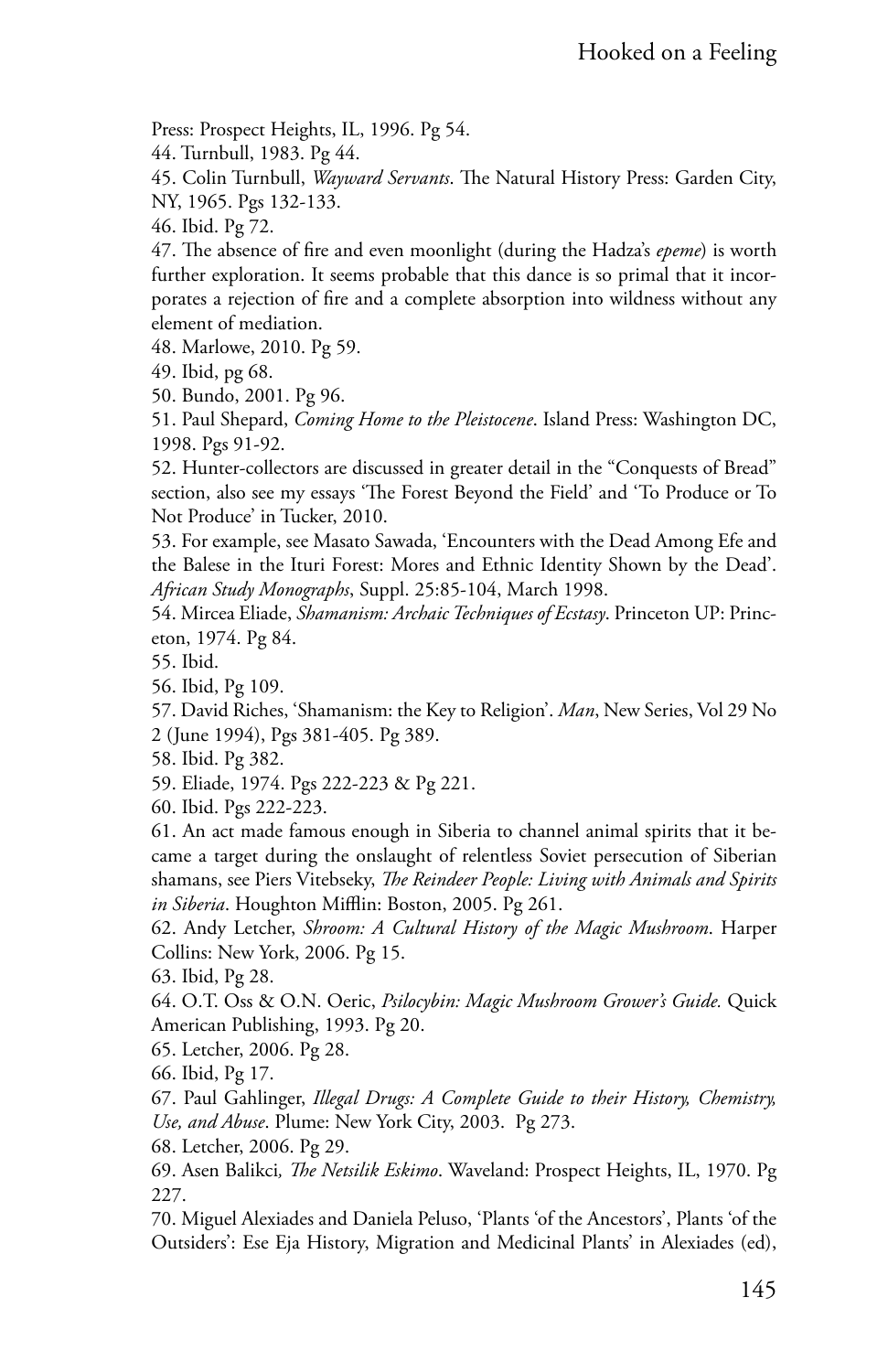*Mobility and Migration in Indigenous Amazonia*. Berghahn: New York, 2009. Pgs 235-236.

71. William Denevan, 'Stone vs Metal Axes: The Ambiguity of Shifting Cultivation in Prehistoric Amazonia.' *Journal of the Steward Anthropological Society*, 20:153-65. 1992.

72. Note: for consistencies sake, I'm standardizing the spelling of *Epene* and Yanomami regardless of sources.

73. Jacques Lizot, *Tales of the Yanomami*. Cambridge UP: Cambridge, 1985. Pg 124.

74. R Brian Ferguson, 'A Savage Encounter: Western Contact and the Yanomami War Complex' in Ferguson and Whitehead (eds), *War in the Tribal Zone: Expanding States and Indigenous Warfare*. SAR Press: Santa Fe, 1992.

75. This matter is covered extensively in R. Brian Ferguson, *Yanomami Warfare: A Political History*. SAR Press: Santa Fe, 1995 and Patrick Tierney, *Darkness in El Dorado*. WW Norton: New York, 2001. Both books are absolutely important. 76 Kenneth Good with David Chanoff, *Into the Heart*. Simon and Schuster: New York, 1991. Pg 66.

77. Ibid. Pgs 47-48.

78. Ibid. Pg 68.

79. Ettore Biocca, *Yanoáma*. Kodansha International: New York, 1996. Pgs 142- 146.

80. Peter Bellwood, *First Farmers: The Origins of Agricultural Societies*. Malden, MA: Blackwell, 2005. Pg 240.

81. Ibid, pg 241.

82. Peter Furst, 'Intoxicants and Intoxication' in Evans and Webster (eds), *Archaeology of Ancient Mexico and Central America: An Encyclopedia*. London: Routeledge, 2001. Pg 372.

83. Richard Evans Schultes, 'The Appeal of Peyote (Lophophoria Williams) as a Medicine'. *American Anthropologist* October-December 1938, New Series 40(4/1):698-715.

84. Ibid.

85. https://www.drugabuse.gov/publications/drugfacts/hallucinogens

86. 'Peyote Dose" https://www.erowid.org/plants/peyote/peyote\_dose.shtml

87. http://voices.nationalgeographic.com/2009/03/23/corn\_domesticated\_8700\_years\_ago/

88. Bellwood, 2005. Pg 156.

89. Ibid. Pg 174.

90. Clive Ponting, *A Green History of the World*. New York: Penguin Books, 1991. Pg 80.

91. Marvin Harris, *Cannibals and Kings*. New York: Vintage, 1978. Pgs 134-135.

92. Elman R Service, *Origins of the State and Civilization: the Process of Cultural Evolution*. New York: WW Norton, 1975. Pg 203.

93. Bellwood, 2005. Pg 154.

94. Furst, 2001. Pgs 371-373.

95. Michael Harner, 'The Enigma of Aztec Sacrifice'. *Natural History*, April 1977. Vol. 86, No. 4, pages 46-51.

96. Ibid.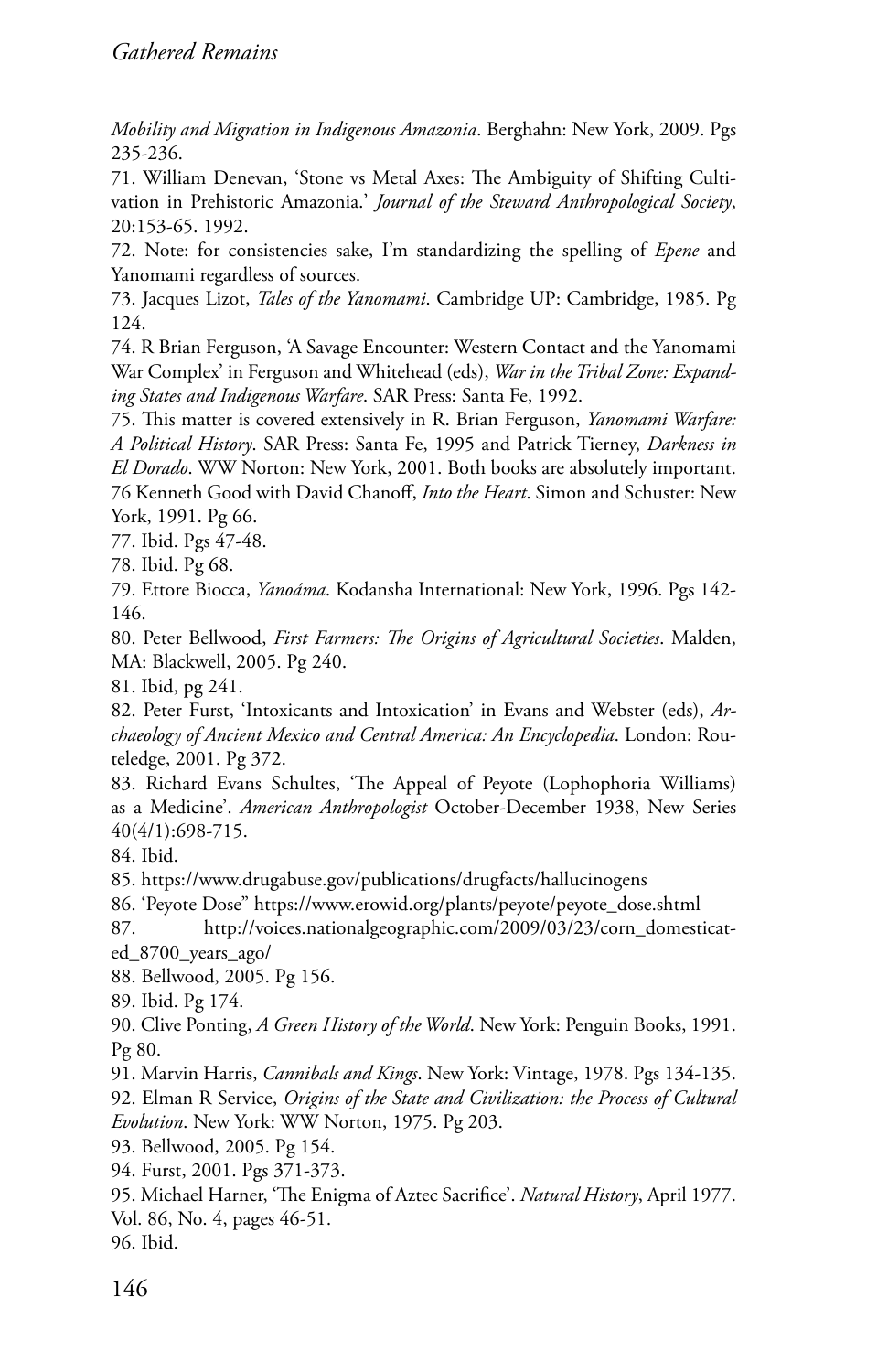97. Ibid.

98. Ingo Niermann and Adriano Sack, *The Curious World of Drugs and Their Friends*. New York: Plume, 2008. Pg 30.

99. Vice, 'World's Scariest Drug' https://www.youtube.com/watch?v=ToQ8P-WYnu04

100. Barbara Myerhoff, 'The Deer-Maize-Peyote Symbol Complex among the Huichol Indians of Mexico.' *Anthropological Quarterly*, Vol. 43, No. 2 (Apr., 1970), pp. 64-78. Pg 66.

101. Guilhem Olivier, *Mockeries and Metamophoses of an Aztec God*. Boulder, CO: University Press of Colorado, 2003. Pg 121.

102. Furst, 2001. Pg 373.

103. Stacy B. Schaefer, *Huichol Women, Weavers, and Shamans*. Albuquerque: University of New Mexico Press, 2015. Pgs 196-197.

104. Myerhoff, 1970. Pgs 73-74.

105. Ibid. Pg 66.

106. Peter Furst, 'To Find Our Life: Peyote Among the Huichol Indians of Mexico' in Furst (ed), *Flesh of the Gods: the Ritual Use of Hallucinogens*. Long Grove, IL: Waveland, 1990 (Orig 1972). Pgs 141-142.

107. Ibid, Pg 152.

108. Peter Furst, *Visions of a Huichol Shaman*. Philadelphia: University of Pennsylvania Museum of Archeology and Anthropology, 2003. Pg 25.

109. William Dirk Raat, *Mexico's Sierra Tarahumara*. Norman, OK: University of Oklahoma Press, 1996. Pg 53.

110. Alfonso Paredes and Fructuoso Irigoyen, 'Jíkuri, the Tarahumara peyote cult: an interpretation' in Kales, Pierce and Greenblatt (eds.). *The Mosaic of Contemporary Psychiatry in Perspective* Springer-Verlag, 1992. Pgs. 121–129.

111. Christopher McDougall, *Born to Run*. New York: Alfred Knopf, 2009. Pg 229.

112. See Elizabeth Marshall Thomas, *The Old Way: A Story of the First People*. Sarah Crichton: New York, 2006.

113. John Kennedy, 'Tesguino Complex: The Role of Beer in Tarahumara'. *American Anthropologist*. 65, 1963. Pgs 620-640. Pgs 622-623.

114. Ibid, pg. 635.

115. Ibid, Pg 623.

116. See McDougall, 2009.

117. AC de los Derechos Humanos & Texas Center for Policy Study, 'The Forest Industry in the Sierra Madre of Chihuahua: Social, Economic, and Ecological Impacts'. 2000. https://www.nwf.org/pdf/Global-Warming/forestry.pdf

118. Kristian Beadle, 'The Drug Destruction of Mexico, Part II'. *Pacific Standard*, July 15, 2010.

http://www.psmag.com/nature-and-technology/the-drug-destruction-of-mexico-part-ii-19343

119. Enrique Salmon, 'Narco-Trafficking Sierra Tarahumara'. *Cultural Survival*. https://www.culturalsurvival.org/publications/voices/enrique-salmon/narco-trafficking-sierra-tarahumara

120. Ibid.

121. Masaki Nishida, 'The Significance of Sedentarization in the Human Histo-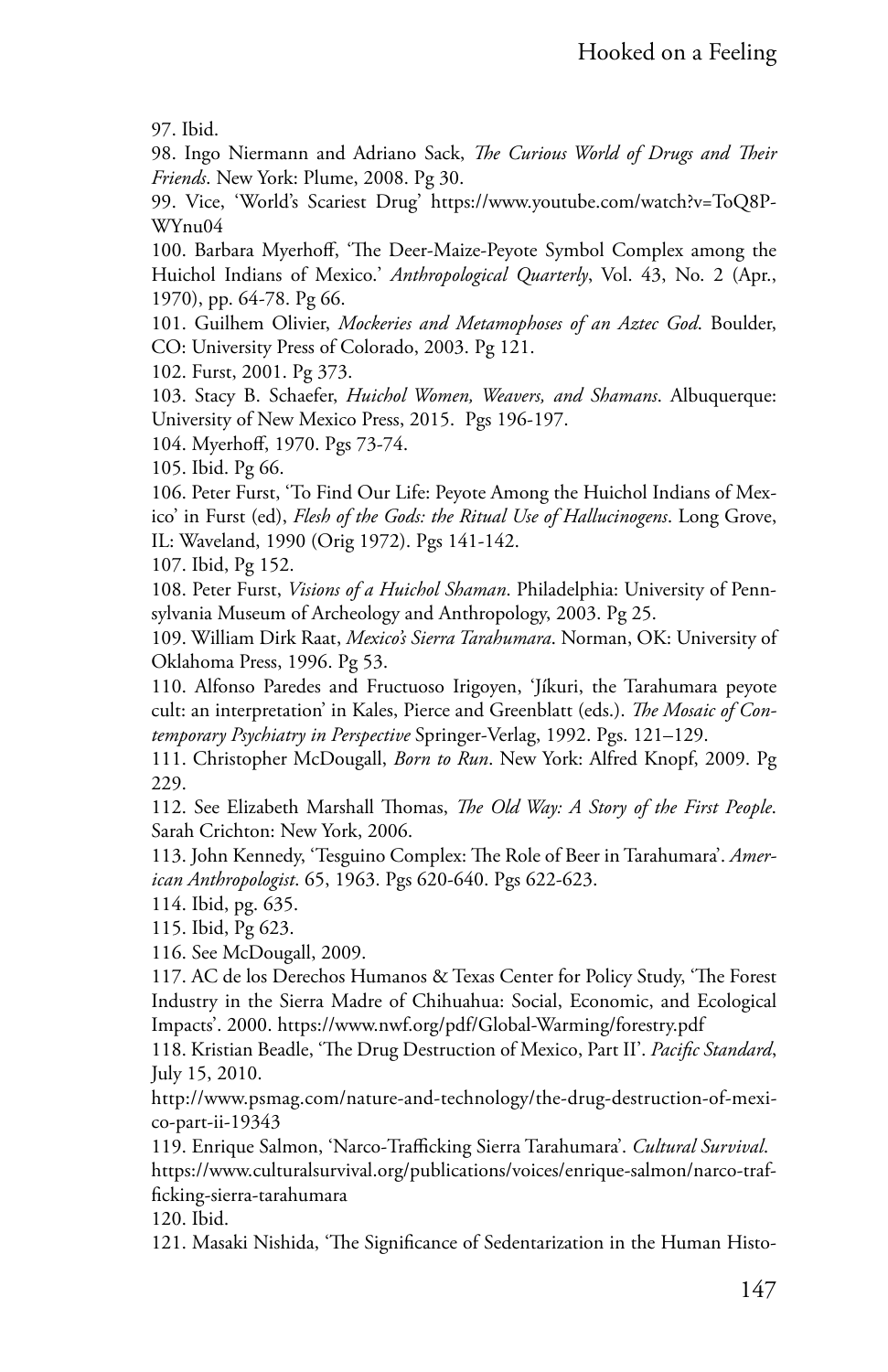ry'. *African Study Monographs*, Suppl. 26: 9-14, March 2001. Pgs 9-10. 122. Ibid.

123. Lewis Binford, 'Willow Smoke and Dogs' Tails: Hunter-Gatherer Settlement Systems and Archaeological Site Formation'. *American Antiquity*, Vol 45, No 1 (Jan 1980). Pg 10. It is worth noting that the original context here is with a nomadic hunter-gatherer society who stores food throughout the winter. I definitely appreciate Binford's point on the matter, but the term *hunter-collector* seems to take on a bit of a life of its own after its introduction, including in Binford's later work. I use the term more to signify the point at which hunter-gatherers become more invested in delayed return practices than immediate return.

124. For more on this, see my 'Forest Beyond the Field' in Tucker, 2010, and you can expect more from me on this subject in a number of current and future projects.

125. Abraham Rosman and Paula Rubel, *Feasting With Mine Enemy: Rank and Exchange Among Northwest Coast Societies*. Prospect Heights, IL: Waveland Press, 1971. Pgs 12-13 & 34.

126. Ibid, pg 36.

127. Timothy Earle, *How Chiefs Come to Power: The Political Economy in Prehistory*. Stanford: Stanford UP, 1997. Pg 192.

128. Wayne Suttles, 'Coping with Abundance: Subsistence on the Northwest Coast' in Lee and DeVore (eds) *Man the Hunter*. New York: Aldine de Gruyter, 1968. Pg 58.

129. J.G. Hawkes, 'The Ecological Background of Plant Domestication' in Ucko and Dimbleby (eds), *The Domestication and Exploitation of Plants and Animals*. The Garden City Press: Hertforshire, England, 1969. Pgs 18-19.

130. Ibid. Pg 20.

131. Peter Wilson, *The Domestication of the Human Species*. Yale UP: New Haven, CT, 1991.

132. Morris Berman, *The Wandering God*. State University of New York Press: Albany, 2000.

133. Greg Wadley and Angus Martin, 'The Origins of Agriculture: A Biological Perspective and a New Hypothesis'. *Australian Biologist* 6: 96-105, June 1993.

134. See, for examples, Weston A Price DDS, *Nutrition and Physical Degeneration (6th edition)*. Price-Pottinger Nutrition Foundation: La Mesa, CA, 2000 (orig 1939).

135. Nora Gedgaudas, *Primal Body, Primal Mind*. Healing Arts Press: Rochester, VT, 2011. Pg 226.

136. Ibid. Pg 227.

137. Ibid, Pg 15.

138. Eric Yarnell, 'Exorphins, Food Cravings, and Schizophrenia'. 2003. http:// www.healingmountainpublishing.com/articles/exorphins.html

139. Ibid.

140. Sayer Ji, 'Do Hidden Opiates In Our Food Explain Food Addictions?'. May 3, 2012.

http://www.greenmedinfo.com/blog/do-hidden-opiates-our-food-explain-foodaddictions

141. Erickson DL, Smith BD, Clarke AC, Sandweiss DH, Tuross N; Smith;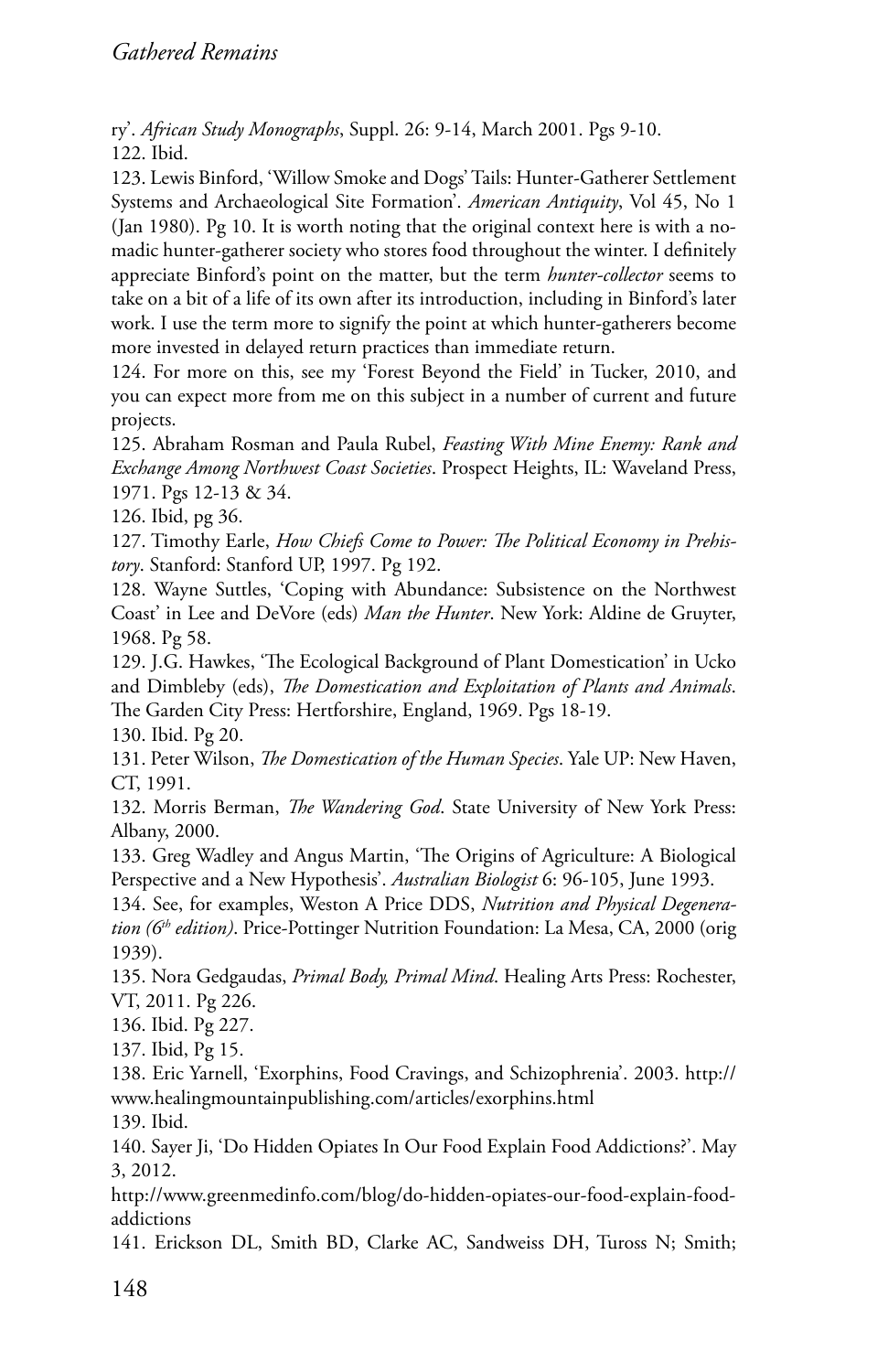Clarke; Sandweiss; Tuross ,'An Asian origin for a 10,000-year-old domesticated plant in the Americas'. *Proc. Natl. Acad. Sci. U.S.A*. 102 (51): 18315–20 (December 2005).

142. Solomon Katz and Mary Voigt, 'Bread and Beer: The Early Use of Cereals in the Diet'. Expedition Magazine 28.2 (July 1986). Pgs 32-33.

143. E.E. Evans-Pritchard, *The Nuer*. Oxford UP: New York, 1979. Pg 82.

144. Michael Harner, *The Jívaro: People of the Sacred Waterfalls*. Anchor: Garden City, NY, 1973. Pg 51.

145. Iain Gately, *Drink: A Cultural History of Alcohol*. Gotham Books: New York, 2008. Pgs 2-10.

146. Ibid. Pg 6.

147. Ibid. Pg 237.

148. Wolfgang Schivelbusch, *Tastes of Paradise*. Vintage: New York, 1993. Pgs 147-148.

149. Ibid. Pg 153.

150. Ibid. Pg 38.

151. Ibid. Pg 159.

152. Citied in ibid. Pg 166.

153. Sidney Mintz, *Sweetness and Power: the Place of Sugar in Modern History*. Penguin: New York, 1986. Pg 38.

154. Courtwright, 2001. Pg 136.

155. 'Suicide by intentional ingestion of pesticides: a continuing tragedy in developing countries', *International Journal of Epidemiology*. 32 (6), 2003. Pgs. 902- 909.

156. Rupert Isaacson, *The Healing Land: The Bushmen and the Kalahari Desert*. Grove: New York, 2001. Pg 152.

157. Joe Kane, *Savages*. Vintage: New York, 1996.

158. Jake Page, *In the Hands of the Great Spirit*. Free Press: New York, 2003. Pg 175-176.

159. Courtwright, 2001. Pg 147.

160. James Wilson, *The Earth Shall Weep: a History of Native America*. Grove Press: New York, 1998. Pg 60.

161. Tim Rowse, *White Flour, White Power: From Rations to Citizenship in Central Australia*. Cambridge UP: Cambridge, 1998.

162. Mintz, 1986. Pg 193.

163. Isaacson, 2001. Pg 21.

164. Mathias Guenther, 'The Professionalisation and Commoditisation of the Contemporary Bushman Trance Dancer and Trance Dance, and the Decline of Sharing' in Widlok and Tadesse (eds), *Property and Equality: Volume II*. New York: Berghahn, 2005. Pg 208.

165. Ibid, pg. 211.

166. For more on this, see Four Legged Human, 'The Commodification of Wildness and Its Consequences'. *Black and Green Review*, no 2, 2015.

167. Coon, 1971. Pgs 187-188.

168. The Tlingit started growing potatoes after contact with Russians in the 1820s. Andrei Val'terovich Grinev, The Tlingit Indians in Russian America, 1741-1867. Lincoln, NE: Univ of Nebraska Press, 2005.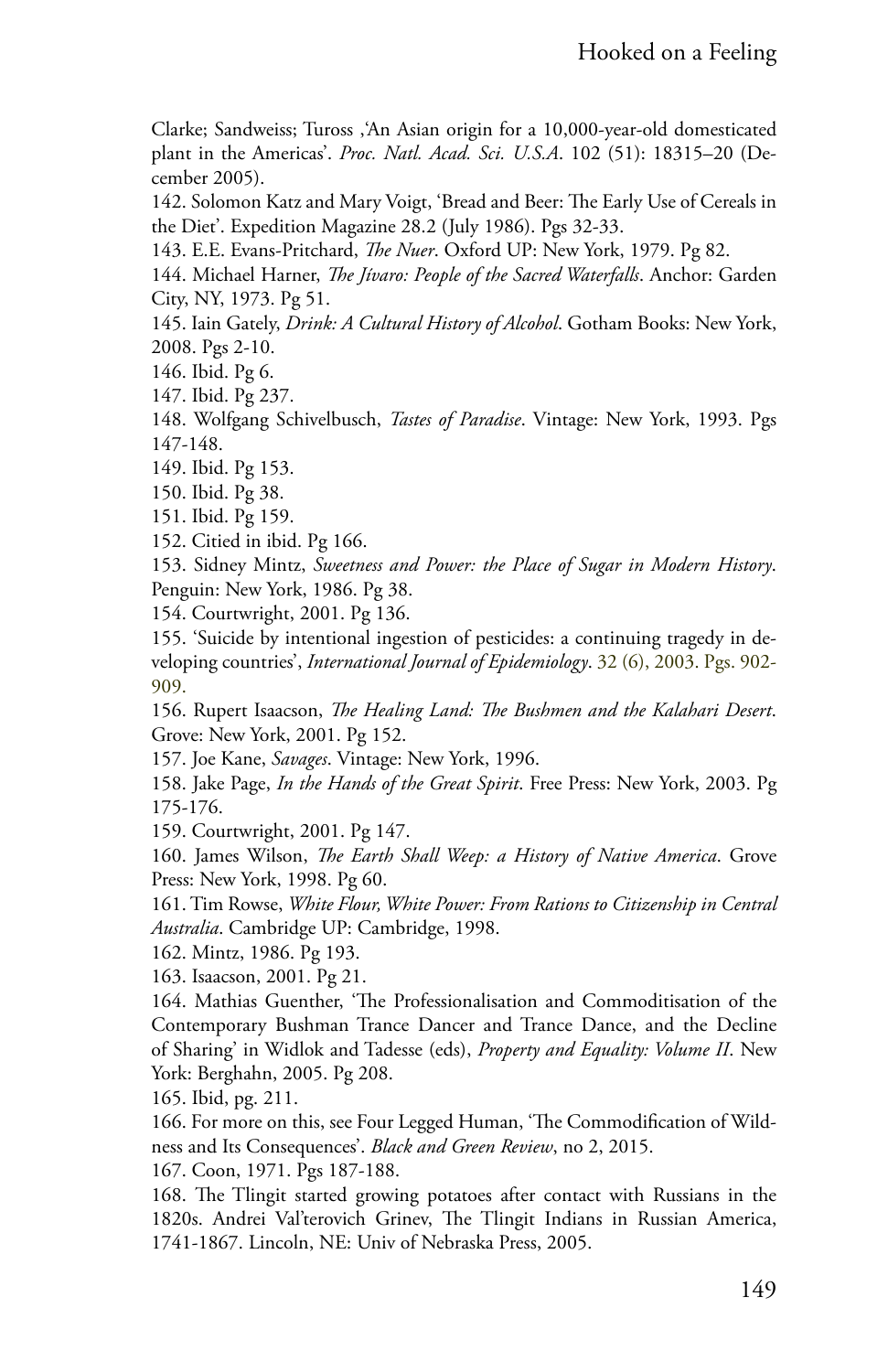169. Coon, 1971. Pgs 187-188.

170. Potts, Potts and Kantvilas, 'The Miena Cider Gum, Eucalyptus Gunnii Subsp. Divaricata (Myrtaceae): A Taxon in Rapid Decline' in *Papers and Proceedings of the Royal Society of Tasmania,* Volume 135, 2001. Pg 57.

171. Maggie Brady, 'Drug substances introduced by the Macassans: The mystery of the tobacco pipe' in Marshall Clark and Sally May (eds), *Macassan History and Heritage*. Canberra: ANU E Press, 2013.

172. Regina Ganter, 'Turn the Map Upside Down' in *Griffith Review Edition* 9, 2005. "Up North: Myths, Threats and Enchantment." Griffith University, 2005. 173. 'We Have Contact: rock art records early visitors', *The Canberra Times*, 24 July 2010.

174. Jillian Mundy, 'Good Times at Cloudy Bay' *The Koori Mail*, 446, March 11, 2009. Pg 42.

175. Marlowe, 2010. Pg 287.

176. Survival International, *Stories and Lives*. Survival International: London, 2004. Pgs 4-5.

177. Coon, 1971. Pg 188.

178. David Hayano, *Road Through the Rain Forest: Living Anthropology in High-*

*land Papua New Guinea*. Waveland Press: Prospect Heights, IL, 1990. Pg 2.

179. Courtwright, 2001. Pg 140.

180. Stanley Diamond, *In Search of the Primitive*. Transaction Books: New Brunswick, 1987. Pg 1.

181. Andrew Vayda, *War in Ecological Perspective*. Plenum Press: New York, 1976 and Roy Rappaport, *Pigs for the Ancestors (2nd edition)*. Waveland Press: Prospect Heights, IL, 1984.

182. Schivelbusch, 1993. Pg 153.

183. Courtwright, 2001. Pg 140.

184. Peter Eichstaedt, *First Kill Your Family: Child Soldiers of Uganda and the Lord's Resistance Army*. Lawrence Hill Books: Chicago, 2009. Pg 52.

185. Ishmael Beah, *A Long Way Gone: Memoirs of a Boy Soldier*. Sarah Crichton Books: New York, 2007. Pg 122.

186. I find the argument made here: http://www.microkhan.com/2010/04/12/ the-lowdown-on-brown-brown/ to be compelling as to what *brown brown* is comprised of, but I have to note that the reason it is being examined here is repugnant: to question the validity of accounts of child soldiers and their memory. If they were told it was cocaine and not heroin, it changes literally nothing about the reality of it.

187. One such source: http://www.un.org/press/en/2015/sgsm16694.doc.htm

188. CNN, 'Syrian Fighters May be Fueled by Amphetamines'. http://www.cnn. com/2015/11/20/world/syria-fighters-amphetamine/

189. Martin Booth, *Opium: a History*. St Martin's Griffin: New York, 1996. Pg 271.

190. Richard Davenport-Hines, *The Pursuit of Oblivion: a Global History of Narcotics*. WW Norton: New York, 2002. Pg 423.

191. Booth, 1996. Pg 272.

192. For reference, I compared the following maps: 'The State of Drug Use in America, in 9 Maps', Huffington Post, http://www.huffingtonpost.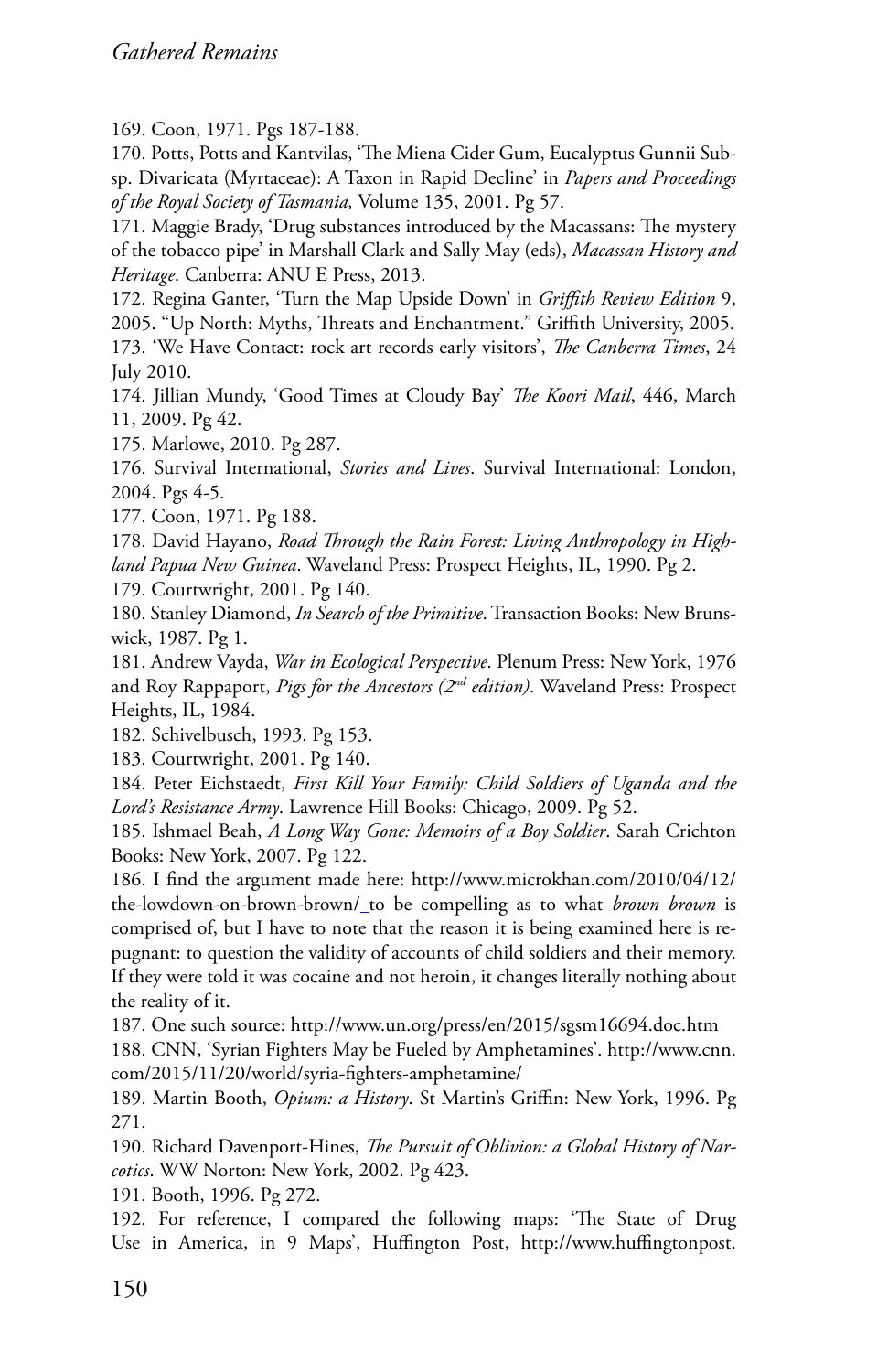com/2014/10/22/america-drug-use-maps\_n\_5974592.html. Accessed 12-24- 2015. With 'Military Bases in the Continental United States':

http://www.nps.gov/nagpra/DOCUMENTS/BASES.PDF

193. Booth, 1996. Pg 256.

194. Dominic Streatfeild, *Cocaine: an Unauthorized Biography*. Picador: New York, 2001. Pg 324 and Gary Webb, *Dark Alliance: The CIA, the Contras and the Crack Cocaine Explosion*. Seven Stories Press: New York, 1999.

195. Steven Dudley, *Walking Ghosts: Murder and Guerilla Politics in Colombia*. Routledge: London, 2004. Pg 52.

196. Cited in Davenport-Hines, 2002. Pg 420.

197. Jason Breslow, 'The Staggering Death Toll of Mexico's Drug War'. July 27, 2015.

http://www.pbs.org/wgbh/frontline/article/the-staggering-death-toll-of-mexicosdrug-war/

198. Tristan Reed, 'Mexico's Drug War: A New Way to Think About Mexican Organized Crime'. Jan. 15, 2015.

http://www.forbes.com/sites/stratfor/2015/01/15/mexicos-drug-war-a-new-wayto-think-about-mexican-organized-crime/#c2413016ec535e4526ea6ec5

199. Mexico Drug War Fast Facts, updated Sept. 23, 2015. http://www.cnn. com/2013/09/02/world/americas/mexico-drug-war-fast-facts/

200. A fictionalized portrayal of this reality is a story line within the excellent 2010 Katie Arnoldi novel, *Point Dume*.

201. Josh Harkinson, 'High Sierras' *Mother Jones*. July/August 2009. http://www. motherjones.com/politics/2009/07/high-sierras

202. http://www.dailymail.co.uk/news/article-3139335/Inside-650k-tombs-Mexico-s-notorious-drug-lords.html

203. Courtwright, 2001. Pg 109.

204. Cited in Barbara Ehrenreich, *Dancing in the Streets*. Metropolitan Books: New York, 2006. Pg 250. Another book that has been of great help in following this thread of dance, ritual and the relationship of State control. 205. Ibid.

206. According to a 2014 United Nations report cited in 'Riding a White Horse into Hell', Susan Baldridge. Lancaster Online. http://special.lancasteronline. com/landing/special-report-heroin-lancaster-county/Accessed 12-24

207. 'Heroin Claims Two Sons in One Massachusetts Family', Here & Now, NPR.

http://hereandnow.wbur.org/2015/09/08/heroin-claims-two-avitabile-sons Accessed 12-24-2015.

208. Three heroin users profiled in 'Riding a White Horse into Hell'.

209. For more on this, see my essay 'The Suffocating Void' in *Black and Green Review* no 1 (Spring 2015).

210. Simon Shuster, 'The World's Deadliest Drug: Inside a Krokodil Cookhouse'. http://time.com/3398086/the-worlds-deadliest-drug-inside-a-krokodil-cookhouse/

211. Ibid.

212. Shaun Walker, 'Krokodil: the Drug that Eats Junkies'. The Independent, June 21, 2011. http://www.independent.co.uk/news/world/europe/krokodil-the